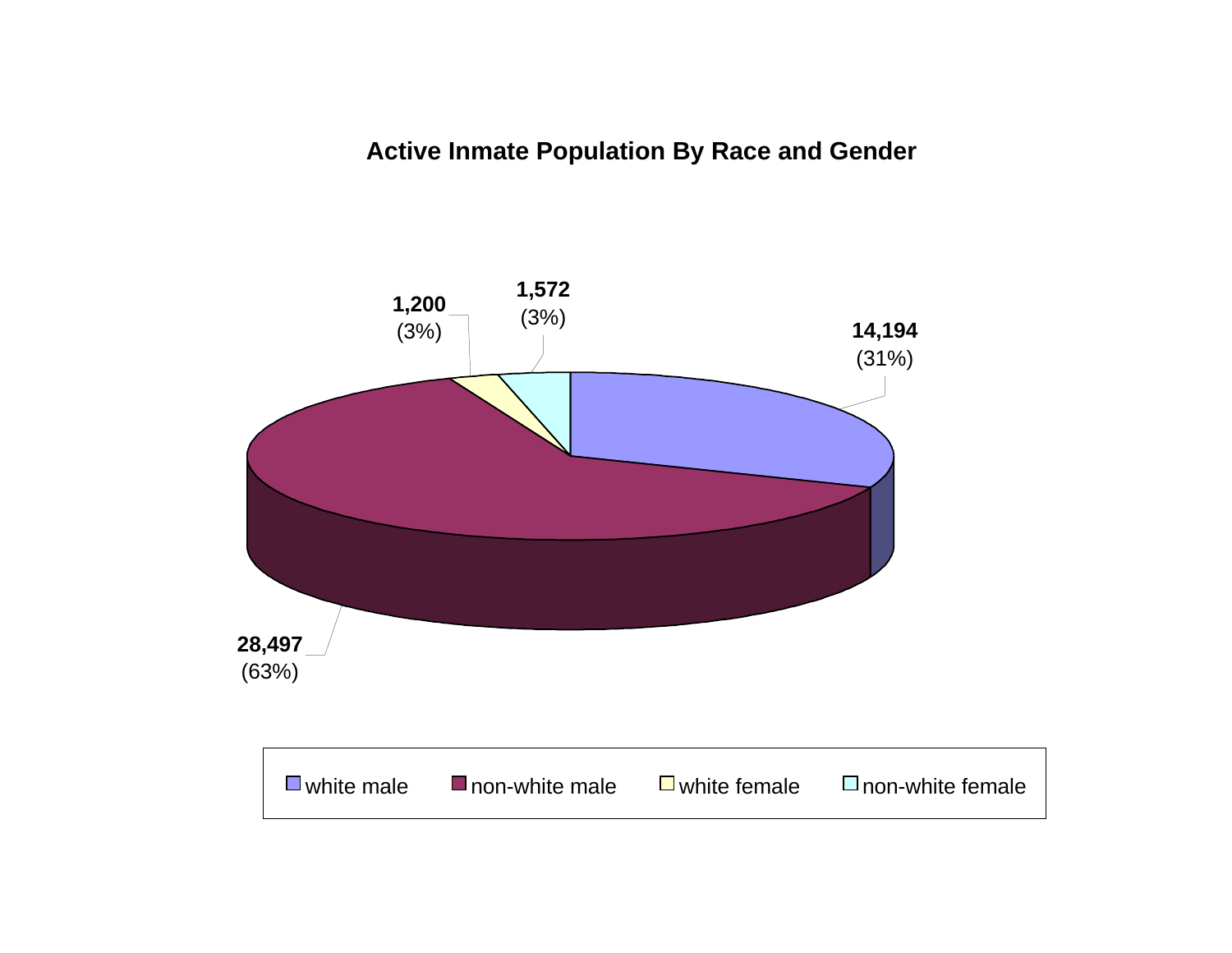# **Active Inmates By Security Status**

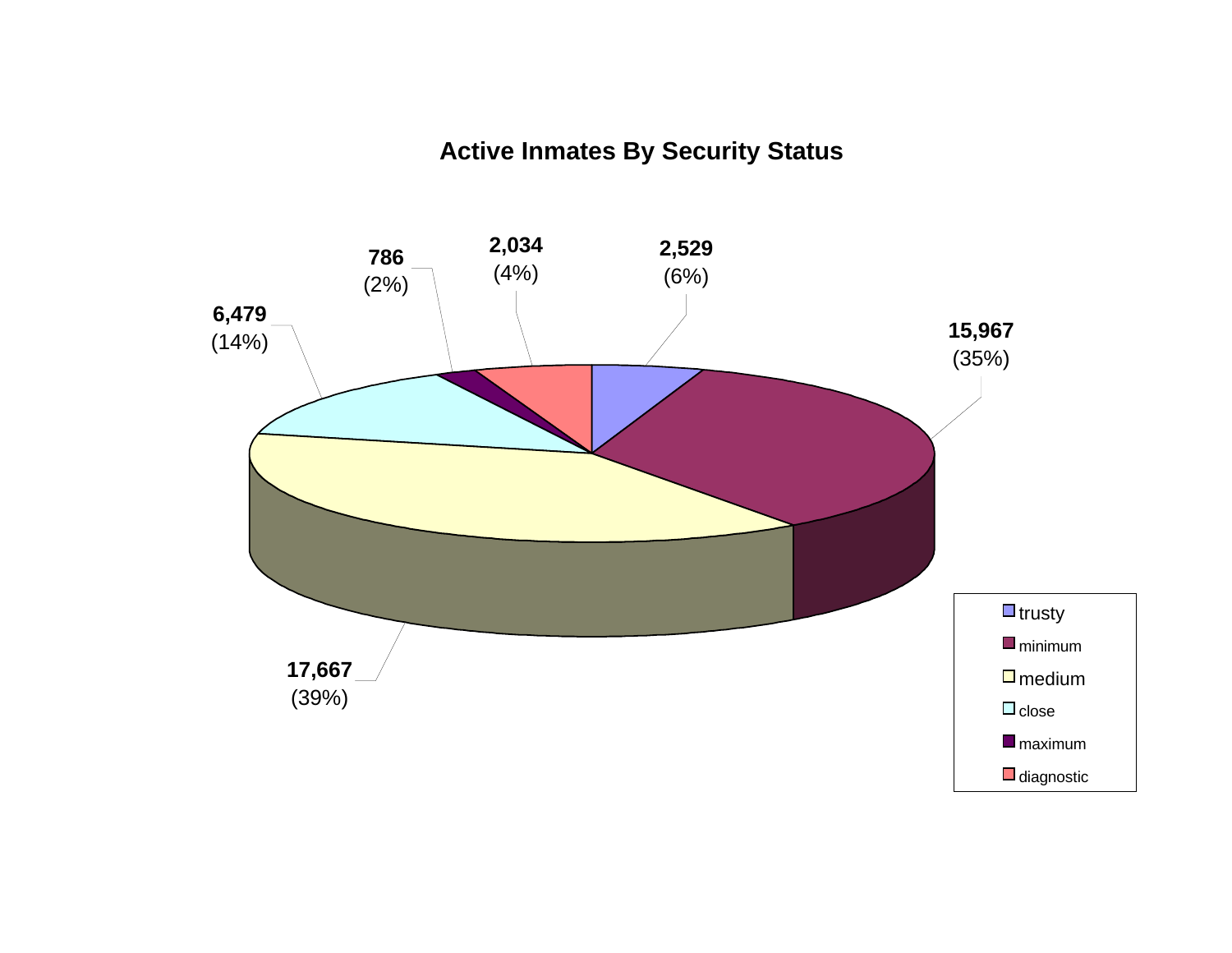

# **Active Inmates Prison Sentence In Years**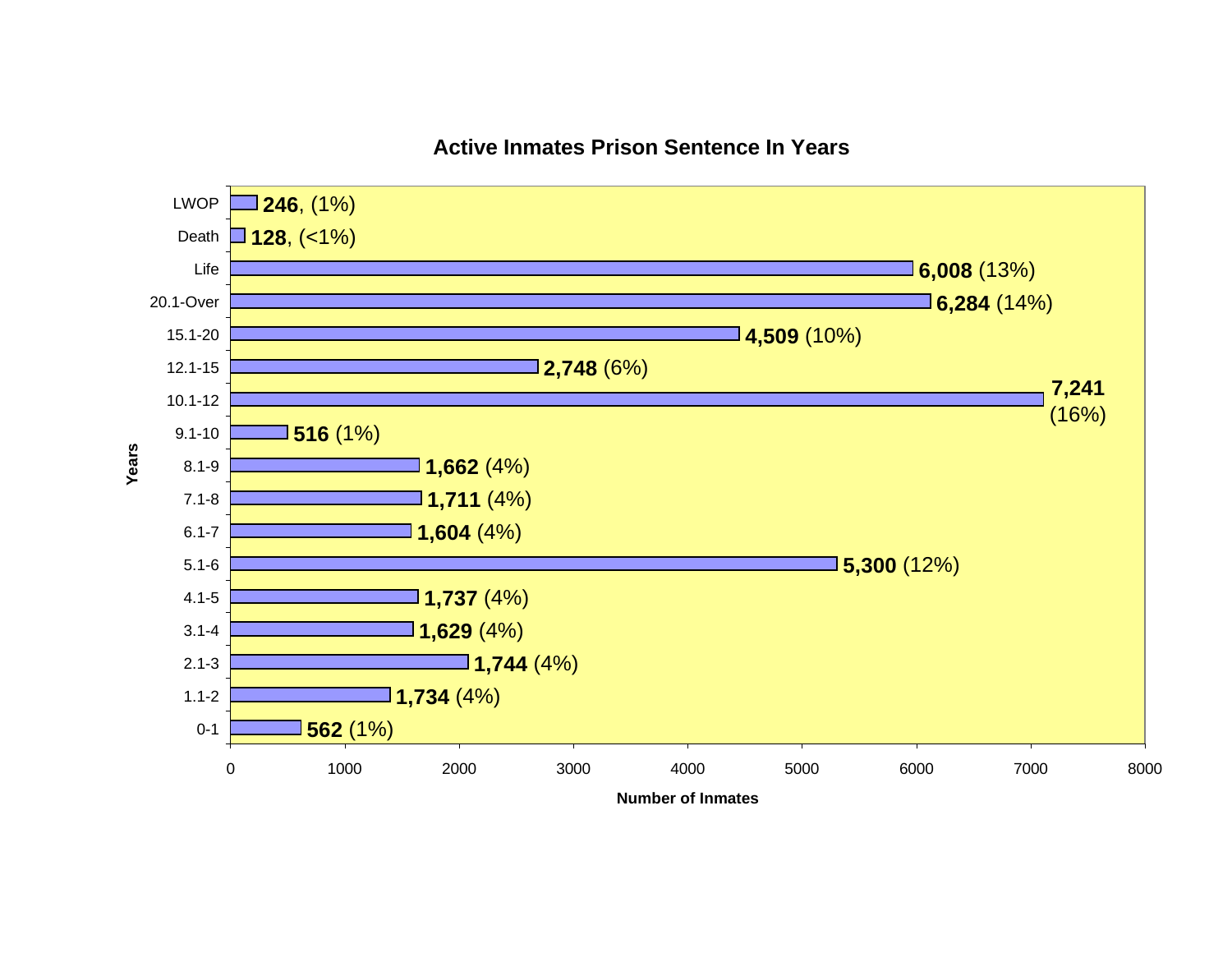**Active Inmates Who Have Probation To Follow Prison**

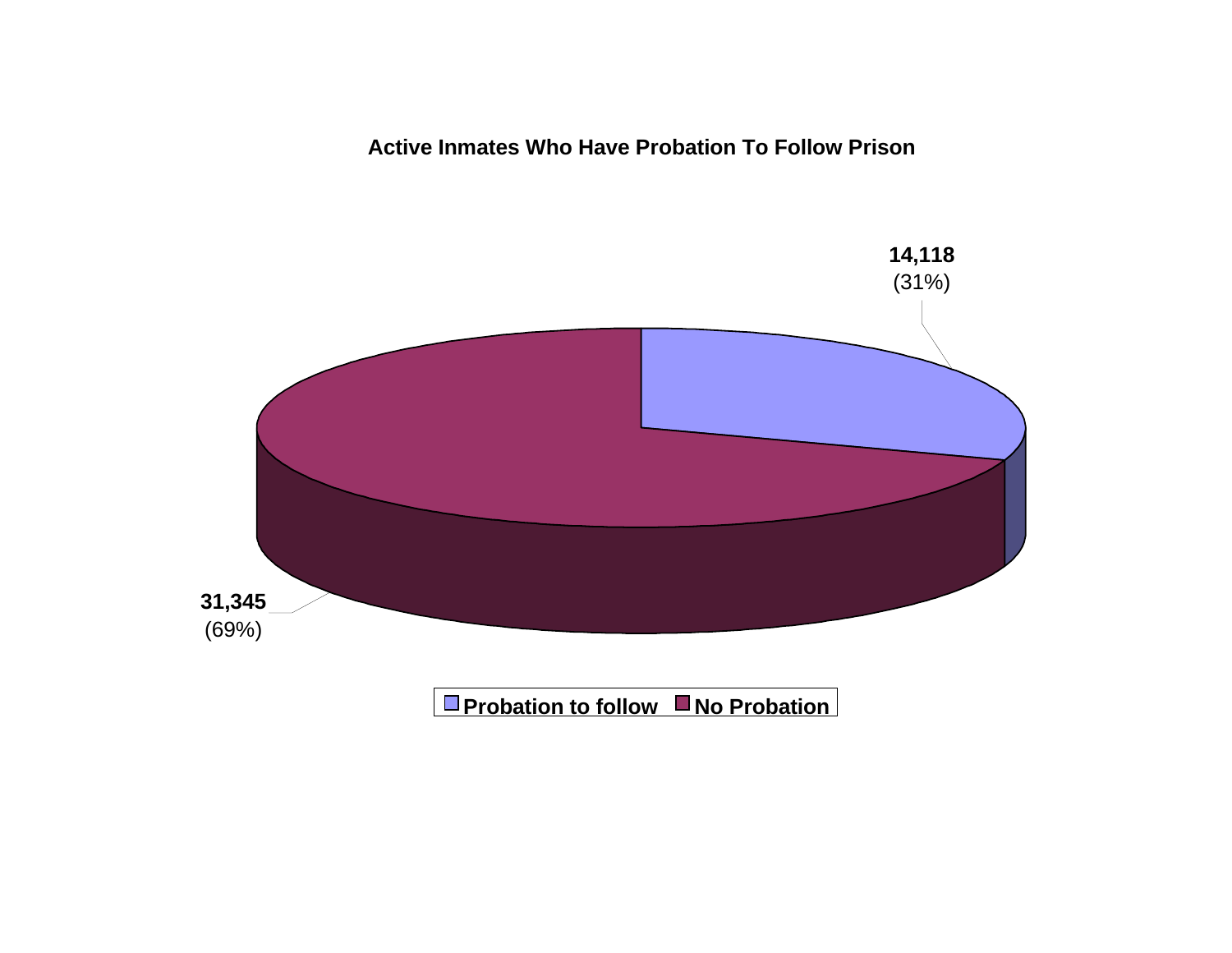**Active Inmates Grouped By Institution**

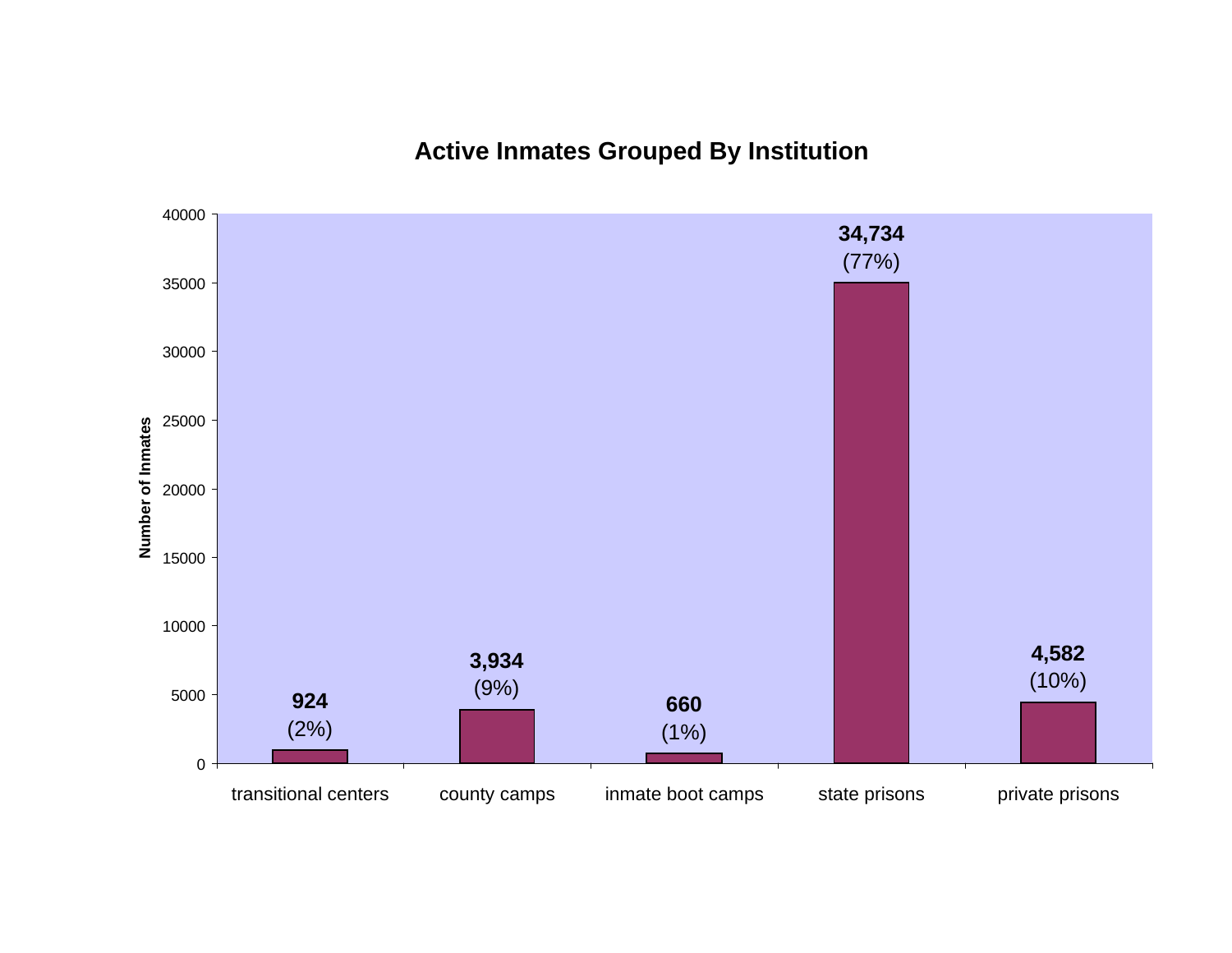# **Active Inmates By Most Serious Crime Type**

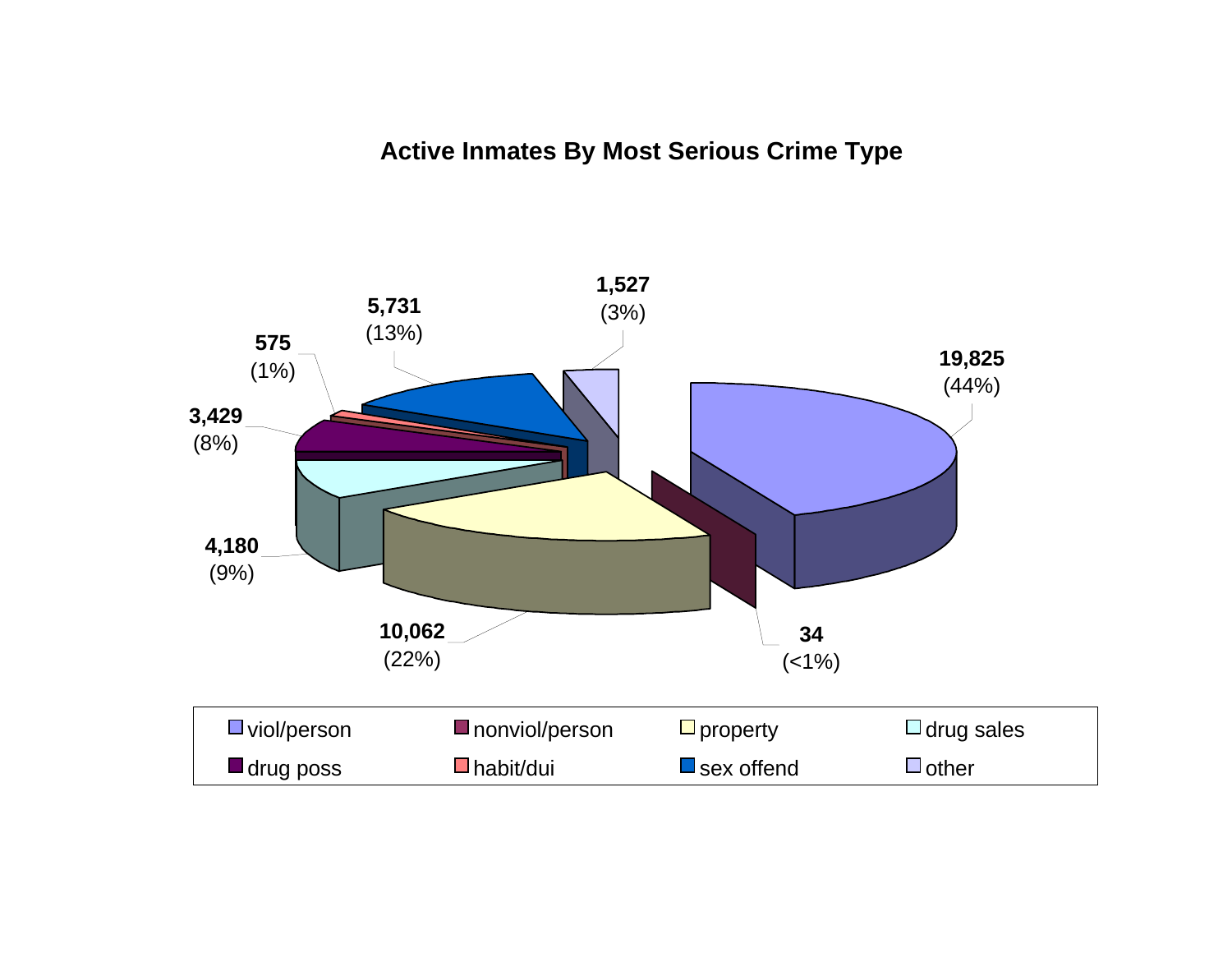Georgia Department of Corrections Page 1 Run 07/26/01 Office of Planning and Analysis

#### Inmate statistical profile

TABLE OF CONTENTS FOR ACTIVE PRISONERS EXCLUDING JAIL

Title PAGE ----- ---- RACE AND SEX............................ 2 Culture Fair IQ Scores.................. 3 Self-Rpt Socioeconomic Class............ 4 Self-Rpt Environment To Age 16.......... 5 Self-Rpt Education Level................ 6 Functional Reading Level (WRAT Scores).. 7 Functional Math Level (WRAT Scores)..... 8 Functional Spelling Level (WRAT Scores). 9 Self-Rpt Guardian Status To Age 16......10 Self-Rpt Employment Status Before Prison11 Self-Rpt Marital Status At Admission....12 Self-Rpt Number Of Children At Admission13 Self-Rpt Religious Affiliation..........14 Self-Rpt Family Behavior Patterns \*.....15 Inmate Diagnostic Behavior Problem \*....16 Physical Profile (General Condition)....17 Security Status...........................18 Number Of Sentences.....................19 Number Of Disciplinaries................20 Number Of Escapes........................21 Number Of Prior Georgia Incarcerations \*22 Number Of Transfers.....................23 County Of Conviction....................24 Circ Of Conviction......................29 Home County................................31 Prison Sentence In Years................36 Probation To Follow Prison..............37Admission Type.............................38 Release Type...............................39 Inst By Group..............................40 Institution................................41 Misdemeanors And Felonies...............44 Crimes By Group...........................45 Most Serious Offense....................46 Most Serious Crime Type.................53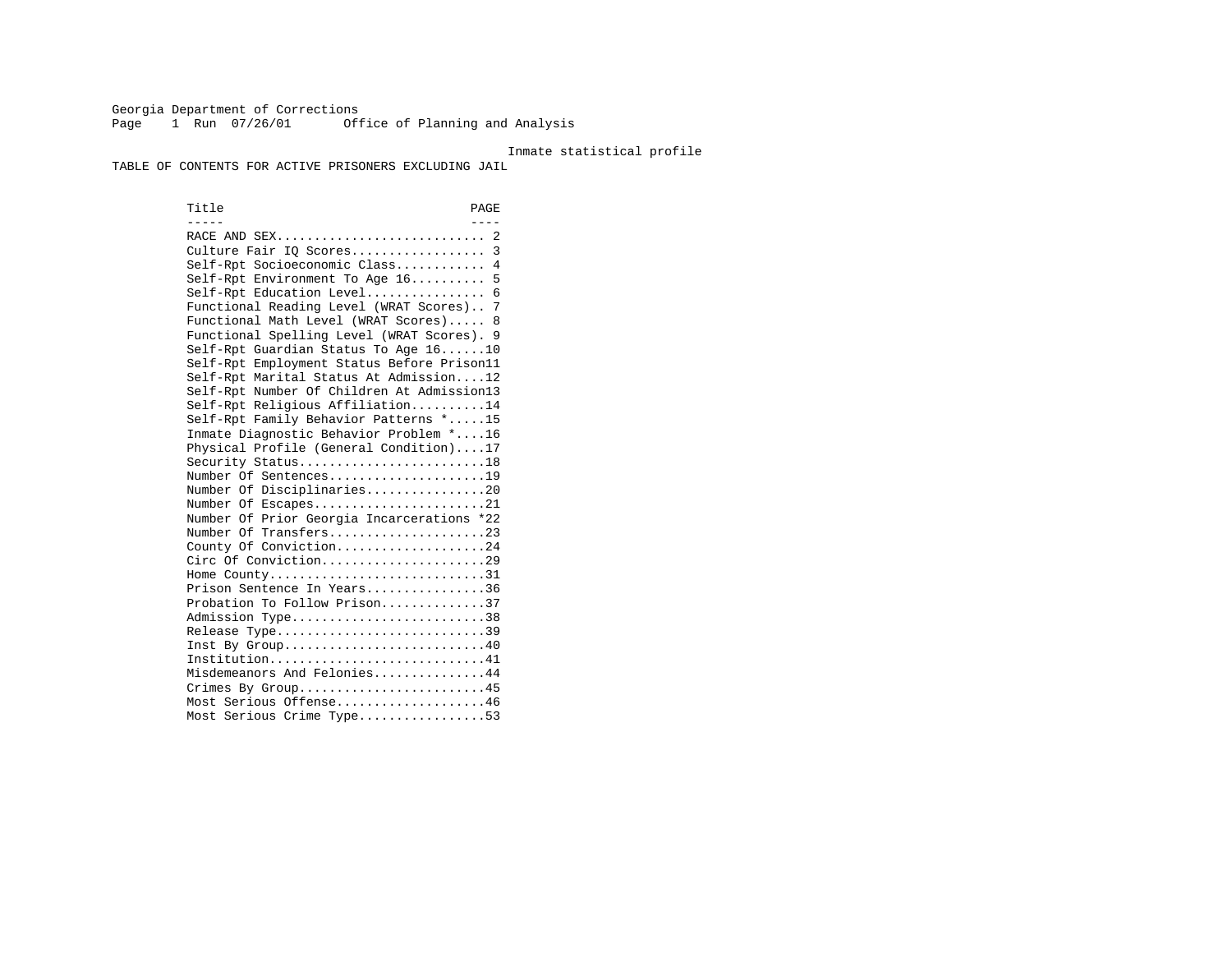Georgia Department of Corrections Page 2 Run 07/26/01 Office of Planning and Analysis

## Inmate statistical profile

Sample: ACTIVE PRISONERS EXCLUDING JAIL **Requestor:** Statistics Active inmates 07/26/2001

RACE AND SEX by current age & sex

|                  |                  |                  | M E N                              |                               |                      |                  |                            | W O M E N                  |                  |                  |                      |
|------------------|------------------|------------------|------------------------------------|-------------------------------|----------------------|------------------|----------------------------|----------------------------|------------------|------------------|----------------------|
| RACE AND SEX     | Age<br>$00 - 21$ | Age<br>$ 22-39 $ | Age<br>$ 40-54 $                   | Age<br>$8 55-99$              | Men<br>% Total<br>ွေ | Age<br>$ 00-21 $ | Age<br>$ 22-39 $           | Age<br>$ 40-54 $           | Age<br>$8 55-99$ | Women<br>% Total | Grand<br>%   Total % |
| WHITE MALE       | 981              | 7960<br>27       | 4324<br>39<br>30                   | 929                           | 57 14194<br>33       | 0                |                            | 0                          |                  | 0                | 14194 31             |
| NON WHITE MALE   | 2669             | 73 18284         | 70 <br>6836<br>61                  | 708                           | 43 28497<br>67       | $\mathbf 0$<br>0 | $\mathbf 0$<br>$\mathbf 0$ | $\mathbf 0$<br>$\mathbf 0$ | $\Omega$<br>0    | $\Omega$         | 28497<br>63          |
| WHITE FEMALE     | 0                | 0                | 0 <sup>1</sup><br>0<br>$\mathbf 0$ | $\Omega$<br>$\Omega$          | $\Omega$<br>$\Omega$ | 46<br>74         | 773<br>43                  | 315<br>43                  | 56<br>38         | 1200<br>43       | 1200<br>3            |
| NON WHITE FEMALE | 0                | 0<br>0           | 0 <br>0<br>0                       | $\mathbf 0$<br>0 <sup>1</sup> | $\mathbf{0}$<br>0    | 54<br>87         | 1029<br>57                 | 426<br>57                  | 44 <br>30        | 1572<br>57       | 1572<br>3            |
| Total reported   |                  |                  | 3650 100 26244 100 11160 100       |                               | 1637 100 42691 100   | 161 100          | 1802 100                   | 741 100                    | 68 100           | 2772 100         | 45463 100            |
| Percent reported | 100.0            | 100.0            | 100.0                              | 100.0                         | 100.0                | 100.0            | 100.0                      | 100.0                      | 100.0            | 100.0            | 100.0                |
| NOT REPORTED     | $\mathbf 0$      | 0                | $\mathbf 0$                        | $\mathbf 0$                   | $\Omega$             | $\mathbf{0}$     | $\Omega$                   | $\mathbf 0$                | $\Omega$         | $\Omega$         | $\mathbf 0$          |
| Total            | 3650             | 26244            | 11160                              | 1637                          | 42691                | 161              | 1802                       | 741                        | 68               | 2772             | 45463                |
|                  |                  |                  |                                    |                               |                      |                  |                            |                            |                  |                  |                      |
|                  |                  |                  |                                    |                               |                      |                  |                            |                            |                  |                  |                      |
| AVERAGE AGE      | 19.95            | 30.21            | 45.08                              | 60.65                         | 34.39                | 20.04            | 31.33                      | 44.59                      | 59.66            | 34.91            | 34.42                |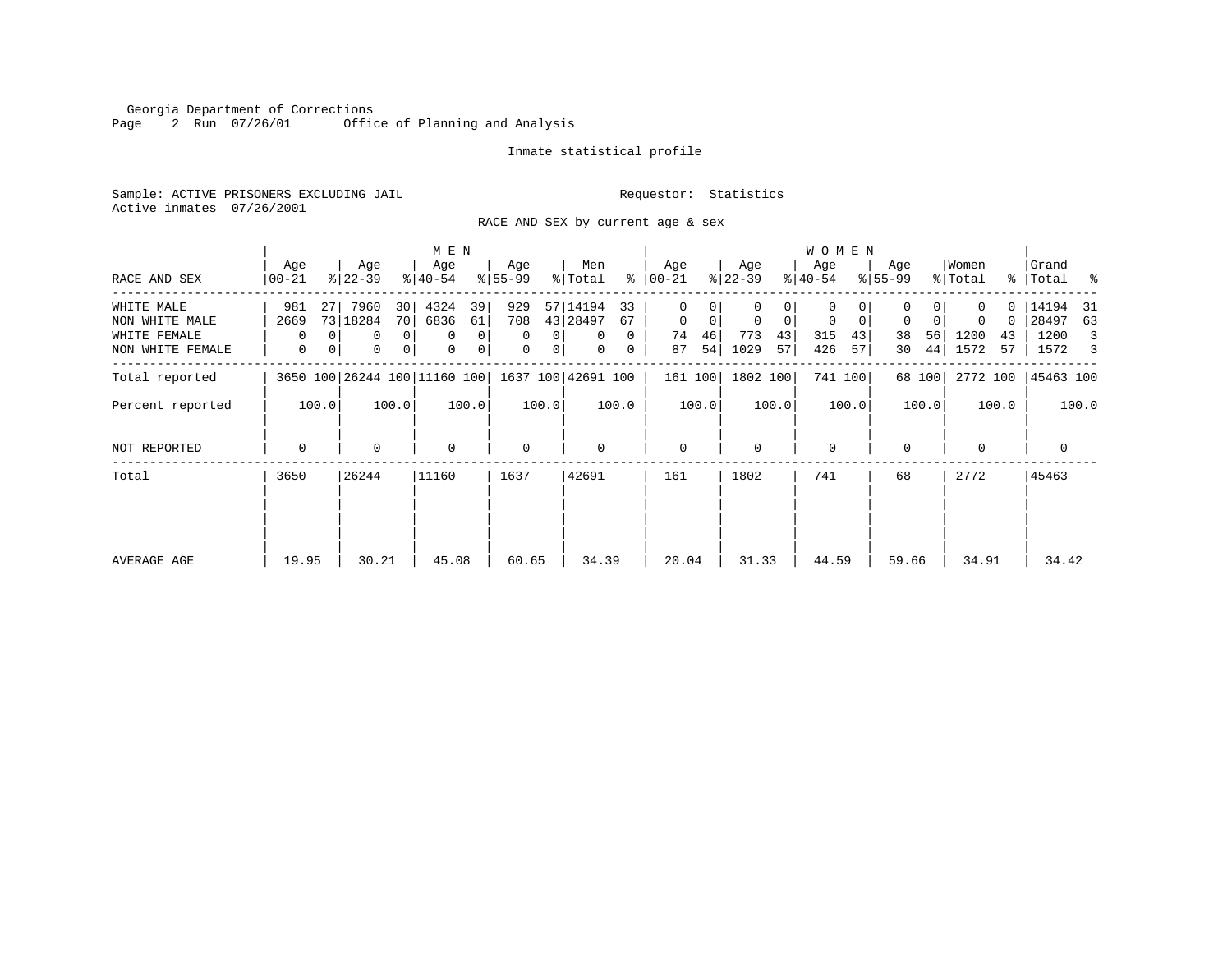# Georgia Department of Corrections Page 3 Run 07/26/01 Office of Planning and Analysis

# Inmate statistical profile

Sample: ACTIVE PRISONERS EXCLUDING JAIL **Requestor:** Statistics Active inmates 07/26/2001

Culture Fair IQ Scores by current age & sex

|                           | M E N           |      |                              |      |                  |          |                  |      |                    |         |                  |          |                  |          | W O M E N        |          |                    |          |                  |          |                    |      |
|---------------------------|-----------------|------|------------------------------|------|------------------|----------|------------------|------|--------------------|---------|------------------|----------|------------------|----------|------------------|----------|--------------------|----------|------------------|----------|--------------------|------|
| IO Score                  | Age<br>$ 00-21$ |      | Age<br>$ 22-39 $             |      | Age<br>$ 40-54 $ |          | Age<br>$ 55-99 $ |      | Men<br>% Total     | ွေ      | Age<br>$ 00-21 $ |          | Age<br>$ 22-39 $ |          | Age<br>$ 40-54 $ |          | Age<br>$8155 - 99$ |          | Women<br>% Total |          | Grand<br>% Total % |      |
| LESS THAN 70<br>70 AND UP | 85<br>3428      |      | 977<br>98 24239              | 4    | 845<br>96 9714   | 8 <br>92 | 114<br>1374      | 8    | 2021<br>92 38755   | 5<br>95 | 4<br>144         | 3 <br>97 | 183<br>1502      | 11<br>89 | 174<br>523       | 25<br>75 | 23<br>40           | 37<br>63 | 384<br>2209      | 15<br>85 | 2405<br>40964 94   | 6    |
| Total reported            |                 |      | 3513 100 25216 100 10559 100 |      |                  |          |                  |      | 1488 100 40776 100 |         | 148 100          |          | 1685 100         |          |                  | 697 100  |                    | 63 100   | 2593 100         |          | 43369 100          |      |
| Percent reported          |                 | 96.2 |                              | 96.1 |                  | 94.6     |                  | 90.9 |                    | 95.5    |                  | 91.9     |                  | 93.5     |                  | 94.1     |                    | 92.6     |                  | 93.5     |                    | 95.4 |
| NOT REPORTED              | 137             |      | 1028                         |      | 601              |          | 149              |      | 1915               |         | 13               |          | 117              |          | 44               |          | 5                  |          | 179              |          | 2094               |      |
| Total                     | 3650            |      | 26244                        |      | 11160            |          | 1637             |      | 42691              |         | 161              |          | 1802             |          | 741              |          | 68                 |          | 2772             |          | 45463              |      |
|                           |                 |      |                              |      |                  |          |                  |      |                    |         |                  |          |                  |          |                  |          |                    |          |                  |          |                    |      |
|                           |                 |      |                              |      |                  |          |                  |      |                    |         |                  |          |                  |          |                  |          |                    |          |                  |          |                    |      |
| AVERAGE IQ                | 100.54          |      | 100.05                       |      | 96.18            |          | 93.72            |      | 98.86              |         | 97.41            |          | 93.85            |          | 84.96            |          | 78.37              |          | 91.29            |          | 98.41              |      |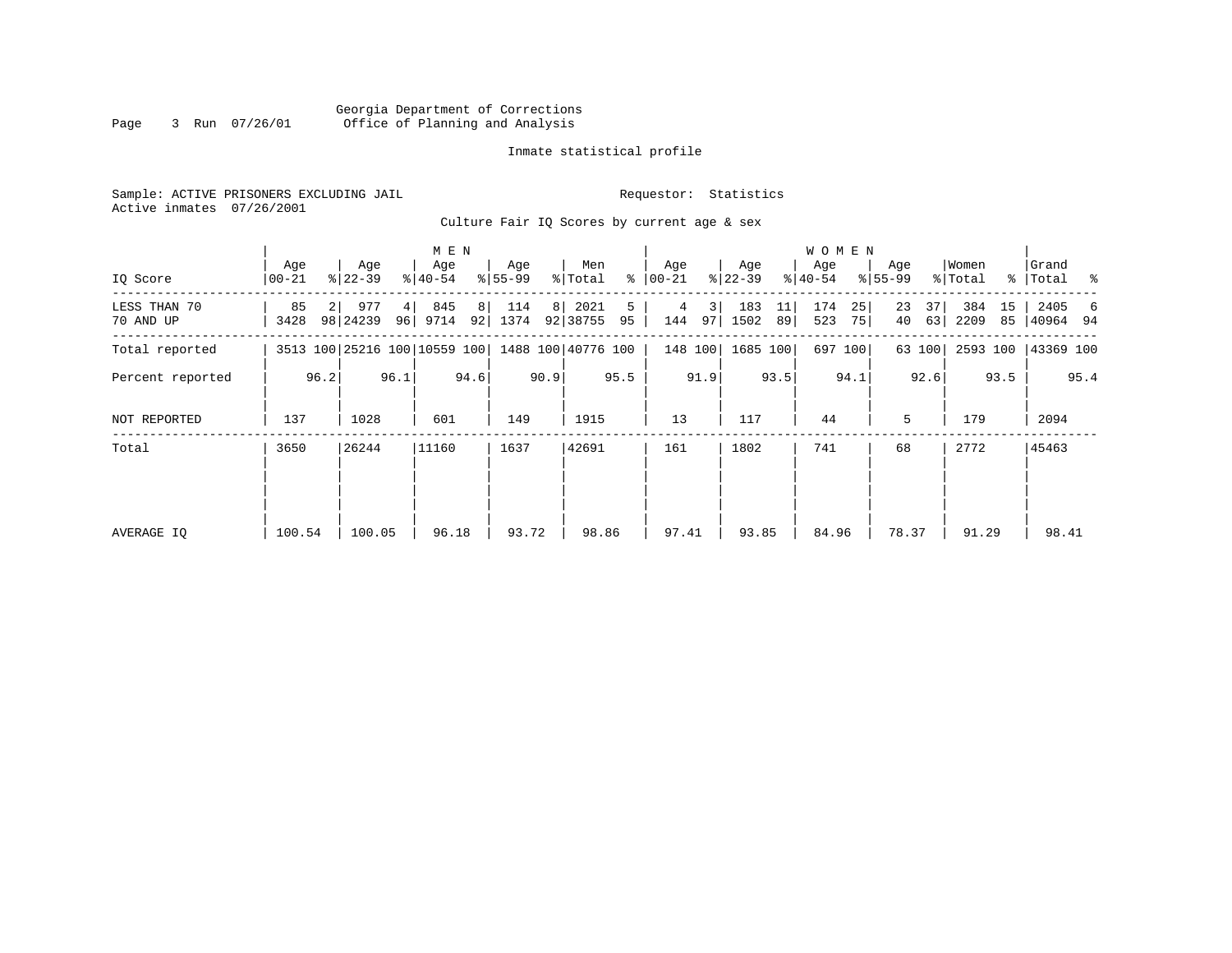# Georgia Department of Corrections<br>4 Run 07/26/01 Office of Planning and Analysis Page 4 Run 07/26/01 Office of Planning and Analysis

## Inmate statistical profile

Sample: ACTIVE PRISONERS EXCLUDING JAIL **Requestor:** Statistics Active inmates 07/26/2001

Self-Rpt Socioeconomic Class by current age & sex

|                     |          |      |           |      | M E N                        |      |             |      |                    |      |           |               |           |      | <b>WOMEN</b> |         |                |        |          |      |           |                  |
|---------------------|----------|------|-----------|------|------------------------------|------|-------------|------|--------------------|------|-----------|---------------|-----------|------|--------------|---------|----------------|--------|----------|------|-----------|------------------|
|                     | Aqe      |      | Age       |      | Age                          |      | Age         |      | Men                |      | Age       |               | Age       |      | Aqe          |         | Age            |        | Women    |      | Grand     |                  |
| Socioeconomic Class | $ 00-21$ |      | $8 22-39$ |      | $8 40-54$                    |      | $8155 - 99$ |      | % Total            | ి    | $00 - 21$ | $\frac{1}{6}$ | $22 - 39$ |      | $8 40-54$    |         | $8155 - 99$    |        | % Total  |      | %   Total | $\sim$ $\approx$ |
| WELFARE             | 302      | 9    | 1962      | 8    | 725                          |      | 82          | 5    | 3071               |      | 29        | 18            | 297       | 17   | 76           | 10      |                | 3      | 404      | 15   | 3475      | 8                |
| OCC EMPLOY          | 283      |      | 2110      | 8    | 533                          | 5    | 45          |      | 2971               |      |           |               | 12        |      | 4            |         | $\overline{a}$ |        | 19       |      | 2990      |                  |
| MINIMUM STD         | 1563     | 46   | 10416     | 41   | 4626                         | 43   | 756         | 48   | 17361              | 42   | 45        | 28            | 576       | 33   | 298          | 41      | 33             | 52     | 952      | 35   | 18313     | 42               |
| MIDDLE              | 1228     |      | 36 10715  | 42   | 4808                         | 45   | 663         |      | 42 17414           | 42   | 80        | 50            | 842       | 48   | 340          | 46      | 24             | 38     | 1286     | 47   | 18700     | 43               |
| OTHER               | 22       |      | 213       |      | 86                           |      | 19          |      | 340                |      | 5         | 3             | 37        | 2    | 14           | 2       | 2              | 3      | 58       | 2    | 398       | -1               |
| Total reported      |          |      |           |      | 3398 100 25416 100 10778 100 |      |             |      | 1565 100 41157 100 |      | 160 100   |               | 1764 100  |      |              | 732 100 |                | 63 100 | 2719 100 |      | 43876 100 |                  |
| Percent reported    |          | 93.1 |           | 96.8 |                              | 96.6 |             | 95.6 |                    | 96.4 |           | 99.4          |           | 97.9 |              | 98.8    |                | 92.6   |          | 98.1 |           | 96.5             |
| NOT RPTD            | 252      |      | 828       |      | 382                          |      | 72          |      | 1534               |      |           |               | 38        |      | 9            |         | 5              |        | 53       |      | 1587      |                  |
| Total               | 3650     |      | 26244     |      | 11160                        |      | 1637        |      | 42691              |      | 161       |               | 1802      |      | 741          |         | 68             |        | 2772     |      | 45463     |                  |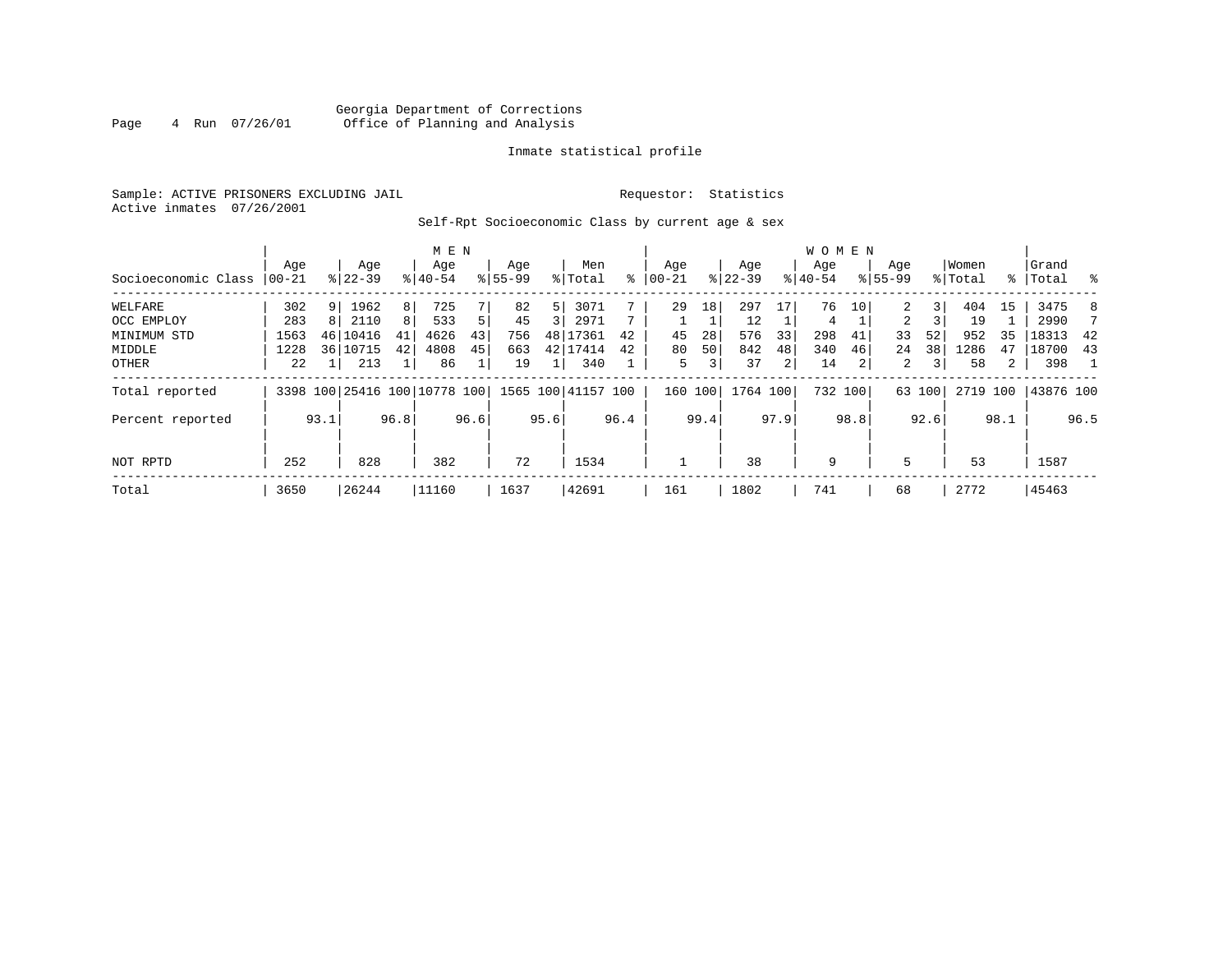# Georgia Department of Corrections Page 5 Run 07/26/01 Office of Planning and Analysis

## Inmate statistical profile

Sample: ACTIVE PRISONERS EXCLUDING JAIL **Requestor:** Statistics Active inmates 07/26/2001

Self-Rpt Environment To Age 16 by current age & sex

|                  | M E N            |                |                    |      |                         |          |                    |              |                    |      |                 |      |                  |      | WOMEN            |      |                    |        |                  |      |                |      |
|------------------|------------------|----------------|--------------------|------|-------------------------|----------|--------------------|--------------|--------------------|------|-----------------|------|------------------|------|------------------|------|--------------------|--------|------------------|------|----------------|------|
| Environment      | Age<br>$00 - 21$ |                | Age<br>$8122 - 39$ |      | Age<br>$8140 - 54$      |          | Age<br>$8155 - 99$ |              | Men<br>% Total     | ႜ    | Age<br>$ 00-21$ |      | Age<br>$ 22-39 $ |      | Age<br>$8 40-54$ |      | Age<br>$8155 - 99$ |        | Women<br>% Total | ႜ    | Grand<br>Total | ွေ   |
| RURAL/FARM       | 36               |                | 589                | 2    | 707                     | $6 \mid$ | 288                | 18           | 1620               | 4    | $\mathbf 0$     | 0    | 65               | 4    | 49               |      | 9                  | 15     | 123              | 5    | 1743           | 4    |
| RURAL/NFARM      | 103              |                | 1495               | 6    | 741                     |          | 128                | 8            | 2467               | 6    | 26              | 16   | 205              | 12   | 56               | 8    | 6                  | 10     | 293              | 11   | 2760           |      |
| S.M.S.A          | 1261             | 36             | 9177               | 36   | 3729                    | 34       | 425                | 27           | 14592              | 35   | 28              | 18   | 292              | 17   | 136              | 19   | 13                 | 21     | 469              | 17   | 15061          | - 34 |
| URBAN            | 802              | 23             | 4774               | 19   | 1859                    | 17       | 191                | 12           | 7626               | 18   | 59              | 37   | 577              | 33   | 263              | 36   | 15                 | 24     | 914              | 34   | 8540           | 19   |
| SMALL TOWN       | 1330             | 37             | 9603               | 37   | 3828                    | 35       | 549                | 35           | 15310              | 37   | 45              | 28   | 617              | 35   | 224              | 31   | 17                 | 27     | 903              | 33   | 16213          | 36   |
| OTHER            | 15               | 0 <sup>1</sup> | 141                |      | 64                      |          | 6                  | $\mathbf{0}$ | 226                |      |                 |      | 12               |      | 5                |      | 2                  | 3      | 20               |      | 246            |      |
| Total reported   | 3547             |                |                    |      | 100 25779 100 10928 100 |          |                    |              | 1587 100 41841 100 |      | 159             | 100  | 1768 100         |      | 733 100          |      |                    | 62 100 | 2722 100         |      | 44563 100      |      |
| Percent reported |                  | 97.2           |                    | 98.2 |                         | 97.9     |                    | 96.9         |                    | 98.0 |                 | 98.8 |                  | 98.1 |                  | 98.9 |                    | 91.2   |                  | 98.2 |                | 98.0 |
| NOT RPTD         | 103              |                | 465                |      | 232                     |          | 50                 |              | 850                |      | 2               |      | 34               |      | 8                |      | 6                  |        | 50               |      | 900            |      |
| Total            | 3650             |                | 26244              |      | 11160                   |          | 1637               |              | 42691              |      | 161             |      | 1802             |      | 741              |      | 68                 |        | 2772             |      | 45463          |      |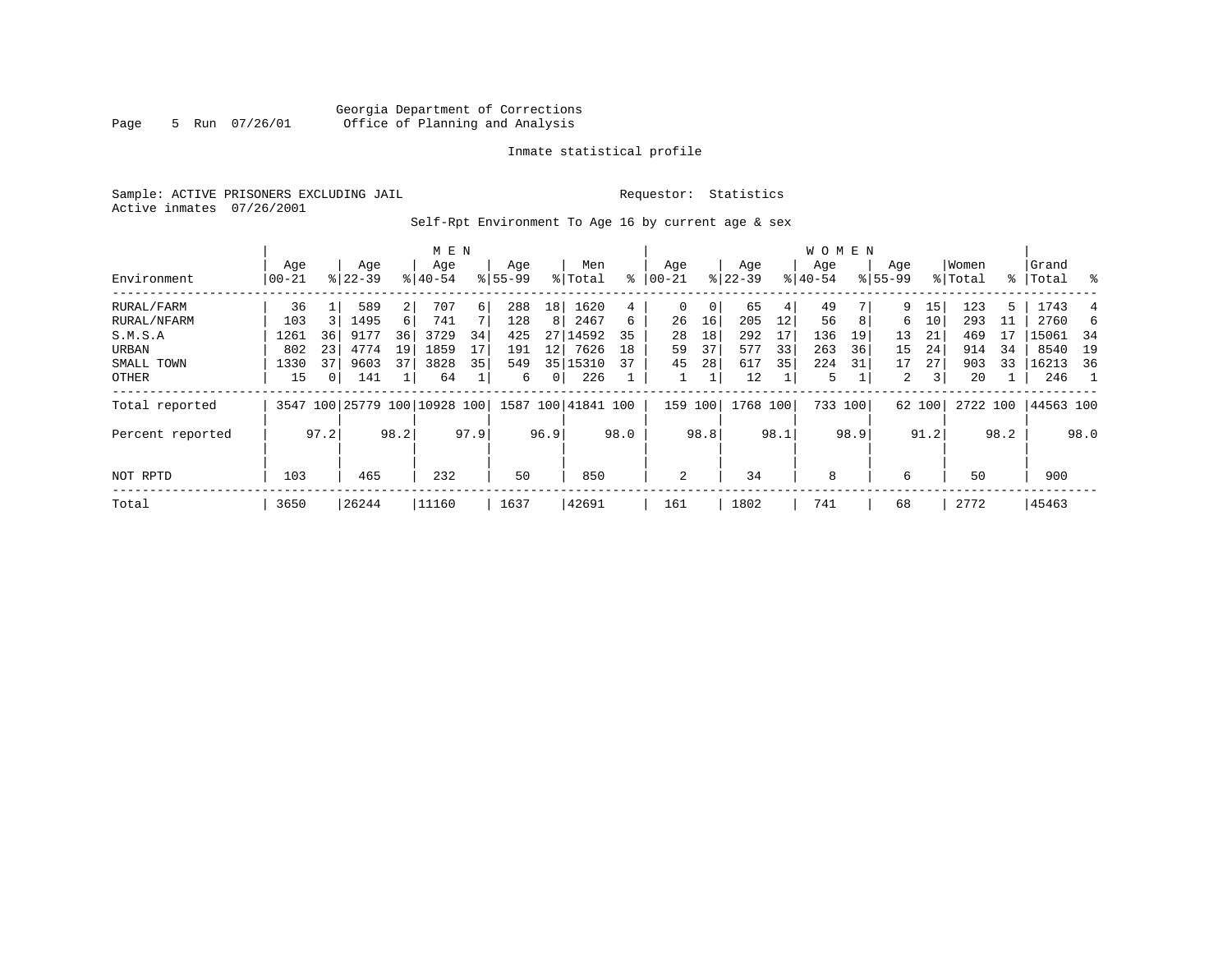# Georgia Department of Corrections Page 6 Run 07/26/01 Office of Planning and Analysis

## Inmate statistical profile

Sample: ACTIVE PRISONERS EXCLUDING JAIL **Requestor:** Statistics Active inmates 07/26/2001

Self-Rpt Education Level by current age & sex

|                     |                |      |                              |                 | M E N              |      |                  |      |                    |      |                      |      |                  |      | WOMEN            |         |                  |        |                  |      |                    |      |
|---------------------|----------------|------|------------------------------|-----------------|--------------------|------|------------------|------|--------------------|------|----------------------|------|------------------|------|------------------|---------|------------------|--------|------------------|------|--------------------|------|
| Education Level     | Age<br>  00-21 |      | Age<br>$ 22-39 $             |                 | Age<br>$8140 - 54$ |      | Age<br>$8 55-99$ |      | Men<br>% Total     |      | Age<br>$8   00 - 21$ |      | Age<br>$ 22-39 $ |      | Age<br>$ 40-54 $ |         | Age<br>$8 55-99$ |        | Women<br>% Total |      | Grand<br>%   Total | ್ಠಿ  |
| LESS THAN GRADE 7   | 54             |      | 459                          | $\overline{2}$  | 464                | 4    | 319              | 20   | 1296               |      |                      | 0    | 22               |      | 18               |         | 11               | 17     | 51               |      | 1347               |      |
| GRADE 7             | 102            | 3    | 595                          | 2               | 370                | 3    | 128              | 8    | 1195               | 3    | 6                    | 4    | 49               | 3    | 12               |         | 2                | 3      | 69               |      | 1264               |      |
| GRADE 8             | 486            | 14   | 2130                         |                 | 965                | 9    | 173              | 11   | 3754               | 9    | 23                   | 15   | 144              |      | 55               |         | 6                | 9      | 228              |      | 3982               | 9    |
| GRADE 9             | 903            | 25   | 4010                         | 16              | 1341               | 12   | 152              | 10   | 6406               | 15   | 33                   | 21   | 250              | 14   | 67               | 9       | 4                |        | 354              | 13   | 6760               | - 15 |
| GRADE 10            | 1026           | 29   | 5679                         | 22              | 1775               | 16   | 160              | 10   | 8640               | 21   | 34                   | 22   | 309              | 18   | 93               | 13      | 11               | 17     | 447              | 17   | 9087               | 20   |
| GRADE 11            | 743            | 21   | 5279                         | 20              | 1455               | 13   | 128              | 8    | 7605               | 18   | 37                   | 23   | 277              | 16   | 95               | 13      | 6                | 9      | 415              | 16   | 8020               | 18   |
| GRADE 12            | 202            | 6    | 5210                         | 20 <sup>1</sup> | 2694               | 25   | 305              | 19   | 8411               | 20   | 15                   | 9    | 279              | 16   | 158              | 22      | 11               | 17     | 463              | 17   | 8874               | -20  |
| MORE THAN GRADE 12  | 34             |      | 2476                         | 10              | 1881               | 17   | 233              | 15   | 4624               | 11   | 10                   | 6    | 410              | 24   | 216              | 30      | 14               | 22     | 650              | 24   | 5274 12            |      |
| Total reported      |                |      | 3550 100 25838 100 10945 100 |                 |                    |      |                  |      | 1598 100 41931 100 |      | 158 100              |      | 1740 100         |      |                  | 714 100 |                  | 65 100 | 2677 100         |      | 44608 100          |      |
| Percent reported    |                | 97.3 |                              | 98.5            |                    | 98.1 |                  | 97.6 |                    | 98.2 |                      | 98.1 |                  | 96.6 |                  | 96.4    |                  | 95.6   |                  | 96.6 |                    | 98.1 |
| NOT REPORTED        | 100            |      | 406                          |                 | 215                |      | 39               |      | 760                |      | 3                    |      | 62               |      | 27               |         | 3                |        | 95               |      | 855                |      |
| Total               | 3650           |      | 26244                        |                 | 11160              |      | 1637             |      | 42691              |      | 161                  |      | 1802             |      | 741              |         | 68               |        | 2772             |      | 45463              |      |
|                     |                |      |                              |                 |                    |      |                  |      |                    |      |                      |      |                  |      |                  |         |                  |        |                  |      |                    |      |
| AVG EDUCATION LEVEL | 9.73           |      | 11.01                        |                 | 11.54              |      | 9.95             |      | 11.00              |      | 10.68                |      | 12.98            |      | 13.62            |         | 11.22            |        | 12.97            |      | 11.12              |      |
|                     |                |      |                              |                 |                    |      |                  |      |                    |      |                      |      |                  |      |                  |         |                  |        |                  |      |                    |      |

\* NOTE: THE FIELD LABLED "LESS THAN GRADE 7" WAS CORRECTED IN MARCH 1989: MISSING DATA FOR INMATES STILL IN DIAGNOSTICS NOW HAS BEEN REMOVED FROM THIS FIELD AND IDENTIFIED AS "NOT REPORTED" INFORMATION.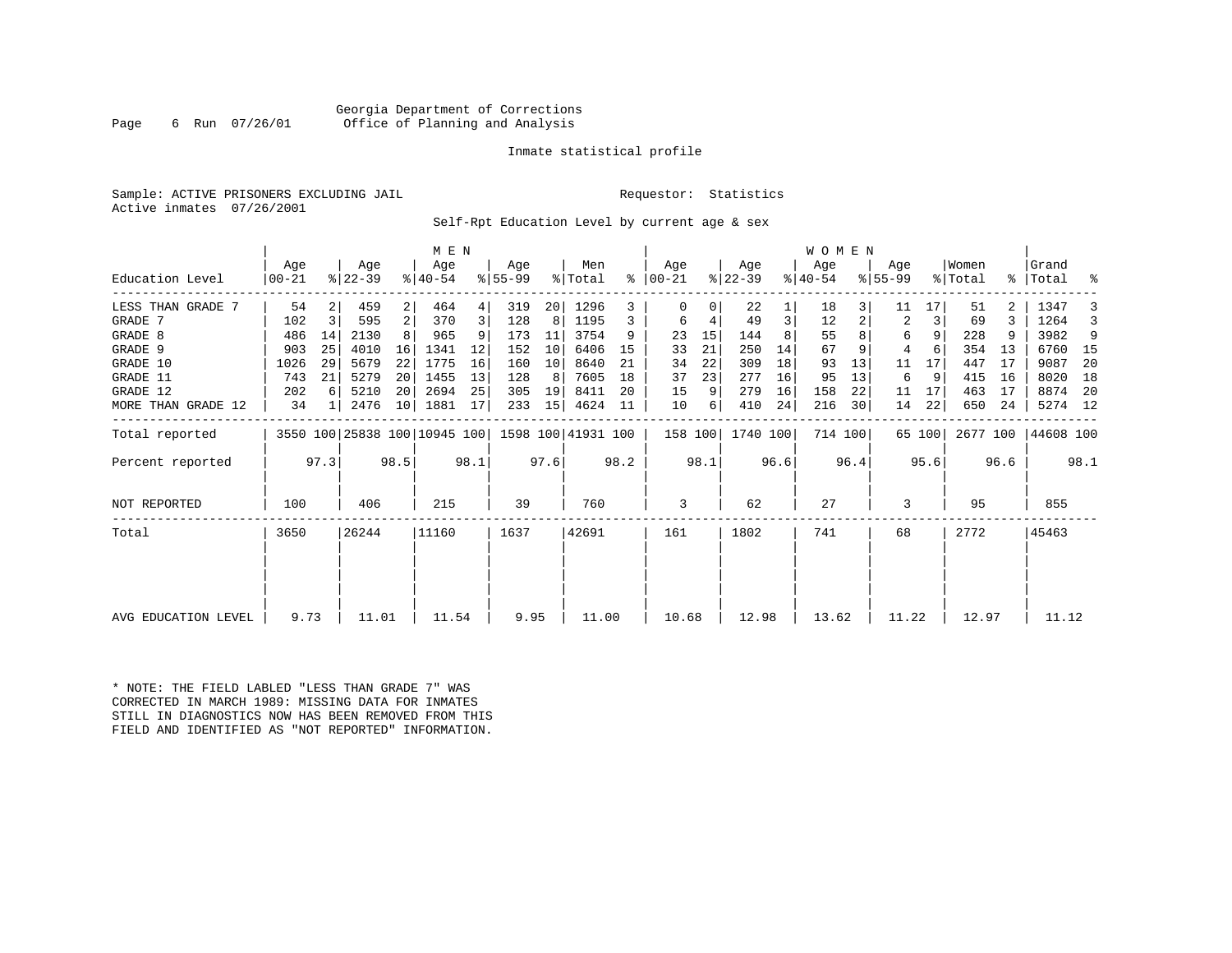Sample: ACTIVE PRISONERS EXCLUDING JAIL **Requestor:** Statistics Active inmates 07/26/2001

Functional Reading Level (WRAT Scores) by current age & sex

|                     |                |      |                              |      | M E N            |      |                 |      |                    |      |                    |      |                  |      | W O M E N        |         |                    |        |                  |      |                 |      |
|---------------------|----------------|------|------------------------------|------|------------------|------|-----------------|------|--------------------|------|--------------------|------|------------------|------|------------------|---------|--------------------|--------|------------------|------|-----------------|------|
| WRAT Reading Score  | Age<br>  00-21 |      | Age<br>$ 22-39 $             |      | Age<br>$ 40-54 $ |      | Age<br>$ 55-99$ |      | Men<br>% Total     | ႜ    | Age<br>$ 00 - 21 $ |      | Age<br>$ 22-39 $ |      | Age<br>$ 40-54 $ |         | Age<br>$8155 - 99$ |        | Women<br>% Total | ႜႂ   | Grand<br> Total | ႜ    |
| LESS THAN GRADE 6   | 1387           | 39   | 9709                         | 38   | 4750             | 45   | 718             |      | 48 16564           | 41   | 33                 | 22   | 465              | 28   | 217              | 31      | 23                 | 36     | 738              | 28   | 17302           | 40   |
| 6TH THRU 8TH GRADE  | 791            | 22   | 5645                         | 22   | 2250             | 21   | 264             | 18   | 8950               | 22   | 27                 | 18   | 308              | 18   | 131              | 19      | 14                 | 22     | 480              | 19   | 9430            | 22   |
| GRADE 9             | 308            | -9   | 2175                         | 9    | 710              |      | 103             |      | 3296               |      | 22                 | 15   | 142              | 8    | 41               |         | 6                  | 9      | 211              |      | 3507            | 8    |
| GRADE 10            | 158            |      | 1071                         |      | 374              |      | 47              | 3    | 1650               |      | 9                  | 6    | 57               |      | 25               |         | 3                  |        | 94               |      | 1744            | 4    |
| GRADE 11            | 155            |      | 991                          |      | 371              |      | 46              | 3    | 1563               |      | 4                  |      | 58               |      | 36               |         | $\overline{2}$     |        | 100              |      | 1663            | 4    |
| GRADE 12            | 460            | 13   | 3653                         | 14   | 1594             | 15   | 251             | 17   | 5958               | 15   | 18                 | 12   | 142              |      | 38               |         | 5                  | 8      | 203              |      | 6161 14         |      |
| MORE THAN GRADE 12  | 258            |      | 2036                         | 8    | 486              | 5    | 58              | 4    | 2838               |      | 35                 | 24   | 512              | 30   | 208              | 30      | 11                 | 17     | 766              | 30   | 3604            | -8   |
| Total reported      |                |      | 3517 100 25280 100 10535 100 |      |                  |      |                 |      | 1487 100 40819 100 |      | 148 100            |      | 1684 100         |      |                  | 696 100 |                    | 64 100 | 2592 100         |      | 43411 100       |      |
| Percent reported    |                | 96.4 |                              | 96.3 |                  | 94.4 |                 | 90.8 |                    | 95.6 |                    | 91.9 |                  | 93.5 |                  | 93.9    |                    | 94.1   |                  | 93.5 |                 | 95.5 |
| <b>NOT REPORTED</b> | 133            |      | 964                          |      | 625              |      | 150             |      | 1872               |      | 13                 |      | 118              |      | 45               |         | 4                  |        | 180              |      | 2052            |      |
| Total               | 3650           |      | 26244                        |      | 11160            |      | 1637            |      | 42691              |      | 161                |      | 1802             |      | 741              |         | 68                 |        | 2772             |      | 45463           |      |
|                     |                |      |                              |      |                  |      |                 |      |                    |      |                    |      |                  |      |                  |         |                    |        |                  |      |                 |      |
| AVG READING SCORE   | 7.63           |      | 7.71                         |      | 7.06             |      | 6.80            |      | 7.50               |      | 9.20               |      | 9.02             |      | 8.66             |         | 7.79               |        | 8.91             |      | 7.59            |      |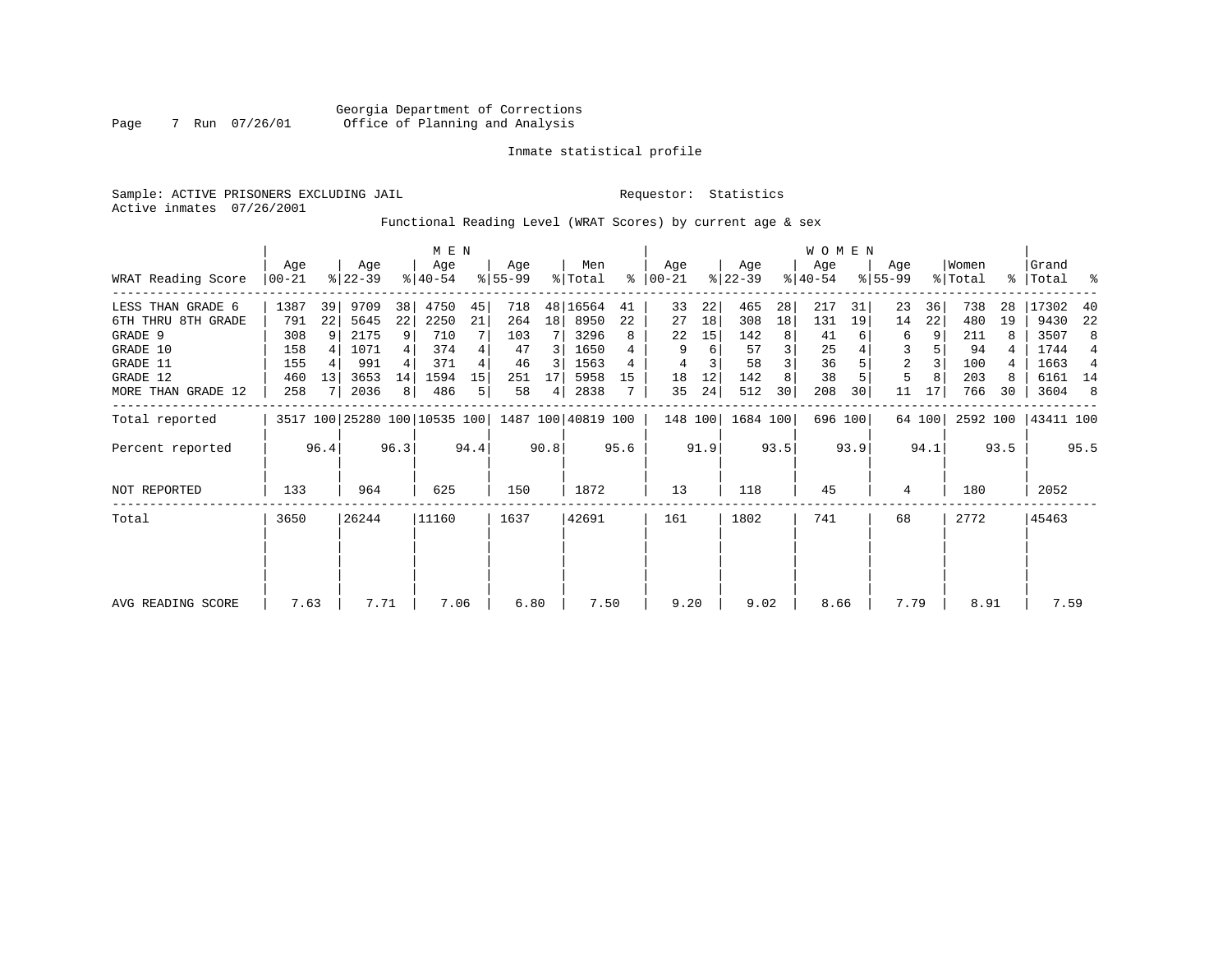Sample: ACTIVE PRISONERS EXCLUDING JAIL **Requestor:** Statistics Active inmates 07/26/2001

Functional Math Level (WRAT Scores) by current age & sex

|                     |                  |      |                  |                | M E N                        |      |                  |      |                    |      |                    |      |                  |                | <b>WOMEN</b>     |         |                    |          |                  |                |                 |      |
|---------------------|------------------|------|------------------|----------------|------------------------------|------|------------------|------|--------------------|------|--------------------|------|------------------|----------------|------------------|---------|--------------------|----------|------------------|----------------|-----------------|------|
| WRAT Math Score     | Age<br>$00 - 21$ |      | Age<br>$ 22-39 $ |                | Age<br>$ 40-54 $             |      | Age<br>$8 55-99$ |      | Men<br>% Total     | ៖    | Age<br>$ 00 - 21 $ |      | Age<br>$ 22-39 $ |                | Age<br>$ 40-54 $ |         | Age<br>$8155 - 99$ |          | Women<br>% Total | ွေ             | Grand<br> Total | ႜ    |
| LESS THAN GRADE 6   | 1166             | 33   | 7741             | 31             | 4345                         | 41   | 752              |      | 51 14004           | 34   | 33                 | 22   | 423              | 25             | 268              | 38      | 32                 | 50       | 756              | 29             | 14760           | -34  |
| 6TH THRU 8TH GRADE  | 1768             |      | 50 12459         | 49             | 4141                         | 39   | 407              |      | 27 18775           | 46   | 78                 | 53   | 840              | 50             | 272              | 39      | 19                 | 30       | 1209             | 47             | 19984           | 46   |
| GRADE 9             | 292              | 8 I  | 2270             | 9              | 767                          |      | 106              |      | 3435               |      | 18                 | 12   | 179              | 11             | 43               |         | 5                  | 8        | 245              |                | 3680            | 8    |
| GRADE 10            | 157              |      | 1339             |                | 555                          |      | 79               |      | 2130               |      | 12                 | 8    | 108              | 6              | 49               |         | 5                  | 8        | 174              |                | 2304            | 5    |
| GRADE 11            | 67               |      | 840              |                | 356                          | 3    | 64               | 4    | 1327               |      | 6                  |      | 73               |                | 24               |         | 3                  |          | 106              | 4              | 1433            |      |
| GRADE 12            | 43               |      | 450              | $\overline{2}$ | 309                          | 3    | 61               | 4    | 863                |      |                    |      | 22               |                | 17               |         | $\Omega$           |          | 39               |                | 902             | 2    |
| MORE THAN GRADE 12  | 24               |      | 186              |                | 71                           |      | 18               |      | 299                |      |                    |      | 39               | $\overline{2}$ | 24               |         | $\Omega$           | $\Omega$ | 64               | $\overline{2}$ | 363             |      |
| Total reported      |                  |      |                  |                | 3517 100 25285 100 10544 100 |      |                  |      | 1487 100 40833 100 |      | 148 100            |      | 1684 100         |                |                  | 697 100 |                    | 64 100   | 2593 100         |                | 43426 100       |      |
| Percent reported    |                  | 96.4 |                  | 96.3           |                              | 94.5 |                  | 90.8 |                    | 95.6 |                    | 91.9 |                  | 93.5           |                  | 94.1    |                    | 94.1     |                  | 93.5           |                 | 95.5 |
| <b>NOT REPORTED</b> | 133              |      | 959              |                | 616                          |      | 150              |      | 1858               |      | 13                 |      | 118              |                | 44               |         | 4                  |          | 179              |                | 2037            |      |
| Total               | 3650             |      | 26244            |                | 11160                        |      | 1637             |      | 42691              |      | 161                |      | 1802             |                | 741              |         | 68                 |          | 2772             |                | 45463           |      |
|                     |                  |      |                  |                |                              |      |                  |      |                    |      |                    |      |                  |                |                  |         |                    |          |                  |                |                 |      |
|                     |                  |      |                  |                |                              |      |                  |      |                    |      |                    |      |                  |                |                  |         |                    |          |                  |                |                 |      |
| AVG MATH SCORE      | 6.83             |      | 7.06             |                | 6.66                         |      | 6.24             |      | 6.90               |      | 7.36               |      | 7.41             |                | 6.96             |         | 5.96               |          | 7.25             |                | 6.92            |      |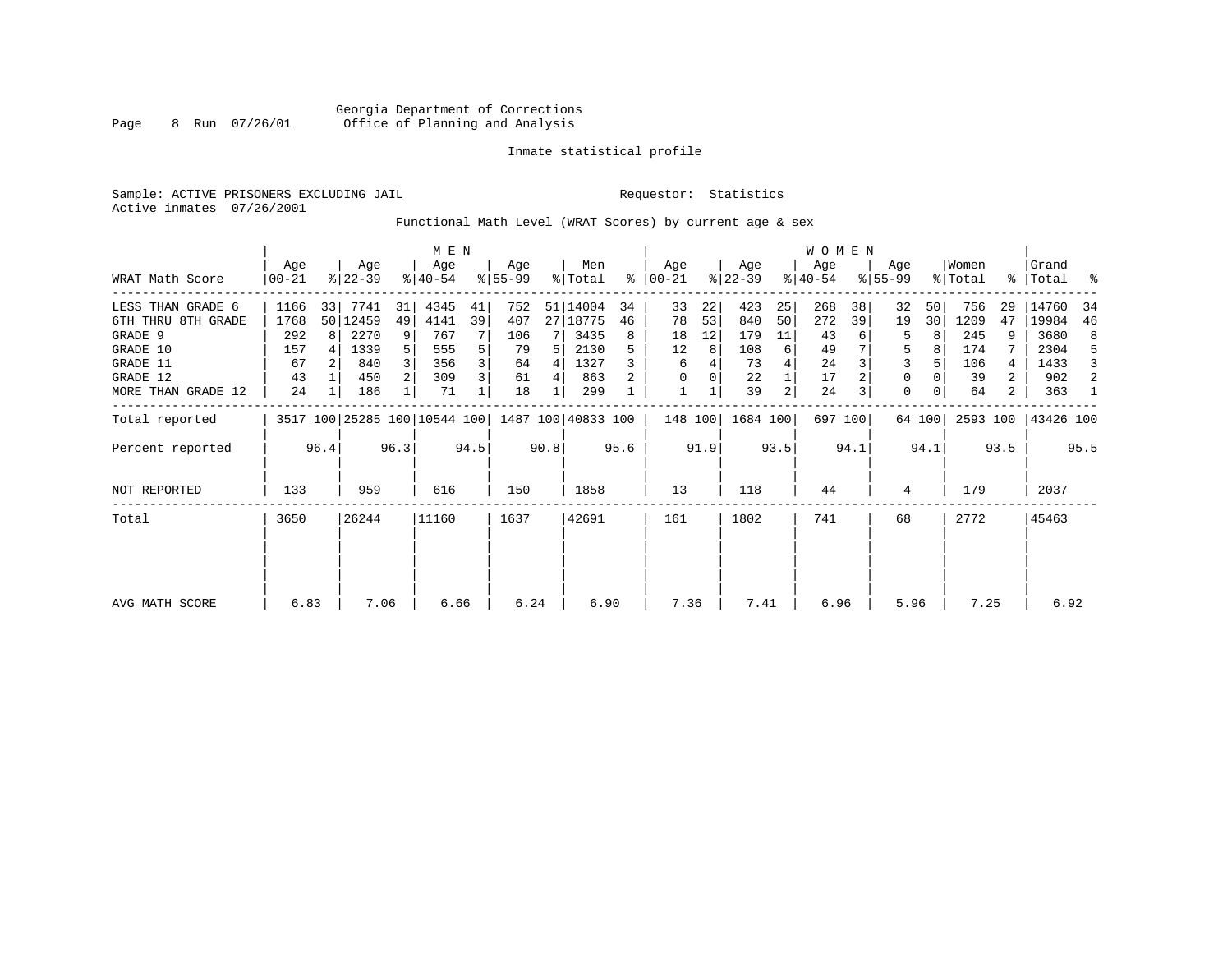Sample: ACTIVE PRISONERS EXCLUDING JAIL **Requestor:** Statistics Active inmates 07/26/2001

# Functional Spelling Level (WRAT Scores) by current age & sex

|                             |      |                |                              |      | M E N            |                |                  |      |                    |      |                  |      |                  |      | WOMEN            |         |                  |        |                  |      |                    |      |
|-----------------------------|------|----------------|------------------------------|------|------------------|----------------|------------------|------|--------------------|------|------------------|------|------------------|------|------------------|---------|------------------|--------|------------------|------|--------------------|------|
| WRAT Spelling Score   00-21 | Age  |                | Age<br>$ 22-39 $             |      | Age<br>$ 40-54 $ |                | Aqe<br>$ 55-99 $ |      | Men<br>% Total     | ፠    | Age<br>$ 00-21 $ |      | Age<br>$ 22-39 $ |      | Age<br>$ 40-54 $ |         | Aqe<br>$8 55-99$ |        | Women<br>% Total |      | Grand<br>%   Total |      |
| LESS THAN GRADE 6           | 1453 |                | 41   10944                   | 43   | 5835             | 55             | 902              |      | 61 19134           | 47   | 31               | 21   | 415              | 25   | 223              | 32      | 24               | 38     | 693              | 27   | 19827              | 46   |
| 6TH THRU 8TH GRADE          | 1145 | 33             | 7405                         | 29   | 2503             | 24             | 294              |      | 20 11347           | 28   | 55               | 37   | 535              | 32   | 218              | 31      | 23               | 36     | 831              | 32   | 12178              | 28   |
| GRADE 9                     | 286  | 8              | 1884                         |      | 519              | 5              | 64               | 4    | 2753               |      | 19               | 13   | 172              | 10   | 46               |         |                  |        | 240              |      | 2993               | 7    |
| GRADE 10                    | 280  |                | 1751                         | 7    | 482              | 5 <sub>1</sub> | 57               | 4    | 2570               | 6    | 22               | 15   | 182              | 11   | 50               |         |                  |        | 255              | 10   | 2825               | 7    |
| GRADE 11                    | 127  |                | 914                          | 4    | 258              | $\overline{a}$ | 35               | 2    | 1334               |      | 5                | 3    | 89               | 5    | 26               |         | 3                |        | 123              |      | 1457               | 3    |
| GRADE 12                    | 151  |                | 1688                         | 7    | 727              |                | 113              | 8    | 2679               |      |                  |      | 75               |      | 25               |         |                  |        | 104              |      | 2783               | 6    |
| MORE THAN GRADE 12          | 75   | 2 <sup>1</sup> | 693                          | 3    | 213              | $\overline{a}$ | 21               | 1    | 1002               | 2    | 13               | 9    | 216              | 13   | 109              | 16      | 9                | 14     | 347              | 13   | 1349               | 3    |
| Total reported              |      |                | 3517 100 25279 100 10537 100 |      |                  |                |                  |      | 1486 100 40819 100 |      | 148 100          |      | 1684 100         |      |                  | 697 100 |                  | 64 100 | 2593 100         |      | 43412 100          |      |
| Percent reported            |      | 96.4           |                              | 96.3 |                  | 94.4           |                  | 90.8 |                    | 95.6 |                  | 91.9 |                  | 93.5 |                  | 94.1    |                  | 94.1   |                  | 93.5 |                    | 95.5 |
| <b>NOT REPORTED</b>         | 133  |                | 965                          |      | 623              |                | 151              |      | 1872               |      | 13               |      | 118              |      | 44               |         | 4                |        | 179              |      | 2051               |      |
| Total                       | 3650 |                | 26244                        |      | 11160            |                | 1637             |      | 42691              |      | 161              |      | 1802             |      | 741              |         | 68               |        | 2772             |      | 45463              |      |
|                             |      |                |                              |      |                  |                |                  |      |                    |      |                  |      |                  |      |                  |         |                  |        |                  |      |                    |      |
|                             |      |                |                              |      |                  |                |                  |      |                    |      |                  |      |                  |      |                  |         |                  |        |                  |      |                    |      |
| AVG SPELLING SCORE          | 6.87 |                | 6.84                         |      | 6.00             |                | 5.55             |      | 6.58               |      | 8.29             |      | 8.30             |      | 7.92             |         | 6.80             |        | 8.16             |      | 6.67               |      |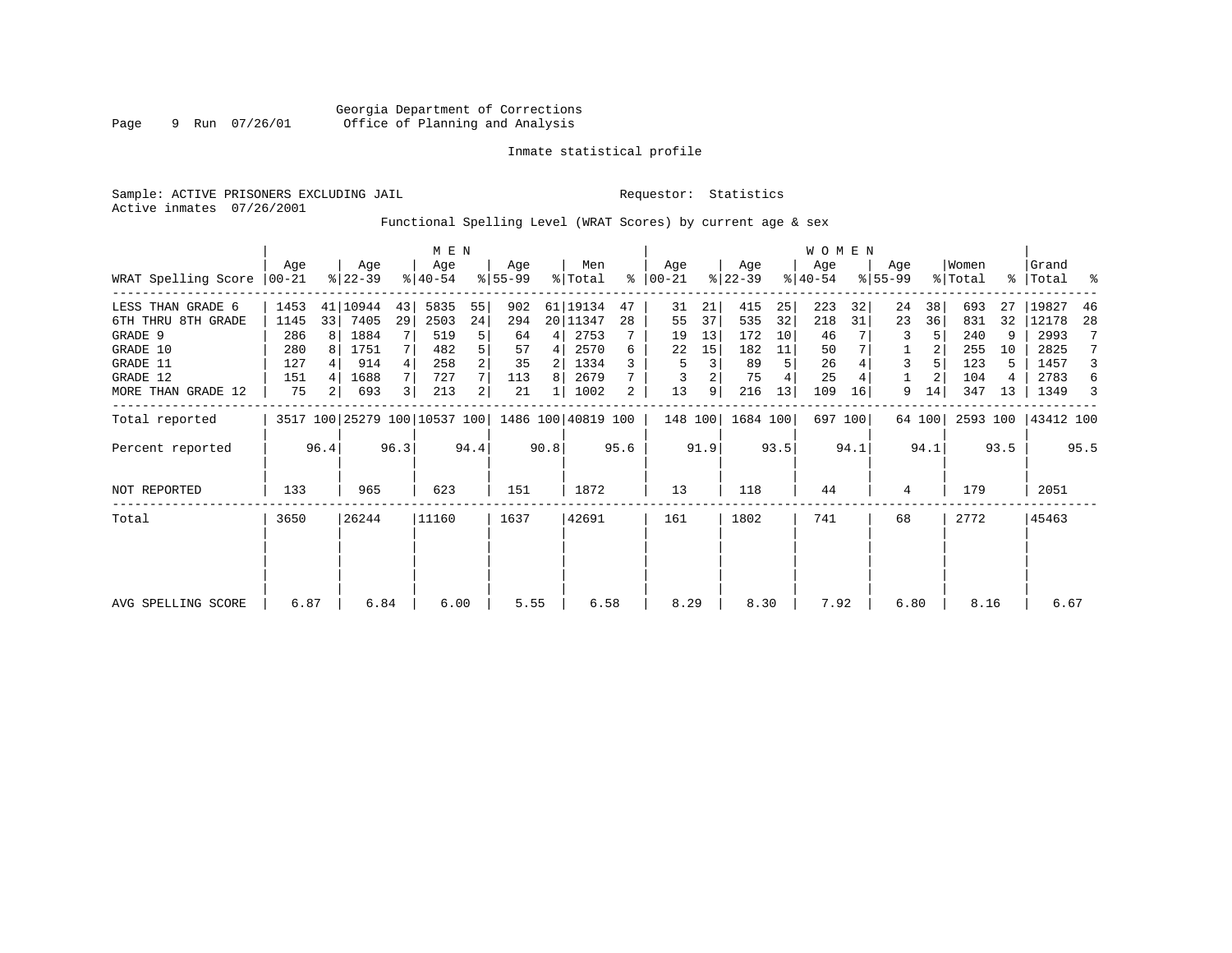# Georgia Department of Corrections Page 10 Run 07/26/01 Office of Planning and Analysis

## Inmate statistical profile

Sample: ACTIVE PRISONERS EXCLUDING JAIL **Requestor:** Statistics Active inmates 07/26/2001

# Self-Rpt Guardian Status To Age 16 by current age & sex

|                  |           |      |                              |                |           |                | <b>WOMEN</b> |      |           |           |            |      |           |                |          |         |          |      |          |      |           |      |
|------------------|-----------|------|------------------------------|----------------|-----------|----------------|--------------|------|-----------|-----------|------------|------|-----------|----------------|----------|---------|----------|------|----------|------|-----------|------|
|                  | Age       |      | Age                          |                | Age       |                | Age          |      | Men       |           | Age        |      | Age       |                | Age      |         | Age      |      | Women    |      | Grand     |      |
| Guardian Status  | $ 00-21$  |      | $ 22-39 $                    |                | $8 40-54$ |                | $8 55-99$    |      | % Total   | $\approx$ | $ 00 - 21$ |      | $ 22-39 $ |                | $ 40-54$ |         | $ 55-99$ |      | % Total  |      | %   Total | ႜ    |
| ORPHANAGE        | 4         |      | 34                           | 0              | 22        | 0              | 11           |      | 71        | 0         |            |      |           | 0              | 2        |         |          |      | २        | 0    | 74        |      |
| FATHER ONLY      | 140       |      | 674                          | 3 <sub>1</sub> | 256       | $\overline{a}$ | 25           | 2    | 1095      |           |            |      | 48        | $\overline{3}$ | 17       |         | 4        | 6    | 73       |      | 1168      | 3    |
| FTR MTR HD       | 225       |      | 1487                         | 6              | 659       | 6              | 77           | 5    | 2448      | 6         | 6          |      | 84        | 5              | 42       | 6       | 0        | 0    | 132      |      | 2580      | 6    |
| MOTHER ONLY      | 1861      |      | 52 11403                     | 44             | 3562      | 32             | 349          | 22   | 17175     | 41        | 70         | 44   | 698       | 39             | 212      | 29      | 18       | 28   | 998      | 37   | 18173     | 41   |
| MTR FTR HD       | 770       | 22   | 8191                         | 32             | 4892      | 45             | 908          | 57   | 14761     | 35        | 46         | 29   | 640       | 36             | 352      | 48      | 34       | 52   | 1072     | 39   | 15833     | 35   |
| OTH FEMALE       | 71        |      | 596                          | 2              | 286       | 3              | 43           | 3    | 996       |           | 6          |      | 49        | 3              | 23       |         |          |      | 81       |      | 1077      | 2    |
| OTH MALE         | 29        |      | 84                           |                | 53        |                |              | 0    | 173       | 0         |            |      |           |                |          |         |          |      | 6        |      | 179       |      |
| STEP-PARNTS      | 39        |      | 454                          |                | 143       |                | 25           | 2    | 661       |           |            |      | 5         | 0              | 3        |         | 0        |      | 8        | 0    | 669       |      |
| FOSTER HOME      | 41        |      | 252                          |                | 125       |                | 19           |      | 437       |           |            |      | 42        | $\overline{a}$ | 10       |         |          | 2    | 58       | 2    | 495       |      |
| GRAND PRNTS      | 314       |      | 2159                         | 8              | 722       |                | 108          |      | 3303      | 8         | 20         | 13   | 186       | 10             | 61       | 8       | 5        | 8    | 272      | 10   | 3575      |      |
| OTHER            | 72        |      | 538                          | 2              | 243       | 2              | 25           | 2    | 878       |           | 3          | 2    | 20        |                | 7        |         | 0        |      | 30       |      | 908       |      |
| Total reported   |           |      | 3566 100 25872 100 10963 100 |                |           |                | 1597         | 100  | 41998 100 |           | 160 100    |      | 1776 100  |                |          | 732 100 | 65       | 100  | 2733 100 |      | 44731 100 |      |
| Percent reported |           | 97.7 |                              | 98.6           |           | 98.2           |              | 97.6 |           | 98.4      |            | 99.4 |           | 98.6           |          | 98.8    |          | 95.6 |          | 98.6 |           | 98.4 |
| NOT RPTD         | 372<br>84 |      |                              |                | 197       |                | 40           |      | 693       |           |            |      | 26        |                | 9        |         | 3        |      | 39       |      | 732       |      |
| Total            | 3650      |      | 26244                        |                | 11160     |                | 1637         |      | 42691     |           | 161        |      | 1802      |                | 741      |         | 68       |      | 2772     |      | 45463     |      |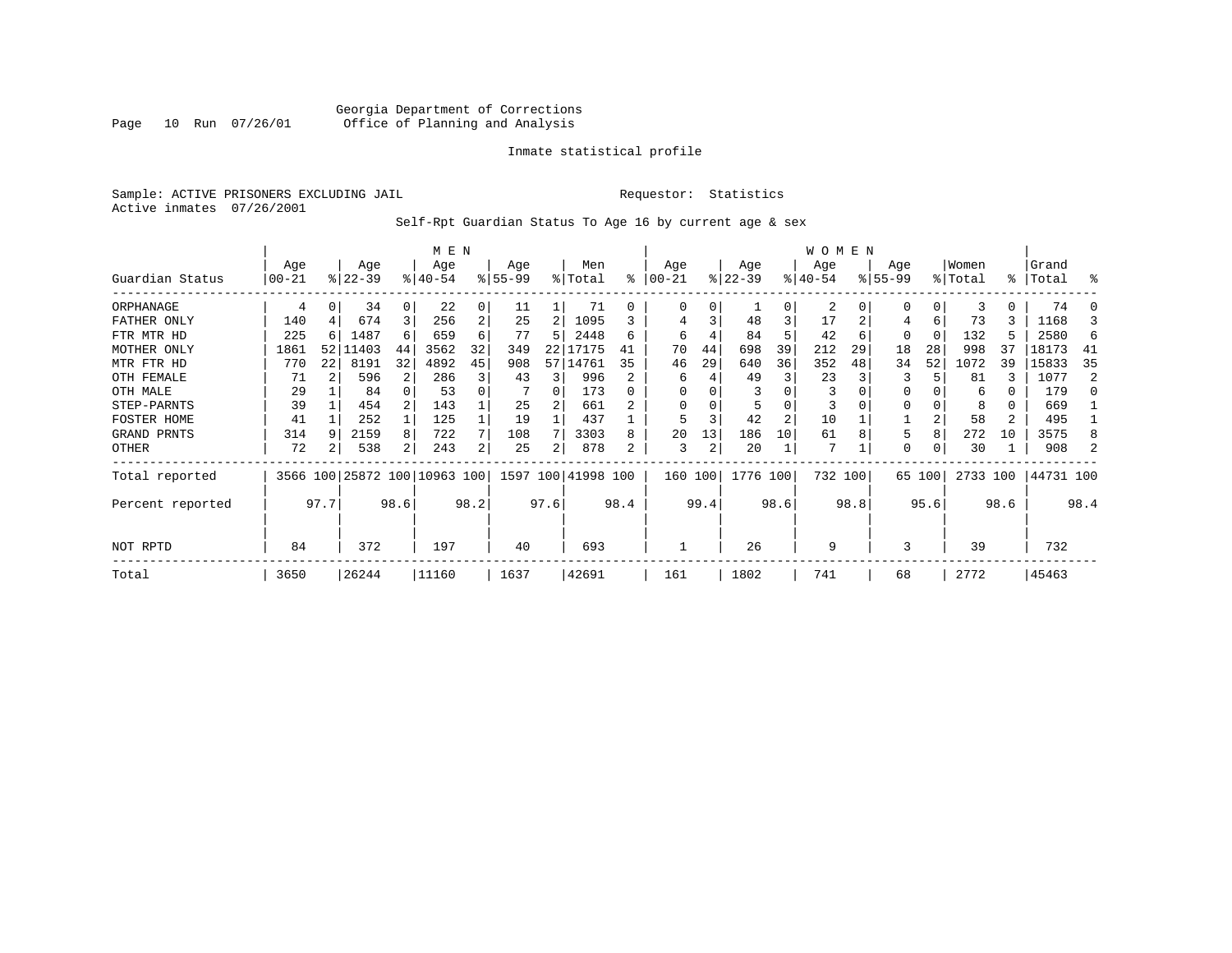# Georgia Department of Corrections Office of Planning and Analysis

## Inmate statistical profile

Sample: ACTIVE PRISONERS EXCLUDING JAIL **Requestor:** Statistics Active inmates 07/26/2001

## Self-Rpt Employment Status Before Prison by current age & sex

|                  |           |      |           |      | M E N                        |      |             |          |                    |      |                |      |             |      | W O M E N |      |             |        |          |      |           |      |
|------------------|-----------|------|-----------|------|------------------------------|------|-------------|----------|--------------------|------|----------------|------|-------------|------|-----------|------|-------------|--------|----------|------|-----------|------|
|                  | Age       |      | Age       |      | Age                          |      | Age         |          | Men                |      | Age            |      | Age         |      | Age       |      | Age         |        | Women    |      | Grand     |      |
| Employment       | $00 - 21$ |      | $ 22-39 $ |      | $8 40-54$                    |      | $8155 - 99$ |          | % Total            | ి    | $00 - 21$      |      | $ 22 - 39 $ |      | $ 40-54 $ |      | $8155 - 99$ |        | % Total  |      | %   Total | ႜ    |
| FULL TIME        | 988       |      | 30 13198  | 54   | 5783                         | 56   | 652         | 44       | 20621              | 52   | 48             | 32   | 660         | 42   | 242       | 37   | 17          | 29     | 967      | 40   | 21588     | 51   |
| PART TIME        | 397       | 12   | 2300      | 9    | 678                          |      | 92          | 6        | 3467               | 9    | 14             | 9    | 111         |      | 40        | 6    |             | 2      | 166      |      | 3633      | 9    |
| UNEMPL < 6M      | 402       | 12   | 3108      | 13   | 1164                         | 11   | 144         | 10       | 4818               | 12   | 19             | 13   | 248         | 16   | 103       | 16   | 9           | 15     | 379      | 16   | 5197      | 12   |
| UNEMPL > 6M      | 378       | 11   | 3758      | 15   | 1902                         | 18   | 315         | 21       | 6353               | 16   | 17             | 11   | 271         | 17   | 152       | 23   | 16          | 27     | 456      | 19   | 6809      | 16   |
| NEVER WORKD      | 946       | 29   | 1492      | 6    | 112                          |      | 6           | $\Omega$ | 2556               | 6    | 38             | 26   | 189         | 12   | 27        |      | 5           | 8      | 259      | 11   | 2815      |      |
| <b>STUDENT</b>   | 178       | 5    | 146       |      | 15                           |      | 2           | 0        | 341                |      | 11             |      | 9           |      | 5         |      | 0           | 0      | 25       |      | 366       |      |
| INCAPABLE        | 20        |      | 496       | 2    | 724                          |      | 256         | 17       | 1496               |      | $\overline{2}$ |      | 95          | 6    | 85        | 13   | 11          | 19     | 193      | 8    | 1689      | 4    |
| OTHER            | 0         | 0    | 0         | 0    | 0                            |      | 0           | 0        | 0                  |      | 0              | 0    | $\mathbf 0$ | 0    | 0         | 0    | 0           | 0      | 0        |      | $\Omega$  |      |
| Total reported   |           |      |           |      | 3309 100 24498 100 10378 100 |      |             |          | 1467 100 39652 100 |      | 149            | 100  | 1583 100    |      | 654 100   |      |             | 59 100 | 2445 100 |      | 42097 100 |      |
| Percent reported |           | 90.7 |           | 93.3 |                              | 93.0 |             | 89.6     |                    | 92.9 |                | 92.5 |             | 87.8 |           | 88.3 |             | 86.8   |          | 88.2 |           | 92.6 |
| NOT RPTD         | 341       |      | 1746      |      | 782                          |      | 170         |          | 3039               |      | 12             |      | 219         |      | 87        |      | 9           |        | 327      |      | 3366      |      |
| Total            | 3650      |      | 26244     |      | 11160                        |      | 1637        |          | 42691              |      | 161            |      | 1802        |      | 741       |      | 68          |        | 2772     |      | 45463     |      |

\* NOTE: THE FIELD LABELD "OTHER" WAS CORRECTED IN APRIL 1989; INMATES CODED "PRE-OTIS NOT REPORTED" NOW HAVE BEEN REMOVED FROM THIS FIELD AND IDENTIFIED AS "NOT REPORTED".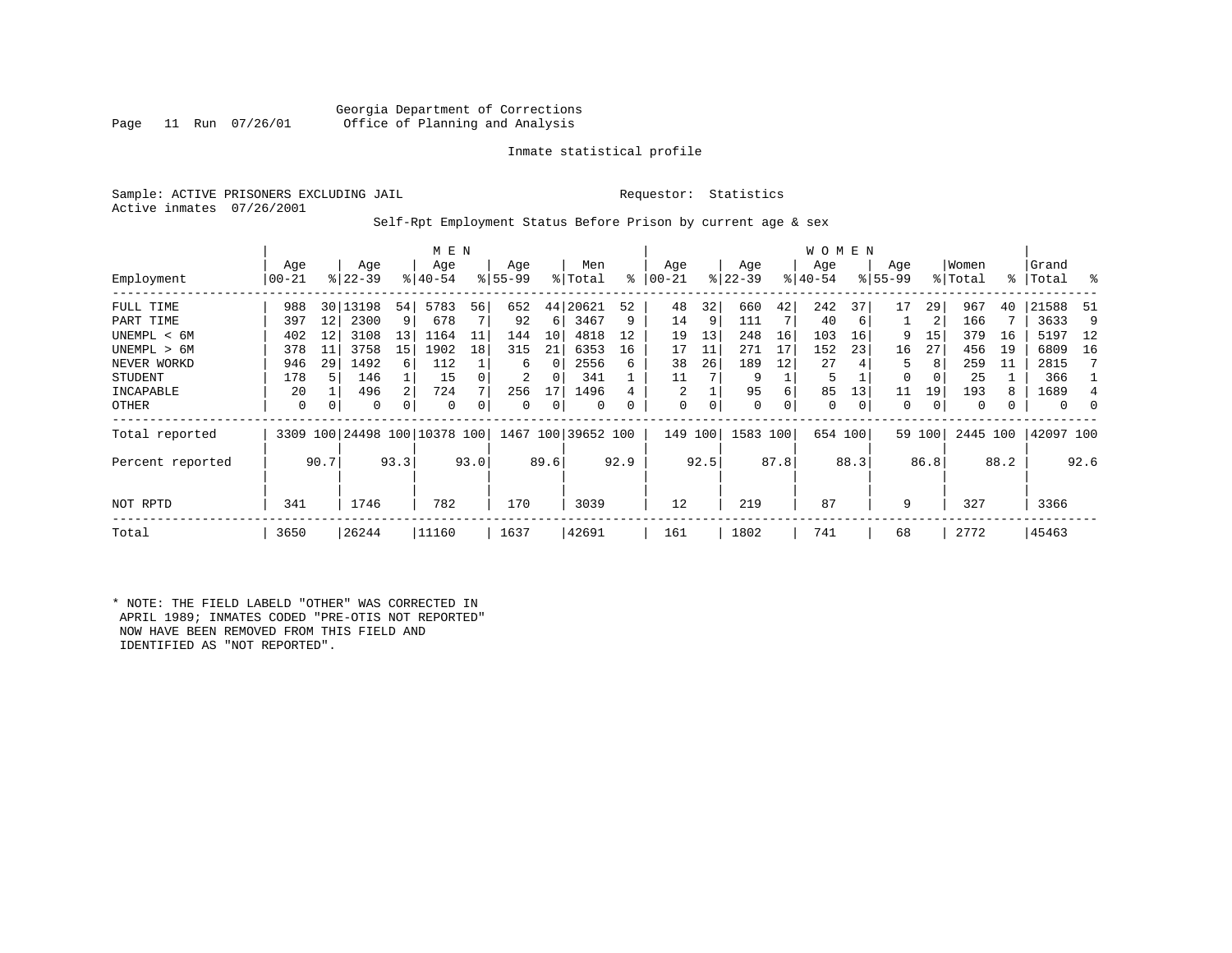Sample: ACTIVE PRISONERS EXCLUDING JAIL **Requestor:** Statistics Active inmates 07/26/2001

# Self-Rpt Marital Status At Admission by current age & sex

|                  |           | M E N    |                         |          |             |      |           |      |                    |      |          |      |             |          | W O M E N |             |             |          |          |      |           |               |
|------------------|-----------|----------|-------------------------|----------|-------------|------|-----------|------|--------------------|------|----------|------|-------------|----------|-----------|-------------|-------------|----------|----------|------|-----------|---------------|
|                  | Age       |          | Age                     |          | Age         |      | Age       |      | Men                |      | Age      |      | Age         |          | Age       |             | Age         |          | Women    |      | Grand     |               |
| Marital Status   | $00 - 21$ |          | $8122 - 39$             |          | $8140 - 54$ |      | $8 55-99$ |      | % Total            | ⊱    | $ 00-21$ |      | $ 22 - 39 $ |          | $ 40-54 $ |             | $8155 - 99$ |          | % Total  |      | %  Total  | $\frac{1}{6}$ |
| SINGLE           | 3375      | 95       | 17160                   | 66       | 4029        | 37   | 260       | 16   | 24824              | 59   | 149      | 93   | 1011        | 57       | 235       | 32          | 12          | 18       | 1407     | 51   | 26231     | -59           |
| MARRIED          | 50        |          | 2907                    | 11       | 2054        | 19   | 467       | 29   | 5478               | 13   | 2        |      | 239         | 13       | 130       | 18          |             | 11       | 378      | 14   | 5856      | 13            |
| SEPARATED        | 8         | $\Omega$ | 1041                    | 4        | 1023        | 9    | 168       | 10   | 2240               | 5    | 5        | 3    | 201         | 11       | 103       | 14          |             | 11       | 316      | 12   | 2556      | -6            |
| DIVORCED         | 6         |          | 1760                    |          | 2345        | 21   | 445       | 28   | 4556               | 11   | 2        |      | 204         | 11       | 148       | 20          | 15          | 23       | 369      | 13   | 4925      | - 11          |
| WIDOWED          |           |          | 107                     | $\Omega$ | 235         | 2    | 126       | 8    | 473                |      |          | 0    | 34          |          | 59        | 8           | 21          | 32       | 114      | 4    | 587       |               |
| COMMON LAW       | 122       |          | 2936                    | 11       | 1288        | ւ 2  | 137       | 9    | 4483               |      | 2        |      | 88          | 5        | 55        | 8           | 3           | 5        | 148      | 5    | 4631      | 10            |
| OTHER            |           | 0        | 8                       |          | 3           |      | 3         | 0    | 15                 | 0    | 0        | 0    |             | $\Omega$ | 2         | $\mathbf 0$ | 0           | $\Omega$ | 3        |      | 18        | - 0           |
| Total reported   | 3567      |          | 100 25919 100 10977 100 |          |             |      |           |      | 1606 100 42069 100 |      | 160      | 100  | 1778 100    |          |           | 732 100     | 65          | 100      | 2735 100 |      | 44804 100 |               |
| Percent reported |           | 97.7     |                         | 98.8     |             | 98.4 |           | 98.1 |                    | 98.5 |          | 99.4 |             | 98.7     |           | 98.8        |             | 95.6     |          | 98.7 |           | 98.6          |
|                  |           |          |                         |          |             |      |           |      |                    |      |          |      |             |          |           |             |             |          |          |      |           |               |
| NOT RPTD         | 83        |          | 325                     |          | 183         |      | 31        |      | 622                |      |          |      | 24          |          | 9         |             | 3           |          | 37       |      | 659       |               |
| Total            | 3650      |          | 26244                   |          | 11160       |      | 1637      |      | 42691              |      | 161      |      | 1802        |          | 741       |             | 68          |          | 2772     |      | 45463     |               |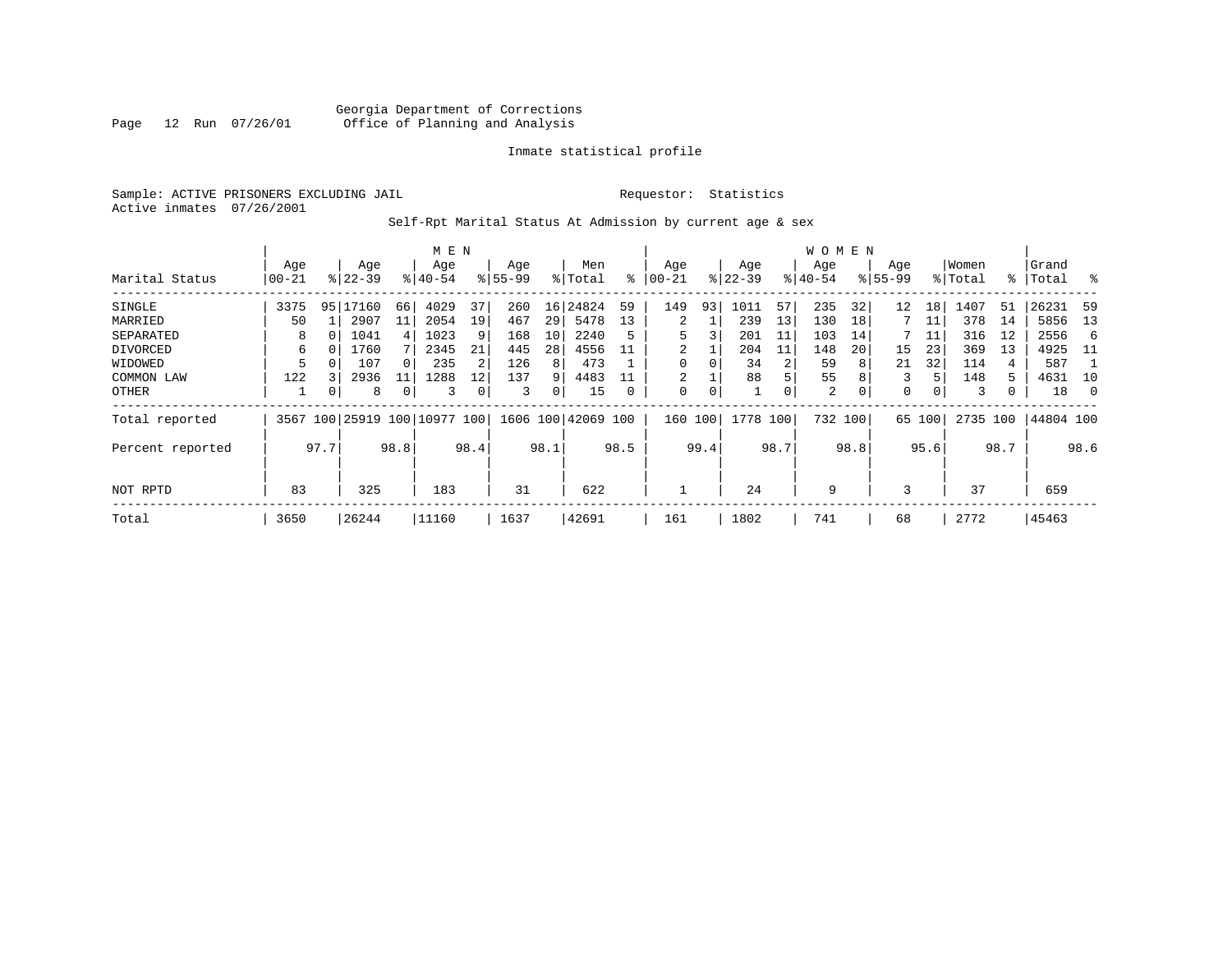Georgia Department of Corrections<br>Page 13 Run 07/26/01 Office of Planning and Analysis Office of Planning and Analysis

## Inmate statistical profile

Sample: ACTIVE PRISONERS EXCLUDING JAIL **Requestor:** Statistics Active inmates 07/26/2001

## Self-Rpt Number Of Children At Admission by current age & sex

|                      |           |          |                   |                | M E N     |      |             |      |                    |      |           |        |           |      | <b>WOMEN</b> |         |             |        |          |      |           |      |
|----------------------|-----------|----------|-------------------|----------------|-----------|------|-------------|------|--------------------|------|-----------|--------|-----------|------|--------------|---------|-------------|--------|----------|------|-----------|------|
|                      | Age       |          | Age               |                | Age       |      | Age         |      | Men                |      | Age       |        | Age       |      | Age          |         | Age         |        | Women    |      | Grand     |      |
| Number Of Children   | $00 - 21$ |          | $8 22-39$         |                | $ 40-54 $ |      | $8155 - 99$ |      | % Total            | ⊱    | $ 00-21 $ |        | $ 22-39 $ |      | $ 40-54 $    |         | $8155 - 99$ |        | % Total  |      | %   Total | ႜ    |
| NO CHILDREN          | 0         | 0        | 754               | 5              | 452       | 6    | 68          | 5    | 1274               | 5    | 0         | 0      |           | 0    |              |         | 2           | 3      | 16       |      | 1290      | 5    |
| ONE CHILD            | 623       | 74       | 6453              | 41             | 2409      | 30   | 257         | 19   | 9742               | 37   | 47        | 66     | 344       | 24   | 139          | 22      | 6           | 10     | 536      | 24   | 10278     | 36   |
| TWO CHILDREN         | 166       | 20       | 4290              | 27             | 2239      | 27   | 317         | 23   | 7012               | 27   | 16        | 23     | 432       | 30   | 179          | 28      | 18          | 30     | 645      | 29   | 7657      | 27   |
| THREE CHILDREN       | 44        | .5       | 2315              | 15             | 1479      | 18   | 278         | 20   | 4116               | 16   | 4         | 6      | 360       | 25   | 165          | 26      | 15          | 25     | 544      | 24   | 4660      | 16   |
| <b>FOUR CHILDREN</b> | 8         |          | 1071              |                | 784       | 10   | 154         | 11   | 2017               |      | 3         |        | 172       | 12   | 92           | 14      | 9           | 15     | 276      | 12   | 2293      | 8    |
| FIVE CHILDREN        | 3         | $\Omega$ | 450               | $\overline{3}$ | 412       | 5    | 102         | 8    | 967                | 4    |           |        | 85        | 6    | 34           |         | 2           | 3      | 122      | 5    | 1089      | 4    |
| MORE THAN 5 CHILDREN | 0         | 0        | 349               | $\overline{2}$ | 369       | 5    | 181         | 13   | 899                |      | 0         | 0      | 50        | 3    | 28           |         | 8           | 13     | 86       | 4    | 985       | 3    |
| Total reported       |           |          | 844 100 15682 100 |                | 8144 100  |      |             |      | 1357 100 26027 100 |      |           | 71 100 | 1450 100  |      |              | 644 100 |             | 60 100 | 2225 100 |      | 28252 100 |      |
| Percent reported     |           | 23.1     |                   | 59.8           |           | 73.0 |             | 82.9 |                    | 61.0 |           | 44.1   |           | 80.5 |              | 86.9    |             | 88.2   |          | 80.3 |           | 62.1 |
| <b>NOT REPORTED</b>  | 2806      |          | 10562             |                | 3016      |      | 280         |      | 16664              |      | 90        |        | 352       |      | 97           |         | 8           |        | 547      |      | 17211     |      |
| Total                | 3650      |          | 26244             |                | 11160     |      | 1637        |      | 42691              |      | 161       |        | 1802      |      | 741          |         | 68          |        | 2772     |      | 45463     |      |
|                      |           |          |                   |                |           |      |             |      |                    |      |           |        |           |      |              |         |             |        |          |      |           |      |
|                      |           |          |                   |                |           |      |             |      |                    |      |           |        |           |      |              |         |             |        |          |      |           |      |
| AVG NUM CHILDREN     | 1.34      |          | 1.99              |                | 2.37      |      | 3.11        |      | 2.15               |      | 1.52      |        | 2.58      |      | 2.67         |         | 3.22        |        | 2.59     |      | 2.18      |      |

\* NOTE: THE FIELD LABLED "NO CHILDREN" WAS CORRECTED IN MARCH 1989: MISSING DATA FOR INMATES STILL IN DIAGNOSTICS NOW HAS BEEN REMOVED FROM THIS FIELD AND IDENTIFIED AS "NOT REPORTED" INFORMATION.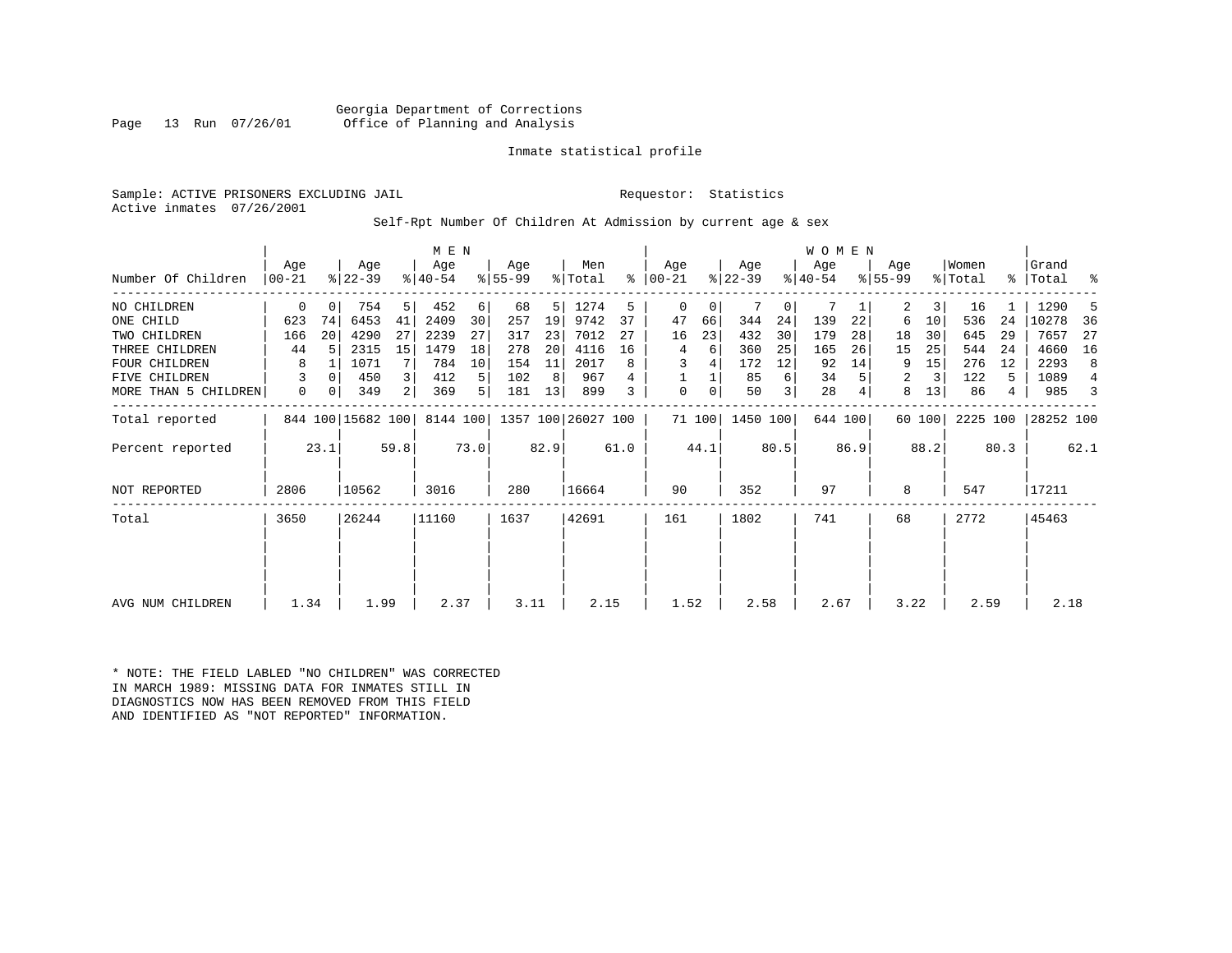# Georgia Department of Corrections Page 14 Run 07/26/01 Office of Planning and Analysis

## Inmate statistical profile

Sample: ACTIVE PRISONERS EXCLUDING JAIL **Requestor:** Statistics Active inmates 07/26/2001

# Self-Rpt Religious Affiliation by current age & sex

|                  |                  |                |                              |              | M E N           |          |                  |                |                    |              |                 |              |                 |      | <b>WOMEN</b>    |                |                  |             |                  |                |                |             |
|------------------|------------------|----------------|------------------------------|--------------|-----------------|----------|------------------|----------------|--------------------|--------------|-----------------|--------------|-----------------|------|-----------------|----------------|------------------|-------------|------------------|----------------|----------------|-------------|
| Religion         | Age<br>$00 - 21$ |                | Age<br>$8 22-39$             |              | Age<br>$ 40-54$ |          | Age<br>$8 55-99$ |                | Men<br>% Total     | %            | Age<br>$ 00-21$ |              | Age<br>$ 22-39$ |      | Aqe<br>$ 40-54$ |                | Age<br>$8 55-99$ |             | Women<br>% Total | ፠              | Grand<br>Total | ዱ           |
|                  |                  |                |                              |              |                 |          |                  |                |                    |              |                 |              |                 |      |                 |                |                  |             |                  |                |                |             |
| ISLAM            | 73               | 2              | 942                          | 4            | 339             | 3        | 28               |                | 2 1382             | 3            | 3               | 2            | 16              |      | 2               | 0              | 0                | 0           | 21               |                | 1403           | 3           |
| CATHOLIC         | 118              | 3              | 952                          | 4            | 371             | 3        | 60               | 4              | 1501               | 4            | 5               | 3            | 82              | 5    | 33              | 5              | 2                | 3           | 122              | 4              | 1623           | 4           |
| <b>BAPTIST</b>   | 1480             | 42             | 12636                        | 50           | 6296            | 59       | 906              | 58             | 21318              | 52           | 90              | 56           | 1107            | 63   | 467             | 64             | 43               | 68          | 1707             | 63             | 23025          | 52          |
| METHODIST        | 52               | 1              | 489                          | 2            | 393             | 4        | 98               | 6              | 1032               | 2            | 6               | 4            | 60              | 3    | 42              | 6              | 5                | 8           | 113              | 4              | 1145           | 3           |
| EPISCOPLN        | 5                | 0              | 38                           | $\mathbf 0$  | 20              | 0        | 6                | 0              | 69                 | $\Omega$     | 0               | O            | 5               | 0    |                 | 1              | 0                | 0           | 9                | $\Omega$       | 78             | $\mathbf 0$ |
| PRESBYTRN        | 3                | 0              | 49                           | $\Omega$     | 34              | $\Omega$ | 15               | 1              | 101                | O            | U               | $\Omega$     | $\mathbf 0$     | O    | 3               | 0              | 2                | 3           | 5                | $\Omega$       | 106            | $\Omega$    |
| CHC OF GOD       | 40               | 1              | 304                          | $\mathbf{1}$ | 145             |          | 28               | $\overline{a}$ | 517                |              | 2               |              | 21              | 1    | 13              | $\overline{c}$ | 3                | 5           | 39               |                | 556            | 1           |
| HOLINESS         | 62               | $\overline{2}$ | 952                          | 4            | 527             | 5        | 92               | 6              | 1633               | 4            | 9               | 6            | 189             | 11   | 80              | 11             | 3                | 5           | 281              | 10             | 1914           | 4           |
| <b>JEWISH</b>    |                  | $\Omega$       | 20                           | $\Omega$     | 11              | O        | 3                | 0              | 35                 |              |                 |              | $\Omega$        | 0    |                 | $\Omega$       | 0                | 0           | 2                | $\Omega$       | 37             | $\Omega$    |
| ANGLICAN         |                  | 0              | 4                            | 0            | 4               |          |                  | U              | 8                  | U            | 0               | <sup>0</sup> |                 | 0    | $\Omega$        | 0              | 0                | 0           |                  | 0              | 9              | 0           |
| GRK ORTHDX       |                  | 0              |                              | $\Omega$     | 2               | $\Omega$ |                  | 0              |                    | <sup>0</sup> | $\Omega$        | O            | $\Omega$        | O    | $\Omega$        | $\Omega$       | 0                | $\Omega$    | $\Omega$         | $\Omega$       |                | $\Omega$    |
| HINDU            |                  | $\Omega$       | 2                            | $\Omega$     | $\Omega$        | $\Omega$ |                  | $\Omega$       | 2                  | $\Omega$     | $\Omega$        |              | $\Omega$        | 0    | $\Omega$        | $\Omega$       | 0                | $\Omega$    | $\Omega$         | $\Omega$       | 2              | $\Omega$    |
| <b>BUDDHIST</b>  | 6                | $\Omega$       | 23                           | $\Omega$     | 3               | $\Omega$ | U                | 0              | 32                 | O            | U               | U            | $\Omega$        | 0    | $\Omega$        | $\Omega$       | 0                | $\Omega$    | $\Omega$         | $\Omega$       | 32             | $\Omega$    |
| TAOIST           |                  | 0              | $\overline{2}$               | $\Omega$     | $\overline{c}$  |          |                  | $\Omega$       | 4                  | O            | U               |              | $\Omega$        | 0    | 0               | $\Omega$       | 0                | $\Omega$    | $\Omega$         | $\Omega$       | 4              | $\Omega$    |
| SHINTOIST        |                  | $\Omega$       | 15                           | $\Omega$     | $\overline{2}$  |          | O                | $\Omega$       | 18                 | O            | U               | $\cap$       | $\Omega$        | O    | O               | $\Omega$       | 0                | $\Omega$    | $\Omega$         | $\Omega$       | 18             | $\Omega$    |
| SEVEN D AD       | 13               | $\Omega$       | 55                           | $\Omega$     | 34              |          | 9                | 1              | 111                | ∩            | U               | O            | 6               | O    | 4               | 1              | 0                | 0           | 10               | $\Omega$       | 121            | $\Omega$    |
| JEHOVAH WT       | 26               | 1              | 213                          | 1            | 80              |          | 6                | 0              | 325                |              | $\Omega$        | $\Omega$     | 16              |      | 5               | 1              |                  | 2           | 22               |                | 347            | 1           |
| LATR DAY S       | 4                | $\Omega$       | 22                           | $\Omega$     | 13              |          |                  | 0              | 43                 |              | U               |              | $\overline{2}$  | 0    | $\Omega$        | $\Omega$       | 0                | 0           | 2                | $\Omega$       | 45             | $\Omega$    |
| <b>OUAKER</b>    |                  | 0              | O                            | $\Omega$     | $\Omega$        | $\Omega$ | U                | 0              | n                  | U            | $\Omega$        | $\cap$       | $\Omega$        | 0    | $\Omega$        | $\Omega$       | 0                | $\mathbf 0$ | $\Omega$         | $\Omega$       | $\Omega$       | 0           |
| OTHER PROD       | 426              | 12             | 2213                         | 9            | 574             | 5        | 96               | 6              | 3309               | 8            | 27              | 17           | 132             | 7    | 39              | 5              | 2                | 3           | 200              | 7              | 3509           | 8           |
| <b>NONE</b>      | 869              | 25             | 4634                         | 18           | 1238            | 12       | 123              | 8              | 6864               | 17           | 5               | 3            | 55              | 3    | 5               | 1              | 0                | $\Omega$    | 65               | $\mathfrak{D}$ | 6929           | 16          |
| <b>OTHER</b>     | 337              | 10             | 1916                         | 8            | 635             | 6        | 95               | 6              | 2983               |              | 12              | 8            | 72              | 4    | 29              | 4              | 2                | 3           | 115              | 4              | 3098           | 7           |
| Total reported   |                  |                | 3517 100 25482 100 10723 100 |              |                 |          |                  |                | 1570 100 41292 100 |              | 160 100         |              | 1764 100        |      | 727 100         |                |                  | 63 100      | 2714 100         |                | 44006 100      |             |
| Percent reported |                  | 96.4           |                              | 97.1         |                 | 96.1     |                  | 95.9           |                    | 96.7         |                 | 99.4         |                 | 97.9 |                 | 98.1           |                  | 92.6        |                  | 97.9           |                | 96.8        |
| NOT RPTD         | 133              |                | 762                          |              | 437             |          | 67               |                | 1399               |              | 1               |              | 38              |      | 14              |                | 5                |             | 58               |                | 1457           |             |
|                  |                  |                |                              |              |                 |          |                  |                |                    |              |                 |              |                 |      |                 |                |                  |             |                  |                |                |             |
| Total            | 3650             |                | 26244                        |              | 11160           |          | 1637             |                | 42691              |              | 161             |              | 1802            |      | 741             |                | 68               |             | 2772             |                | 45463          |             |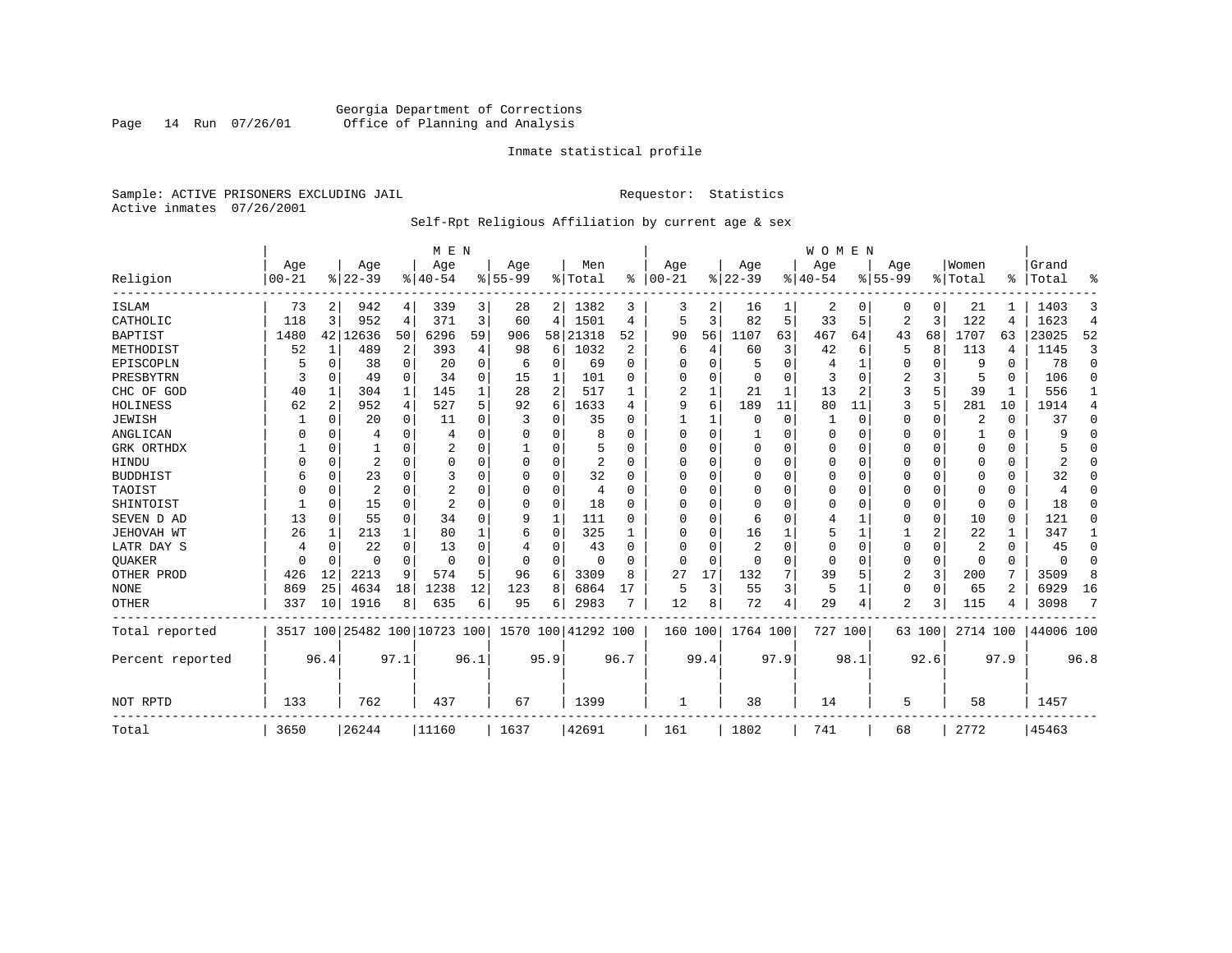Georgia Department of Corrections<br>Page 15 Run 07/26/01 Office of Planning and Analysis Office of Planning and Analysis

## Inmate statistical profile

Sample: ACTIVE PRISONERS EXCLUDING JAIL **Requestor:** Statistics Active inmates 07/26/2001

Self-Rpt Family Behavior Patterns \* by current age & sex

|                  |           |      |                              |      | M E N       |      |          |              |                    |      |          |      |           |          | WOMEN    |      |             |        |          |      |           |      |
|------------------|-----------|------|------------------------------|------|-------------|------|----------|--------------|--------------------|------|----------|------|-----------|----------|----------|------|-------------|--------|----------|------|-----------|------|
|                  | Age       |      | Age                          |      | Age         |      | Age      |              | Men                |      | Age      |      | Age       |          | Age      |      | Age         |        | Women    |      | Grand     |      |
| Family Behavior  | $00 - 21$ |      | $8 22-39$                    |      | $8140 - 54$ |      | $ 55-99$ |              | % Total            | ⊱    | $ 00-21$ |      | $ 22-39 $ |          | $ 40-54$ |      | $8155 - 99$ |        | % Total  | °≈   | Total     | ႜ    |
| CRIMINLTY        | 1131      | 23   | 7727                         | 24   | 3183        | 26   | 347      |              | 24 12388           | 24   | 61       | 17   | 666       | 17       | 261      | 19   | 12          | 13     | 1000     | 18   | 13388     | 24   |
| ALCOHOLISM       | 433       | 9    | 3827                         | 12   | 2045        | 16   | 247      | 17           | 6552               | 13   | 30       | 8    | 473       | 12       | 183      | 14   | 16          | 17     | 702      | 12   | 7254      | 13   |
| DRUG ABUSE       | 388       |      | 2293                         |      | 791         | 6    | 59       | 4            | 3531               |      | 35       | 10   | 358       | -9       | 114      |      |             |        | 508      | 9    | 4039      |      |
| DOMINERING       | 11        |      | 89                           |      | 50          | 0    | 4        | 0            | 154                |      | 31       | 9    | 454       | 12       | 187      | 14   | 16          |        | 688      | 12   | 842       |      |
| MIGRANT          | 29        |      | 238                          |      | 132         |      | 12       |              | 411                |      |          | 0    | 11        | $\Omega$ | 4        |      | 0           | 0      | 16       | 0    | 427       |      |
| INFL BTGS        | 82        |      | 910                          |      | 502         |      | 99       |              | 1593               |      | 15       |      | 282       |          | 111      |      | 10          | 11     | 418      | 7    | 2011      |      |
| PERMISSIVE       | 12        |      | 52                           |      | 39          |      |          | <sup>0</sup> | 110                |      | 29       | 8    | 242       | 6        | 59       |      | 2           | 2      | 332      | 6    | 442       |      |
| FATH ABSNT       | 2214      | 45   | 13518                        | 42   | 4272        | 34   | 459      | 32           | 20463              | 40   | 95       | 27   | 822       | 21       | 250      | 19   | 21          | 22     | 1188     |      | 21651     | 38   |
| MOTH ABSNT       | 571       | 12   | 3351                         | 10   | 1210        | 10   | 165      | 12           | 5297               | 10   | 34       | 10   | 224       | 6        | 86       | 6    | 11          | 12     | 355      | 6    | 5652      | 10   |
| <b>NONE</b>      | 45        |      | 418                          |      | 203         | 2    | 27       | 2            | 693                |      | 22       | 6    | 310       | 8        | 89       |      | 5           | 5      | 426      | 8    | 1119      |      |
| Total reported   |           |      | 4916 100 32423 100 12427 100 |      |             |      |          |              | 1426 100 51192 100 |      | 353 100  |      | 3842 100  |          | 1344 100 |      |             | 94 100 | 5633 100 |      | 56825 100 |      |
| Percent reported |           | 77.6 |                              | 72.0 |             | 65.6 |          | 54.7         |                    | 70.2 |          | 89.4 |           | 83.5     |          | 79.2 |             | 63.2   |          | 82.2 |           | 70.9 |
| OTHER            | 816       |      | 7346                         |      | 3835        |      | 742      |              | 12739              |      | 17       |      | 298       |          | 154      |      | 25          |        | 494      |      | 13233     |      |
| Total            | 3650      |      | 26244                        |      | 11160       |      | 1637     |              | 42691              |      | 161      |      | 1802      |          | 741      |      | 68          |        | 2772     |      | 45463     |      |

\* NOTE: SINCE THERE CAN BE UP TO FIVE BEHAVIOR CODES PER INMATE, THE NUMBER OF CASES REPORTED IN THE DETAIL LINES AND THE TOTAL REPORTED LINE MAY EXCEED THE TOTAL NUMBER OF CASES. IN SHORT, THIS TABLE COUNTS THE NUMBER OF BEHAVIOR PROBLEMS, NOT INMATES.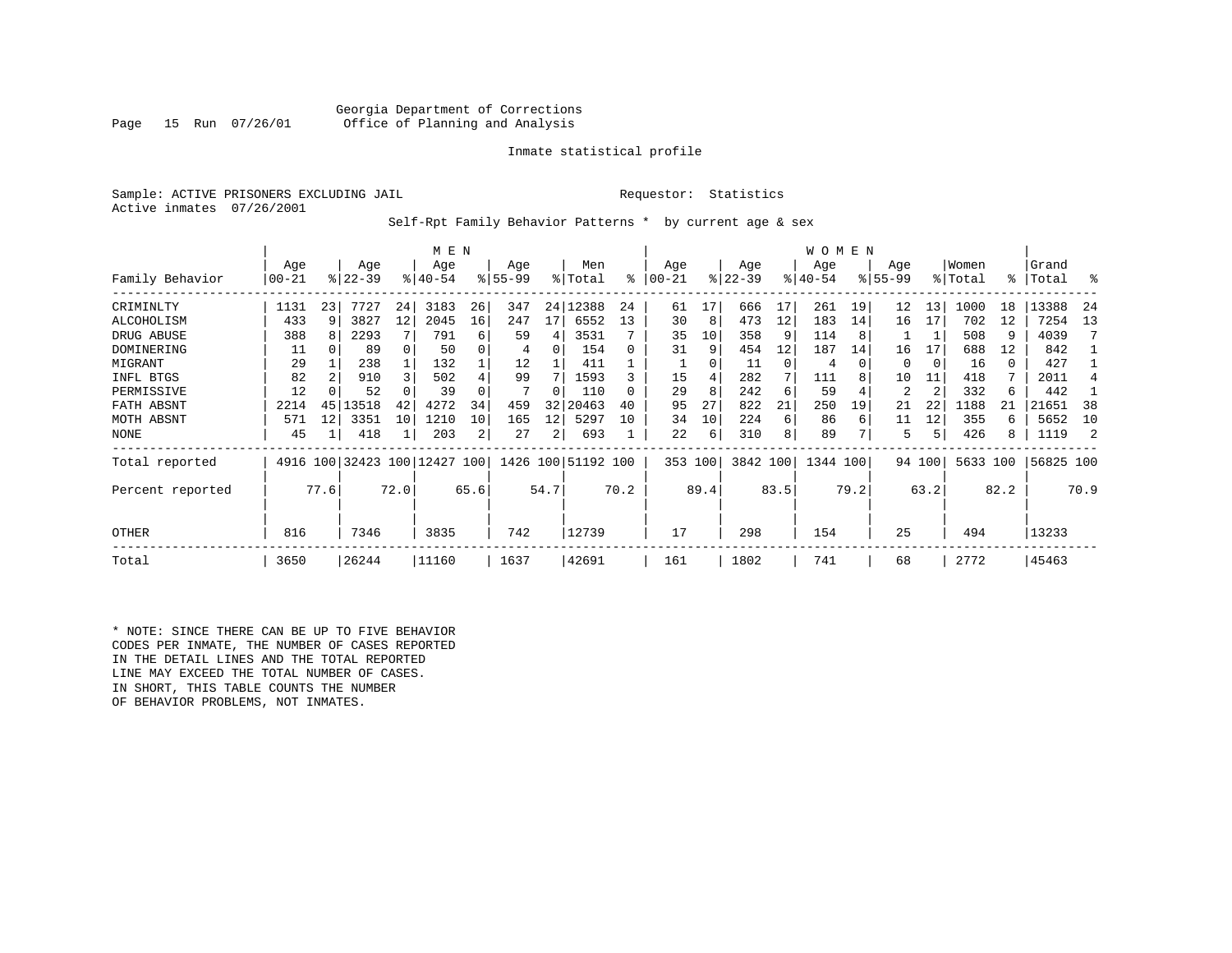## Georgia Department of Corrections Office of Planning and Analysis

## Inmate statistical profile

Sample: ACTIVE PRISONERS EXCLUDING JAIL **Requestor:** Statistics Active inmates 07/26/2001

# Inmate Diagnostic Behavior Problem \* by current age & sex

|                    |          |          |          |              | M E N                        |      |           |                 |           |                |           |       |          |       | <b>WOMEN</b> |                |           |       |          |       |           |          |
|--------------------|----------|----------|----------|--------------|------------------------------|------|-----------|-----------------|-----------|----------------|-----------|-------|----------|-------|--------------|----------------|-----------|-------|----------|-------|-----------|----------|
|                    | Age      |          | Age      |              | Age                          |      | Age       |                 | Men       |                | Age       |       | Age      |       | Age          |                | Age       |       | Women    |       | Grand     |          |
| Diagnostic Problem | $ 00-21$ |          | $ 22-39$ |              | $ 40-54$                     |      | $8 55-99$ |                 | % Total   | ႜ              | $00 - 21$ |       | $ 22-39$ |       | $ 40-54$     |                | $8 55-99$ |       | % Total  | ፠     | Total     | ႜ        |
| <b>ALCOHOLIC</b>   | 56       | 1        | 1098     | 2            | 943                          | 4    | 165       | 6               | 2262      | 3              | 4         | 2     | 171      | 5     | 95           | 7              | 11        | 11    | 281      | 6     | 2543      | 3        |
| <b>ALCOH ABSE</b>  | 662      | 10       | 6387     | 13           | 3181                         | 15   | 417       | 16 <sup>1</sup> | 10647     | 14             | 14        | 6     | 279      | 9     | 122          | 9              | 13        | 13    | 428      | 9     | 11075     | 13       |
| DRUG EXP           | 1310     | 20       | 8897     | 18           | 3279                         | 16   | 235       |                 | 9 13721   | 17             | 28        | 11    | 228      |       | 102          | 8              | 5         | 5     | 363      | 8     | 14084     | 17       |
| DRUG ABSE          | 1175     | 18       | 9073     | 19           | 3962                         | 19   | 205       |                 | 8 14415   | 18             | 41        | 16    | 882      | 28    | 341          | 26             | 12        | 12    | 1276     | 26    | 15691     | 19       |
| NARC ADDCT         | 30       | 0        | 622      |              | 426                          |      | 23        |                 | 1101      |                |           | U     | 54       | 2     | 42           | 3              | 2         | 2     | 99       |       | 1200      |          |
| EPILEPTIC          | 26       | 0        | 273      | $\mathbf{1}$ | 200                          |      | 32        |                 | 531       |                | 2         |       | 78       | 2     | 38           | 3              |           | 4     | 122      |       | 653       |          |
| MANIPULTVE         | 919      | 14       | 5108     | 11           | 1598                         | 8    | 170       |                 | 7795      | 10             |           |       | 51       | 2     | 29           | 2              |           | 3     | 86       |       | 7881      | 9        |
| ASSAULTIVE         | 1475     |          | 23 10310 | 21           | 4225                         | 20   | 626       | 25              | 16636     | 21             | 61        | 24    | 576      | 18    | 218          | 17             | 14        | 14    | 869      | 18    | 17505     | 21       |
| ESCPE TEND         | 77       |          | 1094     | 2            | 718                          |      | 105       | 4               | 1994      | 3              | 4         | 2     | 89       | 3     | 37           | 3              | $\Omega$  | 0     | 130      | ζ     | 2124      | 3        |
| SUICIDAL           | 121      |          | 1043     | 2            | 460                          |      | 58        | 2               | 1682      | $\overline{c}$ | 14        | 6     | 169      | 5     | 55           | 4              |           | 5     | 243      |       | 1925      | 2        |
| WITHDRAWN          | 12       | $\Omega$ | 161      | $\Omega$     | 91                           |      | 16        |                 | 280       | <sup>0</sup>   | 14        | б     | 88       | 3     | 25           | 2              | 2         | 2     | 129      | ζ     | 409       | $\Omega$ |
| PR RLTY CT         | 36       |          | 373      | 1            | 245                          |      | 30        |                 | 684       |                | 15        | 6     | 95       | 3     | 32           |                |           | 5     | 147      | 3     | 831       |          |
| HOMOSEXUAL         | 16       | 0        | 146      | $\Omega$     | 75                           | 0    | 17        |                 | 254       | 0              | 16        | 6     | 115      | 4     | 23           | $\overline{2}$ | $\Omega$  | 0     | 154      | ζ     | 408       | $\Omega$ |
| <b>NONE</b>        | 65       |          | 1102     | 2            | 631                          |      | 177       | 7               | 1975      | 3              |           |       | 27       |       | 26           | 2              | 12        | 12    | 66       |       | 2041      | 2        |
| OTHER              | 46       |          | 482      | 1            | 331                          |      | 80        | 3               | 939       |                |           |       | 19       |       | 11           |                | 5         | 5     | 36       |       | 975       |          |
| NOT RPTD           | 397      | 6        | 2192     | 5            | 713                          | 3    | 185       | 7               | 3487      | 4              | 34        | 13    | 265      | 8     | 99           | 8              | 9         | 9     | 407      | 8     | 3894      | 5        |
| Total reported     |          |          |          |              | 6473 100 48578 100 21111 100 |      | 2550 100  |                 | 78712 100 |                | 253 100   |       | 3186 100 |       | 1296 100     |                | 102 100   |       | 4837 100 |       | 83549 100 |          |
| Percent reported   |          | 98.6     |          | 99.2         |                              | 99.7 |           | 99.5            |           | 99.3           |           | 100.0 |          | 100.0 |              | 99.9           |           | 100.0 |          | 100.0 |           | 99.3     |
|                    |          |          |          |              |                              |      |           |                 |           |                |           |       |          |       |              |                |           |       |          |       |           |          |
| UNKNOWN            | 50       |          | 217      |              | 33                           |      | 9         |                 | 309       |                | 0         |       | 0        |       | 1            |                | $\Omega$  |       |          |       | 310       |          |
| Total              | 3650     |          | 26244    |              | 11160                        |      | 1637      |                 | 42691     |                | 161       |       | 1802     |       | 741          |                | 68        |       | 2772     |       | 45463     |          |

\* NOTE: SINCE THERE CAN BE UP TO FIVE BEHAVIOR CODES PER INMATE, THE NUMBER OF CASES REPORTED IN THE DETAIL LINES AND THE TOTAL REPORTED LINE MAY EXCEED THE TOTAL NUMBER OF CASES.IN SHORT, THIS TABLE COUNTS THE NUMBER OF BEHAVIOR PROBLEMS, NOT INMATES.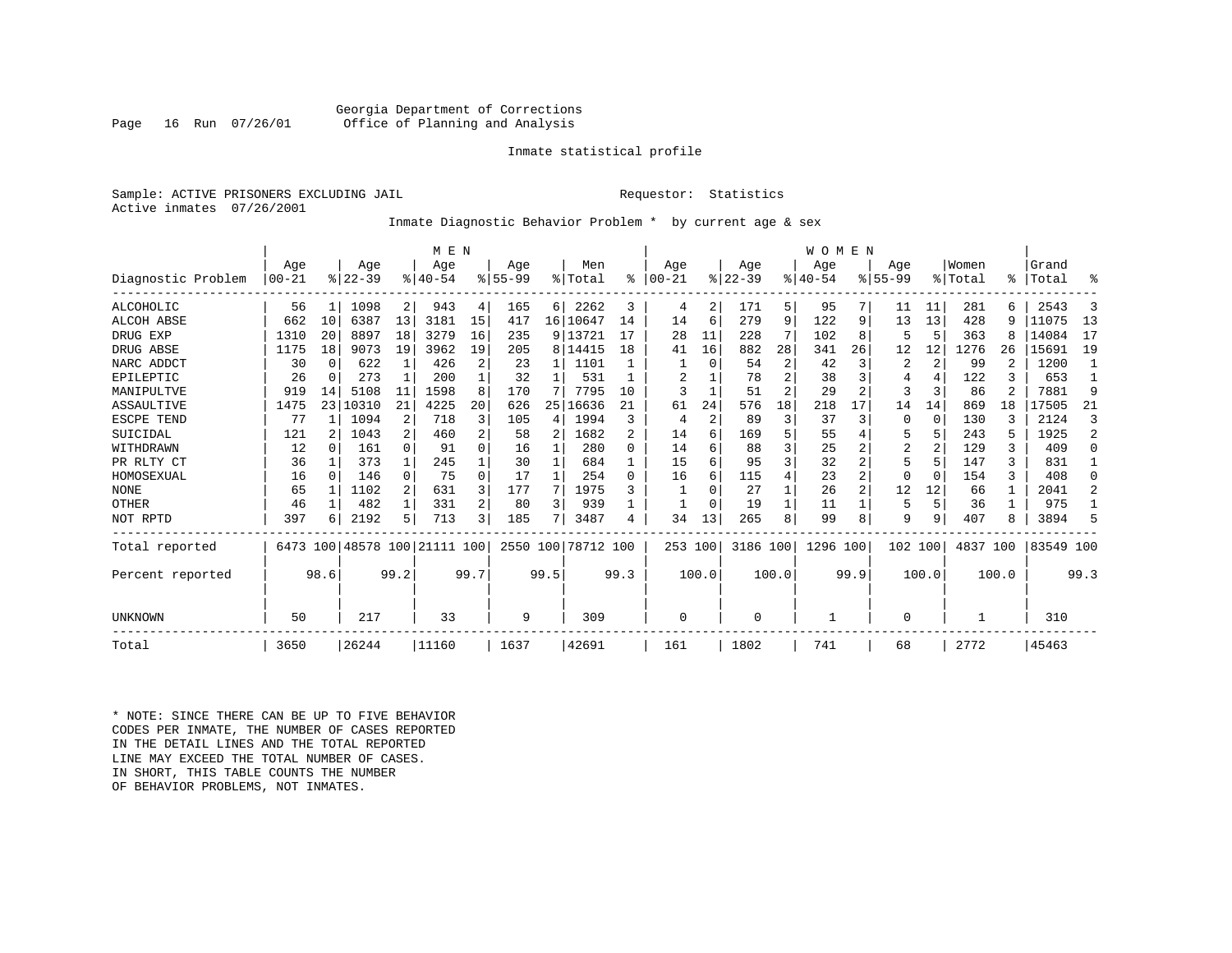Georgia Department of Corrections Page 17 Run 07/26/01 Office of Planning and Analysis

# Inmate statistical profile

Sample: ACTIVE PRISONERS EXCLUDING JAIL **Requestor:** Statistics Active inmates 07/26/2001

Physical Profile (General Condition) by current age & sex

|                      |       |                |            |                 | M E N                        |      |             |                 |                    |      |              |      |           |             | W O M E N |         |             |        |          |              |           |      |
|----------------------|-------|----------------|------------|-----------------|------------------------------|------|-------------|-----------------|--------------------|------|--------------|------|-----------|-------------|-----------|---------|-------------|--------|----------|--------------|-----------|------|
|                      | Age   |                | Age        |                 | Age                          |      | Age         |                 | Men                |      | Aqe          |      | Age       |             | Aqe       |         | Aqe         |        | Women    |              | Grand     |      |
| Physical Profile     | 00-21 |                | $8 22-39$  |                 | $8 40-54$                    |      | $8155 - 99$ |                 | % Total            | ွေ   | $00 - 21$    |      | $ 22-39 $ |             | $8 40-54$ |         | $8155 - 99$ |        | % Total  | ွေ           | Total     | ိ    |
| NO LIMITATION        | 3261  |                | 91   19532 | 76 I            | 5416                         | 49   | 307         |                 | 19 28516           | 68   | 144          | 931  | 1383      | 79          | 450       | 62      | 11          | 17     | 1988     | 74           | 30504     | 68   |
| DEFECT NO MAJOR LIMT | 123   | $\overline{3}$ | 2630       | 10 <sup>1</sup> | 1937                         | 18   | 289         | 18 <sup>1</sup> | 4979               | 12   |              |      | 62        | 4           | 64        | 9       | 13          | 20     | 140      | 5            | 5119      | - 11 |
| DEFECT MAJOR LIMIT   | 191   |                | 3630       | 14              | 3517                         | 32   | 926         | 57              | 8264               | 20   | 10           | 6    | 298       | 17          | 206       | 28      | 37          | 58     | 551      | 20           | 8815      | 20   |
| VERY MAJOR DEFECT    |       |                | 45         | $\overline{0}$  | 107                          |      | 90          | 6               | 243                |      | $\mathbf{0}$ | 0    | 3         | $\mathbf 0$ | 6         |         | 3           | 51     | 12       | $\mathbf{0}$ | 255       |      |
| Total reported       |       |                |            |                 | 3576 100 25837 100 10977 100 |      |             |                 | 1612 100 42002 100 |      | 155 100      |      | 1746 100  |             |           | 726 100 |             | 64 100 | 2691 100 |              | 44693 100 |      |
| Percent reported     |       | 98.0           |            | 98.4            |                              | 98.4 |             | 98.5            |                    | 98.4 |              | 96.3 |           | 96.9        |           | 98.0    |             | 94.1   |          | 97.1         |           | 98.3 |
| NOT REPORTED         | 74    |                | 407        |                 | 183                          |      | 25          |                 | 689                |      | 6            |      | 56        |             | 15        |         | 4           |        | 81       |              | 770       |      |
| Total                | 3650  |                | 26244      |                 | 11160                        |      | 1637        |                 | 42691              |      | 161          |      | 1802      |             | 741       |         | 68          |        | 2772     |              | 45463     |      |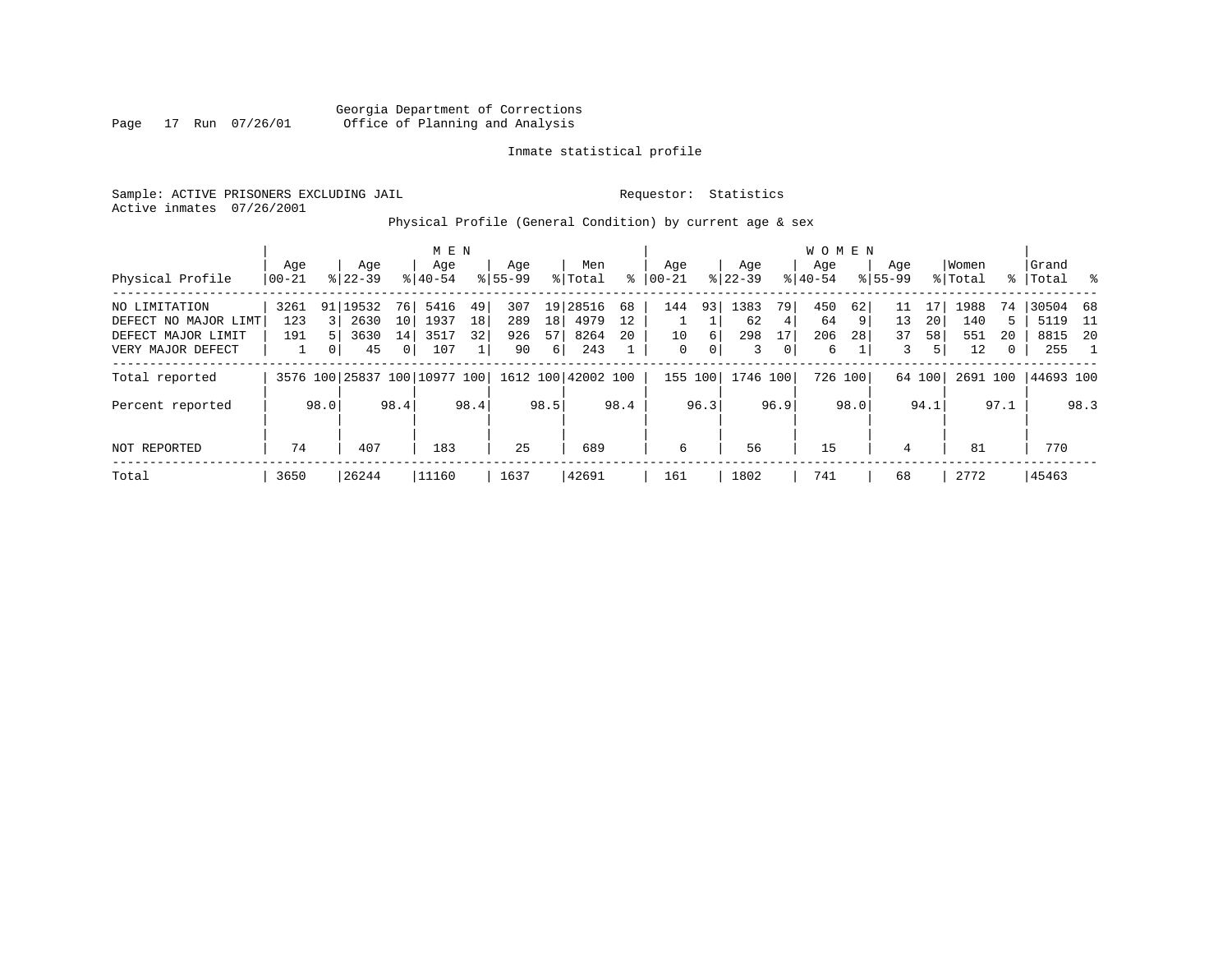# Georgia Department of Corrections Office of Planning and Analysis

## Inmate statistical profile

Sample: ACTIVE PRISONERS EXCLUDING JAIL **Requestor:** Statistics Active inmates 07/26/2001

Security Status by current age & sex

|                  |          |       |           |             | M E N     |       |          |       |                                                 |       |          |          |             |       | W O M E N   |       |             |          |             |       |           |       |
|------------------|----------|-------|-----------|-------------|-----------|-------|----------|-------|-------------------------------------------------|-------|----------|----------|-------------|-------|-------------|-------|-------------|----------|-------------|-------|-----------|-------|
|                  | Age      |       | Age       |             | Age       |       | Age      |       | Men                                             |       | Age      |          | Age         |       | Age         |       | Age         |          | Women       |       | Grand     |       |
| Security         | $ 00-21$ |       | $ 22-39 $ |             | $8 40-54$ |       | $ 55-99$ |       | % Total                                         | ៖     | 00-21    |          | $ 22-39 $   |       | $ 40-54 $   |       | $8155 - 99$ |          | % Total     |       | %   Total | ႜ     |
| DIAG INCOM       | $\Omega$ |       | 17        | 0           |           |       | 2        | 0     | 20                                              |       | 0        |          | 0           | 0     |             |       |             | $\Omega$ |             | 0     | 20        |       |
| WRK RELEAS       | 0        | 0     |           | $\mathbf 0$ |           |       | 0        | 0     | 2                                               | 0     | $\Omega$ |          | $\mathbf 0$ | 0     |             | 0     | 0           | 0        |             | 0     |           |       |
| TRUSTY           | 47       |       | 1457      | 6           | 803       |       | 67       | 4     | 2374                                            | 6     | 4        |          | 95          | 5     | 48          | 6     | 5           |          | 152         |       | 2526      | 6     |
| MINIMUM          | 1037     | 28    | 8810      | 34          | 4023      | 36    | 537      | 33    | 14407                                           | 34    | 62       | 39       | 1011        | 56    | 443         | 60    | 44          | 65       | 1560        | 56    | 15967     | 35    |
| MEDIUM           | 1524     | 42    | 10140     | 39          | 4440      | 40    | 811      |       | 50   16915                                      | 40    | 62       | 39       | 488         | 27    | 186         | 25    | 16          | 24       | 752         | 27    | 17667     | 39    |
| CLOSE            | 727      | 20    | 4133      | 16          | 1278      | 11    | 148      | 9     | 6286                                            | 15    | 26       | 16       | 129         |       | 36          |       | 2           |          | 193         |       | 6479      | 14    |
| MAXIMUM          | 14       |       | 547       |             | 197       | 2     | 22       |       | 780                                             | 2     | $\Omega$ | $\Omega$ | 5           | 0     |             |       | 0           |          | 6           |       | 786       | 2     |
| DIAGNOSTIC       | 301      | 8     | 1138      | 4           | 417       |       | 50       | 3     | 1906                                            | 4     | 7        | 4        | 74          | 4     | 26          |       |             |          | 108         | 4     | 2014      |       |
| Total reported   |          |       |           |             |           |       |          |       | 3650 100 26243 100 11160 100 1637 100 42690 100 |       | 161      | 100      | 1802 100    |       | 741 100     |       |             | 68 100   | 2772 100    |       | 45462 100 |       |
| Percent reported |          | 100.0 |           | 100.0       |           | 100.0 |          | 100.0 |                                                 | 100.0 |          | 100.0    |             | 100.0 |             | 100.0 |             | 100.0    |             | 100.0 |           | 100.0 |
| NOT RPTD         | 0        |       |           |             | $\Omega$  |       | 0        |       |                                                 |       | $\Omega$ |          | $\mathbf 0$ |       | $\mathbf 0$ |       | 0           |          | $\mathbf 0$ |       |           |       |
| Total            | 3650     |       | 26244     |             | 11160     |       | 1637     |       | 42691                                           |       | 161      |          | 1802        |       | 741         |       | 68          |          | 2772        |       | 45463     |       |

\* NOTE: BEGINNING IN JULY 1987, THE FACILITIES DIVISION NO LONGER CODED INMATES AS BEING WORK RELEASE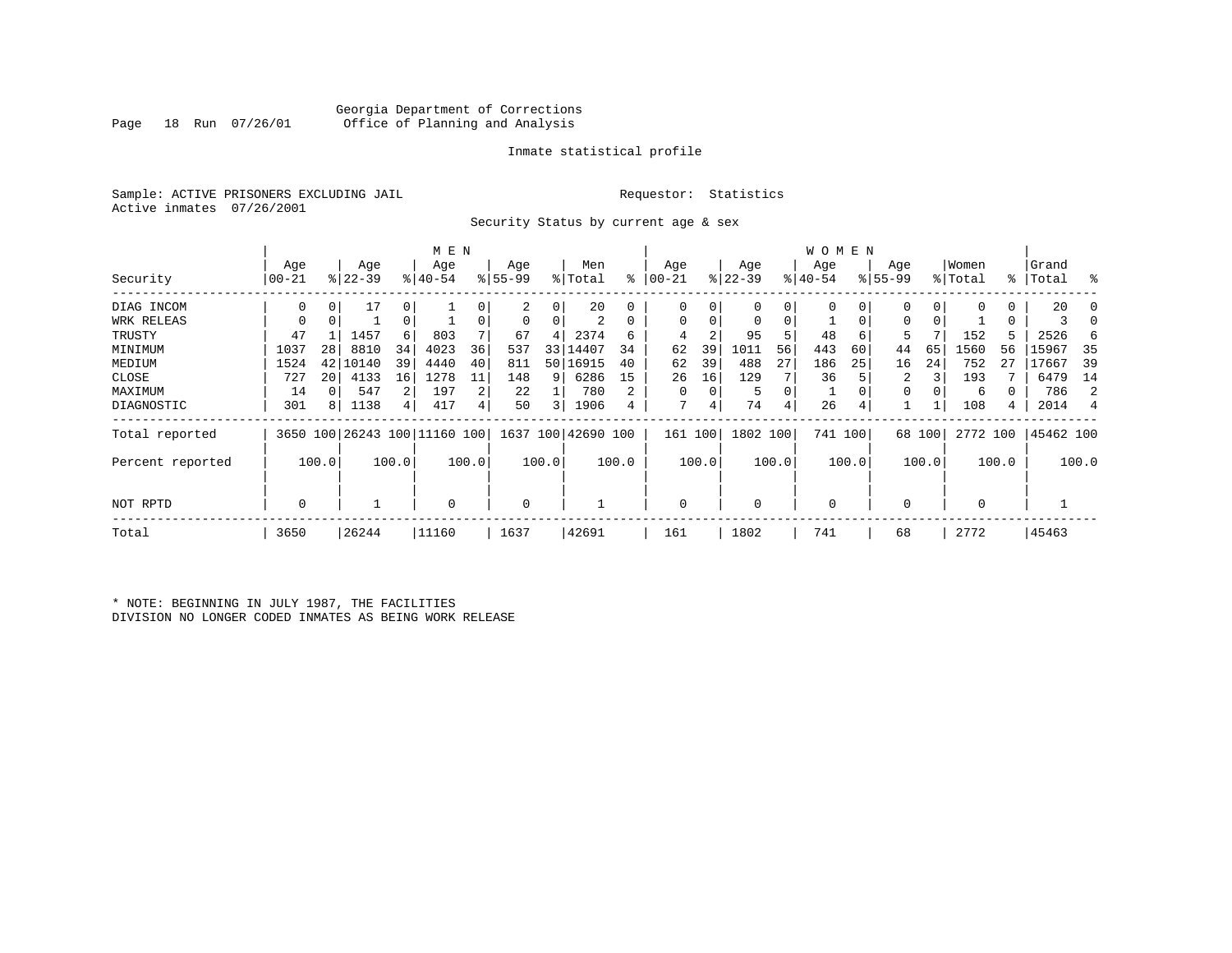# Georgia Department of Corrections Page 19 Run 07/26/01 Office of Planning and Analysis

## Inmate statistical profile

Sample: ACTIVE PRISONERS EXCLUDING JAIL **Requestor:** Statistics Active inmates 07/26/2001

Number Of Sentences by current age & sex

|                     |           |      |           |      | M E N                        |      |           |      |                    |      |               |       |           |      | <b>WOMEN</b> |      |             |        |          |      |           |      |
|---------------------|-----------|------|-----------|------|------------------------------|------|-----------|------|--------------------|------|---------------|-------|-----------|------|--------------|------|-------------|--------|----------|------|-----------|------|
|                     | Age       |      | Age       |      | Age                          |      | Age       |      | Men                |      | Age           |       | Age       |      | Age          |      | Age         |        | Women    |      | Grand     |      |
| Number Of Sentences | $00 - 21$ |      | $ 22-39 $ |      | $ 40-54 $                    |      | $8 55-99$ |      | % Total            |      | $8   00 - 21$ |       | $ 22-39 $ |      | $ 40-54 $    |      | $8155 - 99$ |        | % Total  |      | %   Total | ႜ    |
| ONE                 | 1497      | 41   | 7896      | 30   | 3591                         | 32   | 652       |      | 40 13636           | 32   | 84            | 52    | 648       | 36   | 284          | 38   | 37          | 54     | 1053     | 38   | 14689     | 32   |
| TWO                 | 934       | 26   | 6158      | 24   | 2626                         | 24   | 405       | 25   | 10123              | 24   | 37            | 23    | 453       | 25   | 194          | 26   | 13          | 19     | 697      | 25   | 10820     | 24   |
| THREE               | 531       | 15   | 4244      | 16   | 1735                         | 16   | 214       | 13   | 6724               | 16   | 15            |       | 273       | 15   | 99           | 13   | 11          | 16     | 398      | 14   | 7122      | 16   |
| <b>FOUR</b>         | 287       | 8    | 2686      | 10   | 1049                         | 9    | 133       | 8    | 4155               | 10   | 10            | 6     | 182       | 10   | 53           |      | 4           | 6      | 249      | 9    | 4404      | 10   |
| <b>FIVE</b>         | 178       |      | 1800      |      | 711                          | 6    | 75        | 5    | 2764               | 6    | 8             |       | 95        | 5    | 25           |      |             |        | 129      | 5.   | 2893      | -6   |
| MORE THAN FIVE      | 204       | 6    | 3419      | 13   | 1421                         | 13   | 157       | 10   | 5201               | 12   | 7             | 4     | 142       | 8    | 83           | 11   | 2           | 3      | 234      | 8    | 5435 12   |      |
| Total reported      |           |      |           |      | 3631 100 26203 100 11133 100 |      |           |      | 1636 100 42603 100 |      | 161 100       |       | 1793 100  |      | 738 100      |      |             | 68 100 | 2760 100 |      | 45363 100 |      |
| Percent reported    |           | 99.5 |           | 99.8 |                              | 99.8 |           | 99.9 |                    | 99.8 |               | 100.0 |           | 99.5 |              | 99.6 |             | 100.0  |          | 99.6 |           | 99.8 |
| NOT REPORTED        | 19        |      | 41        |      | 27                           |      |           |      | 88                 |      | $\mathbf 0$   |       | 9         |      | 3            |      | $\Omega$    |        | 12       |      | 100       |      |
| Total               | 3650      |      | 26244     |      | 11160                        |      | 1637      |      | 42691              |      | 161           |       | 1802      |      | 741          |      | 68          |        | 2772     |      | 45463     |      |
|                     |           |      |           |      |                              |      |           |      |                    |      |               |       |           |      |              |      |             |        |          |      |           |      |
|                     |           |      |           |      |                              |      |           |      |                    |      |               |       |           |      |              |      |             |        |          |      |           |      |
| AVG NUM SENTENCES   | 2.35      |      | 3.07      |      | 3.02                         |      | 2.65      |      | 2.98               |      | 2.08          |       | 2.61      |      | 2.69         |      | 2.10        |        | 2.59     |      | 2.96      |      |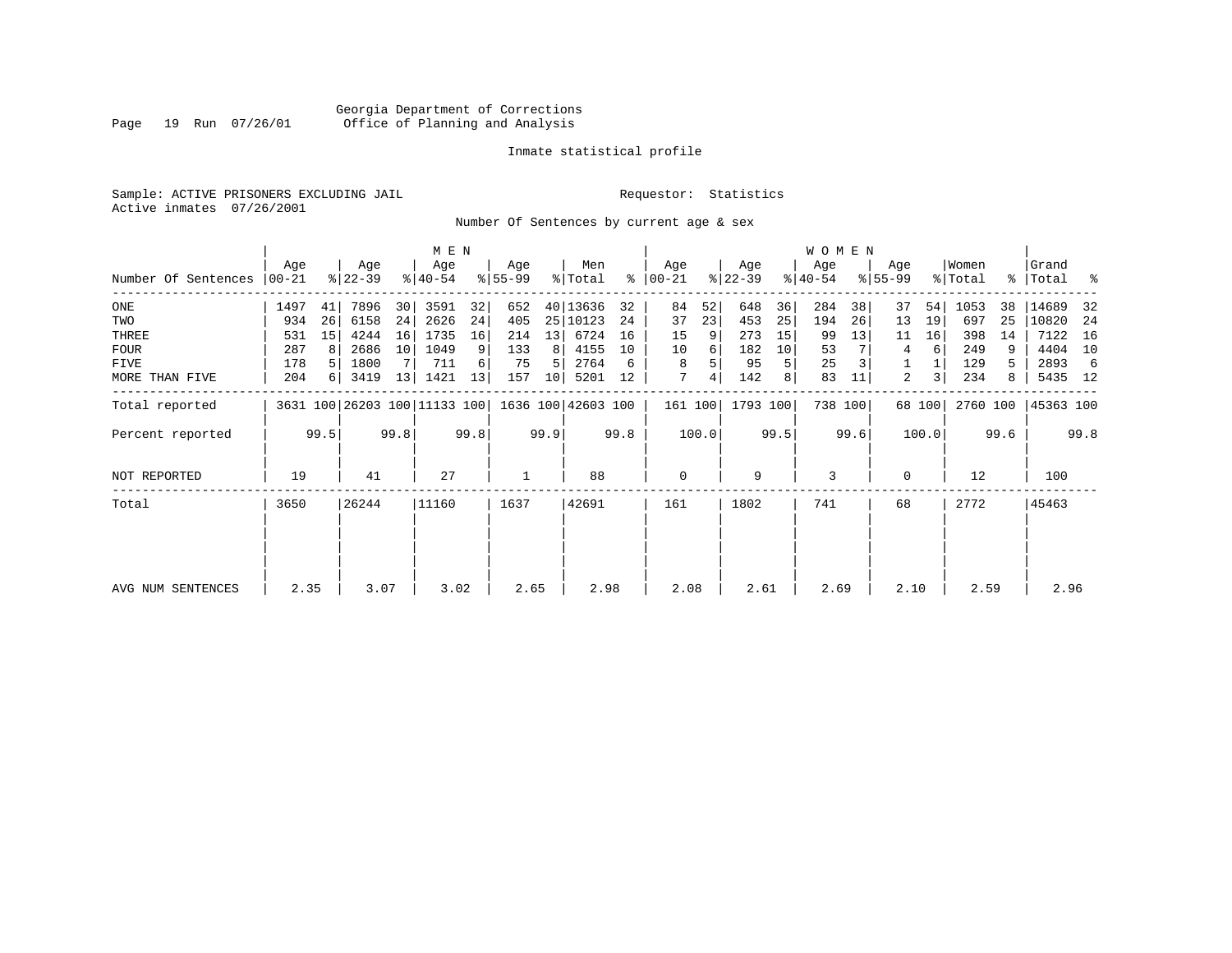# Georgia Department of Corrections<br>Page 20 Run 07/26/01 Office of Planning and Analysis Page 20 Run 07/26/01 Office of Planning and Analysis

# Inmate statistical profile

Sample: ACTIVE PRISONERS EXCLUDING JAIL **Requestor:** Statistics Active inmates 07/26/2001

Number Of Disciplinaries by current age & sex

|                  |                |       |                  |       | M E N            |                 |                 |       |                                                 |       |                 |       |                  |       | WOMEN            |         |                  |        |                  |       |                      |       |
|------------------|----------------|-------|------------------|-------|------------------|-----------------|-----------------|-------|-------------------------------------------------|-------|-----------------|-------|------------------|-------|------------------|---------|------------------|--------|------------------|-------|----------------------|-------|
| Disciplinaries   | Age<br>  00-21 |       | Age<br>$ 22-39 $ |       | Age<br>$8 40-54$ |                 | Age<br>$ 55-99$ |       | Men<br>% Total                                  | ∻     | Age<br>$ 00-21$ |       | Age<br>$ 22-39 $ |       | Aqe<br>$ 40-54 $ |         | Age<br>$8 55-99$ |        | Women<br>% Total |       | Grand<br>%   Total % |       |
| ZERO             | 1209           | 33    | 8487             | 32    | 4777             | 43              | 820             | 50    | 15293                                           | 36    | 65              | 40    | 849              | 47    | 411              | 55      | 42               | 62     | 1367             | 49    | 16660                | -37   |
| ONE              | 519            | 14    | 3719             | 14    | 1699             | 15              | 289             | 18    | 6226                                            | 15    | 27              | 17    | 274              | 15    | 113              | 15      | 13               | 19     | 427              | 15    | 6653                 | 15    |
| TWO              | 313            | 9     | 2417             | 9     | 981              |                 | 137             | 8     | 3848                                            | 9     | 11              |       | 153              | 8     | 55               |         | 4                | 6      | 223              | 8     | 4071                 | 9     |
| THREE            | 235            | 6     | 1656             | 6     | 653              |                 | 85              | 5.    | 2629                                            |       | 13              | 8     | 125              |       | 37               |         | 3                |        | 178              | 6     | 2807                 | 6     |
| <b>FOUR</b>      | 207            | 6     | 1288             | 5     | 437              |                 | 53              | 3     | 1985                                            |       |                 |       | 74               |       | 26               |         |                  |        | 108              | 4     | 2093                 | -5    |
| FIVE             | 153            | 4     | 1010             | 4     | 337              |                 | 42              | 3     | 1542                                            | 4     | 3               |       | 42               | 2     | 8                |         | 0                |        | 53               | 2     | 1595                 | 4     |
| MORE THAN FIVE   | 1014           | 28    | 7664             | 29    | 2275             | 20 <sup>1</sup> | 211             | 13    | 11164                                           | 26    | 35              | 22    | 285              | 16    | 91               | 12      | 5                |        | 416              | 15    | 11580                | -25   |
| Total reported   |                |       |                  |       |                  |                 |                 |       | 3650 100 26241 100 11159 100 1637 100 42687 100 |       | 161 100         |       | 1802 100         |       |                  | 741 100 |                  | 68 100 | 2772 100         |       | 45459 100            |       |
| Percent reported |                | 100.0 |                  | 100.0 |                  | 100.0           |                 | 100.0 |                                                 | 100.0 |                 | 100.0 |                  | 100.0 |                  | 100.0   |                  | 100.0  |                  | 100.0 |                      | 100.0 |
| NOT REPORTED     | 0              |       | 3                |       |                  |                 | 0               |       | 4                                               |       | 0               |       | $\mathbf 0$      |       | 0                |         | 0                |        | 0                |       | 4                    |       |
| Total            | 3650           |       | 26244            |       | 11160            |                 | 1637            |       | 42691                                           |       | 161             |       | 1802             |       | 741              |         | 68               |        | 2772             |       | 45463                |       |
|                  |                |       |                  |       |                  |                 |                 |       |                                                 |       |                 |       |                  |       |                  |         |                  |        |                  |       |                      |       |
|                  |                |       |                  |       |                  |                 |                 |       |                                                 |       |                 |       |                  |       |                  |         |                  |        |                  |       |                      |       |
| AVG NUM DISCIP   | 5.45           |       | 6.30             |       | 4.49             |                 | 2.83            |       | 5.62                                            |       | 3.63            |       | 3.24             |       | 2.44             |         | 1.54             |        | 3.01             |       | 5.46                 |       |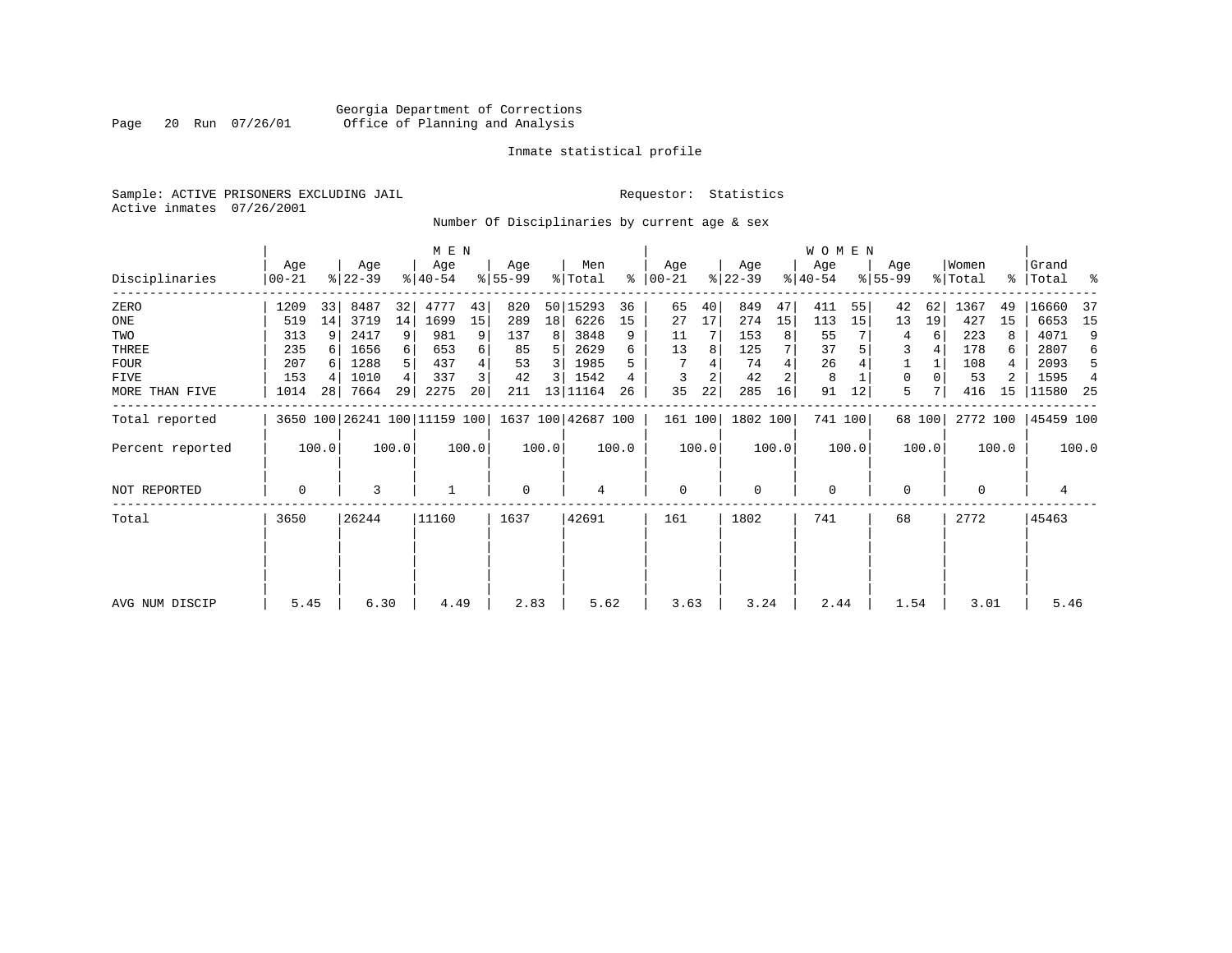# Georgia Department of Corrections Page 21 Run 07/26/01 Office of Planning and Analysis

## Inmate statistical profile

Sample: ACTIVE PRISONERS EXCLUDING JAIL **Requestor:** Statistics Active inmates 07/26/2001

Number Of Escapes by current age & sex

|                  |                  |          |                  |              | M E N                        |       |                 |       |                    |          |                   |             |                  |       | WOMEN            |          |                  |             |                  |       |                    |          |
|------------------|------------------|----------|------------------|--------------|------------------------------|-------|-----------------|-------|--------------------|----------|-------------------|-------------|------------------|-------|------------------|----------|------------------|-------------|------------------|-------|--------------------|----------|
| Escapes          | Age<br>$00 - 21$ |          | Age<br>$ 22-39 $ |              | Age<br>$ 40-54 $             |       | Age<br>$ 55-99$ |       | Men<br>% Total     | ွေ       | Age<br>$ 00 - 21$ |             | Age<br>$ 22-39 $ |       | Age<br>$ 40-54 $ |          | Age<br>$8 55-99$ |             | Women<br>% Total |       | Grand<br>%   Total | ႜ        |
| ZERO             | 3637             |          | 100 26056        |              | 99 11020                     | 99    | 1611            |       | 98 42324           | 99       | 161               | 100         | 1792             | 99    | 738              | 100      | 68               | 100         | 2759             | 100   | 45083              | 99       |
| ONE              | 13               | $\Omega$ | 185              | $\mathbf{1}$ | 119                          |       | 20              | 1     | 337                |          | 0                 | 0           | 10               | 1     | 3                | $\Omega$ | $\Omega$         | $\Omega$    | 13               | 0     | 350                | -1       |
| TWO              | 0                |          | 3                | 0            | 16                           |       |                 | 0     | 23                 | 0        | $\Omega$          |             | 0                | 0     | 0                |          | 0                |             | $\Omega$         | 0     | 23                 | 0        |
| THREE            | 0                |          |                  |              |                              |       |                 |       | 6                  | 0        | $\Omega$          |             | 0                |       | 0                |          | 0                |             |                  | 0     | 6                  | $\Omega$ |
| FOUR             | $\Omega$         | $\Omega$ | 0                | $\Omega$     |                              | 0     | 0               | 0     |                    | $\Omega$ | $\Omega$          | 0           | $\Omega$         | 0     | 0                | $\cap$   | 0                |             | <sup>0</sup>     | 0     |                    | 0        |
| FIVE             | $\Omega$         |          | 0                |              | $\Omega$                     |       | $\Omega$        | 0     | $\Omega$           | $\Omega$ | $\Omega$          | 0           | $\Omega$         | 0     | 0                | $\Omega$ | 0                |             |                  | 0     | 0                  |          |
| MORE THAN FIVE   | $\mathbf 0$      | 0        | 0                | 0            | $\Omega$                     | 0     | $\Omega$        | 0     |                    | 0        | $\Omega$          | $\mathbf 0$ | 0                | 0     | $\mathbf 0$      | 0        | $\mathbf 0$      | $\mathbf 0$ |                  | 0     | U                  |          |
| Total reported   |                  |          |                  |              | 3650 100 26244 100 11160 100 |       |                 |       | 1637 100 42691 100 |          | 161 100           |             | 1802 100         |       |                  | 741 100  |                  | 68 100      | 2772 100         |       | 45463 100          |          |
| Percent reported |                  | 100.0    |                  | 100.0        |                              | 100.0 |                 | 100.0 |                    | 100.0    |                   | 100.0       |                  | 100.0 |                  | 100.0    |                  | 100.0       |                  | 100.0 |                    | 100.0    |
| NOT REPORTED     | 0                |          | 0                |              | $\Omega$                     |       | $\mathbf 0$     |       | 0                  |          | $\mathbf 0$       |             | 0                |       | $\mathbf 0$      |          | 0                |             | $\Omega$         |       | 0                  |          |
| Total            | 3650             |          | 26244            |              | 11160                        |       | 1637            |       | 42691              |          | 161               |             | 1802             |       | 741              |          | 68               |             | 2772             |       | 45463              |          |
|                  |                  |          |                  |              |                              |       |                 |       |                    |          |                   |             |                  |       |                  |          |                  |             |                  |       |                    |          |
| AVG NUM ESCAPES  | .00              |          | .01              |              | .01                          |       | .02             |       | .01                |          | .00               |             | .01              |       | .00              |          |                  | .00         | .00              |       | .01                |          |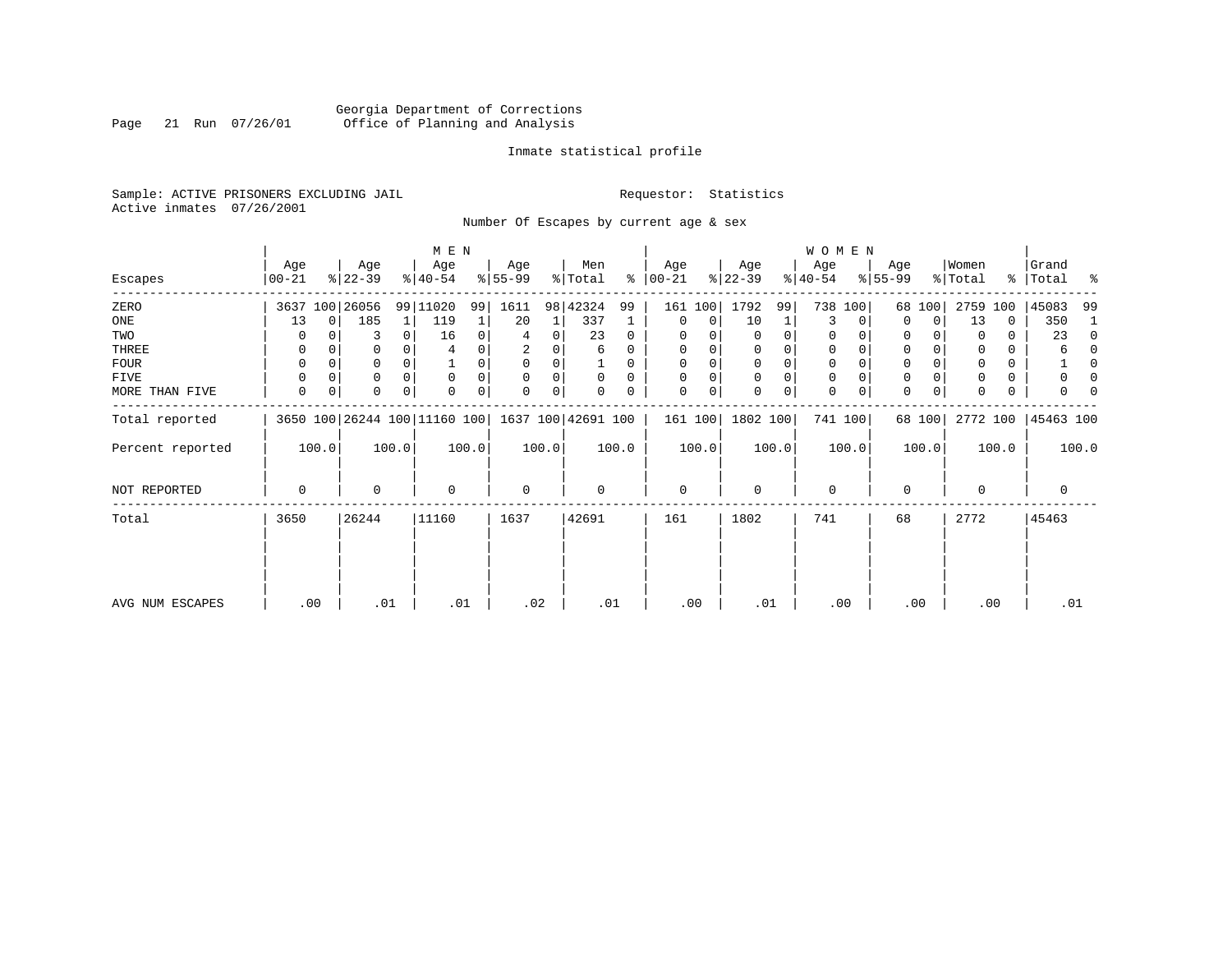Georgia Department of Corrections Page 22 Run 07/26/01 Office of Planning and Analysis

#### Inmate statistical profile

Sample: ACTIVE PRISONERS EXCLUDING JAIL **Requestor:** Statistics Active inmates 07/26/2001

Number Of Prior Georgia Incarcerations \* by current age & sex

|                            |             |             |                  |       | M E N            |       |                  |                |                                                 |       |                      |          |                  |                | <b>WOMEN</b>     |       |                  |        |                  |       |                 |       |
|----------------------------|-------------|-------------|------------------|-------|------------------|-------|------------------|----------------|-------------------------------------------------|-------|----------------------|----------|------------------|----------------|------------------|-------|------------------|--------|------------------|-------|-----------------|-------|
| Prior Incarcerations 00-21 | Age         |             | Age<br>$ 22-39 $ |       | Age<br>$ 40-54 $ |       | Age<br>$8 55-99$ |                | Men<br>% Total                                  |       | Age<br>$8   00 - 21$ |          | Age<br>$ 22-39 $ |                | Age<br>$ 40-54 $ |       | Age<br>$8 55-99$ |        | Women<br>% Total | ႜၟ    | Grand<br> Total | ႜ     |
|                            |             |             |                  |       |                  |       |                  |                |                                                 |       |                      |          |                  |                |                  |       |                  |        |                  |       |                 |       |
| ZERO                       | 3278        | 9           | 90 13865         | 53    | 4184             | 37    | 926              |                | 57 22253                                        | 52    | 150                  | 93       | 1096             | 61             | 404              | 55    | 50               | 74     | 1700             | 61    | 23953           | -53   |
| ONE                        | 342         |             | 5422             | 21    | 2103             | 19    | 313              | 19             | 8180                                            | 19    | 11                   | 7        | 359              | 20             | 118              | 16    | 10               | 15     | 498              | 18    | 8678            | 19    |
| TWO                        | 28          |             | 3206             | 12    | 1574             | 14    | 152              | 9              | 4960                                            | 12    | $\Omega$             | $\Omega$ | 167              | 9 <sup>1</sup> | 79               | 11    | 2                | 3      | 248              | 9     | 5208            | 11    |
| THREE                      | 2           | $\Omega$    | 1880             |       | 1093             | 10    | 108              |                | 3083                                            |       | 0                    | 0        | 98               | 5              | 51               |       | 2                | 3      | 151              | 5     | 3234            |       |
| <b>FOUR</b>                | 0           | $\Omega$    | 994              |       | 834              | 7     | 62               | 4              | 1890                                            |       | $\Omega$             | 0        | 42               | $\overline{a}$ | 29               |       | $\overline{c}$   |        | 73               | 3     | 1963            | 4     |
| <b>FIVE</b>                | 0           | $\Omega$    | 508              |       | 584              | 5     | 31               | 2 <sub>1</sub> | 1123                                            |       | 0                    | 0        | 23               |                | 22               |       |                  |        | 46               |       | 1169            |       |
| MORE THAN FIVE             | $\mathbf 0$ | $\mathbf 0$ | 369              |       | 788              | 7     | 45               | 3 I            | 1202                                            | 3     | 0                    | 0        | 17               |                | 38               |       |                  |        | 56               | 2     | 1258            |       |
| Total reported             |             |             |                  |       |                  |       |                  |                | 3650 100 26244 100 11160 100 1637 100 42691 100 |       |                      |          | 161 100 1802 100 |                | 741 100          |       |                  | 68 100 | 2772 100         |       | 45463 100       |       |
| Percent reported           |             | 100.0       |                  | 100.0 |                  | 100.0 |                  | 100.0          |                                                 | 100.0 |                      | 100.0    |                  | 100.0          |                  | 100.0 |                  | 100.0  |                  | 100.0 |                 | 100.0 |
| <b>NOT REPORTED</b>        | 0           |             | 0                |       | $\Omega$         |       | $\mathbf 0$      |                | 0                                               |       | 0                    |          | $\Omega$         |                | $\mathbf 0$      |       | 0                |        | $\Omega$         |       | 0               |       |
| Total                      | 3650        |             | 26244            |       | 11160            |       | 1637             |                | 42691                                           |       | 161                  |          | 1802             |                | 741              |       | 68               |        | 2772             |       | 45463           |       |
|                            |             |             |                  |       |                  |       |                  |                |                                                 |       |                      |          |                  |                |                  |       |                  |        |                  |       |                 |       |
|                            |             |             |                  |       |                  |       |                  |                |                                                 |       |                      |          |                  |                |                  |       |                  |        |                  |       |                 |       |
| AVG # INCARCERATIONS       | .11         |             | 1.01             |       | 1.82             |       | 1.01             |                | 1.14                                            |       | .07                  |          | .77              |                | 1.27             |       | .59              |        | .85              |       | 1.12            |       |

\* This data counts a parole revocation on an existing sentenCE AS A prior incarceration. Also, this data counts, for any cohort of inmates, the total number of Georgia incarcerations the inmate has had during his entire criminal career. For example, if an inmate was admitted to prison first in FY72, and then re-admitted in FY79 and FY85, he had two prior incarcerations before the FY85 admission. This inmate's records show two prior incarcerations in all three of his records since he has had two prior incarcerations in his criminal career. If the cohort of FY72 admissions is selected for analysis, two prior incarcerations will be listed for this inmate even though in FY72, he had no prior incarcerations.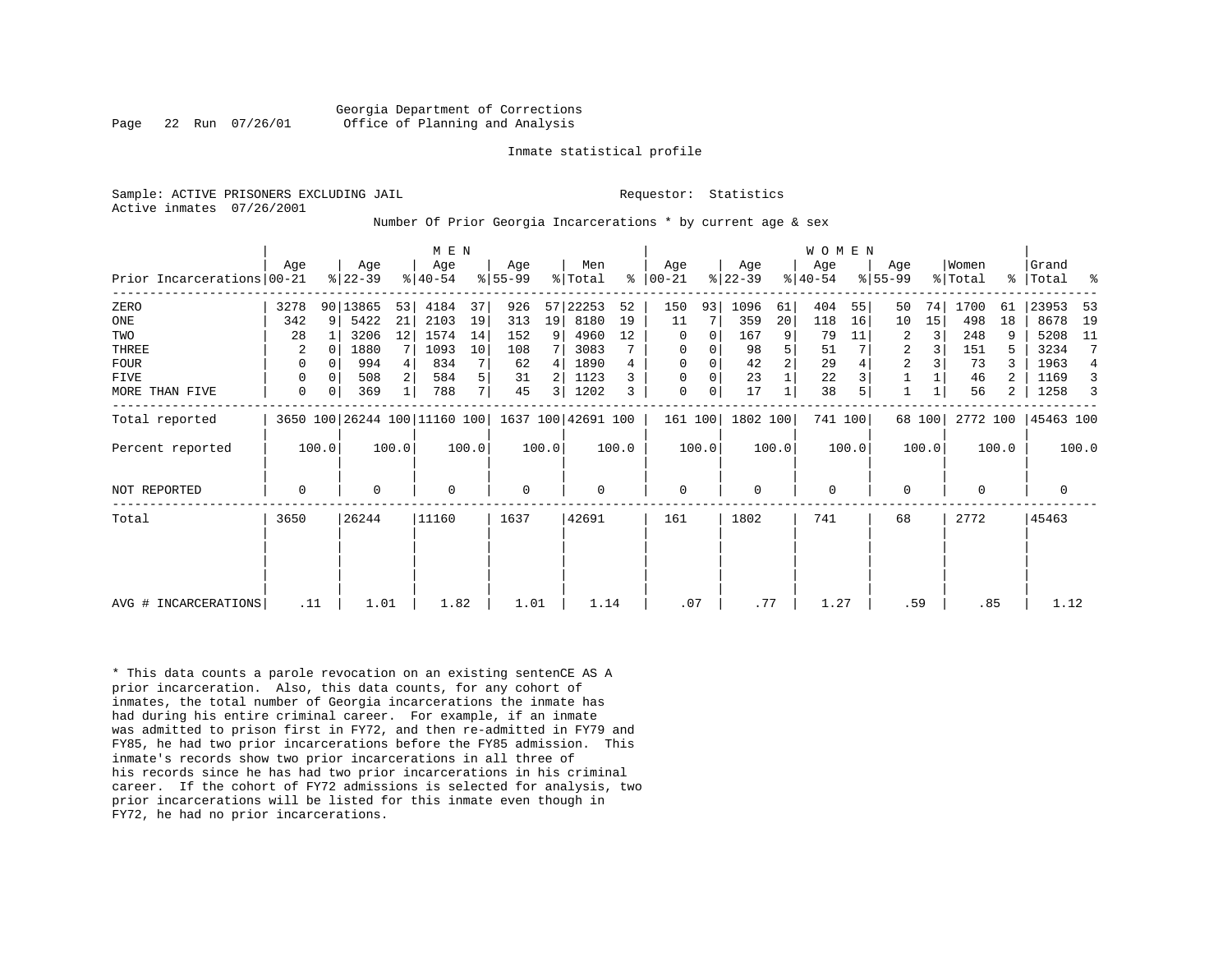# Georgia Department of Corrections Page 23 Run 07/26/01 Office of Planning and Analysis

## Inmate statistical profile

Sample: ACTIVE PRISONERS EXCLUDING JAIL **Requestor:** Statistics Active inmates 07/26/2001

Number Of Transfers by current age & sex

|                   |                |       |                  |       | M E N            |       |                 |       |                                                 |       |                  |       |                  |       | WOMEN            |         |                  |        |                  |       |                      |                |
|-------------------|----------------|-------|------------------|-------|------------------|-------|-----------------|-------|-------------------------------------------------|-------|------------------|-------|------------------|-------|------------------|---------|------------------|--------|------------------|-------|----------------------|----------------|
| Transfers         | Age<br>  00-21 |       | Age<br>$ 22-39 $ |       | Age<br>$8 40-54$ |       | Age<br>$ 55-99$ |       | Men<br>% Total                                  | ∻     | Age<br>$ 00-21 $ |       | Age<br>$ 22-39 $ |       | Age<br>$ 40-54 $ |         | Age<br>$ 55-99 $ |        | Women<br>% Total |       | Grand<br>%   Total % |                |
| ZERO              | 902            | 25    | 2384             | 9     | 987              | 9     | 113             | 7     | 4386                                            | 10    | 27               | 17    | 327              | 18    | 131              | 18      | 7                | 10     | 492              | 18    | 4878                 | - 11           |
| ONE               | 1690           |       | 46   10333       | 39    | 4216             | 38    | 658             | 40    | 16897                                           | 40    | 114              | 71    | 986              | 55    | 378              | 51      | 27               | 40     | 1505             | 54    | 18402                | 40             |
| TWO               | 704            | 19    | 5950             | 23    | 2098             | 19    | 296             | 18    | 9048                                            | 21    | 8                | 5     | 254              | 14    | 117              | 16      | 14               | 21     | 393              | 14    | 9441                 | -21            |
| THREE             | 228            | 6     | 3154             | 12    | 1292             | 12    | 185             | 11    | 4859                                            |       | 6                |       | 139              | 8     | 50               |         | 8                | 12     | 203              |       | 5062                 | - 11           |
| <b>FOUR</b>       | 75             |       | 1734             | 7     | 798              |       | 125             | 8     | 2732                                            | 6     | 6                |       | 58               |       | 31               |         | 3                | 4      | 98               |       | 2830                 | 6              |
| FIVE              | 29             |       | 1047             | 4     | 521              |       | 63              | 4     | 1660                                            | 4     | $\Omega$         |       | 23               |       | 12               |         | 4                |        | 39               |       | 1699                 | $\overline{4}$ |
| MORE THAN FIVE    | 22             |       | 1642             | 6     | 1248             | 11    | 197             | 12    | 3109                                            |       | 0                | 0     | 15               |       | 22               | 3       | 5                |        | 42               | 2     | 3151                 | 7              |
| Total reported    |                |       |                  |       |                  |       |                 |       | 3650 100 26244 100 11160 100 1637 100 42691 100 |       | 161 100          |       | 1802 100         |       |                  | 741 100 |                  | 68 100 | 2772 100         |       | 45463 100            |                |
| Percent reported  |                | 100.0 |                  | 100.0 |                  | 100.0 |                 | 100.0 |                                                 | 100.0 |                  | 100.0 |                  | 100.0 |                  | 100.0   |                  | 100.0  |                  | 100.0 |                      | 100.0          |
| NOT REPORTED      | 0              |       | $\Omega$         |       | $\Omega$         |       | 0               |       | 0                                               |       | $\mathbf 0$      |       | $\mathbf 0$      |       | $\mathbf{0}$     |         | 0                |        | 0                |       | 0                    |                |
| Total             | 3650           |       | 26244            |       | 11160            |       | 1637            |       | 42691                                           |       | 161              |       | 1802             |       | 741              |         | 68               |        | 2772             |       | 45463                |                |
|                   |                |       |                  |       |                  |       |                 |       |                                                 |       |                  |       |                  |       |                  |         |                  |        |                  |       |                      |                |
|                   |                |       |                  |       |                  |       |                 |       |                                                 |       |                  |       |                  |       |                  |         |                  |        |                  |       |                      |                |
| AVG NUM TRANSFERS | 1.20           |       | 2.16             |       | 2.58             |       | 2.64            |       | 2.21                                            |       | 1.07             |       | 1.31             |       | 1.50             |         | 2.18             |        | 1.37             |       | 2.16                 |                |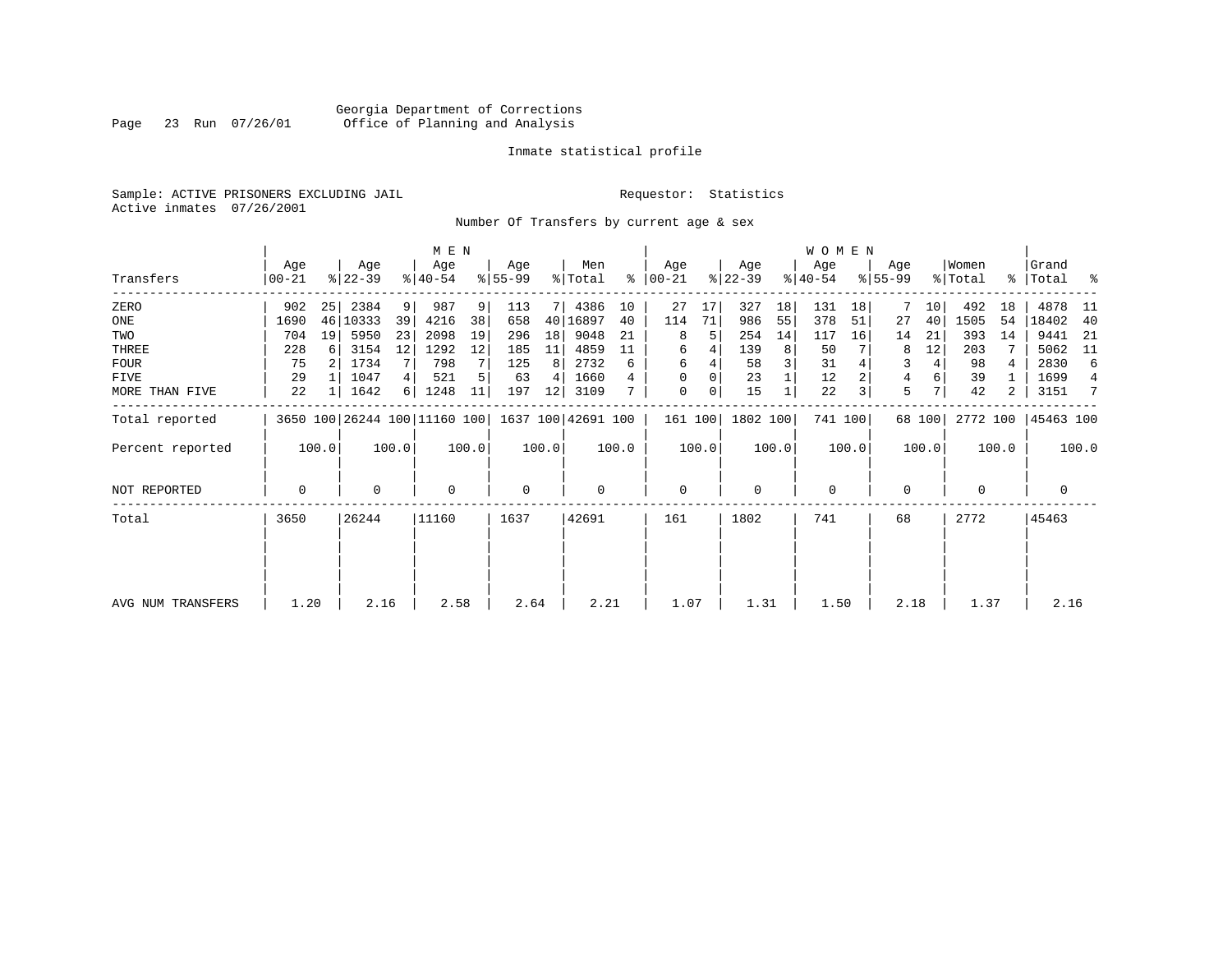# Georgia Department of Corrections Page 24 Run 07/26/01 Office of Planning and Analysis

## Inmate statistical profile

Sample: ACTIVE PRISONERS EXCLUDING JAIL **Requestor:** Statistics Active inmates 07/26/2001

County Of Conviction by current age & sex

|                            |          |                |           |              | M E N    |                |                |                |         |              |                |              |                |              | W O M E N      |              |                |                |                |              |       |                |
|----------------------------|----------|----------------|-----------|--------------|----------|----------------|----------------|----------------|---------|--------------|----------------|--------------|----------------|--------------|----------------|--------------|----------------|----------------|----------------|--------------|-------|----------------|
|                            | Age      |                | Age       |              | Age      |                | Age            |                | Men     |              | Age            |              | Age            |              | Age            |              | Age            |                | Women          |              | Grand |                |
| County Of Conviction 00-21 |          |                | $8 22-39$ |              | $ 40-54$ |                | $8155 - 99$    |                | % Total | ႜ            | $ 00-21$       |              | $8 22-39$      |              | $8140 - 54$    |              | $8155 - 99$    |                | % Total        | ႜ            | Total | နွ             |
| Appling                    | 3        | $\overline{0}$ | 53        | 0            | 30       | 0              | 5              | 0              | 91      | $\mathbf 0$  | 0              | $\mathbf 0$  | 3              | 0            | 1              | 0            | 0              | 0              | 4              | 0            | 95    | $\Omega$       |
| Atkinson                   | 3        | 0              | 32        | $\mathbf 0$  | 12       | 0              | 3              | $\mathbf 0$    | 50      | $\Omega$     | $\mathbf 0$    | $\mathbf 0$  | $\overline{2}$ | $\mathbf 0$  | $\overline{c}$ | $\mathsf 0$  | $\Omega$       | $\mathbf 0$    | $\overline{4}$ | $\Omega$     | 54    | $\Omega$       |
| Bacon                      | 2        | 0              | 38        | 0            | 15       | 0              | $\Omega$       | 0              | 55      | $\Omega$     | $\mathbf 0$    | 0            | 3              | $\mathbf 0$  | $\Omega$       | 0            | $\Omega$       | $\mathbf 0$    | 3              | 0            | 58    | $\mathbf{0}$   |
| Baker                      | $\Omega$ | 0              | 14        | 0            | 4        | 0              |                | 0              | 19      | 0            | $\mathbf 0$    | 0            | 3              | $\mathbf 0$  | $\Omega$       | 0            | $\Omega$       | 0              | $\overline{3}$ | 0            | 22    | $\mathbf 0$    |
| Baldwin                    | 40       | 1              | 240       | $\mathbf{1}$ | 89       | 1              |                | 0              | 376     | 1            | $\mathbf 0$    | 0            | 17             | 1            | 8              | 1            | $\Omega$       | $\Omega$       | 25             | 1            | 401   | 1              |
| Banks                      | 11       | $\Omega$       | 22        | 0            | 20       | 0              | 5              | $\mathbf 0$    | 58      | $\Omega$     | 1              | 1            | 3              | 0            | 1              | 0            | $\Omega$       | 0              | 5              | 0            | 63    | $\Omega$       |
| Barrow                     | 12       | 0              | 95        | 0            | 53       | 0              | 12             | 1              | 172     | 0            | $\mathbf 0$    | $\mathbf 0$  | 14             | $\mathbf{1}$ | 4              | 1            | $\Omega$       | $\mathbf 0$    | 18             | 1            | 190   | $\mathbf 0$    |
| Bartow                     | 29       | $\mathbf{1}$   | 231       | $\mathbf{1}$ | 102      | $\mathbf{1}$   | 24             | $\mathbf{1}$   | 386     | $\mathbf{1}$ | 5              | 3            | 23             | $\mathbf{1}$ | 9              | $\mathbf{1}$ | $\Omega$       | $\mathbf 0$    | 37             | $\mathbf{1}$ | 423   | $\mathbf{1}$   |
| Ben Hill                   | 23       | $\mathbf{1}$   | 120       | 0            | 49       | $\mathbf 0$    | 10             | 1              | 202     | $\Omega$     | $\mathbf{1}$   | $\mathbf{1}$ | 12             | $\mathbf 1$  | $\overline{4}$ | $\mathbf{1}$ | $\mathbf 0$    | $\mathbf 0$    | 17             | 1            | 219   | $\mathbf 0$    |
| Berrien                    | 5        | 0              | 49        | 0            | 14       | 0              | 3              | $\mathbf 0$    | 71      | $\Omega$     | $\mathbf 0$    | $\mathbf 0$  | $\sqrt{2}$     | $\mathsf 0$  | $\mathbf 0$    | $\mathbf 0$  | $\Omega$       | 0              | $\overline{2}$ | 0            | 73    | $\mathbf 0$    |
| <b>Bibb</b>                | 81       | 2              | 656       | 3            | 317      | 3              | 39             | $\overline{2}$ | 1093    | 3            | 3              | 2            | 33             | 2            | 26             | 4            | 3              | 4              | 65             | 2            | 1158  | 3              |
| Bleckley                   | 12       | $\Omega$       | 74        | $\Omega$     | 27       | 0              | 3              | $\Omega$       | 116     | $\Omega$     | $\mathbf 0$    | $\Omega$     | 5              | $\mathbf 0$  | 4              | 1            | $\mathbf 0$    | $\Omega$       | 9              | $\mathbf 0$  | 125   | $\mathbf 0$    |
| Brantley                   | 1        | 0              | 26        | 0            | 15       | 0              | 3              | $\mathbf 0$    | 45      | $\mathbf 0$  | $\mathbf 0$    | $\mathbf 0$  | $\mathbf{1}$   | $\mathbf 0$  | $\overline{2}$ | $\mathbf 0$  | $\Omega$       | $\mathbf 0$    | $\overline{3}$ | 0            | 48    | $\Omega$       |
| <b>Brooks</b>              | 5        | $\Omega$       | 63        | $\Omega$     | 17       | 0              | 6              | 0              | 91      | $\Omega$     | $\mathbf 0$    | $\Omega$     | $\overline{2}$ | 0            | 2              | 0            | $\Omega$       | 0              | $\overline{4}$ | $\Omega$     | 95    | $\Omega$       |
| Bryan                      | 5        | 0              | 52        | 0            | 23       | 0              | 3              | 0              | 83      | 0            | $\mathbf 0$    | 0            | 1              | 0            | 0              | 0            | 1              | 1              | $\overline{2}$ | 0            | 85    | $\mathbf 0$    |
| Bulloch                    | 47       | 1              | 228       | 1            | 78       | $\mathbf 1$    | 10             | 1              | 363     | 1            | $\overline{2}$ | $\mathbf{1}$ | 14             | 1            | 6              | 1            | $\overline{2}$ | 3              | 24             | 1            | 387   | 1              |
| Burke                      | 13       | $\Omega$       | 133       | $\mathbf{1}$ | 54       | 0              | 8              | $\Omega$       | 208     | $\Omega$     | $\mathbf{1}$   | $\mathbf{1}$ | 3              | $\Omega$     | 3              | $\Omega$     | $\Omega$       | $\Omega$       | 7              | $\Omega$     | 215   | $\Omega$       |
| <b>Butts</b>               | 16       | $\Omega$       | 82        | $\Omega$     | 33       | 0              | 7              | $\Omega$       | 138     | $\Omega$     | $\mathbf 0$    | $\Omega$     | 6              | $\mathbf 0$  | $\overline{2}$ | $\mathbf 0$  | $\Omega$       | $\Omega$       | 8              | 0            | 146   | $\Omega$       |
| Calhoun                    | 7        | 0              | 23        | $\Omega$     | 15       | 0              | 3              | $\mathbf 0$    | 48      | $\Omega$     | $\Omega$       | $\mathbf 0$  | $\overline{2}$ | $\mathbf 0$  | $\Omega$       | $\mathbf 0$  | $\Omega$       | $\mathbf 0$    | $\overline{2}$ | $\Omega$     | 50    | $\Omega$       |
| Camden                     | 4        | 0              | 65        | $\Omega$     | 27       | 0              | 4              | $\mathbf 0$    | 100     | $\Omega$     | $\mathbf{1}$   | 1            | $\overline{2}$ | $\mathbf 0$  | $\overline{2}$ | $\mathbf 0$  | $\mathbf{1}$   | $\mathbf{1}$   | 6              | $\Omega$     | 106   | $\Omega$       |
| Candler                    | 6        | 0              | 68        | 0            | 17       | 0              | $\Omega$       | $\mathbf 0$    | 91      | 0            | $\mathbf 0$    | $\mathbf 0$  | 3              | $\mathbf 0$  | $\mathbf{1}$   | 0            | $\mathbf 0$    | $\mathbf 0$    | $\overline{4}$ | 0            | 95    | $\mathbf 0$    |
| Carroll                    | 37       | 1              | 259       | 1            | 107      | 1              | 29             | $\overline{2}$ | 432     | 1            | 5              | 3            | 31             | 2            | 10             | 1            | 0              | 0              | 46             | 2            | 478   | 1              |
| Catoosa                    | 12       | $\Omega$       | 97        | $\Omega$     | 54       | $\Omega$       | 11             | $\mathbf{1}$   | 174     | 0            | $\mathbf{1}$   | $\mathbf{1}$ | 11             | $\mathbf{1}$ | 3              | $\Omega$     | $\mathbf{1}$   | $\mathbf{1}$   | 16             | $\mathbf{1}$ | 190   | $\Omega$       |
| Charlton                   | 3        | $\Omega$       | 26        | $\Omega$     | 17       | $\Omega$       | $\overline{2}$ | $\Omega$       | 48      | $\Omega$     | $\mathbf 0$    | $\Omega$     | 3              | $\Omega$     | $\Omega$       | $\mathbf 0$  | $\mathbf 0$    | $\Omega$       | 3              | $\Omega$     | 51    | $\Omega$       |
| Chatham                    | 224      | 6              | 1428      | 5            | 468      | $\overline{4}$ | 55             | 3              | 2175    | 5            | 11             | 7            | 97             | 5            | 32             | 4            | 3              | $\overline{4}$ | 143            | 5            | 2318  | 5              |
| Chattahoochee              | 4        | $\Omega$       | 15        | $\Omega$     | 8        | 0              | $\Omega$       | $\Omega$       | 27      | $\Omega$     | $\mathbf{1}$   | $\mathbf{1}$ | $\Omega$       | $\Omega$     | $\Omega$       | $\mathbf 0$  | $\mathbf 0$    | $\mathbf 0$    | $\mathbf{1}$   | $\Omega$     | 28    | $\Omega$       |
| Chatooga                   | 3        | 0              | 96        | $\mathbf 0$  | 54       | 0              | 9              | $\mathbf{1}$   | 162     | 0            | $\overline{2}$ | 1            | 6              | $\mathbf 0$  | $\overline{2}$ | 0            | 1              | $\mathbf{1}$   | 11             | 0            | 173   | $\mathbf 0$    |
| Cherokee                   | 26       | 1              | 184       | 1            | 139      | 1              | 22             | 1              | 371     | 1            | 3              | 2            | 34             | 2            | 8              | 1            | 0              | $\mathbf 0$    | 45             | 2            | 416   | 1              |
| Clarke                     | 41       | 1              | 317       | 1            | 113      | $\mathbf 1$    | 19             | 1              | 490     | $\mathbf{1}$ | $\Omega$       | $\Omega$     | 24             | $\mathbf{1}$ | 9              | 1            | $\overline{2}$ | 3              | 35             | 1            | 525   | 1              |
| Clay                       | 3        | 0              | 14        | $\mathbf 0$  | 8        | 0              | 1              | $\mathbf 0$    | 26      | 0            | $\mathbf 0$    | $\mathbf 0$  | $\mathbf 0$    | $\mathbf 0$  | $\mathbf 0$    | 0            | $\mathbf 0$    | $\mathbf 0$    | $\mathbf 0$    | $\mathbf 0$  | 26    | $\mathbf 0$    |
| Clayton                    | 194      | 5              | 992       | 4            | 368      | 3              | 49             | 3              | 1603    | 4            | 14             | 9            | 105            | 6            | 34             | 5            | 5              | 7              | 158            | 6            | 1761  | $\overline{4}$ |
| Clinch                     | 7        | $\Omega$       | 26        | $\Omega$     | 12       | 0              | $\Omega$       | $\Omega$       | 45      | $\Omega$     | $\Omega$       | $\Omega$     | 2              | $\Omega$     | $\Omega$       | $\mathbf 0$  | $\mathbf 0$    | $\mathbf 0$    | $\overline{2}$ | $\Omega$     | 47    | $\Omega$       |
| Cobb                       | 183      | 5              | 1201      | 5            | 518      | 5              | 80             | 5              | 1982    | 5            | 5              | 3            | 93             | 5            | 35             | 5            | $\overline{2}$ | 3              | 135            | 5            | 2117  | 5              |
| Coffee                     | 17       | 0              | 135       | 1            | 50       | 0              | 5              | $\mathbf 0$    | 207     | 0            | 1              | 1            | 4              | $\mathbf 0$  | 3              | 0            | $\mathbf 0$    | 0              | 8              | $\Omega$     | 215   | 0              |
| Colquit                    | 31       | 1              | 184       | 1            | 85       | $\mathbf 1$    | 24             | 1              | 324     | 1            | $\mathbf 0$    | 0            | 11             | $\mathbf 1$  | 2              | 0            | 1              | $\mathbf 1$    | 14             | 1            | 338   | 1              |
| Columbia                   | 26       | 1              | 136       | 1            | 59       | $\mathbf{1}$   | 3              | $\mathbf 0$    | 224     | $\mathbf{1}$ | $\overline{a}$ | $\mathbf 1$  | 11             | $\mathbf{1}$ | 4              | 1            | $\Omega$       | $\mathbf 0$    | 17             | 1            | 241   | 1              |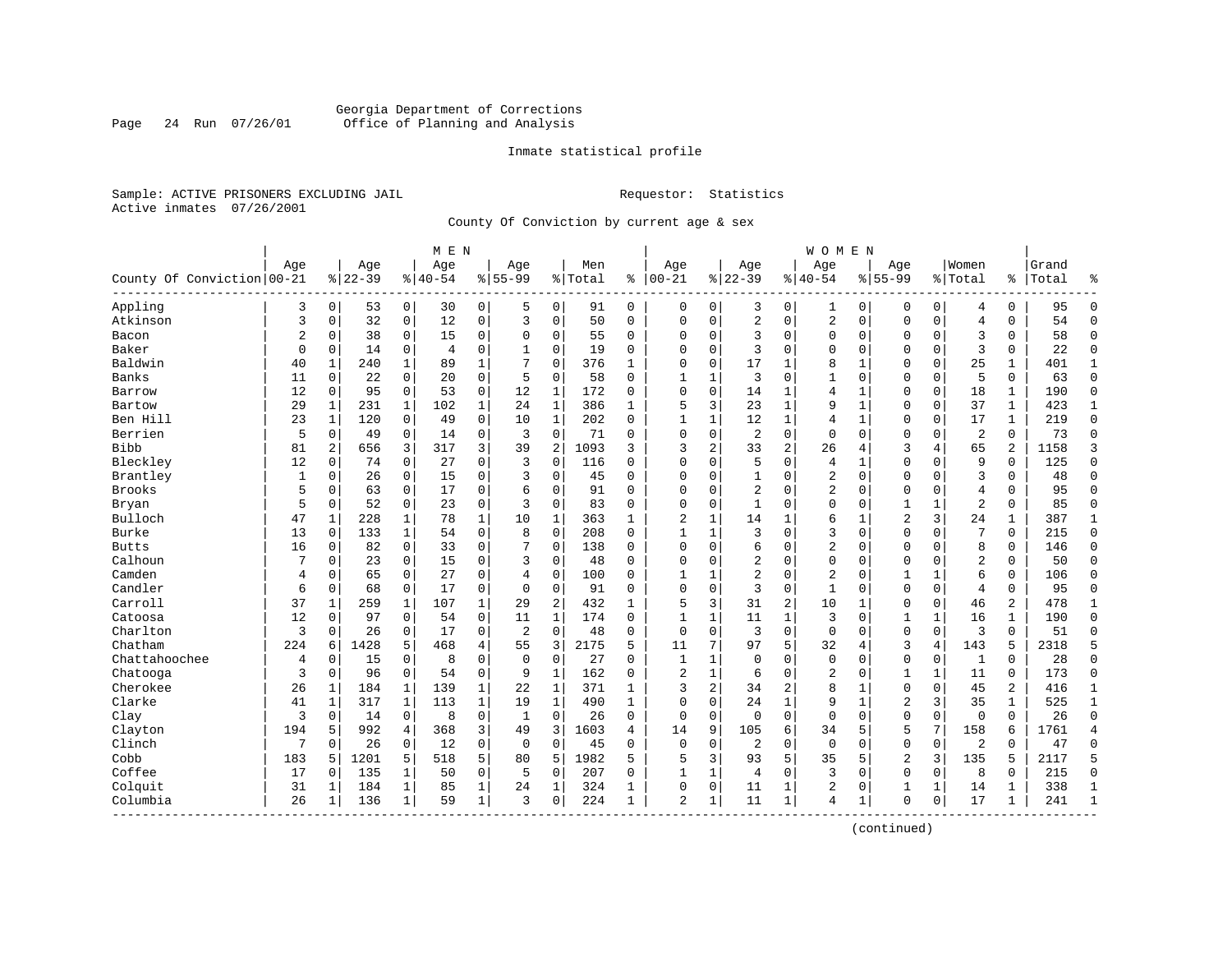# Georgia Department of Corrections Office of Planning and Analysis

# Inmate statistical profile

|                           | Sample: ACTIVE PRISONERS EXCLUDING JAIL | Requestor: Statistics |  |
|---------------------------|-----------------------------------------|-----------------------|--|
| Active inmates 07/26/2001 |                                         |                       |  |

# County Of Conviction by current age & sex (continued)

|                            |             |              |           |              | M E N          |              |                |                |                |                |                |              |                |              | WOMEN          |              |             |              |                |              |       |                |
|----------------------------|-------------|--------------|-----------|--------------|----------------|--------------|----------------|----------------|----------------|----------------|----------------|--------------|----------------|--------------|----------------|--------------|-------------|--------------|----------------|--------------|-------|----------------|
|                            | Age         |              | Age       |              | Age            |              | Age            |                | Men            |                | Age            |              | Age            |              | Age            |              | Age         |              | Women          |              | Grand |                |
| County Of Conviction 00-21 |             |              | $8 22-39$ |              | $8 40-54$      |              | $8155 - 99$    |                | % Total        | ి              | $ 00 - 21$     |              | $8 22-39$      |              | $8140 - 54$    |              | $8155 - 99$ |              | % Total        | ႜၟ           | Total | ႜ              |
| Cook                       |             | $\mathbf 0$  | 97        | 0            | 43             | 0            | 2              | 0              | 149            | 0              | $\mathbf 0$    | 0            | 6              | 0            | 4              |              | 0           | 0            | 10             | 0            | 159   | 0              |
| Coweta                     | 41          | 1            | 311       | 1            | 94             | $\mathbf{1}$ | 11             | 1              | 457            | 1              | $\mathbf{1}$   | 1            | 19             | $\mathbf 1$  | 5              | $\mathbf{1}$ | 0           | 0            | 25             | 1            | 482   | $\mathbf{1}$   |
| Crawford                   | $\mathbf 0$ | $\Omega$     | 19        | 0            | 2              | $\Omega$     | $\mathbf 0$    | $\Omega$       | 21             | $\Omega$       | $\Omega$       | $\Omega$     | $\Omega$       | $\Omega$     | $\Omega$       | $\Omega$     | $\Omega$    | $\Omega$     | $\Omega$       | $\Omega$     | 21    | $\Omega$       |
| Crisp                      | 26          | $\mathbf{1}$ | 180       | $\mathbf{1}$ | 73             | $\mathbf{1}$ | 10             | $\mathbf 1$    | 289            | $\mathbf{1}$   |                | 1            | 9              | 1            | 2              | $\Omega$     |             | 1            | 13             | $\Omega$     | 302   | $\mathbf{1}$   |
| Dade                       | б           | $\mathbf 0$  | 38        | 0            | 31             | 0            | 9              | $\mathbf 1$    | 84             | $\Omega$       | $\Omega$       | $\Omega$     | $\mathbf{1}$   | 0            |                | $\Omega$     | $\Omega$    | $\Omega$     | $\mathbf{1}$   | $\Omega$     | 85    | $\mathbf 0$    |
| Dawson                     | 4           | $\mathbf 0$  | 30        | 0            | 22             | 0            | 5              | $\mathbf 0$    | 61             | 0              | $\Omega$       | $\Omega$     | $\overline{2}$ | $\Omega$     |                | $\Omega$     | $\Omega$    | $\Omega$     | $\overline{2}$ | $\Omega$     | 63    | $\mathbf 0$    |
| Decatur                    | 21          | 1            | 186       | $\mathbf 1$  | 70             | $\mathbf{1}$ | 8              | $\mathbf 0$    | 285            | 1              | $\overline{2}$ | $\mathbf{1}$ | 14             | 1            | 4              | 1            | $\Omega$    | $\Omega$     | 20             | 1            | 305   | $\mathbf{1}$   |
| DeKalb                     | 273         | 8            | 1727      | 7            | 672            | б.           | 86             | 5              | 2758           | 6              | 11             | 7            | 65             | 4            | 28             | 4            | 5           | 7            | 109            | 4            | 2867  | 6              |
| Dodge                      | 16          | $\mathbf 0$  | 125       | 0            | 60             | 1            | 6              | $\mathbf 0$    | 207            | 0              | $\Omega$       | $\Omega$     | 15             | 1            | 4              | $\mathbf{1}$ | 0           | 0            | 19             |              | 226   | 0              |
| Dooly                      | 6           | 0            | 72        | 0            | 22             | 0            | 2              | 0              | 102            | 0              | $\Omega$       | $\Omega$     | 3              | 0            | $\mathbf{1}$   | $\Omega$     | 0           | 0            | $\overline{4}$ | $\Omega$     | 106   | 0              |
| Dougherty                  | 78          | 2            | 646       | 2            | 247            | 2            | 27             | 2              | 998            | 2              | $\Omega$       | $\Omega$     | 36             | 2            | 21             | 3            | 2           | 3            | 59             | 2            | 1057  | $\overline{2}$ |
| Douglas                    | 69          | 2            | 426       | 2            | 183            | 2            | 29             | $\overline{a}$ | 707            | $\mathbf{2}$   | 3              | 2            | 33             | 2            | 21             | 3            | 1           | $\mathbf{1}$ | 58             | 2            | 765   | $\overline{2}$ |
| Early                      | 5           | $\Omega$     | 59        | $\mathbf 0$  | 15             | 0            | 4              | $\mathbf 0$    | 83             | $\Omega$       | $\Omega$       | $\Omega$     | 4              | $\Omega$     | 2              | $\Omega$     | 0           | $\Omega$     | 6              | $\Omega$     | 89    | $\mathbf 0$    |
| Echols                     | 1           | 0            | 6         | 0            | 2              | 0            | $\Omega$       | $\mathbf 0$    | 9              | $\Omega$       | $\Omega$       | $\Omega$     | $\mathbf 0$    | $\Omega$     | $\Omega$       | 0            | $\Omega$    | $\mathbf 0$  | $\Omega$       | $\Omega$     | 9     | $\Omega$       |
| Effingham                  | 24          | 1            | 85        | 0            | 40             | 0            | 3              | 0              | 152            | $\Omega$       | $\Omega$       | $\Omega$     | 8              | 0            | 4              | 1            |             | $\mathbf{1}$ | 13             | $\Omega$     | 165   | $\Omega$       |
| Elbert                     | 13          | $\mathbf 0$  | 98        | 0            | 52             | 0            | 5              | $\mathbf 0$    | 168            | 0              | $\mathbf{1}$   | $\mathbf{1}$ | 10             | 1            | 3              | $\Omega$     | 0           | 0            | 14             | 1            | 182   | $\mathbf 0$    |
| Emanuel                    | 13          | $\mathbf 0$  | 128       | 0            | 38             | 0            | 7              | $\mathbf 0$    | 186            | 0              | $\Omega$       | $\Omega$     | 3              | 0            | 1              | 0            | $\Omega$    | 0            | 4              | $\mathbf 0$  | 190   | 0              |
| Evans                      | 7           | 0            | 52        | 0            | 16             | 0            | 4              | $\mathbf 0$    | 79             | 0              | $\Omega$       | $\Omega$     | $\mathbf 0$    | 0            |                | 0            | 0           | 0            |                | $\Omega$     | 80    | 0              |
| Fannin                     | 3           | $\Omega$     | 61        | 0            | 42             | 0            |                | 0              | 113            | 0              | $\Omega$       | $\Omega$     | 4              | 0            | 2              | $\Omega$     | 1           | $\mathbf{1}$ | 7              | $\Omega$     | 120   | 0              |
| Fayette                    | 20          | $\mathbf{1}$ | 126       | 0            | 54             | 0            | 11             | $\mathbf{1}$   | 211            | 0              | $\Omega$       | $\Omega$     | 13             | $\mathbf 1$  | 3              | $\Omega$     | 0           | $\Omega$     | 16             | 1            | 227   | 1              |
| Floyd                      | 51          | $\mathbf{1}$ | 469       | 2            | 205            | 2            | 32             | 2              | 757            | $\overline{a}$ | $\overline{2}$ | $\mathbf{1}$ | 54             | 3            | 23             | 3            | 2           | 3            | 81             | 3            | 838   | 2              |
| Forsyth                    | 5           | $\mathbf 0$  | 94        | $\Omega$     | 59             | $\mathbf 1$  | 12             | $\mathbf{1}$   | 170            | 0              | $\Omega$       | $\Omega$     | 13             | $\mathbf{1}$ |                | 1            | 0           | $\mathbf 0$  | 20             | 1            | 190   | $\mathbf 0$    |
| Franklin                   | 17          | $\mathbf 0$  | 65        | 0            | 34             | 0            | 6              | $\mathbf 0$    | 122            | 0              | $\Omega$       | $\Omega$     | $\overline{4}$ | 0            | 3              | $\mathbf 0$  |             | 1            | 8              | $\mathbf 0$  | 130   | $\mathbf 0$    |
| Fulton                     | 218         | 6            | 2079      | 8            | 1024           | 9            | 159            | 10             | 3480           | 8              |                | 4            | 68             | 4            | 38             | 5            | 9           | 13           | 122            | 4            | 3602  | 8              |
| Gilmer                     | 13          | $\mathbf 0$  | 71        | 0            | 44             | 0            | 18             | $\mathbf 1$    | 146            | 0              | $\Omega$       | $\Omega$     | $\overline{c}$ | 0            | 4              | 1            | 1           | $\mathbf{1}$ | 7              | $\Omega$     | 153   | $\mathbf 0$    |
| Glascock                   | 1           | $\mathbf 0$  | 1         | 0            | $\overline{2}$ | 0            | $\mathbf 0$    | $\mathbf 0$    | $\overline{4}$ | 0              | $\Omega$       | 0            | $\mathbf 0$    | 0            | $\Omega$       | 0            | 0           | $\mathbf 0$  | $\mathbf 0$    | 0            | 4     | $\mathbf 0$    |
| Glynn                      | 35          | 1            | 298       | 1            | 142            | $\mathbf 1$  | 22             | 1              | 497            | 1              | $\overline{c}$ | $\mathbf{1}$ | 18             | 1            | 5              | 1            |             | 1            | 26             |              | 523   | $\mathbf{1}$   |
| Gordon                     | 19          | 1            | 158       | 1            | 67             | 1            | 14             | 1              | 258            | 1              | 3              | 2            | 20             | $\mathbf{1}$ | 6              | 1            | $\Omega$    | $\Omega$     | 29             | $\mathbf{1}$ | 287   | $\mathbf{1}$   |
| Grady                      | 37          | $\mathbf{1}$ | 137       | $\mathbf{1}$ | 47             | $\Omega$     | 9              | $\mathbf{1}$   | 230            | 1              | $\Omega$       | $\Omega$     | 17             | $\mathbf 1$  | $\overline{c}$ | $\Omega$     | $\Omega$    | $\Omega$     | 19             | $\mathbf{1}$ | 249   | $\mathbf{1}$   |
| Greene                     | 18          | $\Omega$     | 62        | 0            | 17             | 0            | 1              | $\mathbf 0$    | 98             | $\Omega$       | $\Omega$       | $\Omega$     | -1             | $\Omega$     | $\mathbf{1}$   | $\Omega$     | 0           | $\Omega$     | $\overline{2}$ | $\Omega$     | 100   | $\Omega$       |
| Gwinnett                   | 94          | 3            | 691       | 3            | 317            | 3            | 43             | 3              | 1145           | 3              | 5              | 3            | 65             | 4            | 33             | 4            |             | 1            | 104            | 4            | 1249  | 3              |
| Habersham                  | 4           | 0            | 51        | 0            | 24             | 0            | $\overline{c}$ | 0              | 81             | 0              | $\mathbf{1}$   | 1            | 6              | 0            | $\Omega$       | $\mathbf 0$  | $\Omega$    | $\Omega$     | 7              | $\Omega$     | 88    | $\mathbf 0$    |
| Hall                       | 45          | 1            | 344       | $\mathbf{1}$ | 201            | 2            | 35             | 2              | 625            | 1              | 3              | 2            | 32             | 2            | 9              | 1            | 1           | 1            | 45             | 2            | 670   | $\mathbf{1}$   |
| Hancock                    | 3           | $\Omega$     | 21        | 0            | 7              | 0            | 1              | $\mathbf 0$    | 32             | 0              | $\Omega$       | 0            | $\mathbf 0$    | 0            | 1              | 0            | $\Omega$    | 0            | 1              | $\Omega$     | 33    | $\Omega$       |
| Haralson                   | 11          | $\mathbf 0$  | 58        | 0            | 33             | 0            | 5              | 0              | 107            | $\Omega$       | $\Omega$       | 0            | ζ              | 0            | ζ              | 0            | $\Omega$    | 0            | 6              | $\Omega$     | 113   | $\Omega$       |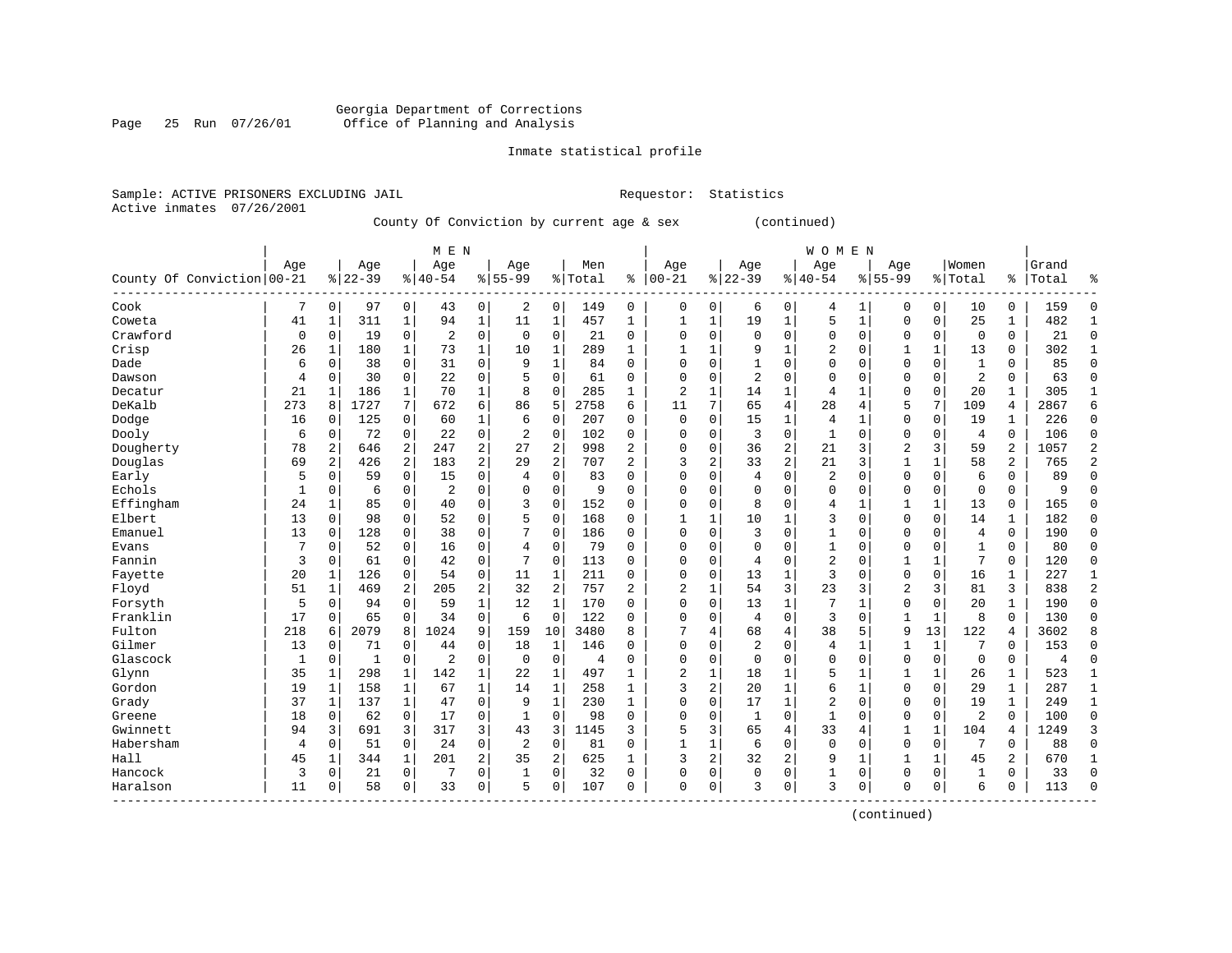# Georgia Department of Corrections Page 26 Run 07/26/01 Office of Planning and Analysis

## Inmate statistical profile

|  |                           | Sample: ACTIVE PRISONERS EXCLUDING JAIL |  | Requestor: Statistics |
|--|---------------------------|-----------------------------------------|--|-----------------------|
|  | Active inmates 07/26/2001 |                                         |  |                       |

# County Of Conviction by current age & sex (continued)

|                            |     |             |           |              | M E N     |              |                |              |         | <b>WOMEN</b> |                |                |                |              |                |              |                |              |                |              |       |              |
|----------------------------|-----|-------------|-----------|--------------|-----------|--------------|----------------|--------------|---------|--------------|----------------|----------------|----------------|--------------|----------------|--------------|----------------|--------------|----------------|--------------|-------|--------------|
|                            | Age |             | Age       |              | Age       |              | Age            |              | Men     |              | Age            |                | Age            |              | Age            |              | Age            |              | Women          |              | Grand |              |
| County Of Conviction 00-21 |     |             | $8 22-39$ |              | $8 40-54$ |              | $8155 - 99$    |              | % Total | ి            | $00 - 21$      |                | $8 22-39$      |              | $8140 - 54$    |              | $8155 - 99$    |              | % Total        | ႜၟ           | Total | ៖            |
| Harris                     | 11  | 0           | 63        | 0            | 29        | 0            | 2              | 0            | 105     | 0            | 1              | 1              | 3              | 0            | $\mathbf 0$    | $\mathbf 0$  | 0              | 0            | 4              | 0            | 109   | $\Omega$     |
| Hart                       | 8   | $\Omega$    | 74        | $\mathbf 0$  | 17        | 0            | $\overline{2}$ | $\mathbf 0$  | 101     | 0            | $\mathbf 0$    | $\mathbf 0$    | 4              | $\mathbf 0$  | 3              | $\mathbf 0$  | $\Omega$       | $\mathbf 0$  | 7              | $\mathbf 0$  | 108   | $\Omega$     |
| Heard                      | 4   | 0           | 28        | $\Omega$     | 13        | 0            | 12             | 1            | 57      | 0            | 1              | 1              | -1             | 0            | 1              | $\Omega$     | 0              | $\Omega$     | 3              | $\Omega$     | 60    | $\Omega$     |
| Henry                      | 27  | 1           | 192       | 1            | 88        | $\mathbf{1}$ | 12             | $\mathbf{1}$ | 319     | 1            | 3              | $\overline{2}$ | 12             | 1            | 8              | 1            | 1              | $\mathbf{1}$ | 24             | 1            | 343   | 1            |
| Houston                    | 43  | 1           | 284       | $\mathbf{1}$ | 122       | $\mathbf{1}$ | 11             | 1            | 460     | $\mathbf{1}$ | $\mathbf{1}$   | $\mathbf{1}$   | 22             | $\mathbf{1}$ | 8              | $\mathbf{1}$ | $\mathbf{1}$   | $\mathbf{1}$ | 32             | $\mathbf{1}$ | 492   | 1            |
| Irwin                      | 9   | $\mathbf 0$ | 49        | $\mathbf 0$  | 24        | 0            | 6              | 0            | 88      | $\Omega$     | $\mathbf{1}$   | 1              | $\mathbf{1}$   | 0            | O              | $\mathbf 0$  | 0              | $\mathbf 0$  | $\overline{2}$ | $\Omega$     | 90    | $\mathbf 0$  |
| Jackson                    | 10  | $\mathbf 0$ | 104       | 0            | 64        | $\mathbf{1}$ | 10             | 1            | 188     | $\Omega$     | $\Omega$       | $\mathbf 0$    | 11             | 1            | 4              | 1            | 0              | 0            | 15             | 1            | 203   | $\mathbf{0}$ |
| Jasper                     | 3   | $\mathbf 0$ | 41        | $\mathbf 0$  | 15        | 0            | 2              | 0            | 61      | 0            | $\Omega$       | 0              | $\mathbf{1}$   | 0            |                | $\mathbf 0$  | 0              | $\mathbf 0$  | $\overline{2}$ | 0            | 63    | $\mathbf{0}$ |
| Jeff Davis                 | 6   | 0           | 27        | 0            | 26        | 0            | 3              | 0            | 62      | 0            | $\Omega$       | $\Omega$       | 2              | 0            |                | $\mathbf 0$  | 0              | 0            | 3              | $\Omega$     | 65    | $\mathbf 0$  |
| Jefferson                  | 13  | $\Omega$    | 77        | 0            | 27        | 0            | 6              | $\Omega$     | 123     | U            | $\Omega$       | 0              | 3              | O            | $\overline{2}$ | $\mathbf 0$  | $\Omega$       | $\mathbf 0$  | 5              | $\mathbf 0$  | 128   | $\Omega$     |
| Jenkins                    | 11  | $\Omega$    | 59        | 0            | 12        | 0            |                | $\Omega$     | 83      | O            | $\cap$         | $\Omega$       | 4              | O            | $\mathbf{1}$   | $\Omega$     | 0              | $\Omega$     | 5              | $\Omega$     | 88    | $\Omega$     |
| Johnson                    | 4   | $\mathbf 0$ | 37        | $\mathbf 0$  | 11        | 0            | 2              | 0            | 54      | 0            | $\Omega$       | $\Omega$       | 3              | 0            | $\Omega$       | $\mathbf 0$  | 0              | $\mathbf 0$  | 3              | 0            | 57    | $\Omega$     |
| Jones                      | 9   | $\mathbf 0$ | 52        | $\mathbf 0$  | 26        | 0            | 3              | 0            | 90      | 0            |                | $\mathbf{1}$   | $\mathbf{1}$   | 0            |                | $\mathbf 0$  | 0              | $\mathbf 0$  | $\overline{3}$ | 0            | 93    | $\Omega$     |
| Lamar                      | 5   | $\mathbf 0$ | 66        | 0            | 30        | 0            | 6              | 0            | 107     | 0            | $\Omega$       | $\mathbf 0$    | $\mathbf 0$    | 0            | 3              | $\mathbf 0$  | 0              | $\mathbf 0$  | 3              | $\mathbf 0$  | 110   | $\Omega$     |
| Lanier                     | 1   | $\mathbf 0$ | 31        | $\mathbf 0$  | 7         | 0            | 5              | 0            | 44      | 0            | $\Omega$       | 0              | 3              | 0            | $\overline{2}$ | 0            | 0              | $\mathbf 0$  | 5              | $\Omega$     | 49    | $\Omega$     |
| Laurens                    | 23  | 1           | 162       | $\mathbf{1}$ | 64        | 1            | 4              | 0            | 253     | 1            | -1             | 1              | 5              | 0            | 6              | 1            | $\mathbf{1}$   | $\mathbf{1}$ | 13             | $\Omega$     | 266   | 1            |
| Lee                        | 4   | $\mathbf 0$ | 39        | $\Omega$     | 9         | 0            | 3              | $\Omega$     | 55      | $\Omega$     | -1             | $\mathbf{1}$   | 2              | 0            | $\overline{2}$ | $\mathbf 0$  | 0              | $\mathbf 0$  | 5              | 0            | 60    | $\mathbf 0$  |
| Liberty                    | 25  | 1           | 154       |              | 44        | 0            |                | $\Omega$     | 230     | 1            |                |                | 7              | 0            | $\overline{2}$ | $\mathbf 0$  | 0              | $\mathbf 0$  | 10             | $\Omega$     | 240   | 1            |
| Lincoln                    | 1   | $\Omega$    | 22        | $\Omega$     | 14        | 0            |                | $\Omega$     | 38      | $\Omega$     | $\Omega$       | 0              | 0              | 0            | $\Omega$       | $\mathbf 0$  | 0              | 0            | $\mathbf 0$    | $\Omega$     | 38    | $\Omega$     |
| Long                       | 7   | 0           | 34        | $\Omega$     | 17        | 0            | 3              | $\Omega$     | 61      | 0            | $\Omega$       | $\Omega$       | 2              | $\Omega$     | $\mathbf{1}$   | $\Omega$     | 0              | $\Omega$     | 3              | $\Omega$     | 64    | $\Omega$     |
| Lowndes                    | 38  | -1          | 361       | 1            | 139       | 1            | 11             | 1            | 549     | $\mathbf{1}$ | -1             | 1              | 22             | $\mathbf{1}$ | 14             | 2            | 2              | 3            | 39             | 1            | 588   | 1            |
| Lumpkins                   | 3   | $\mathbf 0$ | 44        | $\mathbf 0$  | 23        | 0            | 8              | 0            | 78      | 0            | $\Omega$       | $\Omega$       | $\overline{4}$ | $\mathbf 0$  | $\overline{2}$ | $\Omega$     | $\Omega$       | $\mathbf 0$  | 6              | 0            | 84    | $\Omega$     |
| Macon                      | 11  | $\Omega$    | 45        | $\mathbf 0$  | 19        | 0            | $\overline{2}$ | $\mathbf 0$  | 77      | 0            | $\Omega$       | $\mathbf 0$    | $\Omega$       | 0            | 1              | $\mathbf 0$  | $\Omega$       | $\mathbf 0$  | $\mathbf{1}$   | $\mathbf 0$  | 78    | $\Omega$     |
| Madison                    | 4   | $\Omega$    | 66        | $\mathbf 0$  | 26        | 0            | 8              | 0            | 104     | 0            | $\Omega$       | $\mathbf 0$    | 8              | 0            |                | $\mathbf 0$  | $\Omega$       | $\mathbf 0$  | 9              | $\mathbf 0$  | 113   | $\Omega$     |
| Marion                     | 4   | 0           | 21        | $\mathbf 0$  | 16        | 0            | $\overline{2}$ | $\mathbf 0$  | 43      | 0            | $\Omega$       | 0              | $\Omega$       | 0            | 2              | 0            | 0              | 0            | $\overline{2}$ | 0            | 45    | $\mathbf 0$  |
| McDuffie                   | 6   | 0           | 128       | 0            | 43        | 0            | 13             | 1            | 190     | 0            | $\overline{2}$ | 1              | 1              | 0            | $\Omega$       | 0            | 0              | 0            | 3              | 0            | 193   | $\mathbf 0$  |
| McIntosh                   | 4   | 0           | 48        | 0            | 26        | 0            | 1              | 0            | 79      | 0            | $\Omega$       | $\mathbf 0$    | $\mathbf{1}$   | 0            | $\Omega$       | $\mathbf 0$  | $\Omega$       | $\mathbf 0$  | $\mathbf{1}$   | $\Omega$     | 80    | $\mathbf 0$  |
| Meriwether                 | 16  | $\Omega$    | 109       | $\Omega$     | 50        | 0            | 9              | 1            | 184     | 0            |                | 1              | 9              | 1            | 3              | $\mathbf 0$  | $\overline{2}$ | 3            | 15             | 1            | 199   | $\Omega$     |
| Miller                     | 3   | $\Omega$    | 17        | $\Omega$     | 11        | 0            |                | $\Omega$     | 32      | 0            | $\Omega$       | $\Omega$       | 3              | 0            |                | $\Omega$     | $\Omega$       | $\Omega$     | $\overline{4}$ | $\Omega$     | 36    | $\Omega$     |
| Mitchell                   | 13  | $\Omega$    | 142       | $\mathbf{1}$ | 64        | 1            | 3              | $\Omega$     | 222     | 1            | 3              | 2              | 11             | 1            | 3              | $\Omega$     | 0              | $\Omega$     | 17             | 1            | 239   | 1            |
| Monroe                     | 14  | 0           | 68        | $\mathbf 0$  | 44        | 0            | 6              | 0            | 132     | 0            | $\Omega$       | $\Omega$       | $\overline{2}$ | 0            | $\Omega$       | $\Omega$     | 0              | $\Omega$     | $\overline{2}$ | $\Omega$     | 134   | $\Omega$     |
| Montgomery                 | 0   | 0           | 21        | $\mathbf 0$  | 11        | 0            | $\Omega$       | $\mathbf 0$  | 32      | 0            | 0              | $\Omega$       | $\mathbf{1}$   | 0            | 2              | 0            | 0              | $\mathbf 0$  | 3              | 0            | 35    | $\Omega$     |
| Morgan                     | 8   | $\mathbf 0$ | 71        | $\Omega$     | 26        | 0            | 6              | $\mathbf 0$  | 111     | 0            | $\Omega$       | 0              | 7              | 0            | 0              | $\mathbf 0$  | 0              | 0            | 7              | 0            | 118   | $\Omega$     |
| Murray                     | 12  | $\Omega$    | 86        | $\Omega$     | 44        | 0            | 8              | 0            | 150     | 0            | $\Omega$       | 0              | 5              | 0            | $\Omega$       | 0            | 0              | 0            | 5              | $\Omega$     | 155   | $\Omega$     |
| Muscogee                   | 170 | 5           | 914       | 3            | 390       | 4            | 48             | 3            | 1522    | 4            | 7              | 4              | 72             | 4            | 33             | 4            | 2              | 3            | 114            | 4            | 1636  | 4            |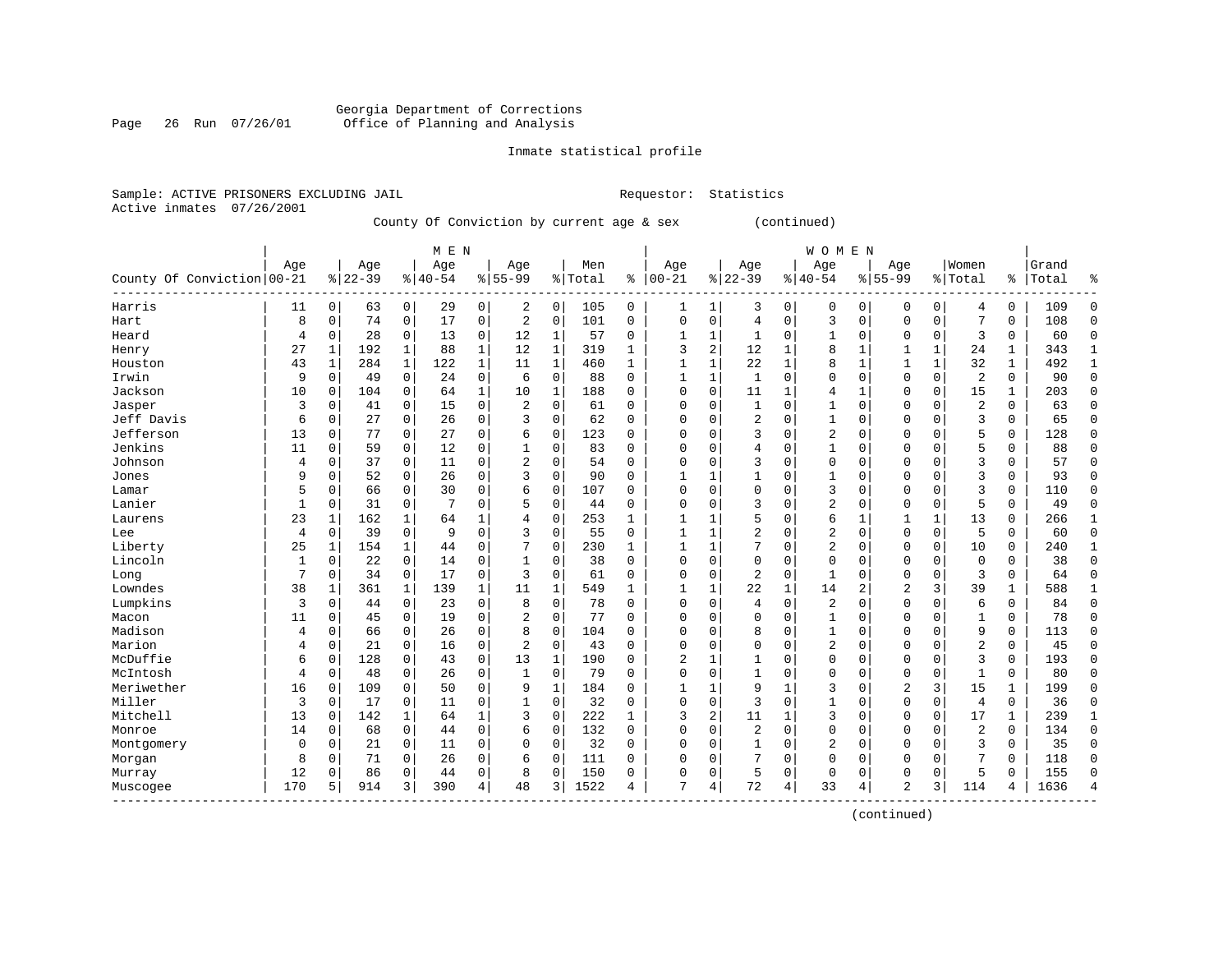# Georgia Department of Corrections Page 27 Run 07/26/01 Office of Planning and Analysis

## Inmate statistical profile

|                           | Sample: ACTIVE PRISONERS EXCLUDING JAIL | Requestor: Statistics |  |
|---------------------------|-----------------------------------------|-----------------------|--|
| Active inmates 07/26/2001 |                                         |                       |  |

# County Of Conviction by current age & sex (continued)

|                            |     |             |             |              | M E N          |              |           |              |         |              |                |                |                |              | <b>WOMEN</b>   |                |             |              |                |              |       |                |
|----------------------------|-----|-------------|-------------|--------------|----------------|--------------|-----------|--------------|---------|--------------|----------------|----------------|----------------|--------------|----------------|----------------|-------------|--------------|----------------|--------------|-------|----------------|
|                            | Age |             | Age         |              | Age            |              | Age       |              | Men     |              | Age            |                | Age            |              | Age            |                | Age         |              | Women          |              | Grand |                |
| County Of Conviction 00-21 |     |             | $8$   22-39 |              | $8 40-54$      | %            | $55 - 99$ |              | % Total | ి            | $ 00 - 21$     |                | $ 22-39$       |              | $ 40-54$       |                | $8155 - 99$ |              | % Total        | ႜ            | Total | န့             |
| Newton                     | 22  | 1           | 229         | 1            | 90             | $\mathbf 1$  | 13        | 1            | 354     | $\mathbf 1$  | 2              | 1              | 15             | $1\vert$     | 4              | 1              | 2           | 3            | 23             | 1            | 377   | 1              |
| Oconee                     | 4   | 0           | 32          | $\mathbf 0$  | 11             | $\mathbf 0$  | 1         | $\mathbf 0$  | 48      | $\mathbf 0$  | 1              | 1              | $\mathbf{1}$   | 0            | $\mathbf 0$    | $\mathbf 0$    | 0           | $\mathbf 0$  | $\overline{2}$ | $\Omega$     | 50    | $\mathbf 0$    |
| Oglethrope                 | 3   | $\Omega$    | 36          | $\Omega$     | 15             | $\mathbf 0$  |           | $\mathbf 0$  | 55      | 0            | $\Omega$       | $\Omega$       | 1              | 0            | $\Omega$       | $\Omega$       | $\Omega$    | $\Omega$     | 1              | $\Omega$     | 56    | $\Omega$       |
| Paulding                   | 13  | $\Omega$    | 61          | $\Omega$     | 62             | 1            |           | $\mathbf 0$  | 143     | 0            | 0              | $\Omega$       | 8              | $\Omega$     |                | $\Omega$       | 0           | $\Omega$     | 9              | $\Omega$     | 152   | $\mathbf 0$    |
| Peach                      | 3   | $\Omega$    | 52          | $\Omega$     | 36             | 0            | $\Omega$  | 0            | 91      | $\Omega$     |                | 1              | $\mathbf{1}$   | O            | 2              | 0              | 0           | $\Omega$     | 4              | $\Omega$     | 95    | $\Omega$       |
| Pickens                    | 3   | $\Omega$    | 44          | $\Omega$     | 26             | 0            | 6         | 0            | 79      | $\Omega$     | $\Omega$       | $\Omega$       | 2              | O            | 4              | 1              | 0           | $\Omega$     | $\sqrt{2}$     | $\Omega$     | 85    | $\Omega$       |
| Pierce                     | 7   | $\Omega$    | 27          | $\Omega$     | 21             | 0            | 2         | 0            | 57      | 0            | $\mathbf{1}$   | 1              | $\Omega$       | 0            | $\Omega$       | 0              | $\Omega$    | $\Omega$     | 1              | $\Omega$     | 58    | 0              |
| Pike                       | 2   | 0           | 16          | 0            | 12             | 0            | 3         | $\mathbf 0$  | 33      | 0            | $\Omega$       | $\Omega$       | $\Omega$       | 0            |                | $\Omega$       | 0           | $\Omega$     |                | 0            | 34    | 0              |
| Polk                       | 8   | 0           | 116         | 0            | 42             | $\mathbf 0$  |           | $\Omega$     | 173     | 0            | $\Omega$       | $\Omega$       | 6              | 0            |                | $\Omega$       | 0           | $\Omega$     | 7              | $\Omega$     | 180   | $\mathbf 0$    |
| Pulaski                    | 14  | $\Omega$    | 60          | $\Omega$     | 24             | 0            | 4         | $\mathbf 0$  | 102     | 0            | $\Omega$       | U              | 9              | 1            | $\mathbf 0$    | $\Omega$       | $\Omega$    | $\Omega$     | 9              | $\Omega$     | 111   | $\mathbf 0$    |
| Putnam                     | 11  | $\Omega$    | 94          | $\Omega$     | 48             | $\mathbf 0$  | 5         | $\mathbf 0$  | 158     | 0            | $\Omega$       | $\Omega$       | 4              | 0            | $\overline{2}$ | $\Omega$       | 1           | 1            | 7              | $\Omega$     | 165   | $\Omega$       |
| Ouitman                    | 2   | $\Omega$    | 13          | $\mathbf 0$  | $\overline{0}$ | $\mathbf 0$  | $\Omega$  | $\mathbf 0$  | 15      | 0            | 0              | $\Omega$       | $\Omega$       | 0            | $\mathbf 0$    | $\Omega$       |             | $\mathbf{1}$ | 1              | $\Omega$     | 16    | 0              |
| Rabun                      | 5   | $\Omega$    | 34          | $\Omega$     | 13             | $\mathbf 0$  | 3         | $\mathbf 0$  | 55      | $\Omega$     | 0              | $\Omega$       | $\mathbf{1}$   | 0            | 1              | $\Omega$       | $\Omega$    | $\Omega$     | $\overline{a}$ | $\Omega$     | 57    | $\Omega$       |
| Randolph                   | 6   | $\Omega$    | 56          | $\mathbf 0$  | 14             | $\mathbf 0$  | 3         | $\Omega$     | 79      | $\Omega$     | $\Omega$       | $\Omega$       | $\mathbf 0$    | 0            | $\overline{2}$ | $\Omega$       | $\Omega$    | $\mathbf 0$  | $\overline{c}$ | $\Omega$     | 81    | $\Omega$       |
| Richmond                   | 157 | 4           | 1092        | 4            | 456            | 4            | 56        | 3            | 1761    | 4            | 3              | 2              | 87             | 5            | 42             | 6              | 1           | $\mathbf{1}$ | 133            | 5            | 1894  | 4              |
| Rockdale                   | 27  | 1           | 179         | 1            | 87             | 1            | 14        | 1            | 307     | 1            | $\overline{2}$ | 1              | 10             | 1            | 12             | 2              | 0           | $\Omega$     | 24             | 1            | 331   | 1              |
| Schely                     | 1   | 0           | 18          | $\mathbf 0$  | 3              | $\mathbf 0$  | $\Omega$  | $\mathbf 0$  | 22      | 0            | $\Omega$       | $\Omega$       | $\mathbf 0$    | 0            | $\mathbf{0}$   | $\Omega$       | 0           | $\Omega$     | $\Omega$       | $\Omega$     | 22    | $\mathbf 0$    |
| Screven                    | 8   | $\Omega$    | 76          | $\Omega$     | 25             | $\mathbf 0$  | 5         | $\mathbf 0$  | 114     | 0            | 3              | 2              | 3              | 0            | $\Omega$       | $\Omega$       | $\Omega$    | $\Omega$     | 6              | $\Omega$     | 120   | $\mathbf 0$    |
| Seminole                   | 6   | $\mathbf 0$ | 47          | $\Omega$     | 24             | 0            | 4         | $\mathbf 0$  | 81      | 0            | $\Omega$       | $\Omega$       | $\overline{2}$ | 0            | $\overline{2}$ | $\Omega$       | $\Omega$    | $\Omega$     | 4              | $\Omega$     | 85    | $\Omega$       |
| Spalding                   | 43  | 1           | 378         | 1            | 151            | $\mathbf 1$  | 18        | $\mathbf{1}$ | 590     | 1            | 4              | 2              | 25             | 1            | 12             | $\overline{2}$ | 1           | $\mathbf{1}$ | 42             | 2            | 632   | $\mathbf{1}$   |
| Stephens                   | 7   | $\mathbf 0$ | 82          | $\mathbf 0$  | 30             | $\mathbf 0$  | 6         | $\mathbf 0$  | 125     | 0            | $\Omega$       | $\Omega$       | 5              | 0            | 1              | $\Omega$       | 0           | $\mathbf 0$  | 6              | 0            | 131   | $\mathbf 0$    |
| Stewart                    | 4   | $\Omega$    | 22          | $\Omega$     | 5              | 0            | 1         | $\mathbf 0$  | 32      | 0            | $\Omega$       | $\Omega$       | 1              | 0            | 2              | $\Omega$       | 0           | $\Omega$     | 3              | $\Omega$     | 35    | $\mathbf 0$    |
| Sumter                     | 22  | 1           | 147         | $\mathbf{1}$ | 54             | 0            | 5         | $\mathbf 0$  | 228     | $\mathbf{1}$ | $\Omega$       | $\Omega$       | 11             | 1            |                | $\mathbf{1}$   | 0           | $\Omega$     | 15             | $\mathbf{1}$ | 243   | $\mathbf{1}$   |
| Talbot                     | 6   | $\mathbf 0$ | 21          | $\mathbf 0$  | 7              | 0            | $\Omega$  | $\mathbf 0$  | 34      | $\Omega$     | $\Omega$       | $\Omega$       | 0              | 0            | 3              | $\Omega$       | $\Omega$    | $\Omega$     | 3              | $\Omega$     | 37    | $\Omega$       |
| Taliaferro                 | 1   | $\Omega$    | 5           | $\Omega$     | 5              | 0            | $\Omega$  | $\Omega$     | 11      | $\Omega$     | $\Omega$       | $\Omega$       | $\mathbf 0$    | O            | $\mathbf{1}$   | $\Omega$       | $\Omega$    | $\Omega$     | $\mathbf{1}$   | $\Omega$     | 12    | $\mathbf 0$    |
| Tattnall                   | 5   | $\Omega$    | 88          | 0            | 33             | 0            | 6         | 0            | 132     | 0            | $\Omega$       | $\Omega$       | 3              | 0            | 5              | $\mathbf{1}$   | 0           | $\Omega$     | 8              | $\Omega$     | 140   | $\mathbf 0$    |
| Taylor                     | 11  | $\Omega$    | 44          | $\Omega$     | 18             | 0            | 2         | $\mathbf 0$  | 75      | $\Omega$     | $\mathbf{1}$   |                | $\overline{2}$ | O            | $\Omega$       | 0              | $\Omega$    | $\Omega$     | 3              | $\Omega$     | 78    | 0              |
| Telfair                    | 6   | $\Omega$    | 86          | $\mathbf 0$  | 35             | $\mathbf 0$  | 3         | $\mathbf 0$  | 130     | O            | $\overline{c}$ | 1              | 5              | O            | 4              | $\mathbf{1}$   | 0           | $\Omega$     | 11             | $\Omega$     | 141   | $\Omega$       |
| Terrell                    | 4   | $\Omega$    | 64          | $\Omega$     | 22             | $\mathbf 0$  | 3         | $\mathbf 0$  | 93      | $\Omega$     | $\Omega$       | $\Omega$       | 3              | O            | $\Omega$       | $\Omega$       | 0           | $\Omega$     | 3              | $\Omega$     | 96    | $\Omega$       |
| Thomas                     | 28  | 1           | 187         | 1            | 73             | $\mathbf{1}$ | 10        | $\mathbf{1}$ | 298     | 1            | 1              | $\mathbf{1}$   | 16             | 1            | 5              | $\mathbf{1}$   | 0           | $\mathbf 0$  | 22             | 1            | 320   | $\mathbf{1}$   |
| Tift                       | 35  | 1           | 204         | 1            | 93             | $\mathbf 1$  | 11        | $\mathbf{1}$ | 343     | 1            | $\overline{2}$ | 1              | 11             | 1            | 4              | $\mathbf{1}$   |             | 1            | 18             | 1            | 361   | 1              |
| Toombs                     | 30  | 1           | 181         | $\mathbf{1}$ | 62             | $\mathbf 1$  |           | $\mathbf 0$  | 280     | 1            | $\overline{2}$ | $\mathbf{1}$   | 18             | $\mathbf{1}$ | $\Omega$       | $\Omega$       | $\Omega$    | $\Omega$     | 20             | 1            | 300   | $\mathbf{1}$   |
| Towns                      | 1   | $\mathbf 0$ | 17          | $\mathbf 0$  | 8              | 0            |           | 0            | 27      | $\Omega$     | $\mathbf{1}$   | 1              | $\overline{2}$ | 0            | $\Omega$       | $\Omega$       | $\Omega$    | $\Omega$     | 3              | $\Omega$     | 30    | $\Omega$       |
| Treutlen                   | 4   | 0           | 25          | $\Omega$     | 13             | 0            | 1         | $\Omega$     | 43      | 0            | $\Omega$       | $\mathbf 0$    | 2              | 0            | 1              | 0              | 0           | $\Omega$     | 3              | $\Omega$     | 46    | $\Omega$       |
| Troup                      | 65  | 2           | 457         | 2            | 150            | 1            | 22        | 1            | 694     | 2            | $\overline{4}$ | $\overline{a}$ | 34             | 2            | 8              | $\mathbf{1}$   | $\Omega$    | 0            | 46             | 2            | 740   | $\overline{2}$ |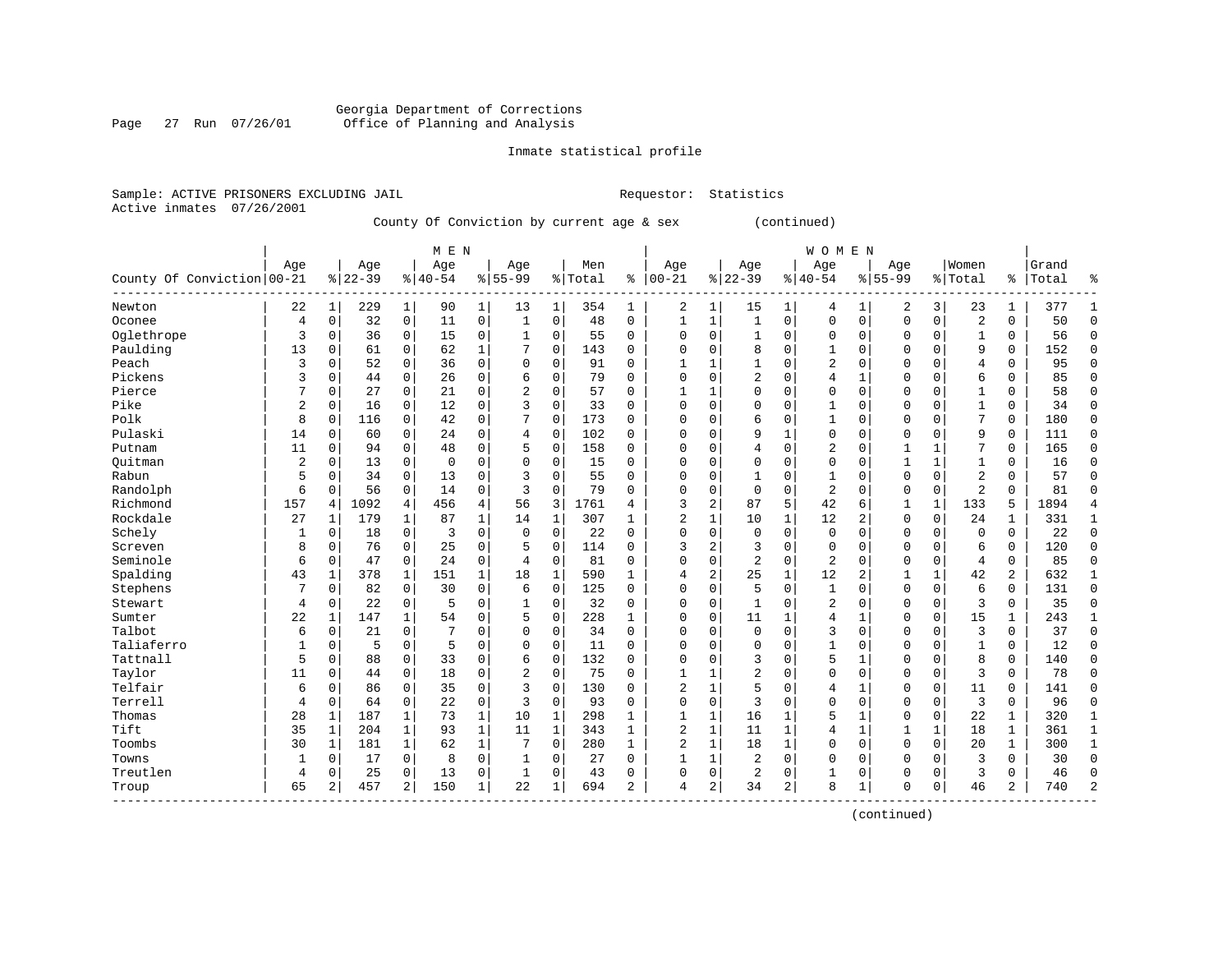# Georgia Department of Corrections Page 28 Run 07/26/01 Office of Planning and Analysis

## Inmate statistical profile

Sample: ACTIVE PRISONERS EXCLUDING JAIL **Requestor:** Statistics Active inmates 07/26/2001

# County Of Conviction by current age & sex (continued)

|                            |      |              |           |                | M E N                   |                |                |      |                    |              |            |          |                |      | WOMEN    |          |           |             |                |              |           |          |
|----------------------------|------|--------------|-----------|----------------|-------------------------|----------------|----------------|------|--------------------|--------------|------------|----------|----------------|------|----------|----------|-----------|-------------|----------------|--------------|-----------|----------|
|                            | Age  |              | Age       |                | Age                     |                | Age            |      | Men                |              | Age        |          | Age            |      | Aqe      |          | Age       |             | Women          |              | Grand     |          |
| County Of Conviction 00-21 |      |              | $ 22-39 $ |                | $8 40-54$               |                | $8 55-99$      |      | %   Total          | ႜ            | $ 00 - 21$ |          | $ 22-39 $      |      | $ 40-54$ |          | $ 55-99 $ |             | % Total        | $\approx$ 1  | Total     | ႜ        |
| Turner                     | 3    | 0            | 56        | $\overline{0}$ | 25                      | $\overline{0}$ | 3              | 0    | 87                 | 0            | $\Omega$   | 0        | 2              | 0    | 0        | 0        | 0         | $\mathbf 0$ | 2              | $\Omega$     | 89        | O        |
| Twiggs                     | 3    | $\Omega$     | 22        | 0              | 11                      | 0              |                | 0    | 38                 | <sup>0</sup> | O          |          | $\mathbf 0$    | 0    | O        | 0        | 0         | 0           | O              | <sup>0</sup> | 38        | $\Omega$ |
| Union                      |      |              | 30        | $\Omega$       |                         | 0              | 4              | 0    | 46                 | 0            |            |          | 3              | 0    | ∩        | $\Omega$ | U         | $\Omega$    |                | $\Omega$     | 49        | $\Omega$ |
| Upson                      | 15   | $\Omega$     | 114       | $\Omega$       | 41                      | 0              | 11             |      | 181                | U            |            |          | 5              | 0    | 2        | $\Omega$ |           | $\Omega$    |                | $\Omega$     | 188       | $\Omega$ |
| Walker                     | 15   | $\Omega$     | 182       |                | 78                      |                | 16             |      | 291                |              |            |          | 13             |      | 6        |          | 0         | $\mathbf 0$ | 20             |              | 311       |          |
| Walton                     | 24   | $\mathbf{1}$ | 187       | $\mathbf 1$    | 83                      |                | 15             | 1    | 309                |              |            |          | 13             |      |          | $\Omega$ |           | $\mathbf 0$ | 17             |              | 326       |          |
| Ware                       | 30   | 1            | 241       | $\mathbf{1}$   | 116                     |                | 15             |      | 402                |              | ∩          |          | 23             |      | 9        |          | 0         | $\Omega$    | 32             |              | 434       |          |
| Warren                     | 2    |              | 27        | $\Omega$       | 18                      | 0              |                | O    | 48                 | $\Omega$     | ∩          |          | $\Omega$       | 0    |          | $\Omega$ | O         | $\Omega$    |                | $\Omega$     | 49        | $\Omega$ |
| Washington                 | 8    | $\Omega$     | 76        | $\Omega$       | 27                      | $\Omega$       | 3              | 0    | 114                | $\Omega$     |            |          |                | 0    |          | $\Omega$ | Ω         | $\Omega$    | 10             | $\Omega$     | 124       | $\Omega$ |
| Wayne                      | 9    | $\Omega$     | 80        | $\Omega$       | 25                      | $\Omega$       | 4              | 0    | 118                | $\Omega$     | ∩          |          | 3              | O    |          | $\Omega$ |           |             | 5              | $\Omega$     | 123       | $\Omega$ |
| Webster                    |      | U            | 10        | $\Omega$       | 3                       | O              | $\Omega$       | O    | 13                 | $\Omega$     |            |          | $\Omega$       | O    | ∩        | $\Omega$ |           | $\Omega$    | $\Omega$       | $\Omega$     | 13        | $\Omega$ |
| Wheeler                    |      |              | 30        | 0              | 13                      |                |                | U    | 47                 | O            |            |          | 0              | 0    |          | $\Omega$ |           |             |                | U            | 49        | $\Omega$ |
| White                      | 5    | O            | 41        | $\Omega$       | 13                      | O              | $\overline{2}$ | 0    | 61                 | <sup>0</sup> | $\Omega$   | $\Omega$ | 4              | 0    | 2        | $\Omega$ | 0         | $\Omega$    |                | $\Omega$     | 67        | $\Omega$ |
| Whitfield                  | 44   |              | 343       | 1              | 161                     |                | 27             | 2    | 575                |              |            |          | 46             | 3    | 18       | 2        |           | 1           | 67             | 2            | 642       | 1        |
| Wilcox                     |      | $\Omega$     | 31        | $\Omega$       | 17                      | $\Omega$       | 4              | O    | 53                 | $\Omega$     | $\Omega$   | $\Omega$ | $\overline{4}$ | 0    | $\Omega$ | $\Omega$ | 0         | $\Omega$    | 4              | $\Omega$     | 57        | $\Omega$ |
| Wilkes                     | 10   | 0            | 45        | 0              | 20                      | 0              | 2              |      | 77                 | U            | ∩          |          |                | 0    | $\Omega$ | $\Omega$ | U         | $\Omega$    |                | $\Omega$     | 84        | $\Omega$ |
| Wilkinson                  | 5    | $\Omega$     | 32        | $\Omega$       | 10                      | 0              |                | 0    | 48                 |              |            |          | 2              | 0    | $\Omega$ | $\Omega$ | 0         | $\Omega$    | 2              | $\Omega$     | 50        | $\Omega$ |
| Worth                      | 7    | O            | 85        | 0              | 36                      | 0              | 6              | 0    | 134                |              | $\Omega$   | $\Omega$ | 6              | 0    |          | 0        | $\Omega$  | $\Omega$    | $\overline{ }$ | $\Omega$     | 141       | $\Omega$ |
| Total reported             | 3631 |              |           |                | 100 26203 100 11135 100 |                |                |      | 1636 100 42605 100 |              | 161 100    |          | 1793 100       |      | 738 100  |          |           | 68 100      | 2760 100       |              | 45365 100 |          |
| Percent reported           |      | 99.5         |           | 99.8           |                         | 99.8           |                | 99.9 |                    | 99.8         |            | 100.0    |                | 99.5 |          | 99.6     |           | 100.0       |                | 99.6         |           | 99.8     |
| Not reported               | 19   |              | 41        |                | 25                      |                | $\mathbf{1}$   |      | 86                 |              | 0          |          | 9              |      | 3        |          | 0         |             | 12             |              | 98        |          |
| Total                      | 3650 |              | 26244     |                | 11160                   |                | 1637           |      | 42691              |              | 161        |          | 1802           |      | 741      |          | 68        |             | 2772           |              | 45463     |          |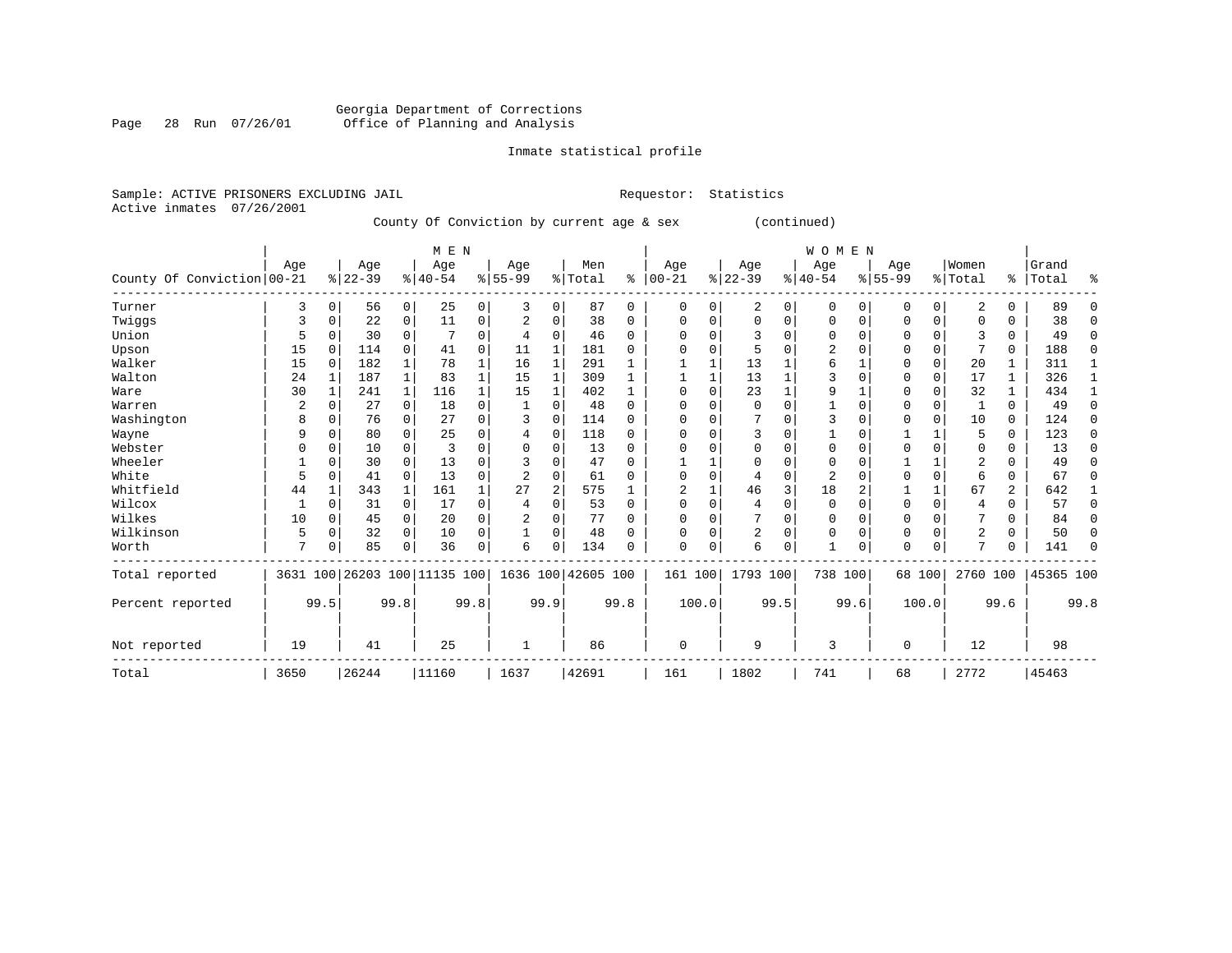# Georgia Department of Corrections Page 29 Run 07/26/01 Office of Planning and Analysis

## Inmate statistical profile

Sample: ACTIVE PRISONERS EXCLUDING JAIL **Requestor:** Statistics Active inmates 07/26/2001

Circ Of Conviction by current age & sex

|                    |            |                |           |                | M E N     |                |             |                |         | W O M E N      |                |                |          |                |                |                |                |              |         |                |           |                |
|--------------------|------------|----------------|-----------|----------------|-----------|----------------|-------------|----------------|---------|----------------|----------------|----------------|----------|----------------|----------------|----------------|----------------|--------------|---------|----------------|-----------|----------------|
|                    | Age        |                | Age       |                | Age       |                | Age         |                | Men     |                | Age            |                | Age      |                | Age            |                | Age            |              | Women   |                | Grand     |                |
| Circ Of Conviction | $ 00 - 21$ |                | $8 22-39$ |                | $8 40-54$ |                | $8155 - 99$ |                | % Total | ႜ              | $ 00 - 21$     |                | $ 22-39$ |                | $ 40-54$       |                | $8155 - 99$    |              | % Total |                | %   Total |                |
| Alapaha            | 23         | $\mathbf{1}$   | 235       | $\mathbf{1}$   | 88        | $\mathbf{1}$   | 13          | 1              | 359     | 1              | 0              | 0              | 15       | 1              | 8              | 1              | 0              | 0            | 23      | 1              | 382       | -1             |
| Alcovy             | 46         | $\mathbf{1}$   | 416       | $\overline{a}$ | 173       | 2              | 28          | $\overline{c}$ | 663     | 2              | 3              | $\overline{a}$ | 28       | $\overline{2}$ | 7              | $\mathbf{1}$   | $\overline{2}$ | 3            | 40      | $\mathbf{1}$   | 703       | $\overline{c}$ |
| Atlanta            | 218        | 6              | 2079      | 8              | 1024      | 9              | 159         | 10             | 3480    | 8              | 7              | 4              | 68       | 4              | 38             | 5              | 9              | 13           | 122     | 4              | 3602      | $\mathsf{R}$   |
| Atlantic           | 53         | 1              | 428       | 2              | 159       | 1              | 24          | 1              | 664     | 2              | $\mathbf{1}$   | $\mathbf{1}$   | 14       | $\mathbf 1$    | 9              | 1              | 1              | $\mathbf{1}$ | 25      | 1              | 689       | $\overline{c}$ |
| Augusta            | 196        | 5              | 1361      | 5              | 569       | 5              | 67          | 4              | 2193    | 5              | 6              | 4              | 101      | 6              | 49             |                | $\mathbf{1}$   | $\mathbf 1$  | 157     | 6              | 2350      | 5              |
| Blue Ridge         | 26         | 1              | 184       | 1              | 139       | 1              | 22          | 1              | 371     | $\mathbf{1}$   | 3              | 2              | 34       | $\overline{a}$ | 8              | 1              | 0              | 0            | 45      | 2              | 416       | $\mathbf{1}$   |
| Brunswick          | 57         | 2              | 523       | 2              | 250       | 2              | 38          | $\overline{c}$ | 868     | $\overline{a}$ | 3              | $\overline{a}$ | 28       | $\overline{c}$ | 10             | 1              | 3              | 4            | 44      | 2              | 912       | $\overline{2}$ |
| Chattahoochee      | 206        | 6              | 1078      | 4              | 468       | 4              | 54          | 3              | 1806    | 4              | 10             | 6              | 77       | $\overline{4}$ | 38             | 5              | $\overline{2}$ | 3            | 127     | 5              | 1933      | $\overline{4}$ |
| Cherokee           | 48         | 1              | 389       | $\mathbf{1}$   | 169       | $\overline{2}$ | 38          | $\overline{2}$ | 644     | $\overline{a}$ | 8              | 5              | 43       | $\overline{a}$ | 15             | 2              | $\Omega$       | $\Omega$     | 66      | $\overline{a}$ | 710       | $\overline{2}$ |
| Clayton            | 194        | 5              | 992       | 4              | 368       | 3              | 49          | 3              | 1603    | 4              | 14             | 9              | 105      | 6              | 34             | 5              | 5              | 7            | 158     | 6              | 1761      | $\overline{4}$ |
| Cobb               | 183        | 5              | 1201      | 5              | 518       | 5              | 80          | 5              | 1982    | 5              | 5              | 3              | 93       | 5              | 35             | 5              | $\overline{2}$ | 3            | 135     | 5              | 2117      | 5              |
| Conasauga          | 56         | 2              | 429       | 2              | 205       | 2              | 35          | 2              | 725     | $\overline{a}$ | $\overline{2}$ | $\mathbf{1}$   | 51       | 3              | 18             | 2              | $\mathbf 1$    | $\mathbf{1}$ | 72      | 3              | 797       | $\overline{2}$ |
| Cordele            | 56         | 2              | 403       | $\overline{c}$ | 161       | 1              | 26          | $\overline{c}$ | 646     | 2              | $\overline{2}$ | $\mathbf 1$    | 28       | $\overline{c}$ | 7              | $\mathbf{1}$   | 1              | $\mathbf 1$  | 38      | $\mathbf{1}$   | 684       | $\overline{2}$ |
| Coweta             | 163        | 4              | 1164      | 4              | 414       | 4              | 83          | 5              | 1824    | 4              | 12             | 7              | 94       | 5              | 27             | 4              | $\overline{a}$ | 3            | 135     | 5              | 1959      | $\overline{4}$ |
| Dougherty          | 78         | 2              | 646       | 2              | 247       | 2              | 27          | $\overline{2}$ | 998     | 2              | $\Omega$       | 0              | 36       | 2              | 21             | 3              | $\overline{2}$ | 3            | 59      | 2              | 1057      | $\overline{2}$ |
| Dublin             | 34         | 1              | 246       | $\mathbf{1}$   | 99        | 1              | 9           | $\mathbf{1}$   | 388     | $\mathbf{1}$   | $\mathbf{1}$   | 1              | 10       | $\mathbf{1}$   | 7              | $\mathbf{1}$   | $\mathbf{1}$   | $\mathbf 1$  | 19      | 1              | 407       | $\mathbf{1}$   |
| Eastern            | 224        | $\sqrt{2}$     | 1428      | 5              | 468       | 4              | 55          | 3              | 2175    | 5              | 11             | 7              | 97       | 5              | 32             | $\overline{4}$ | 3              | 4            | 143     | 5              | 2318      | 5              |
| Flint              | 27         | 1              | 192       | $\mathbf{1}$   | 88        | 1              | 12          | $\mathbf{1}$   | 319     | $\mathbf{1}$   | 3              | $\overline{a}$ | 12       | $\mathbf{1}$   | 8              | 1              | $\mathbf 1$    | $\mathbf{1}$ | 24      | $\mathbf{1}$   | 343       | $\mathbf{1}$   |
| Griffin            | 80         | $\overline{c}$ | 634       | 2              | 258       | 2              | 43          | 3              | 1015    | $\overline{2}$ | 4              | 2              | 43       | $\sqrt{2}$     | 18             | $\overline{2}$ | $\mathbf{1}$   | $\mathbf 1$  | 66      | 2              | 1081      | $\overline{c}$ |
| Gwinnett           | 94         | 3              | 691       | 3              | 317       | 3              | 43          | 3              | 1145    | 3              | 5              | 3              | 65       | $\overline{4}$ | 33             | 4              | 1              | $\mathbf 1$  | 104     | 4              | 1249      | $\overline{3}$ |
| Houston            | 43         | 1              | 284       | 1              | 122       | 1              | 11          | 1              | 460     | 1              | $\mathbf{1}$   | 1              | 22       | $\mathbf 1$    | 8              | 1              | $\mathbf{1}$   | 1            | 32      | 1              | 492       | 1              |
| Lookout Mountain   | 36         | 1              | 413       | 2              | 217       | 2              | 45          | 3              | 711     | 2              | 4              | $\overline{2}$ | 31       | $\overline{c}$ | 11             | 1              | $\overline{2}$ | 3            | 48      | 2              | 759       | $\overline{c}$ |
| Macon              | 84         | 2              | 727       | 3              | 355       | 3              | 39          | $\overline{2}$ | 1205    | 3              | $\overline{4}$ | $\overline{a}$ | 34       | $\overline{2}$ | 28             | $\overline{4}$ | 3              | 4            | 69      | 3              | 1274      | 3              |
| Middle             | 70         | 2              | 530       | 2              | 171       | 2              | 23          | $\mathbf{1}$   | 794     | 2              | $\overline{2}$ | $\mathbf{1}$   | 34       | $\overline{2}$ | 7              | 1              | $\mathbf 0$    | $\Omega$     | 43      | 2              | 837       | $\overline{2}$ |
| Mountain           | 16         | $\mathbf 0$    | 167       | $\mathbf{1}$   | 67        | $\mathbf 1$    | 11          | $\mathbf 1$    | 261     | $\mathbf{1}$   | $\mathbf{1}$   | $\mathbf{1}$   | 12       | $\mathbf{1}$   | $\overline{a}$ | $\mathbf 0$    | $\mathbf 0$    | $\mathbf 0$  | 15      | $\mathbf{1}$   | 276       | $\mathbf{1}$   |
| Northeastern       | 49         | $\mathbf{1}$   | 374       | $\mathbf{1}$   | 223       | 2              | 40          | $\overline{c}$ | 686     | $\overline{2}$ | $\mathbf{z}$   | $\overline{a}$ | 34       | $\overline{2}$ | 9              | 1              | $\mathbf{1}$   | $\mathbf 1$  | 47      | 2              | 733       | $\overline{c}$ |
| Northern           | 45         | 1              | 339       | $\mathbf{1}$   | 144       | 1              | 22          | 1              | 550     | 1              | $\mathbf{1}$   | 1              | 27       | $\overline{c}$ | 10             | 1              | 1              | $\mathbf 1$  | 39      | 1              | 589       | $\mathbf{1}$   |
| Ocmulgee           | 97         | 3              | 613       | 2              | 238       | 2              | 26          | $\overline{c}$ | 974     | 2              | 1              | 1              | 33       | $\overline{c}$ | 14             | $\overline{2}$ | $\mathbf{1}$   | $\mathbf{1}$ | 49      | 2              | 1023      | $\overline{c}$ |
| Oconee             | 49         | 1              | 396       | 2              | 170       | 2              | 19          | $\mathbf{1}$   | 634     | 1              | $\mathbf{z}$   | $\overline{a}$ | 35       | $\overline{c}$ | 14             | $\overline{2}$ | $\mathbf 1$    | $\mathbf{1}$ | 53      | 2              | 687       | $\overline{2}$ |
| Ogeechee           | 90         | 2              | 448       | $\overline{a}$ | 155       | $\mathbf 1$    | 19          | $\mathbf{1}$   | 712     | 2              | 5              | 3              | 29       | $\overline{a}$ | 11             | 1              | 3              | 4            | 48      | 2              | 760       | $\overline{2}$ |
| Pataula            | 29         | $\mathbf{1}$   | 270       | $\mathbf{1}$   | 94        | $\mathbf{1}$   | 16          | 1              | 409     | $\mathbf{1}$   | $\mathbf 0$    | $\mathbf 0$    | 12       | $\mathbf{1}$   |                | $\mathbf{1}$   | $\mathbf{1}$   | $\mathbf{1}$ | 20      | $\mathbf{1}$   | 429       | $\mathbf{1}$   |
| Piedmont           | 33         | $\mathbf{1}$   | 221       | $\mathbf{1}$   | 137       | $\mathbf{1}$   | 27          | $\overline{c}$ | 418     | $\mathbf{1}$   | $\mathbf{1}$   | $\mathbf{1}$   | 28       | $\overline{a}$ | 9              | $\mathbf{1}$   | $\Omega$       | $\Omega$     | 38      | $\mathbf{1}$   | 456       | $\mathbf{1}$   |
| Rome               | 51         | 1              | 469       | $\overline{a}$ | 205       | 2              | 32          | 2              | 757     | 2              | $\overline{2}$ | $\mathbf{1}$   | 54       | 3              | 23             | 3              | $\overline{2}$ | 3            | 81      | 3              | 838       | $\overline{2}$ |
| South Georgia      | 78         | 2              | 502       | 2              | 200       | 2              | 24          | $\mathbf{1}$   | 804     | 2              | 5              | 3              | 47       | 3              | 9              | 1              | $\mathbf 0$    | $\Omega$     | 61      | $\overline{2}$ | 865       | $\overline{2}$ |
| Southern           | 103        | 3              | 801       | 3              | 316       | 3              | 51          | 3              | 1271    | 3              | $\overline{2}$ | 1              | 51       | 3              | 23             | 3              | 3              | 4            | 79      | 3              | 1350      | ঽ              |
| Southwestern       | 42         | 1              | 281       | 1              | 93        | $\mathbf 1$    | 11          | 1              | 427     | 1              | $\mathbf{1}$   | 1              | 14       | $\mathbf{1}$   | 9              | 1              | $\Omega$       | 0            | 24      | 1              | 451       | -1             |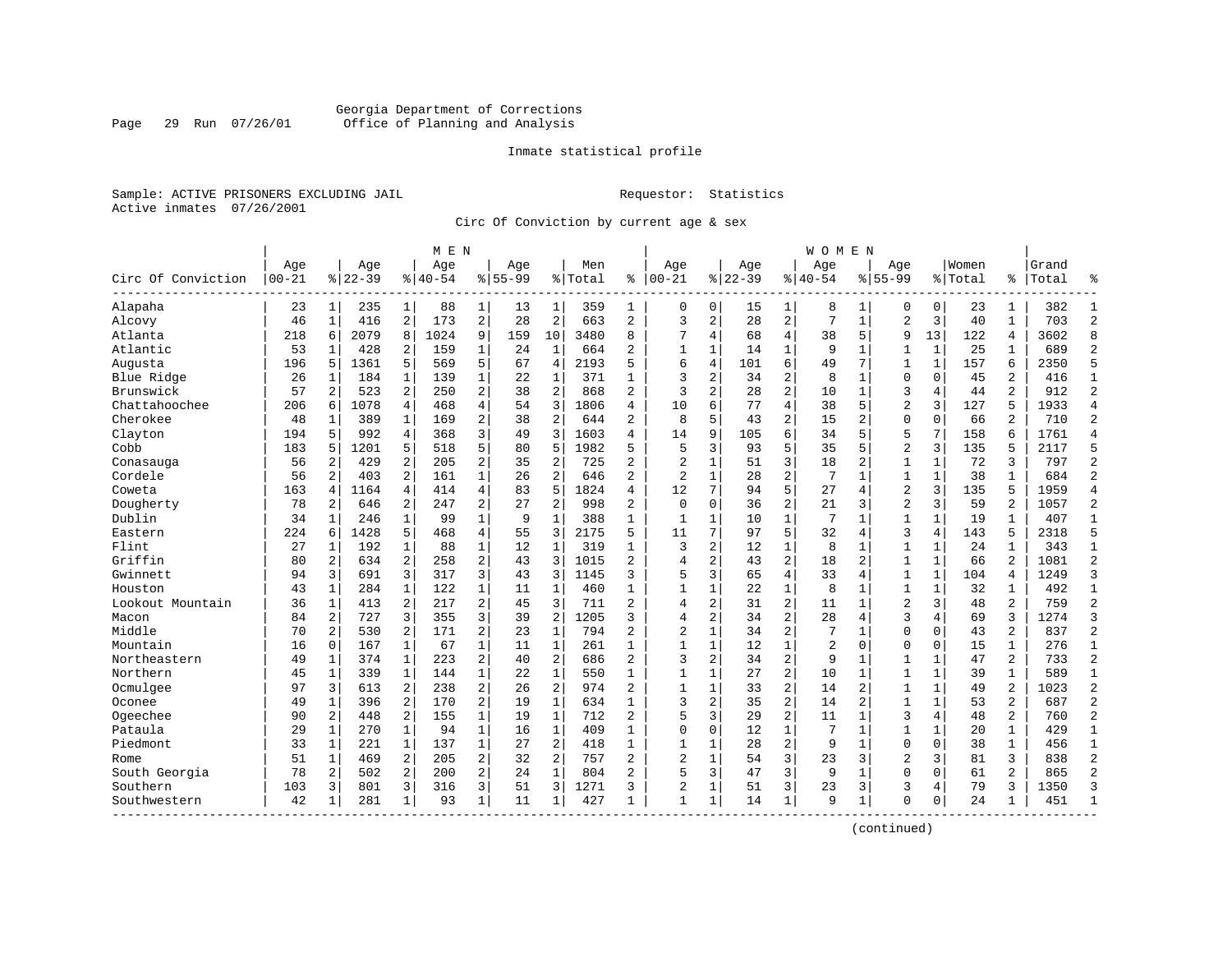# Georgia Department of Corrections Page 30 Run 07/26/01 Office of Planning and Analysis

# Inmate statistical profile

Sample: ACTIVE PRISONERS EXCLUDING JAIL **Requestor:** Statistics Active inmates 07/26/2001

Circ Of Conviction by current age & sex (continued)

|                    |                   |      |                 |              | M E N                   |          |                  |      |                    |      |                  |          |                  |          | W O             | M E N |                 |          |                  |      |                    |      |
|--------------------|-------------------|------|-----------------|--------------|-------------------------|----------|------------------|------|--------------------|------|------------------|----------|------------------|----------|-----------------|-------|-----------------|----------|------------------|------|--------------------|------|
| Circ Of Conviction | Age<br>$ 00 - 21$ |      | Age<br>$ 22-39$ |              | Age<br>$8 40-54$        |          | Age<br>$8 55-99$ |      | Men<br>% Total     | ి    | Age<br>$00 - 21$ |          | Age<br>$ 22-39 $ |          | Age<br>$ 40-54$ |       | Age<br>$ 55-99$ |          | Women<br>% Total |      | Grand<br>%   Total | ႜ    |
|                    |                   |      |                 |              |                         |          |                  |      |                    |      |                  |          |                  |          |                 |       |                 |          |                  |      |                    |      |
| Stone Mountain     | 273               | 8    | L727            |              | 672                     | 6        | 86               | 5    | 2758               | 6    | 11               |          | 65               | 4        | 28              |       | 5               |          | 109              | 4    | 2867               | F    |
| Tallapoosa         | 32                |      | 235             | 1            | 137                     |          | 19               |      | 423                |      | 0                | $\Omega$ | 17               |          | 5               |       | $\Omega$        | $\Omega$ | 22               |      | 445                |      |
| Tifton             | 54                |      | 394             |              | 178                     | 2        | 26               |      | 652                |      |                  | 2        | 20               |          | 5               |       |                 |          | 29               |      | 681                |      |
| Toombs             | 21                |      | 228             | 1            | 102                     |          | 17               |      | 368                |      | 2                |          | 8                | $\Omega$ | 2               |       | $\Omega$        |          | 12               | 0    | 380                |      |
| Waycross           | 60                |      | 493             |              | 234                     | 2        | 27               |      | 814                |      |                  |          | 34               |          | 14              |       |                 |          | 50               | 2    | 864                |      |
| Western            | 45                |      | 349             |              | 124                     |          | 20               |      | 538                |      |                  |          | 25               |          | 9               |       | 2               |          | 37               |      | 575                |      |
| Rockdale           | 27                |      | 179             |              | 87                      |          | 14               |      | 307                |      |                  |          | 10               |          | 12              |       | $\Omega$        |          | 24               |      | 331                |      |
| Douglas            | 69                |      | 426             |              | 183                     |          | 29               |      | 707                |      |                  |          | 33               |          | 21              |       |                 |          | 58               | 2    | 765                |      |
| Appalachian        | 19                |      | 176             |              | 112                     |          | 31               |      | 338                |      |                  |          | 8                | $\Omega$ | 10              |       | 2               |          | 20               |      | 358                |      |
| Enotah             | 14                |      | 132             |              | 51                      | $\Omega$ | 15               |      | 212                | O    |                  |          | 13               |          | 4               |       | $\Omega$        |          | 18               |      | 230                |      |
| Forsyth-Bell       | 5                 |      | 94              |              | 59                      |          | 12               |      | 170                | U    | $\Omega$         |          | 13               |          |                 |       | $\Omega$        |          | 20               |      | 190                | 0    |
| Towaliga           | 35                |      | 216             | $\mathbf{1}$ | 107                     |          | 19               |      | 377                |      | $\Omega$         | $\Omega$ | 8                | 0        | 5               |       | $\Omega$        | 0        | 13               | 0    | 390                |      |
| Total reported     | 3631              |      |                 |              | 100 26203 100 11135 100 |          |                  |      | 1636 100 42605 100 |      | 161              | 100      | 1793 100         |          | 738 100         |       |                 | 68 100   | 2760             | 100  | 45365 100          |      |
| Percent reported   |                   | 99.5 |                 | 99.8         |                         | 99.8     |                  | 99.9 |                    | 99.8 |                  | 100.0    |                  | 99.5     |                 | 99.6  |                 | 100.0    |                  | 99.6 |                    | 99.8 |
| Not reported       | 19                |      | 41              |              | 25                      |          | $\mathbf{1}$     |      | 86                 |      | $\mathbf 0$      |          | 9                |          | 3               |       | 0               |          | 12               |      | 98                 |      |
| Total              | 3650              |      | 26244           |              | 11160                   |          | 1637             |      | 42691              |      | 161              |          | 1802             |          | 741             |       | 68              |          | 2772             |      | 45463              |      |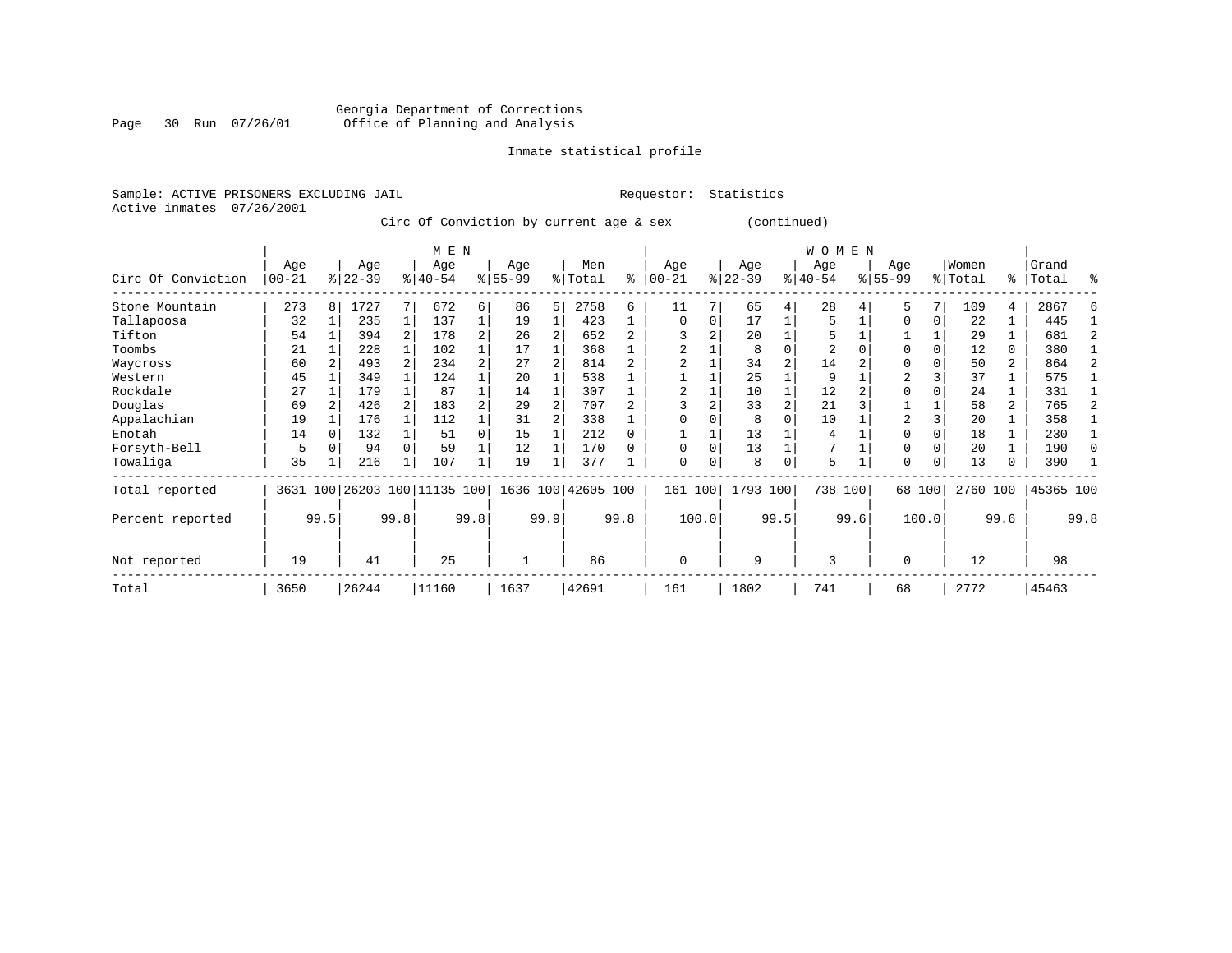# Georgia Department of Corrections Page 31 Run 07/26/01 Office of Planning and Analysis

## Inmate statistical profile

Sample: ACTIVE PRISONERS EXCLUDING JAIL **Requestor:** Statistics Active inmates 07/26/2001

Home County by current age & sex

|               |              |              |           |                | M E N    |                |                |                |         | <b>WOMEN</b> |                |              |                |                |                |                |                |                |                |              |       |                |
|---------------|--------------|--------------|-----------|----------------|----------|----------------|----------------|----------------|---------|--------------|----------------|--------------|----------------|----------------|----------------|----------------|----------------|----------------|----------------|--------------|-------|----------------|
|               | Age          |              | Age       |                | Age      |                | Aqe            |                | Men     |              | Age            |              | Age            |                | Age            |                | Aqe            |                | Women          |              | Grand |                |
| Home County   | $00 - 21$    |              | $8 22-39$ |                | $ 40-54$ |                | $8155 - 99$    |                | % Total | ి            | $ 00-21$       |              | $8 22-39$      |                | $8140 - 54$    |                | $8155 - 99$    |                | % Total        | %            | Total | န္             |
| Appling       | 4            | 0            | 59        | $\overline{0}$ | 33       | $\overline{0}$ | 5              | 0              | 101     | 0            | 0              | 0            | 2              | 0              | 1              | 0              | 0              | $\mathbf 0$    | 3              | 0            | 104   | $\Omega$       |
| Atkinson      | 2            | 0            | 31        | $\mathbf 0$    | 13       | 0              | 5              | $\mathsf 0$    | 51      | 0            | $\Omega$       | 0            | $\mathbf{1}$   | 0              | $\mathbf{1}$   | $\mathbf 0$    | $\Omega$       | $\mathbf 0$    | $\overline{2}$ | 0            | 53    | $\Omega$       |
| Bacon         | 0            | 0            | 34        | 0              | 16       | 0              | 1              | 0              | 51      | $\Omega$     | $\Omega$       | 0            | 2              | 0              | $\Omega$       | 0              | $\Omega$       | 0              | $\overline{2}$ | 0            | 53    | $\Omega$       |
| Baker         | 1            | 0            | 17        | 0              | 5        | 0              | 1              | $\Omega$       | 24      | 0            | $\Omega$       | 0            | $\overline{2}$ | 0              | $\Omega$       | $\mathbf 0$    | $\mathbf 0$    | $\Omega$       | $\overline{2}$ | 0            | 26    | $\Omega$       |
| Baldwin       | 38           | 1            | 205       | 1              | 76       | $\mathbf 1$    | 7              | $\Omega$       | 326     | $\mathbf{1}$ | $\Omega$       | O            | 18             | 1              |                | 1              | 1              | 2              | 26             | 1            | 352   | 1              |
| Banks         | 3            | $\Omega$     | 18        | $\mathbf 0$    | 11       | 0              | 6              | $\Omega$       | 38      | $\Omega$     | $\Omega$       | 0            | 3              | $\Omega$       | 2              | $\mathbf 0$    | $\Omega$       | $\Omega$       | 5              | $\Omega$     | 43    | $\Omega$       |
| Barrow        | 12           | 0            | 106       | $\overline{0}$ | 55       | 1              | 10             | $\mathbf 1$    | 183     | 0            | 0              | 0            | 13             | 1              | $\overline{4}$ | 1              | 0              | $\mathbf 0$    | 17             | 1            | 200   | $\Omega$       |
| Bartow        | 25           | $\mathbf{1}$ | 219       | $\mathbf{1}$   | 100      | $\mathbf 1$    | 23             | 2              | 367     | $\mathbf{1}$ | 5              | 3            | 25             | 1              | 9              | $\mathbf 1$    | $\Omega$       | $\mathbf 0$    | 39             | 2            | 406   | $\mathbf{1}$   |
| Ben Hill      | 21           | $\mathbf{1}$ | 101       | $\overline{0}$ | 36       | 0              | 9              | $\mathbf{1}$   | 167     | $\Omega$     | $\overline{2}$ | 1            | 9              | $\mathbf 1$    | 5              | $\mathbf{1}$   | $\Omega$       | $\mathbf 0$    | 16             | $\mathbf{1}$ | 183   | $\Omega$       |
| Berrien       | 4            | 0            | 41        | $\mathbf 0$    | 11       | 0              | 5              | $\mathbf 0$    | 61      | $\Omega$     | $\Omega$       | 0            | $\overline{2}$ | 0              | $\mathbf{1}$   | $\mathbf 0$    | $\Omega$       | $\Omega$       | 3              | $\mathbf 0$  | 64    | $\Omega$       |
| <b>Bibb</b>   | 85           | 2            | 667       | 3              | 333      | 3 <sup>1</sup> | 40             | 3              | 1125    | ς            | 3              | 2            | 37             | $\overline{c}$ | 27             | $\overline{4}$ | $\overline{a}$ | 3              | 69             | 3            | 1194  | 3              |
| Bleckley      | 8            | $\Omega$     | 71        | $\Omega$       | 26       | 0              | 1              | $\Omega$       | 106     | $\Omega$     | $\Omega$       | 0            | 5              | $\Omega$       | 3              | $\Omega$       | $\Omega$       | $\Omega$       | 8              | $\Omega$     | 114   | $\Omega$       |
| Brantley      | 2            | $\Omega$     | 23        | $\Omega$       | 11       | 0              | $\overline{2}$ | $\mathbf 0$    | 38      | $\Omega$     | $\Omega$       | 0            | $\overline{2}$ | $\Omega$       | 2              | $\mathbf 0$    | $\Omega$       | $\Omega$       | $\overline{4}$ | 0            | 42    | $\Omega$       |
| Brooks        | 4            | 0            | 54        | $\mathbf 0$    | 11       | 0              | 4              | $\mathbf 0$    | 73      | $\Omega$     | $\Omega$       | $\Omega$     | $\overline{2}$ | $\Omega$       | $\mathbf{1}$   | $\Omega$       | $\Omega$       | $\Omega$       | 3              | $\Omega$     | 76    | $\Omega$       |
| Bryan         | 7            | 0            | 49        | $\mathbf 0$    | 22       | 0              | ς              | 0              | 81      | 0            | $\Omega$       | 0            | $\overline{2}$ | 0              | 2              | $\Omega$       | $\mathbf 0$    | 0              | $\overline{4}$ | 0            | 85    | $\Omega$       |
| Bulloch       | 32           | 1            | 191       | 1              | 79       | $\mathbf 1$    | 9              | 1              | 311     | 1            | $\mathbf{1}$   | 1            | 15             | 1              | б              | 1              | 1              | 2              | 23             | 1            | 334   | 1              |
| Burke         | 12           | 0            | 117       | 0              | 46       | 0              | 10             | 1              | 185     | $\Omega$     | $\Omega$       | O            | $\overline{2}$ | $\Omega$       | $\overline{2}$ | $\mathbf 0$    | $\Omega$       | $\Omega$       | $\overline{4}$ | $\Omega$     | 189   | $\Omega$       |
| <b>Butts</b>  | 16           | 0            | 75        | 0              | 25       | 0              | 5              | $\Omega$       | 121     | $\Omega$     | $\Omega$       | 0            | 6              | 0              | 1              | $\mathbf 0$    | $\Omega$       | $\Omega$       | 7              | 0            | 128   | $\Omega$       |
| Calhoun       | 7            | 0            | 27        | $\mathbf 0$    | 12       | 0              | $\mathbf{1}$   | $\mathbf 0$    | 47      | 0            | 0              | 0            | $\mathbf{1}$   | 0              | 0              | $\mathbf 0$    | 0              | 0              | $\mathbf{1}$   | 0            | 48    | $\Omega$       |
| Camden        | 4            | $\Omega$     | 57        | $\Omega$       | 23       | $\Omega$       | 4              | $\Omega$       | 88      | $\Omega$     | $\mathbf{1}$   | $\mathbf{1}$ | $\overline{2}$ | $\Omega$       | $\mathbf{1}$   | $\mathbf 0$    | $\Omega$       | $\Omega$       | $\overline{4}$ | $\Omega$     | 92    | $\Omega$       |
| Candler       | 8            | 0            | 56        | $\mathbf 0$    | 18       | 0              | $\Omega$       | $\Omega$       | 82      | $\Omega$     | $\Omega$       | 0            | $\overline{c}$ | $\Omega$       | $\mathbf{1}$   | $\mathbf 0$    | $\Omega$       | $\Omega$       | 3              | 0            | 85    | $\Omega$       |
| Carroll       | 28           | 1            | 233       | 1              | 108      | $\mathbf 1$    | 35             | 2              | 404     | 1            | 6              | 4            | 24             | 1              | 10             | 1              | $\Omega$       | $\Omega$       | 40             | 2            | 444   | $\mathbf{1}$   |
| Catoosa       | 8            | $\Omega$     | 61        | $\Omega$       | 36       | 0              | 7              | $\Omega$       | 112     | $\Omega$     | $\Omega$       | O            | 3              | $\Omega$       | $\overline{2}$ | $\Omega$       | $\Omega$       | $\Omega$       | 5              | $\Omega$     | 117   | $\Omega$       |
| Charlton      | $\mathbf{1}$ | $\Omega$     | 24        | $\mathbf 0$    | 11       | 0              | 1              | $\Omega$       | 37      | $\Omega$     | $\mathbf 0$    | 0            | $\mathbf{1}$   | $\Omega$       | $\mathbf{1}$   | $\Omega$       | $\Omega$       | $\Omega$       | $\overline{2}$ | $\Omega$     | 39    | $\Omega$       |
| Chatham       | 217          | 6            | 1367      | 6              | 449      | $\overline{4}$ | 53             | $\overline{4}$ | 2086    | 5            | 10             | 7            | 90             | 5              | 21             | 3              | 5              | 8              | 126            | 5            | 2212  | 5              |
| Chattahoochee | 3            | 0            | 9         | $\mathbf 0$    | 5        | 0              | $\mathbf 0$    | $\mathbf 0$    | 17      | $\Omega$     | $\mathbf 0$    | $\Omega$     | 3              | 0              | $\mathbf{0}$   | $\Omega$       | 0              | 0              | 3              | $\Omega$     | 20    | $\Omega$       |
| Chatooga      | 4            | 0            | 94        | 0              | 49       | 0              | 11             | 1              | 158     | 0            | $\overline{2}$ | 1            | 8              | $\mathbf 0$    | 1              | $\mathbf 0$    | 1              | 2              | 12             | 0            | 170   | $\mathbf 0$    |
| Cherokee      | 18           | 1            | 156       | 1              | 94       | 1              | 14             | $\mathbf 1$    | 282     | 1            | $\overline{2}$ | $\mathbf{1}$ | 25             | 1              | 10             | 1              | 0              | 0              | 37             | 1            | 319   | 1              |
| Clarke        | 53           | 2            | 324       | $\mathbf{1}$   | 122      | $\mathbf{1}$   | 18             | $\mathbf{1}$   | 517     | $\mathbf{1}$ | $\mathbf{1}$   | 1            | 23             | $\mathbf{1}$   | 11             | $\overline{c}$ | 3              | 5              | 38             | $\mathbf{1}$ | 555   | $\mathbf{1}$   |
| Clay          | 2            | $\Omega$     | 11        | $\mathbf 0$    | 8        | 0              | 1              | $\Omega$       | 22      | $\Omega$     | $\Omega$       | $\Omega$     | $\overline{2}$ | $\Omega$       | $\mathbf 0$    | $\Omega$       | $\Omega$       | $\Omega$       | 2              | $\Omega$     | 24    | $\Omega$       |
| Clayton       | 145          | 4            | 705       | 3              | 252      | 2              | 36             | 2              | 1138    | 3            | 6              | 4            | 53             | 3              | 23             | 3              | 4              | 6              | 86             | 3            | 1224  | 3              |
| Clinch        | 6            | $\Omega$     | 26        | $\mathbf 0$    | 12       | $\Omega$       | $\Omega$       | $\Omega$       | 44      | $\Omega$     | $\Omega$       | 0            | $\overline{2}$ | $\Omega$       | $\mathbf 0$    | $\Omega$       | $\mathbf 0$    | 0              | $\overline{2}$ | $\Omega$     | 46    | $\Omega$       |
| Cobb          | 146          | 4            | 886       | 4              | 403      | 4              | 57             | 4              | 1492    | 4            | 6              | 4            | 82             | 5              | 22             | 3              | 1              | $\overline{a}$ | 111            | 4            | 1603  | $\overline{4}$ |
| Coffee        | 14           | 0            | 133       | 1              | 46       | 0              | 6              | 0              | 199     | 1            | $\mathbf{1}$   | 1            | 8              | 0              | 5              | 1              | $\mathbf{1}$   | 2              | 15             | 1            | 214   | 1              |
| Colquit       | 33           | 1            | 170       | 1              | 73       | $\mathbf 1$    | 18             | 1              | 294     | 1            | $\Omega$       | 0            | 14             | 1              | 1              | $\mathbf 0$    | $\Omega$       | 0              | 15             | 1            | 309   | $\mathbf{1}$   |
| Columbia      | 18           | 1            | 105       | $\mathbf 0$    | 44       | 0              | 3              | 0              | 170     | 0            | 2              | $\mathbf{1}$ | 8              | $\mathbf 0$    | 6              | 1              | $\Omega$       | $\mathbf 0$    | 16             | 1            | 186   | $\Omega$       |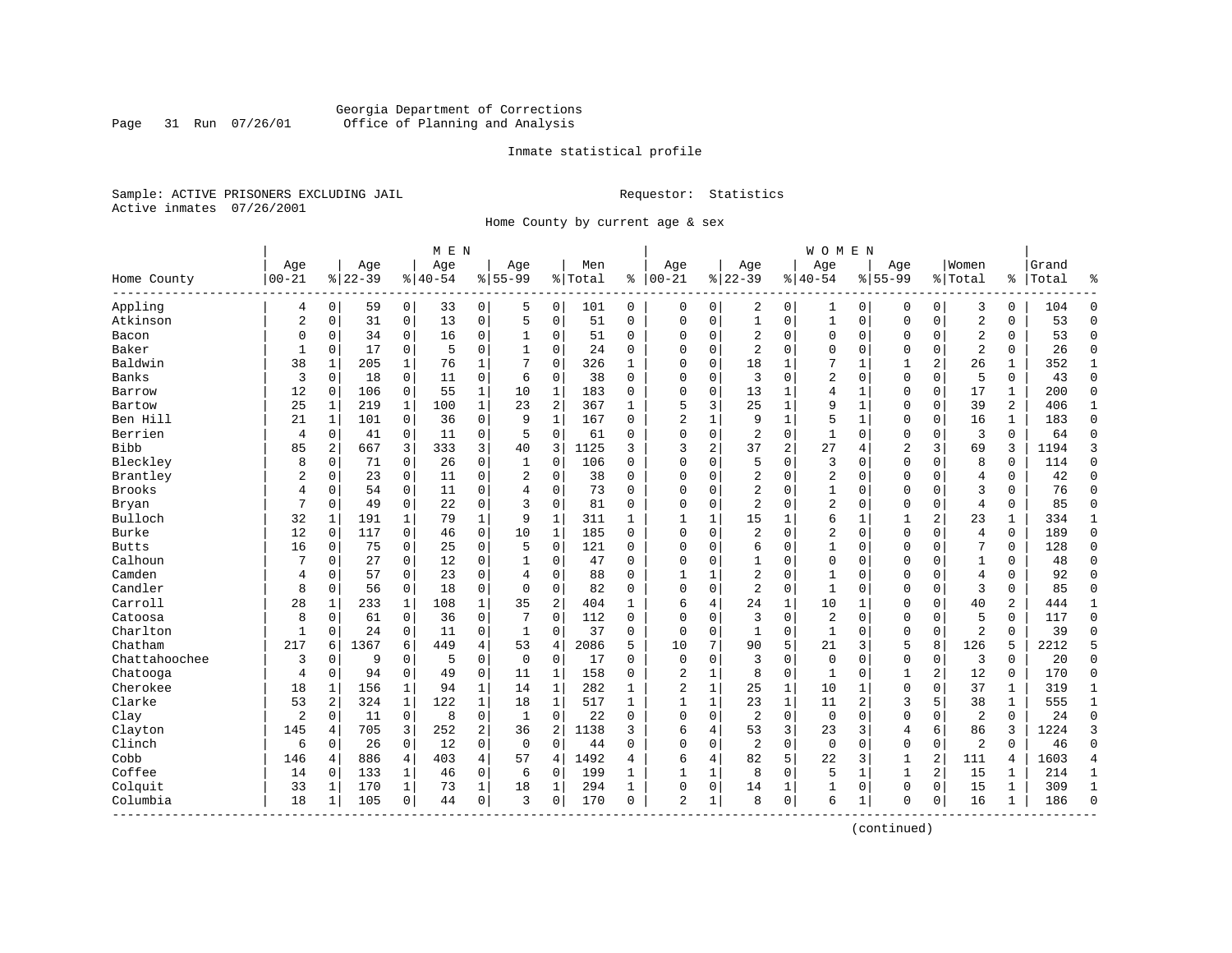#### Georgia Department of Corrections Page 32 Run 07/26/01 Office of Planning and Analysis

# Inmate statistical profile

|                | Sample: ACTIVE PRISONERS EXCLUDING JAII |  |
|----------------|-----------------------------------------|--|
| Active inmates | 07/26/2001                              |  |

L<br>
Requestor: Statistics

Home County by current age & sex (continued)

|                          |           |             |           |                | M E N          |                |                |              |           | <b>WOMEN</b> |                |              |             |                |                 |              |                |                |              |              |       |              |
|--------------------------|-----------|-------------|-----------|----------------|----------------|----------------|----------------|--------------|-----------|--------------|----------------|--------------|-------------|----------------|-----------------|--------------|----------------|----------------|--------------|--------------|-------|--------------|
|                          | Age       |             | Age       |                | Age            |                | Age            |              | Men       |              | Age            |              | Age         |                | Age             |              | Age            |                | Women        |              | Grand |              |
| Home County<br>--------- | $00 - 21$ |             | $8 22-39$ |                | $ 40-54$       |                | $8155 - 99$    |              | %   Total | ి            | $00 - 21$      |              | $8 22-39$   |                | $8140 - 54$     |              | $8 55-99$      |                | % Total      | ႜ            | Total | 우            |
| Cook                     | 7         | 0           | 92        | 0              | 38             | 0              | 2              | $\mathbf 0$  | 139       | 0            | 0              | 0            | 6           | 0              | 4               | 1            | 0              | 0              | 10           | 0            | 149   | ſ            |
| Coweta                   | 38        | -1          | 260       | 1              | 80             | $\mathbf 1$    | 6              | $\Omega$     | 384       | $\mathbf{1}$ | -1             | 1            | 18          | 1              | 6               | $\mathbf{1}$ | $\Omega$       | $\Omega$       | 25           | $\mathbf 1$  | 409   |              |
| Crawford                 | 1         | $\Omega$    | 18        | 0              | 3              | $\Omega$       | $\Omega$       | 0            | 22        | $\Omega$     | $\Omega$       | $\Omega$     | $\Omega$    | $\Omega$       | $\Omega$        | $\Omega$     | $\Omega$       | $\mathbf 0$    | $\mathbf 0$  | 0            | 22    | $\Omega$     |
| Crisp                    | 22        | 1           | 153       | 1              | 58             | 1              | 8              | 1            | 241       | 1            |                | 1            | 10          | 1              | 3               | $\Omega$     | $\Omega$       | $\Omega$       | 14           | 1            | 255   |              |
| Dade                     | 2         | 0           | 23        | $\mathbf 0$    | 17             | 0              | 8              | $\mathbf{1}$ | 50        | 0            |                | 1            | $\Omega$    | $\Omega$       | 0               | O            | $\Omega$       | $\Omega$       | $\mathbf{1}$ | 0            | 51    | $\Omega$     |
| Dawson                   | 3         | 0           | 43        | $\mathbf 0$    | 23             | 0              |                | $\mathbf 0$  | 70        | 0            | $\Omega$       | 0            | 6           | $\Omega$       | $\Omega$        | $\Omega$     | $\Omega$       | $\Omega$       | 6            | 0            | 76    | $\Omega$     |
| Decatur                  | 24        | 1           | 163       | 1              | 50             | 0              | 5              | $\mathbf 0$  | 242       | 1            | $\mathbf{1}$   | 1            | 12          | 1              | 3               | O            | $\Omega$       | $\mathbf 0$    | 16           | 1            | 258   | $\mathbf{1}$ |
| DeKalb                   | 219       | 6           | 1515      | 6              | 536            | 5              | 79             | 5            | 2349      | 6            | 10             | 7            | 68          | $\overline{4}$ | $\overline{21}$ | 3            | 5              | 8              | 104          | 4            | 2453  | б            |
| Dodge                    | 9         | $\Omega$    | 111       | $\Omega$       | 54             | $\mathbf 1$    | 6              | $\Omega$     | 180       | 0            | $\Omega$       | $\Omega$     | 11          | 1              | 5               |              | $\mathbf 0$    | $\Omega$       | 16           | 1            | 196   | $\Omega$     |
| Dooly                    | 10        | 0           | 68        | 0              | 11             | 0              | $\Omega$       | $\mathbf 0$  | 89        | 0            | O              | $\Omega$     | 3           | $\Omega$       | $\Omega$        | 0            | $\Omega$       | $\Omega$       | 3            | $\Omega$     | 92    | <sup>0</sup> |
| Dougherty                | 79        |             | 660       | 3              | 249            | 2              | 24             | 2            | 1012      | 3            | O              | $\Omega$     | 36          | $\overline{2}$ | 21              | 3            | 3              | 5              | 60           | 2            | 1072  |              |
| Douglas                  | 54        | 2           | 241       | $\mathbf{1}$   | 110            | $\mathbf{1}$   | 22             | 1            | 427       | 1            | 1              | 1            | 19          | 1              | 9               | -1           | $\Omega$       | $\Omega$       | 29           | $\mathbf{1}$ | 456   |              |
| Early                    | 6         | $\Omega$    | 56        | $\Omega$       | 17             | 0              | $\overline{4}$ | $\Omega$     | 83        | O            | $\Omega$       | $\Omega$     | 2           | $\Omega$       | 2               | $\Omega$     | $\Omega$       | $\Omega$       | 4            | 0            | 87    | $\Omega$     |
| Echols                   | 1         | $\Omega$    | 2         | 0              | $\overline{c}$ | 0              | $\Omega$       | $\mathbf 0$  | 5         | O            | $\Omega$       | 0            | $\Omega$    | $\Omega$       | 0               | $\Omega$     | $\Omega$       | $\Omega$       | $\Omega$     | 0            | 5     | U            |
| Effingham                | 20        | 1           | 77        | $\Omega$       | 30             | 0              | 2              | $\mathbf 0$  | 129       | O            | $\Omega$       | $\Omega$     | 5           | $\Omega$       | 3               | $\Omega$     | $\mathbf{1}$   | $\overline{a}$ | 9            | 0            | 138   | $\Omega$     |
| Elbert                   | 15        | $\mathbf 0$ | 91        | $\Omega$       | 49             | 0              | 4              | $\mathbf 0$  | 159       | 0            | $\Omega$       | $\Omega$     | 10          | 1              | 3               | 0            | $\Omega$       | $\Omega$       | 13           | $\mathbf{1}$ | 172   | $\Omega$     |
| Emanuel                  | 12        | 0           | 121       | 0              | 31             | 0              | 6              | 0            | 170       | $\Omega$     | $\overline{c}$ |              | 3           | $\Omega$       | $\overline{2}$  | O            | $\Omega$       | 0              | 7            | 0            | 177   | $\Omega$     |
| Evans                    | 6         | 0           | 52        | 0              | 12             | 0              | $\overline{2}$ | $\mathbf 0$  | 72        | 0            | $\Omega$       | 0            | 0           | $\Omega$       | 1               | 0            | $\Omega$       | $\Omega$       | 1            | 0            | 73    | $\Omega$     |
| Fannin                   | 3         | 0           | 56        | 0              | 28             | 0              | 11             | 1            | 98        | O            | C              | $\Omega$     | 3           | $\Omega$       | 2               | O            | $\mathbf{1}$   | 2              | 6            | 0            | 104   | <sup>0</sup> |
| Fayette                  | 9         | O           | 59        | 0              | 22             | 0              | 7              | $\mathbf 0$  | 97        | 0            | O              | $\Omega$     | 5           | $\Omega$       | 3               | O            | $\Omega$       | 0              | 8            | 0            | 105   | <sup>0</sup> |
| Floyd                    | 51        | -1          | 440       | 2              | 179            | 2              | 25             | 2            | 695       | 2            | 2              | 1            | 51          | 3              | 24              | 3            | $\overline{2}$ | 3              | 79           | 3            | 774   | 2            |
| Forsyth                  | 3         | $\Omega$    | 79        | $\Omega$       | 37             | 0              | 7              | 0            | 126       | $\Omega$     | $\Omega$       | $\Omega$     |             | $\Omega$       | 8               | $\mathbf{1}$ | $\mathbf{1}$   | $\overline{a}$ | 16           | 1            | 142   | $\Omega$     |
| Franklin                 | 12        | $\Omega$    | 55        | $\mathbf 0$    | 28             | 0              | 6              | 0            | 101       | $\Omega$     | $\Omega$       | $\mathbf 0$  | 4           | $\Omega$       | 1               | $\Omega$     | $\mathbf{1}$   | 2              | 6            | 0            | 107   | $\Omega$     |
| Fulton                   | 346       | 10          | 2975      | 12             | 1436           | 14             | 178            | 12           | 4935      | 13           | 15             | 10           | 138         | 8              | 77              | 11           | 10             | 16             | 240          | 9            | 5175  | 12           |
| Gilmer                   | 10        | $\mathbf 0$ | 55        | $\mathbf 0$    | 34             | 0              | 16             | $\mathbf{1}$ | 115       | $\Omega$     | $\mathbf{1}$   | $\mathbf{1}$ | 3           | $\Omega$       | 3               | $\Omega$     | $\mathbf 0$    | $\mathbf 0$    | 7            | 0            | 122   | $\Omega$     |
| Glascock                 | 0         | $\mathbf 0$ | 2         | 0              | $\overline{c}$ | 0              | $\mathbf 0$    | $\mathbf 0$  | 4         | $\mathbf 0$  | $\cap$         | 0            | $\Omega$    | $\Omega$       | $\Omega$        | $\Omega$     | $\Omega$       | $\mathbf 0$    | $\mathbf 0$  | 0            | 4     | $\Omega$     |
| Glynn                    | 23        | 1           | 269       | 1              | 112            | $\mathbf 1$    | 19             | 1            | 423       | $\mathbf{1}$ | 2              | 1            | 15          |                | 5               |              |                | 2              | 23           | 1            | 446   | $\mathbf{1}$ |
| Gordon                   | 18        | 1           | 142       | 1              | 60             | $\mathbf 1$    | 12             | 1            | 232       | 1            | $\overline{a}$ | 1            | 16          | $\mathbf{1}$   | 3               | O            | $\Omega$       | $\Omega$       | 2.1          | 1            | 253   | 1            |
| Grady                    | 30        | 1           | 118       | $\Omega$       | 42             | 0              | .5             | $\Omega$     | 195       | 0            | $\mathbf{1}$   | $\mathbf{1}$ | 13          | $\mathbf{1}$   | 3               | U            | $\Omega$       | $\Omega$       | 17           | $\mathbf{1}$ | 212   | $\mathbf{1}$ |
| Greene                   | 16        | $\Omega$    | 56        | $\Omega$       | 13             | $\Omega$       | $\overline{2}$ | $\Omega$     | 87        | 0            | $\Omega$       | $\Omega$     | -1          | $\Omega$       | $\overline{2}$  | O            | $\Omega$       | $\Omega$       | 3            | $\Omega$     | 90    | $\Omega$     |
| Gwinnett                 | 83        | 2           | 543       | $\overline{a}$ | 244            | $\overline{a}$ | 42             | 3            | 912       | 2            | 2              | 1            | 53          | 3              | 20              | 3            | $\Omega$       | $\Omega$       | 75           | 3            | 987   | 2            |
| Habersham                | 5         | $\Omega$    | 46        | $\mathbf 0$    | 29             | 0              | 3              | $\mathbf 0$  | 83        | 0            |                | 1            | 3           | $\Omega$       | 0               | O            | $\Omega$       | $\Omega$       | 4            | 0            | 87    | <sup>0</sup> |
| Hall                     | 40        | 1           | 317       | $\mathbf 1$    | 193            | 2              | 38             | 3            | 588       | $\mathbf{1}$ | 2              | $\mathbf 1$  | 35          | 2              | 9               | $\mathbf{1}$ |                | 2              | 47           | 2            | 635   |              |
| Hancock                  | 6         | 0           | 28        | $\mathbf 0$    | 12             | 0              | 1              | $\mathbf 0$  | 47        | $\mathbf 0$  | $\Omega$       | 0            | $\mathbf 0$ | $\mathbf 0$    | $\mathbf 1$     | 0            | $\mathbf{0}$   | $\mathbf 0$    | $\mathbf{1}$ | 0            | 48    | $\cap$       |
| Haralson                 | 5         | 0           | 62        | 0              | 33             | 0              | 5              | 0            | 105       | 0            | $\Omega$       | 0            | 10          | 1              | $\mathbf{1}$    | 0            | $\Omega$       | 0              | 11           | 0            | 116   | $\cap$       |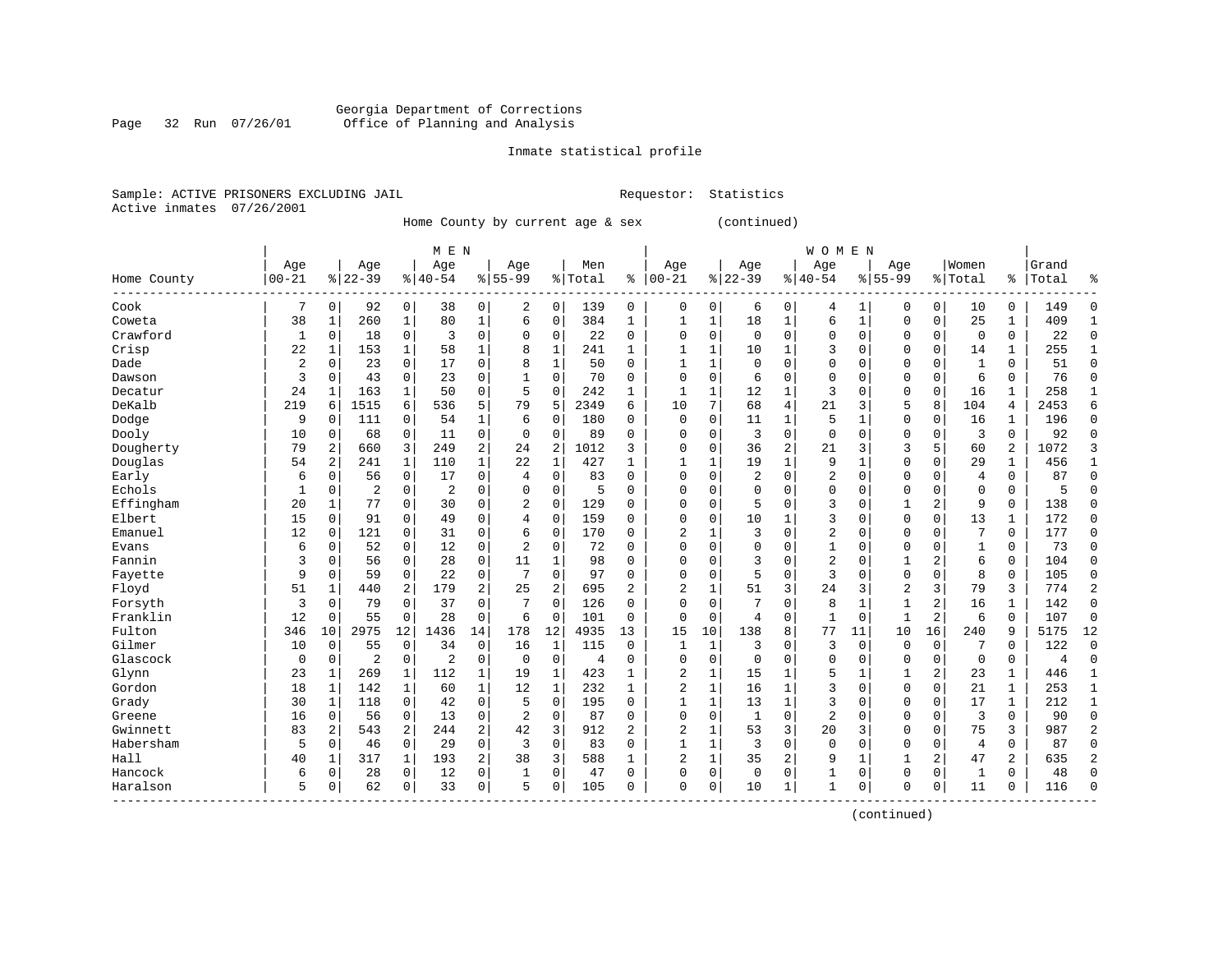#### Georgia Department of Corrections Page 33 Run 07/26/01 Office of Planning and Analysis

# Inmate statistical profile

|  |                           | Sample: ACTIVE PRISONERS EXCLUDING JAII |  |
|--|---------------------------|-----------------------------------------|--|
|  | Active inmates 07/26/2001 |                                         |  |

L Requestor: Statistics

Home County by current age & sex (continued)

|                         |                |             |           |             | M E N                 |   |                |             |         |          |                |              |                |          | <b>WOMEN</b>   |              |                |          |                |              |       |              |
|-------------------------|----------------|-------------|-----------|-------------|-----------------------|---|----------------|-------------|---------|----------|----------------|--------------|----------------|----------|----------------|--------------|----------------|----------|----------------|--------------|-------|--------------|
|                         | Age            |             | Age       |             | Age                   |   | Age            |             | Men     |          | Age            |              | Age            |          | Age            |              | Age            |          | Women          |              | Grand |              |
| Home County<br>-------- | $00 - 21$      |             | $8 22-39$ |             | $\frac{1}{6}$   40-54 |   | $8155 - 99$    |             | % Total | ి        | $00 - 21$      |              | $8 22-39$      |          | $8 40-54$      |              | $8155 - 99$    |          | % Total        | ⊱            | Total | ႜ            |
| Harris                  | 11             | $\mathbf 0$ | 46        | 0           | 25                    | 0 | 2              | 0           | 84      | 0        | 1              | 1            | 3              | 0        | $\mathbf 0$    | 0            | 0              | 0        | 4              | 0            | 88    | n            |
| Hart                    | 9              | $\mathbf 0$ | 57        | $\mathbf 0$ | 18                    | 0 | 2              | $\mathbf 0$ | 86      | 0        | $\mathbf 0$    | 0            | $\overline{2}$ | 0        | 3              | $\Omega$     | $\Omega$       | 0        | 5              | 0            | 91    | $\Omega$     |
| Heard                   | 1              | 0           | 23        | 0           | 10                    | 0 | 10             | 1           | 44      | 0        | $\Omega$       | $\Omega$     | $\overline{a}$ | $\Omega$ | $\Omega$       | $\Omega$     | $\Omega$       | $\Omega$ | 2              | 0            | 46    | C            |
| Henry                   | 35             | 1           | 171       | 1           | 79                    | 1 | 11             | 1           | 296     | 1        | 4              | 3            | 6              | $\Omega$ |                | $\mathbf{1}$ | $\Omega$       | $\Omega$ | 17             | 1            | 313   | -1           |
| Houston                 | 46             | 1           | 270       | $\mathbf 1$ | 116                   | 1 | 13             | 1           | 445     | 1        |                | 1            | 21             | 1        | 8              | 1            | $\Omega$       | 0        | 30             | 1            | 475   | $\mathbf{1}$ |
| Irwin                   | 12             | 0           | 47        | 0           | 22                    | 0 | 2              | $\mathbf 0$ | 83      | $\Omega$ | $\mathbf 0$    | 0            | 3              | $\Omega$ | 0              | $\Omega$     | $\Omega$       | 0        | 3              | 0            | 86    | $\Omega$     |
| Jackson                 | 13             | 0           | 92        | 0           | 63                    | 1 | 14             | 1           | 182     | 0        | $\overline{2}$ | 1            | 14             | 1        | 2              | $\Omega$     | $\Omega$       | 0        | 18             | 1            | 200   | $\Omega$     |
| Jasper                  | 1              | 0           | 47        | $\mathbf 0$ | 16                    | 0 | $\overline{c}$ | 0           | 66      | 0        | $\Omega$       | $\mathbf 0$  | $\mathbf{1}$   | $\Omega$ | 1              | $\Omega$     | $\Omega$       | 0        | $\overline{2}$ | 0            | 68    | $\mathbf 0$  |
| Jeff Davis              | 5              | 0           | 30        | 0           | 25                    | 0 | 2              | 0           | 62      | 0        | $\Omega$       | $\Omega$     | 2              | $\Omega$ | 2              | $\Omega$     | $\Omega$       | $\Omega$ | 4              | 0            | 66    | $\mathbf 0$  |
| Jefferson               | 13             | $\mathbf 0$ | 68        | 0           | 27                    | 0 | 3              | $\Omega$    | 111     | O        | $\Omega$       | 0            | 3              | $\Omega$ | 3              | $\Omega$     | $\Omega$       | $\Omega$ | б              | 0            | 117   | $\mathbf 0$  |
| Jenkins                 | 12             | $\mathbf 0$ | 59        | $\mathbf 0$ | 14                    | 0 |                | $\Omega$    | 86      | O        | $\Omega$       | $\Omega$     | 4              | $\Omega$ | 2              | $\Omega$     | $\Omega$       | $\Omega$ | б              | 0            | 92    | $\Omega$     |
| Johnson                 | 1              | $\mathbf 0$ | 26        | $\mathbf 0$ | 10                    | 0 | 3              | 0           | 40      | 0        | $\Omega$       | $\Omega$     | 3              | $\Omega$ | $\Omega$       | $\Omega$     | $\Omega$       | $\Omega$ | 3              | 0            | 43    | $\Omega$     |
| Jones                   | 9              | $\mathbf 0$ | 22        | $\mathbf 0$ | 16                    | 0 | 2              | 0           | 49      | 0        |                | 1            |                | $\Omega$ | 1              | $\Omega$     | $\Omega$       | $\Omega$ | 3              | 0            | 52    | $\Omega$     |
| Lamar                   | 0              | 0           | 56        | $\mathbf 0$ | 27                    | 0 |                | 0           | 90      | 0        | $\Omega$       | 0            | 0              | $\Omega$ | 3              | 0            | $\Omega$       | 0        | 3              | 0            | 93    | $\mathbf 0$  |
| Lanier                  | 1              | $\mathbf 0$ | 29        | $\mathbf 0$ | 6                     | 0 | 4              | $\mathbf 0$ | 40      | 0        | $\Omega$       | 0            | 3              | $\Omega$ | $\overline{2}$ | 0            | $\Omega$       | 0        | 5              | 0            | 45    | $\Omega$     |
| Laurens                 | 20             | 1           | 169       | $\mathbf 1$ | 57                    | 1 | 6              | $\mathbf 0$ | 252     | 1        | $\mathbf{1}$   | 1            | 8              | $\Omega$ | 5              | 1            | 1              | 2        | 15             | 1            | 267   | 1            |
| Lee                     | 6              | $\mathbf 0$ | 29        | $\mathbf 0$ | 12                    | 0 | 3              | $\mathbf 0$ | 50      | $\Omega$ | $\Omega$       | $\Omega$     |                | $\Omega$ | 1              | $\Omega$     | $\Omega$       | $\Omega$ | $\overline{4}$ | 0            | 54    | $\Omega$     |
| Liberty                 | 28             | 1           | 142       | 1           | 33                    | 0 | 5              | 0           | 208     | 1        |                |              | 4              | $\Omega$ | 2              | $\Omega$     | $\Omega$       | $\Omega$ |                | 0            | 215   | 1            |
| Lincoln                 | 2              | 0           | 22        | $\Omega$    | 12                    | 0 |                | 0           | 37      | 0        | $\Omega$       | $\Omega$     | $\Omega$       | $\Omega$ | $\Omega$       | $\Omega$     | $\Omega$       | $\Omega$ | $\Omega$       | 0            | 37    | $\Omega$     |
| Long                    | 3              | 0           | 17        | $\Omega$    | 12                    | 0 | $\mathbf{1}$   | $\Omega$    | 33      | 0        | $\Omega$       | $\Omega$     | 2              | $\Omega$ | 1              | $\Omega$     | $\Omega$       | $\Omega$ | 3              | 0            | 36    | $\Omega$     |
| Lowndes                 | 32             | 1           | 311       | 1           | 117                   | 1 | 14             | 1           | 474     | 1        | -1             | $\mathbf{1}$ | 20             | 1        | 12             | 2            |                | 2        | 34             | 1            | 508   | 1            |
| Lumpkins                | 3              | $\mathbf 0$ | 40        | $\mathbf 0$ | 25                    | 0 | 6              | $\mathbf 0$ | 74      | 0        | $\mathbf 0$    | $\Omega$     | 3              | 0        | 1              | $\Omega$     | $\Omega$       | $\Omega$ | $\overline{4}$ | 0            | 78    | $\Omega$     |
| Macon                   | 8              | $\mathbf 0$ | 43        | 0           | 18                    | 0 | 3              | $\mathbf 0$ | 72      | 0        | $\Omega$       | $\mathbf 0$  | 0              | $\Omega$ | 2              | $\Omega$     | $\Omega$       | 0        | $\overline{2}$ | 0            | 74    | $\Omega$     |
| Madison                 | 4              | $\mathbf 0$ | 69        | $\mathbf 0$ | 26                    | 0 | 6              | $\mathbf 0$ | 105     | 0        | $\Omega$       | $\Omega$     | 7              | $\Omega$ | 2              | $\Omega$     | $\Omega$       | $\Omega$ | 9              | 0            | 114   | $\bigcap$    |
| Marion                  | б              | $\mathbf 0$ | 18        | $\mathbf 0$ | 14                    | 0 | 1              | $\mathbf 0$ | 39      | $\Omega$ | $\Omega$       | $\Omega$     | $\mathbf{1}$   | $\Omega$ | $\Omega$       | $\Omega$     | $\Omega$       | $\Omega$ | $\mathbf{1}$   | 0            | 40    | $\Omega$     |
| McDuffie                | 4              | $\mathbf 0$ | 102       | $\mathbf 0$ | 34                    | 0 |                | 0           | 147     | 0        | -1             |              | 3              | $\Omega$ | 0              | $\Omega$     | $\Omega$       | $\Omega$ | 4              | 0            | 151   | $\mathbf 0$  |
| McIntosh                | 5              | $\mathbf 0$ | 47        | 0           | 21                    | 0 |                | 0           | 74      | 0        | $\mathbf 0$    | 0            | 0              | $\Omega$ | 0              | 0            | $\Omega$       | 0        | $\Omega$       | $\Omega$     | 74    | $\mathbf 0$  |
| Meriwether              | 19             | 1           | 108       | 0           | 52                    | 1 | 9              | 1           | 188     | 0        | O              | 0            | 9              | 1        |                | $\Omega$     | 2              | 3        | 12             | 0            | 200   | $\Omega$     |
| Miller                  | 1              | $\mathbf 0$ | 15        | 0           | 12                    | 0 | 1              | $\mathbf 0$ | 29      | $\Omega$ | $\Omega$       | O            | $\overline{2}$ | $\Omega$ | $\mathbf{1}$   | $\Omega$     | $\Omega$       | $\Omega$ | 3              | 0            | 32    | $\Omega$     |
| Mitchell                | 13             | 0           | 128       | 1           | 54                    | 1 | 5              | 0           | 200     | 1        | 3              | 2            | 8              | $\Omega$ | 2              | $\Omega$     | $\Omega$       | $\Omega$ | 13             | $\mathbf{1}$ | 213   | 1            |
| Monroe                  |                | $\mathbf 0$ | 62        | $\mathbf 0$ | 30                    | 0 | 4              | $\mathbf 0$ | 103     | 0        | $\Omega$       | $\Omega$     | $\overline{2}$ | $\Omega$ | 1              | $\Omega$     | $\Omega$       | $\Omega$ | 3              | 0            | 106   | $\Omega$     |
| Montgomery              | $\overline{2}$ | 0           | 29        | $\mathbf 0$ | 7                     | 0 | 1              | 0           | 39      | 0        | O              | 0            | 4              | $\Omega$ | $\Omega$       | $\Omega$     | $\Omega$       | $\Omega$ | 4              | 0            | 43    | $\Omega$     |
| Morgan                  | 6              | 0           | 49        | 0           | 20                    | 0 |                | 0           | 82      | 0        | $\Omega$       | $\Omega$     | 7              | $\Omega$ | $\Omega$       | $\Omega$     | $\Omega$       | 0        | 7              | 0            | 89    | $\cap$       |
| Murray                  | 14             | $\mathbf 0$ | 79        | 0           | 44                    | 0 | 10             | 1           | 147     | 0        | $\mathbf{1}$   | 1            | 7              | 0        | 3              | $\Omega$     | $\Omega$       | $\Omega$ | 11             | 0            | 158   | $\cap$       |
| Muscogee                | 152            | 4           | 813       | 3           | 338                   | 3 | 40             | 3           | 1343    | 3        | 6              | 4            | 60             | 4        | 31             | 4            | $\overline{2}$ | 3        | 99             | 4            | 1442  | 3            |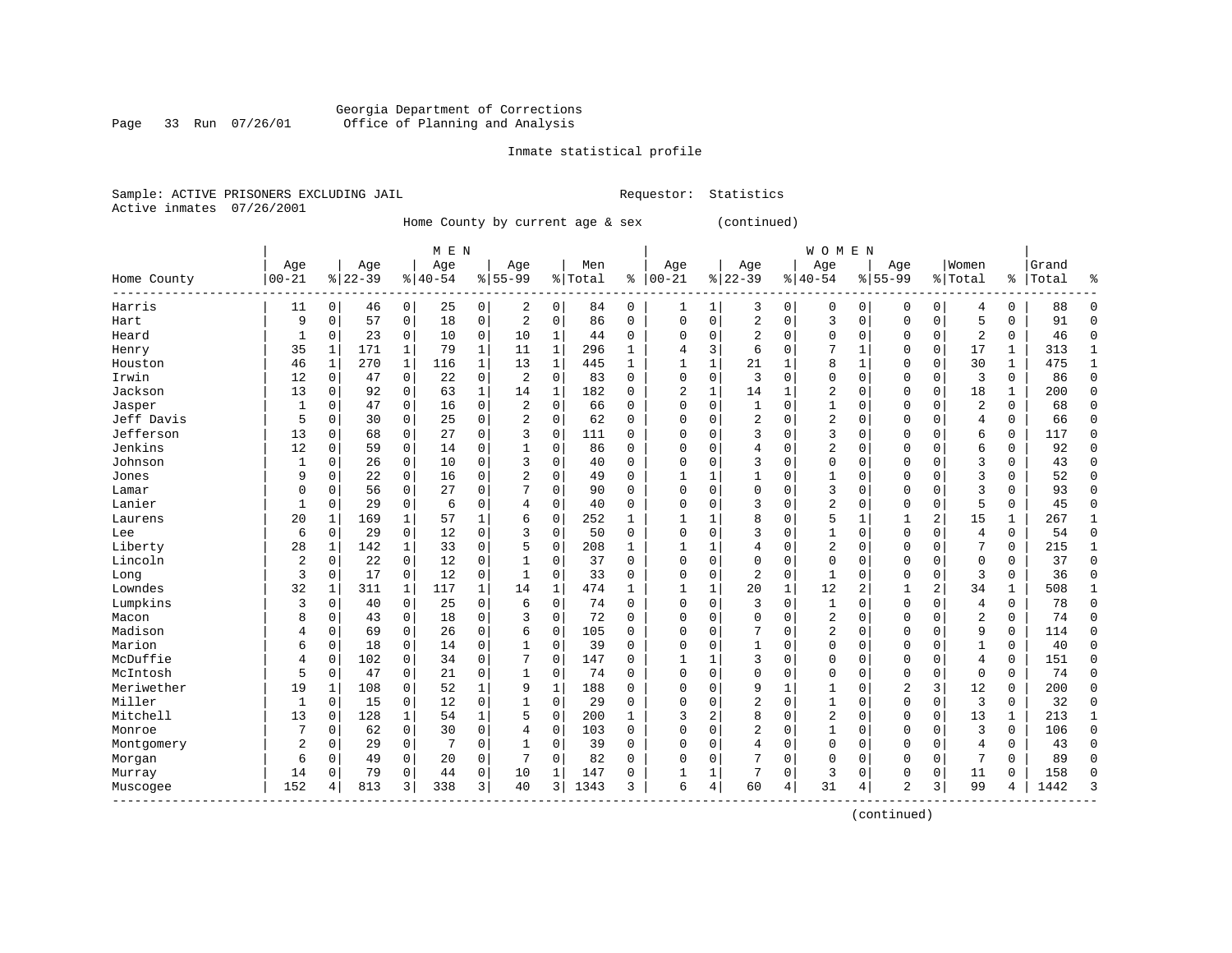#### Georgia Department of Corrections Page 34 Run 07/26/01 Office of Planning and Analysis

# Inmate statistical profile

|  | Sample: ACTIVE PRISONERS EXCLUDING JAIL |  | Requestor: Statistics |  |
|--|-----------------------------------------|--|-----------------------|--|
|  | Active inmates 07/26/2001               |  |                       |  |

Home County by current age & sex (continued)

|                      |                |              |           |              | M E N       |                |                |              |         |              |              |              |              |             | <b>WOMEN</b>   |              |              |             |                |                |       |              |
|----------------------|----------------|--------------|-----------|--------------|-------------|----------------|----------------|--------------|---------|--------------|--------------|--------------|--------------|-------------|----------------|--------------|--------------|-------------|----------------|----------------|-------|--------------|
|                      | Age            |              | Age       |              | Age         |                | Age            |              | Men     |              | Age          |              | Age          |             | Age            |              | Age          |             | Women          |                | Grand |              |
| Home County<br>----- | $ 00 - 21$     |              | $8 22-39$ |              | $8 40-54$   |                | $8155 - 99$    |              | % Total | ి            | $00 - 21$    |              | $ 22-39$     |             | $8 40-54$      | %            | $55 - 99$    |             | % Total        | ႜၟ             | Total | ႜ            |
| Newton               | 19             | 1            | 211       | 1            | 77          | 1              | 13             | 1            | 320     | 1            | 1            | 1            | 15           | 1           | 4              | 1            | 3            | 5           | 23             | 1              | 343   | 1            |
| Oconee               | 1              | $\Omega$     | 20        | $\mathbf 0$  | 16          | $\mathbf 0$    | 2              | $\mathbf 0$  | 39      | $\mathbf 0$  | $\mathbf{1}$ | $\mathbf{1}$ | $\Omega$     | $\Omega$    | $\mathbf{1}$   | $\Omega$     | $\Omega$     | $\Omega$    | $\overline{2}$ | $\Omega$       | 41    | $\Omega$     |
| Oglethrope           | 4              | 0            | 37        | $\mathbf 0$  | 7           | $\mathbf 0$    | 1              | 0            | 49      | 0            |              | $\mathbf{1}$ | 2            | $\Omega$    | 0              | $\Omega$     | $\Omega$     | $\Omega$    | 3              | 0              | 52    | $\Omega$     |
| Paulding             | 14             | 0            | 82        | 0            | 61          | $\mathbf 1$    | 8              | $\mathbf{1}$ | 165     | 0            | 0            | 0            | 14           | 1           | 4              | $\mathbf{1}$ |              | 2           | 19             | 1              | 184   | $\Omega$     |
| Peach                | 6              | $\mathbf 0$  | 54        | 0            | 33          | 0              | $\Omega$       | $\mathbf 0$  | 93      | $\mathbf 0$  |              | $\mathbf{1}$ | 3            | $\Omega$    |                | $\Omega$     | $\Omega$     | $\mathbf 0$ | 5              | 0              | 98    | $\bigcap$    |
| Pickens              | 5              | 0            | 49        | $\mathbf 0$  | 32          | 0              | 4              | $\mathbf 0$  | 90      | $\Omega$     | $\Omega$     | $\Omega$     | 3            | $\Omega$    | 4              | 1            | $\Omega$     | $\Omega$    | 7              | 0              | 97    | $\Omega$     |
| Pierce               | 8              | 0            | 21        | 0            | 15          | $\mathbf 0$    | 1              | 0            | 45      | 0            | $\Omega$     | 0            | 2            | $\Omega$    | $\Omega$       | 0            | $\Omega$     | $\Omega$    | $\overline{2}$ | 0              | 47    | $\mathbf 0$  |
| Pike                 | $\overline{2}$ | $\Omega$     | 20        | 0            | 17          | $\mathbf 0$    | 3              | 0            | 42      | $\Omega$     | 0            | $\Omega$     | $\Omega$     | $\Omega$    | $\Omega$       | 0            | $\Omega$     | $\Omega$    | $\Omega$       | 0              | 42    | $\mathbf 0$  |
| Polk                 | 10             | $\Omega$     | 120       | 0            | 48          | 0              | 9              | 1            | 187     | $\Omega$     | 0            | $\Omega$     | 6            | $\Omega$    | 2              | 0            | $\Omega$     | $\Omega$    | 8              | 0              | 195   | $\mathbf 0$  |
| Pulaski              | 15             | 0            | 47        | 0            | 20          | $\mathbf 0$    | 2              | $\mathbf 0$  | 84      | $\Omega$     | O            | $\Omega$     |              | ∩           | $\Omega$       | C            | $\Omega$     | $\Omega$    | 7              | $\Omega$       | 91    | $\Omega$     |
| Putnam               | 13             | $\Omega$     | 73        | $\Omega$     | 42          | $\mathbf 0$    | 4              | $\Omega$     | 132     | $\Omega$     | O            | $\Omega$     |              | $\Omega$    | 4              | $\mathbf{1}$ |              | 2           | 10             | 0              | 142   | $\Omega$     |
| Ouitman              | 0              | $\Omega$     | 6         | 0            | $\mathbf 0$ | $\mathbf 0$    | $\Omega$       | 0            | 6       | $\Omega$     | O            | $\Omega$     | $\Omega$     | $\Omega$    | $\Omega$       | $\Omega$     |              | 2           | $\mathbf{1}$   | 0              | 7     | C            |
| Rabun                | 4              | 0            | 35        | $\mathbf 0$  | 12          | $\mathbf 0$    | 1              | $\mathbf 0$  | 52      | $\Omega$     | 0            | $\Omega$     |              | $\Omega$    | 0              | O            | $\Omega$     | $\Omega$    | $\mathbf{1}$   | 0              | 53    | $\Omega$     |
| Randolph             | 6              | $\mathbf 0$  | 53        | $\mathbf 0$  | 10          | 0              | $\overline{2}$ | $\mathbf 0$  | 71      | $\mathbf 0$  | $\Omega$     | 0            | $\Omega$     | $\Omega$    | 3              | $\Omega$     | $\Omega$     | $\mathbf 0$ | 3              | 0              | 74    | $\cap$       |
| Richmond             | 155            | 5            | 1064      | 4            | 441         | $\overline{4}$ | 44             | 3            | 1704    | 4            | 4            | 3            | 80           | 5           | 38             | 6            | $\mathbf{1}$ | 2           | 123            | 5              | 1827  | 4            |
| Rockdale             | 22             | 1            | 125       | 1            | 67          | 1              | 12             | 1            | 226     | 1            | 4            | 3            | 5            | $\Omega$    | 4              | 1            | $\Omega$     | $\Omega$    | 13             | 1              | 239   | 1            |
| Schely               | 2              | $\mathbf 0$  | 16        | $\mathbf 0$  | 5           | $\mathbf 0$    | $\mathbf 0$    | 0            | 23      | $\Omega$     | $\Omega$     | 0            | <sup>0</sup> | $\Omega$    | $\Omega$       | $\Omega$     | 0            | $\Omega$    | $\mathbf 0$    | 0              | 23    | $\mathbf 0$  |
| Screven              | 3              | 0            | 63        | $\mathbf 0$  | 19          | 0              | 4              | 0            | 89      | $\Omega$     | 3            | 2            |              | $\Omega$    |                | $\Omega$     | $\Omega$     | $\Omega$    | 8              | 0              | 97    | $\Omega$     |
| Seminole             | 5              | 0            | 44        | $\mathbf 0$  | 23          | $\mathbf 0$    | 3              | $\mathbf 0$  | 75      | $\Omega$     | $\Omega$     | $\Omega$     | 3            | $\Omega$    | $\overline{a}$ | $\Omega$     | $\Omega$     | $\Omega$    | 5              | 0              | 80    | $\Omega$     |
| Spalding             | 49             | 1            | 351       | 1            | 136         | 1              | 17             | 1            | 553     | $\mathbf{1}$ | 4            | 3            | 25           | 1           | 10             | $\mathbf{1}$ | 1            | 2           | 40             | $\overline{c}$ | 593   | 1            |
| Stephens             | 6              | $\mathbf 0$  | 89        | $\mathbf 0$  | 33          | $\mathbf 0$    | 6              | $\mathbf 0$  | 134     | $\mathbf 0$  | $\Omega$     | $\Omega$     | 7            | $\Omega$    | $\overline{2}$ | $\Omega$     | $\Omega$     | $\Omega$    | 9              | 0              | 143   | $\Omega$     |
| Stewart              | $\overline{2}$ | 0            | 23        | 0            | 8           | $\mathbf 0$    | 1              | 0            | 34      | 0            | 1            | $\mathbf{1}$ | $\mathbf 0$  | $\Omega$    | 0              | O            | $\Omega$     | $\mathbf 0$ | $\mathbf{1}$   | 0              | 35    | $\mathbf 0$  |
| Sumter               | 18             | 1            | 138       | 1            | 52          | $\mathbf 1$    | 5              | $\mathbf 0$  | 213     | $\mathbf{1}$ | 0            | $\Omega$     | 12           |             | 4              | -1           | $\Omega$     | $\Omega$    | 16             | 1              | 229   | -1           |
| Talbot               | 5              | 0            | 30        | $\mathbf 0$  | 9           | $\mathbf 0$    | $\Omega$       | $\mathbf 0$  | 44      | $\Omega$     | -1           | 1            | $\Omega$     | $\Omega$    | 3              | $\Omega$     | $\Omega$     | $\Omega$    | 4              | 0              | 48    | $\Omega$     |
| Taliaferro           | 1              | $\Omega$     | 12        | $\Omega$     | 2           | $\mathbf 0$    | $\Omega$       | $\mathbf 0$  | 15      | $\Omega$     | $\Omega$     | $\Omega$     | <sup>0</sup> | $\Omega$    | 1              | 0            | $\Omega$     | $\Omega$    | $\mathbf{1}$   | $\Omega$       | 16    | $\Omega$     |
| Tattnall             | 7              | $\Omega$     | 87        | $\mathbf 0$  | 23          | $\mathbf 0$    | 3              | $\mathbf 0$  | 120     | $\Omega$     | $\Omega$     | $\Omega$     | 3            | $\Omega$    | 6              | -1           | $\Omega$     | $\Omega$    | 9              | 0              | 129   | $\mathbf 0$  |
| Taylor               | 9              | $\Omega$     | 44        | 0            | 18          | $\mathbf 0$    | 3              | $\mathbf 0$  | 74      | $\Omega$     | $\Omega$     | $\Omega$     | 3            | $\Omega$    | $\Omega$       | $\Omega$     | $\Omega$     | $\Omega$    | 3              | 0              | 77    | $\mathbf 0$  |
| Telfair              | 6              | 0            | 81        | 0            | 32          | $\mathbf 0$    | $\overline{2}$ | $\mathbf 0$  | 121     | $\Omega$     |              | 1            | 3            | $\Omega$    | 3              | $\Omega$     | $\Omega$     | $\mathbf 0$ | 7              | 0              | 128   | $\mathbf 0$  |
| Terrell              | 5              | $\Omega$     | 60        | 0            | 15          | $\mathbf 0$    | $\mathbf{1}$   | $\mathbf 0$  | 81      | $\Omega$     | $\Omega$     | $\Omega$     | 3            | $\Omega$    | $\Omega$       | C            | $\Omega$     | $\Omega$    | 3              | 0              | 84    | $\Omega$     |
| Thomas               | 30             | 1            | 172       | 1            | 68          | $\mathbf{1}$   | 9              | 1            | 279     | 1            | $\Omega$     | 0            | 15           | 1           | 4              | -1           | $\Omega$     | $\Omega$    | 19             | 1              | 298   | 1            |
| Tift                 | 28             | $\mathbf{1}$ | 178       | 1            | 86          | $\mathbf{1}$   | 10             | 1            | 302     | $\mathbf{1}$ | 2            | $\mathbf 1$  | 7            | $\Omega$    | 2              | $\Omega$     |              | 2           | 12             | 0              | 314   | $\mathbf{1}$ |
| Toombs               | 26             | $\mathbf{1}$ | 145       | $\mathbf{1}$ | 59          | $\mathbf 1$    | 5              | $\mathbf 0$  | 235     | $\mathbf{1}$ |              | $\mathbf{1}$ | 14           | 1           | 1              | $\Omega$     | $\Omega$     | $\Omega$    | 16             | 1              | 251   | 1            |
| Towns                | 0              | 0            | 10        | 0            | 5           | 0              | 1              | 0            | 16      | 0            | $\Omega$     | 0            |              | $\mathbf 0$ | 0              | $\Omega$     | $\Omega$     | $\mathbf 0$ | $\mathbf{1}$   | 0              | 17    | $\Omega$     |
| Treutlen             | 4              | 0            | 31        | $\mathbf 0$  | 12          | 0              | $\mathbf 1$    | $\mathbf 0$  | 48      | $\mathbf 0$  |              | $\mathbf 1$  | 1            | $\mathbf 0$ | $\mathbf{1}$   | $\Omega$     | $\Omega$     | $\mathbf 0$ | 3              | 0              | 51    | $\cap$       |
| Troup                | 57             | 2            | 390       | 2            | 122         | $\mathbf 1$    | 18             | 1            | 587     | 1            | 4            | 3            | 29           | 2           | 10             | 1            | $\Omega$     | $\mathbf 0$ | 43             | 2              | 630   | $\mathbf{1}$ |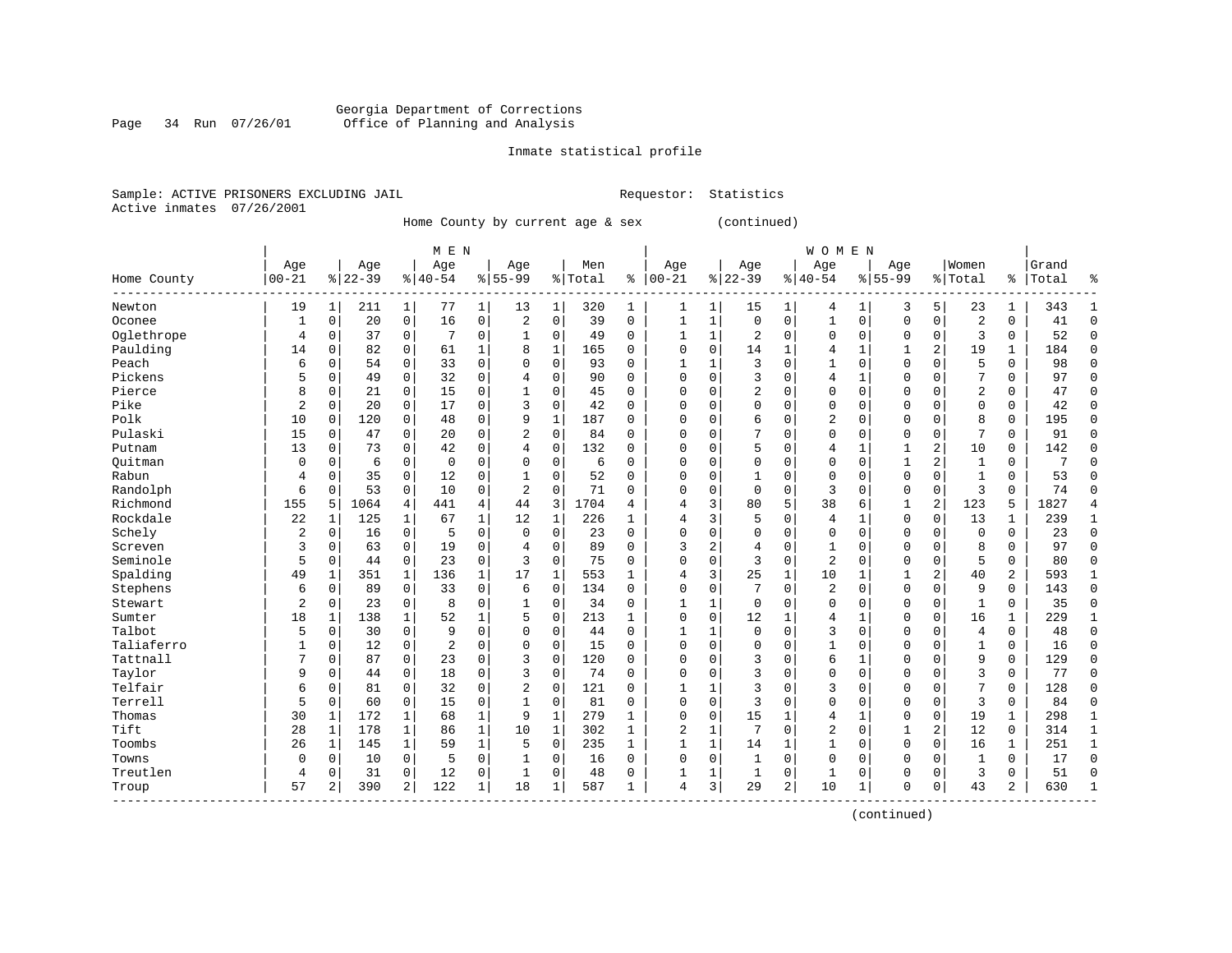# Georgia Department of Corrections Page 35 Run 07/26/01 Office of Planning and Analysis

## Inmate statistical profile

Sample: ACTIVE PRISONERS EXCLUDING JAIL **Requestor:** Statistics Active inmates 07/26/2001

Home County by current age & sex (continued)

|                  |           |          |                              |              | M E N    |      |           |          |                    |          |                         |             |          |      | <b>WOMEN</b>   |          |          |             |                |          |           |             |
|------------------|-----------|----------|------------------------------|--------------|----------|------|-----------|----------|--------------------|----------|-------------------------|-------------|----------|------|----------------|----------|----------|-------------|----------------|----------|-----------|-------------|
|                  | Age       |          | Age                          |              | Age      |      | Age       |          | Men                |          | Age                     |             | Age      |      | Age            |          | Age      |             | Women          |          | Grand     |             |
| Home County      | $00 - 21$ |          | $8 22-39$                    |              | $ 40-54$ |      | $8 55-99$ |          | % Total            | နွ       | $00 - 21$               |             | $ 22-39$ |      | $ 40-54$       |          | $ 55-99$ |             | % Total        | ွေ       | Total     | ៖           |
| Turner           | 6         | O        | 50                           | 0            | 22       | 0    |           | 0        | 79                 | 0        | 0                       | 0           | 3        | 0    | $\Omega$       | $\Omega$ | O        | 0           | 3              | 0        | 82        | $\Omega$    |
| Twiggs           | 4         | $\Omega$ | 28                           | 0            | 10       | 0    | 0         | 0        | 42                 | 0        |                         | 0           | $\Omega$ | 0    | $\Omega$       | 0        | 0        | $\mathbf 0$ |                | U        | 42        | $\Omega$    |
| Union            | 4         |          | 25                           | $\Omega$     | 8        | 0    |           | $\Omega$ | 39                 | 0        | <sup>0</sup>            | 0           | 5        | 0    |                | $\Omega$ | 0        | $\mathbf 0$ | 6              | 0        | 45        | $\Omega$    |
| Upson            | 16        | $\Omega$ | 107                          |              | 47       | 0    | 9         |          | 179                | U        |                         | $\Omega$    | 8        | O    |                |          |          | 0           | 11             | 0        | 190       | $\mathbf 0$ |
| Walker           | 17        | $\Omega$ | 148                          |              | 57       |      | 9         |          | 231                |          | $\overline{\mathbf{c}}$ |             | 17       |      |                |          |          | 2           | 25             |          | 256       |             |
| Walton           | 22        |          | 186                          |              | 71       |      | 14        | 1        | 293                |          |                         | $\Omega$    | 12       |      |                |          |          | $\mathbf 0$ | 19             |          | 312       | 1           |
| Ware             | 26        |          | 223                          | $\mathbf{1}$ | 108      |      | 12        | 1        | 369                |          |                         |             | 14       | 1    | 6              |          | U        | 0           | 21             |          | 390       |             |
| Warren           | 3         | $\Omega$ | 18                           | 0            | 19       | 0    | 3         | $\Omega$ | 43                 | $\Omega$ | <sup>0</sup>            |             | $\Omega$ | O    |                | $\Omega$ | U        |             |                | $\Omega$ | 44        | $\Omega$    |
| Washington       | 12        | O        | 75                           | $\Omega$     | 30       | 0    | 2         | $\Omega$ | 119                | U        |                         |             | 4        | O    | $\overline{2}$ | $\Omega$ |          | 0           |                | $\Omega$ | 126       | $\Omega$    |
| Wayne            | 8         | $\Omega$ | 80                           |              | 28       | 0    |           | 0        | 120                | 0        | $\Omega$                | $\Omega$    | 5        | O    | $\Omega$       | $\Omega$ |          | 2           | 6              | $\Omega$ | 126       | 0           |
| Webster          |           |          | 6                            |              | 2        | 0    |           | $\Omega$ | 9                  | U        |                         | O           | $\Omega$ | 0    |                | $\Omega$ |          | 0           |                | 0        | 9         | $\Omega$    |
| Wheeler          |           | $\Omega$ | 19                           |              | 10       | U    |           | O        | 35                 | O        |                         |             |          | U    | $\Omega$       | $\Omega$ |          | 0           |                | U        | 36        | $\Omega$    |
| White            | 3         | 0        | 34                           | $\Omega$     | 15       | 0    |           | $\Omega$ | 55                 | U        |                         |             | 4        | 0    |                |          |          | 0           | 6              | 0        | 61        | $\Omega$    |
| Whitfield        | 37        |          | 295                          |              | 141      |      | 22        |          | 495                |          |                         |             | 33       | 2    | 15             | 2        |          | $\Omega$    | 49             | 2        | 544       |             |
| Wilcox           |           | 0        | 31                           | $\Omega$     | 17       | 0    |           | $\Omega$ | 54                 | $\Omega$ | $\Omega$                | $\Omega$    | 6        | 0    | $\Omega$       | $\Omega$ | 0        | 0           | 6              | 0        | 60        | $\Omega$    |
| Wilkes           |           | 0        | 39                           | 0            | 18       | 0    |           | $\Omega$ | 68                 | 0        | <sup>0</sup>            | $\Omega$    | 5        | 0    | $\Omega$       | $\Omega$ | 0        | 0           | 5              | 0        | 73        | $\Omega$    |
| Wilkinson        | 3         | 0        | 37                           | $\Omega$     | 13       | 0    |           | $\Omega$ | 54                 | 0        | 0                       | $\mathbf 0$ | 2        | 0    | $\mathbf 0$    | 0        | 0        | $\mathbf 0$ | $\overline{2}$ | $\Omega$ | 56        | 0           |
| Worth            | 3         | $\Omega$ | 83                           | $\Omega$     | 32       | 0    | б         | $\Omega$ | 124                | U        | $\Omega$                | 0           | 5        | 0    |                | 0        | U        | 0           | 6              |          | 130       | $\Omega$    |
| Total reported   |           |          | 3404 100 24370 100 10233 100 |              |          |      |           |          | 1473 100 39480 100 |          | 152 100                 |             | 1680 100 |      | 690 100        |          |          | 62 100      | 2584 100       |          | 42064 100 |             |
| Percent reported |           | 93.3     |                              | 92.9         |          | 91.7 |           | 90.0     |                    | 92.5     |                         | 94.4        |          | 93.2 |                | 93.1     |          | 91.2        |                | 93.2     |           | 92.5        |
| Not reported     | 246       |          | 1874                         |              | 927      |      | 164       |          | 3211               |          | 9                       |             | 122      |      | 51             |          | 6        |             | 188            |          | 3399      |             |
| Total            | 3650      |          | 26244                        |              | 11160    |      | 1637      |          | 42691              |          | 161                     |             | 1802     |      | 741            |          | 68       |             | 2772           |          | 45463     |             |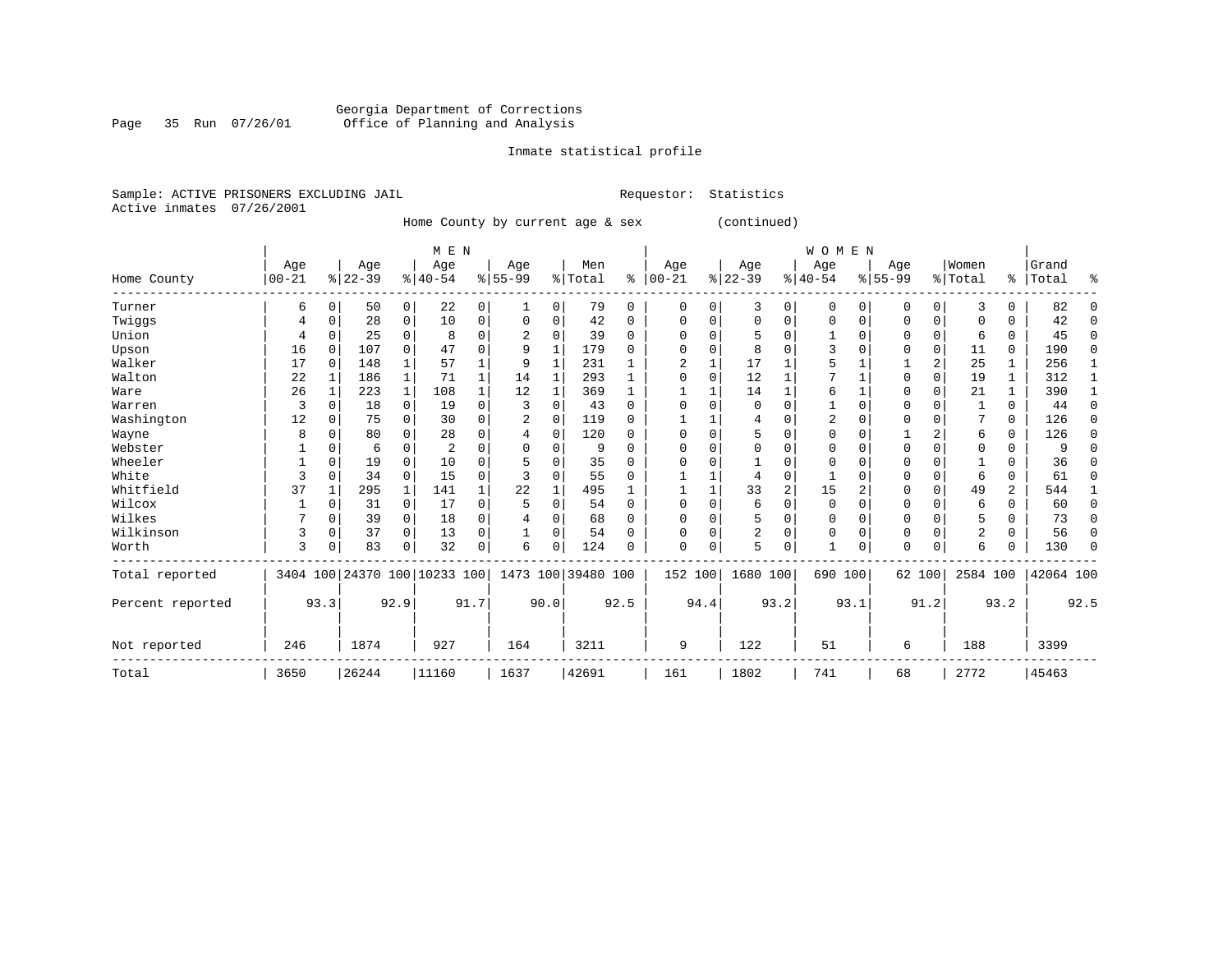Georgia Department of Corrections Office of Planning and Analysis

Inmate statistical profile<br>Requestor: Statistics

Sample: ACTIVE PRISONERS EXCLUDING JAIL Active inmates 07/26/2001

Prison Sentence In Years by current age & sex

| Age<br>Age<br>Age<br>Age<br>Age<br>Men<br>Age<br>Age<br>Age<br>$8155 - 99$<br>$8 22-39$<br>$00 - 21$<br>$8122 - 39$<br>$8140 - 54$<br>% Total<br>$8   00 - 21$<br>$8140 - 54$<br>$8155 - 99$<br>Sentence In Years | Grand<br>Women<br>% Total<br>%   Total | ៖                  |
|-------------------------------------------------------------------------------------------------------------------------------------------------------------------------------------------------------------------|----------------------------------------|--------------------|
| --------<br>$0 - 1$<br>104<br>2<br>1<br>96<br>306<br>1<br>1<br>5<br>0 <sup>1</sup><br>511<br>35<br>2<br>13<br>1<br>1                                                                                              | 2<br>51                                | 562<br>1           |
| $1.1 - 2$<br>7<br>336<br>3<br>1566<br>15<br>9<br>6<br>261<br>937<br>4<br>32<br>2<br>4<br>110<br>42<br>1<br>1<br>6                                                                                                 | 1734<br>168<br>6                       | 4                  |
| $2.1 - 3$<br>3<br>2<br>2<br>12<br>8<br>3<br>200<br>6<br>926<br>4<br>385<br>39<br>1550<br>4<br>19<br>140<br>33<br>4                                                                                                | 7<br>194                               | 1744<br>4          |
| $3.1 - 4$<br>3<br>2<br>256<br>861<br>315<br>30<br>2<br>1462<br>10<br>6<br>113<br>6<br>42<br>3<br>7<br>3<br>3<br>6                                                                                                 | 1629<br>167<br>6                       | 4                  |
| $4.1 - 5$<br>978<br>329<br>3<br>1563<br>123<br>223<br>4<br>33<br>2<br>4<br>10<br>6<br>7<br>40<br>5<br>1<br>1<br>6                                                                                                 | 174<br>1737<br>6                       | 4                  |
| $5.1 - 6$<br>612<br>17<br>2943<br>11<br>1129<br>10<br>128<br>4812<br>11<br>35<br>22<br>319<br>18<br>124<br>17<br>10<br>15<br>8                                                                                    | 488<br>18                              | 5300<br>12         |
| $6.1 - 7$<br>5<br>912<br>3<br>321<br>3<br>2<br>1457<br>10<br>6<br>$\mathbf{1}$<br>186<br>5<br>38<br>3<br>94<br>42<br>1<br>6                                                                                       | 5<br>1604<br>147                       | 4                  |
| $7.1 - 8$<br>1069<br>1591<br>3<br>5<br>131<br>343<br>3<br>48<br>3<br>5<br>81<br>32<br>2<br>3<br>4<br>4<br>4<br>4                                                                                                  | 120<br>1711<br>4                       | 4                  |
| $8.1 - 9$<br>3<br>6<br>318<br>9<br>70<br>$\overline{4}$<br>$\mathbf{1}$<br>133<br>1069<br>4<br>41<br>3<br>1561<br>21<br>3<br>1<br>4<br>4                                                                          | 101<br>4                               | 1662<br>4          |
| $9.1 - 10$<br>$\mathbf{1}$<br>476<br>$\Omega$<br>2<br>29<br>328<br>110<br>9<br>1<br>0<br>29<br>10<br>1<br>1<br>1<br>1<br>1<br>1                                                                                   | 40<br>1                                | 516<br>1           |
| 788<br>4522<br>1354<br>12<br>12<br>6864<br>12<br>257<br>14<br>13<br>5<br>7<br>$10.1 - 12$<br>22<br>17<br>200<br>16<br>20<br>95                                                                                    | 377<br>14                              | 7241<br>16         |
| $\overline{2}$<br>5<br>5<br>3<br>$12.1 - 15$<br>5<br>1778<br>7<br>593<br>75<br>5<br>2614<br>4<br>5<br>4<br>168<br>6<br>88<br>39                                                                                   | 5<br>2748<br>134                       | 6                  |
| 2775<br>3<br>$15.1 - 20$<br>202<br>1183<br>4338<br>6<br>58<br>7<br>10<br>11<br>11<br>178<br>11<br>10<br>5<br>101<br>8<br>6                                                                                        | 171<br>6                               | 4509<br>10         |
| 3591<br>2031<br>18<br>19<br>6101<br>5<br>9<br>20.1-OVER<br>166<br>5<br>14<br>313<br>14<br>8<br>109<br>6<br>60<br>8<br>6                                                                                           | 183<br>7                               | 6284<br>14         |
| 6<br>7<br>19<br>441<br>9<br>12<br>37<br>LIFE<br>177<br>5<br>3005<br>11<br>2143<br>27<br>5766<br>14<br>121<br>87<br>25                                                                                             | 242<br>9                               | 6008<br>13         |
| 57<br>$\Omega$<br>$\Omega$<br>0<br>59<br>$\mathbf 0$<br>1<br>$\mathbf{1}$<br>127<br>$\Omega$<br>1<br>$\mathbf 0$<br>$\Omega$<br>$\mathbf 0$<br>$\mathbf 0$<br>DEATH<br>0<br>11<br>0                               | 1<br>$\Omega$                          | 128<br>$\mathbf 0$ |
| 142<br>84<br>244<br>$\mathbf 0$<br>2<br>$\Omega$<br>$\mathbf 0$<br>LIFE W/O PAROLE<br>3<br>$\mathbf 0$<br>$\mathbf 1$<br>1<br>15<br>1<br>0<br>0<br>0<br>0<br>1                                                    | $\mathbf 0$<br>2                       | 246<br>1           |
| $\overline{2}$<br>$\Omega$<br>0<br>0<br>0<br>$\overline{0}$<br>0<br>0 <sup>1</sup><br>2<br>0<br>0<br>0<br>0<br>YOUTHFUL OFFENDERS<br>0<br>0<br>0<br>0<br>0                                                        | 0<br>0                                 | 2<br>$\mathbf{0}$  |
| 3631 100 26203 100 11135 100   1636 100   42605 100<br>Total reported<br>161 100 1793 100<br>738 100<br>68 100                                                                                                    | 2760 100                               | 45365 100          |
| 99.5<br>99.8<br>100.0<br>99.8<br>99.8<br>99.9<br>99.5<br>99.6<br>100.0<br>Percent reported                                                                                                                        | 99.6                                   | 99.8               |
| 0<br>19<br>25<br>$\mathbf{1}$<br>86<br>9<br>3<br>NOT REPORTED<br>41<br>0                                                                                                                                          | 12                                     | 98                 |
| 26244<br>42691<br>1802<br>741<br>68<br>3650<br>11160<br>1637<br>161<br>Total                                                                                                                                      | 2772<br>45463                          |                    |
|                                                                                                                                                                                                                   |                                        |                    |
| AVG EXCLUDING<br>7.71<br>11.26<br>12.87<br>14.43<br>11.41<br>6.85<br>7.78<br>8.77<br>9.98<br>LIFE, DEATH, YO                                                                                                      | 8.02                                   | 11.20              |
|                                                                                                                                                                                                                   |                                        |                    |
| AVG INCLUDING<br>8.35<br>12.33<br>14.36<br>16.10<br>12.67<br>7.64<br>8.67<br>10.22<br>14.03<br>LIFE=21, YO=3 YRS                                                                                                  | 9.16                                   | 12.45              |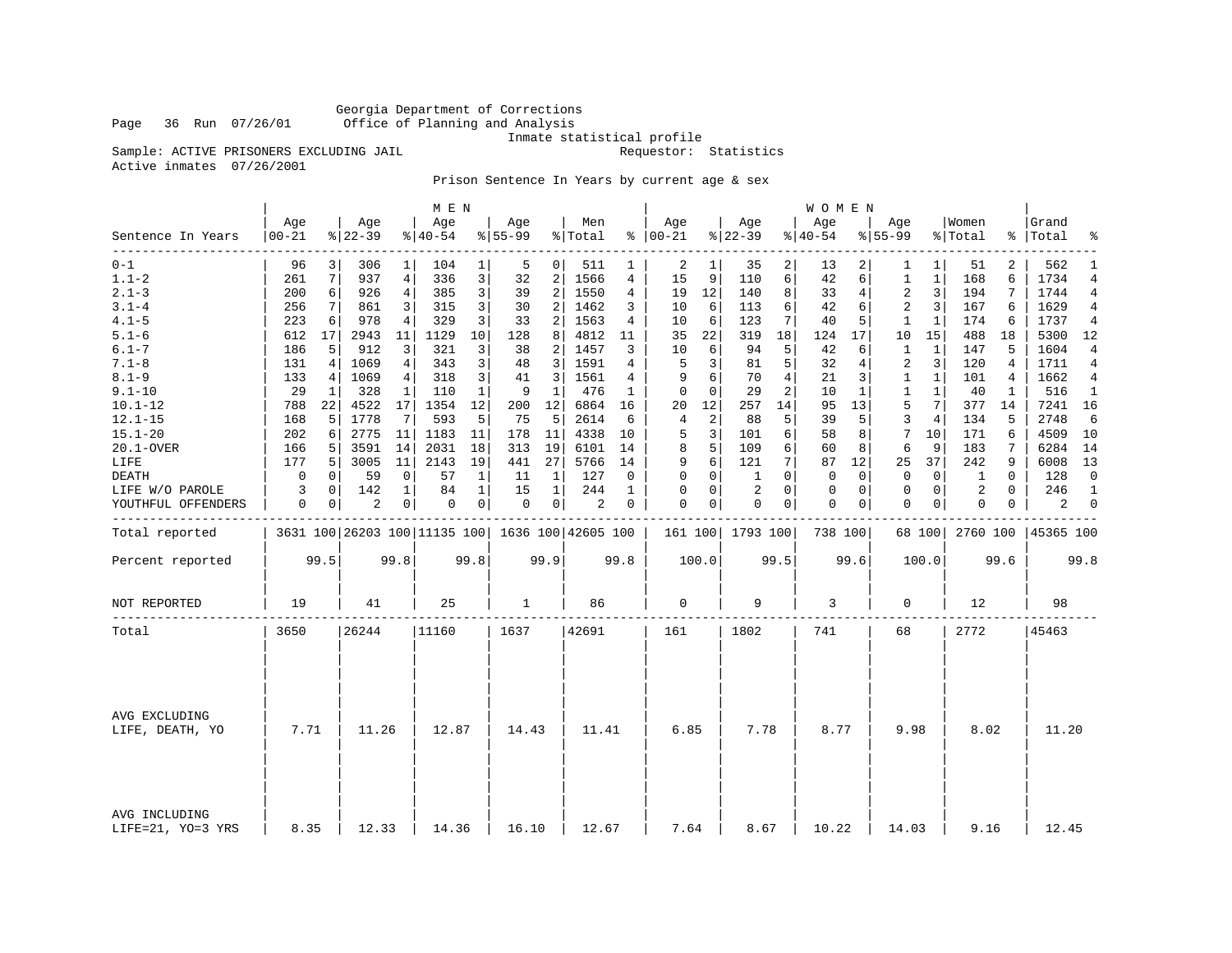# Georgia Department of Corrections Page 37 Run 07/26/01 Office of Planning and Analysis

## Inmate statistical profile

Sample: ACTIVE PRISONERS EXCLUDING JAIL **Requestor:** Statistics Active inmates 07/26/2001

Probation To Follow Prison by current age & sex

|                                     |                  |       |                     |          | M E N                        |          |                    |       |                      |          |                    |          |                    |          | W O M E N        |          |                    |          |                  |          |                         |       |
|-------------------------------------|------------------|-------|---------------------|----------|------------------------------|----------|--------------------|-------|----------------------|----------|--------------------|----------|--------------------|----------|------------------|----------|--------------------|----------|------------------|----------|-------------------------|-------|
| Prob After Prison                   | Age<br>$ 00-21 $ |       | Age<br>$8122 - 39$  |          | Age<br>$8140 - 54$           |          | Age<br>$8155 - 99$ |       | Men<br>% Total       | ႜ        | Age<br>$ 00 - 21 $ |          | Age<br>$8$   22-39 |          | Age<br>$ 40-54 $ |          | Age<br>$8155 - 99$ |          | Women<br>% Total |          | Grand<br>%   Total %    |       |
| PROBATION TO FOLLOW<br>NO PROBATION | 1614<br>2036     |       | 44 8074<br>56 18170 | 31<br>69 | 2997<br>8163                 | 27<br>73 | 469<br>1168        |       | 29 13154<br>71 29537 | 31<br>69 | 72<br>89           | 45<br>55 | 630<br>1172        | 35<br>65 | 243<br>498       | 33<br>67 | 19<br>49           | 28<br>72 | 964<br>1808      | 35<br>65 | $ 14118$ 31<br>31345 69 |       |
| Total reported                      |                  |       |                     |          | 3650 100 26244 100 11160 100 |          |                    |       | 1637 100 42691 100   |          |                    | 161 100  | 1802 100           |          |                  | 741 100  |                    | 68 100   | 2772 100         |          | 45463 100               |       |
| Percent reported                    |                  | 100.0 |                     | 100.0    |                              | 100.0    |                    | 100.0 |                      | 100.0    |                    | 100.0    |                    | 100.0    |                  | 100.0    |                    | 100.0    |                  | 100.0    |                         | 100.0 |
| NOT REPORTED                        | 0                |       |                     |          | 0                            |          | $\mathbf 0$        |       | $\Omega$             |          | 0                  |          | $\mathbf 0$        |          | $\Omega$         |          | $\Omega$           |          |                  |          | $\mathbf 0$             |       |
| Total                               | 3650             |       | 26244               |          | 11160                        |          | 1637               |       | 42691                |          | 161                |          | 1802               |          | 741              |          | 68                 |          | 2772             |          | 45463                   |       |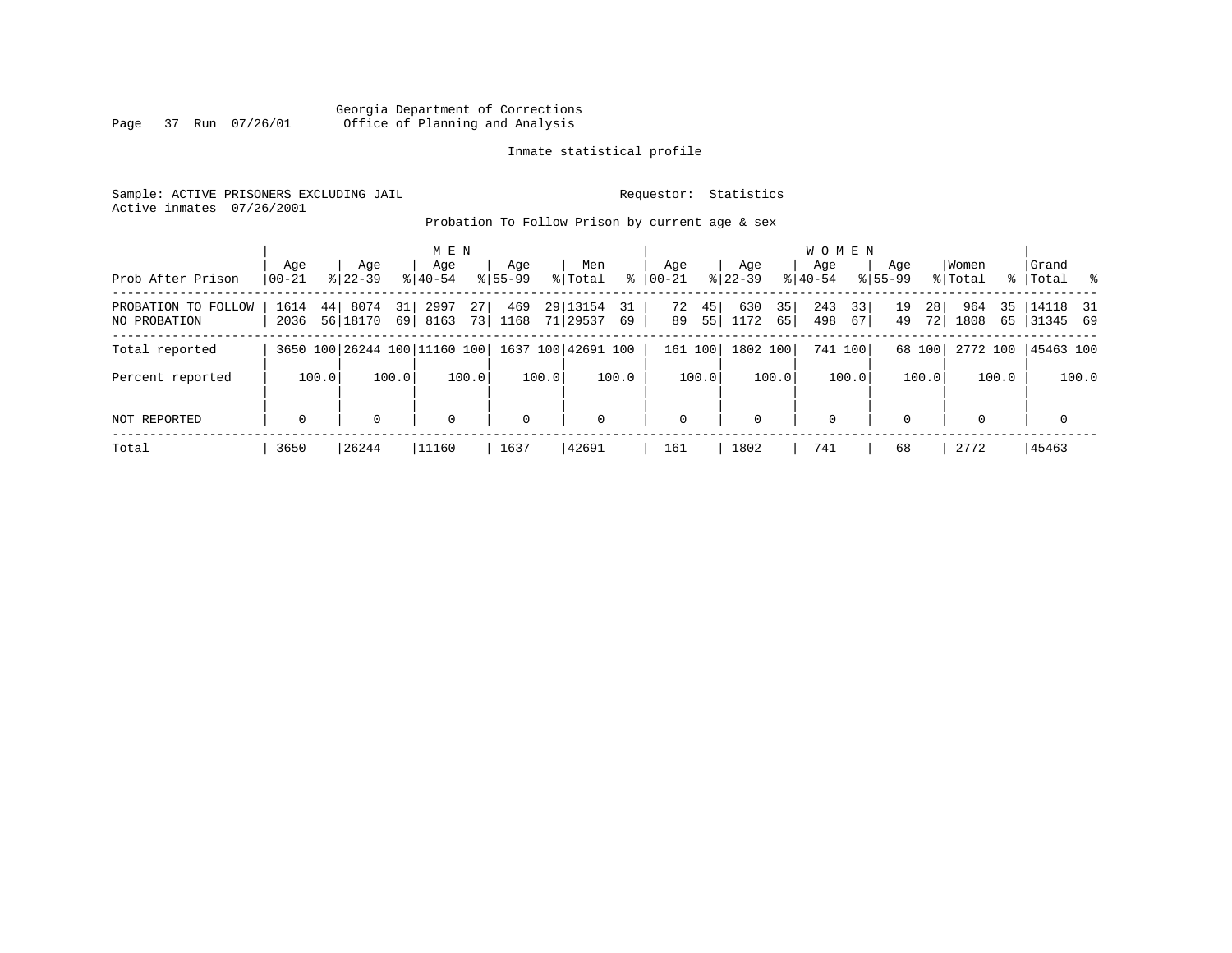# Georgia Department of Corrections Page 38 Run 07/26/01 Office of Planning and Analysis

## Inmate statistical profile

Sample: ACTIVE PRISONERS EXCLUDING JAIL **Requestor:** Statistics Active inmates 07/26/2001

Admission Type by current age & sex

|                      |                  |          |                  |              | M E N                        |              |                  |             |                    |              |                 |              |                 |          | <b>WOMEN</b>    |             |                    |              |                  |          |                |          |
|----------------------|------------------|----------|------------------|--------------|------------------------------|--------------|------------------|-------------|--------------------|--------------|-----------------|--------------|-----------------|----------|-----------------|-------------|--------------------|--------------|------------------|----------|----------------|----------|
| Admission Type       | Age<br>$00 - 21$ |          | Age<br>$8 22-39$ |              | Age<br>$8 40-54$             |              | Age<br>$8 55-99$ |             | Men<br>% Total     | ∻            | Age<br>$ 00-21$ |              | Age<br>$ 22-39$ |          | Age<br>$ 40-54$ |             | Age<br>$8155 - 99$ |              | Women<br>% Total | ွေ       | Grand<br>Total | 옹        |
|                      |                  |          |                  |              |                              |              |                  |             |                    |              |                 |              |                 |          |                 |             |                    |              |                  |          |                |          |
| COMMITTED FROM COURT | 2984             |          | 82 16911         | 65           | 7235                         | 65           | 1226             |             | 75 28356           | 67           | 129             | 80           | 1123            | 63.      | 470             | 64          | 60                 | 88           | 1782             | 65       | 30138          | 66       |
| RETURN APPEAL/BOND   | $\mathbf 0$      | 0        | 6                | 0            | $\overline{4}$               | $\Omega$     | $\Omega$         | 0           | 10                 | 0            | $\Omega$        | $\mathbf 0$  | $\Omega$        | 0        | -1              | 0           | $\Omega$           | 0            |                  | U        | 11             | $\Omega$ |
| PAROLE REV/NEW SENT  | 126              | 3        | 4266             | 16           | 1896                         |              | 185              | 11          | 6473               | 15           |                 | 4            | 213             | 12       | 103             | 14          | 4                  | 6            | 326              | 12       | 6799           | 15       |
| PAR REV/NO NEW SENT  | 28               |          | 844              | 3            | 416                          | 4            | 42               | 3           | 1330               | 3            |                 |              | 99              | 6        | 27              | 4           | 0                  | $\Omega$     | 128              | 5        | 1458           | 3        |
| PROB VIOL/TOTAL REV  | 0                | $\Omega$ | 0                | 0            |                              | 0            | O                | 0           |                    | $\Omega$     |                 | 0            | $\Omega$        | $\Omega$ | 0               | $\Omega$    | 0                  | $\Omega$     | 0                | 0        |                | $\Omega$ |
| PROB VIOL/PARTIAL    | 216              | 6        | 1207             | 5            | 447                          | 4            | 43               | 3           | 1913               | 4            | q               | 6            | 139             | 8        | 51              | 7           |                    | $\mathbf{1}$ | 200              | 7        | 2113           | 5        |
| ADMIT FM OTHER CUST  |                  | $\Omega$ | 14               | 0            | 7                            | O            | 5                | 0           | 27                 | 0            | ∩               | U            | 0               | U        | $\Omega$        | $\Omega$    | $\Omega$           | $\Omega$     | 0                | U        | 27             | $\Omega$ |
| SHOCK INCARCERATION  | $\Omega$         | $\Omega$ | O                | $\Omega$     | $\Omega$                     | 0            | $\Omega$         | 0           | 0                  | $\Omega$     | $\Omega$        | $\Omega$     | $\Omega$        | $\Omega$ | $\Omega$        | $\Omega$    | 0                  | 0            | $\Omega$         | $\Omega$ | $\Omega$       | $\cap$   |
| PROB REV/REMAINDER   | 253              | 7        | 2497             | 10           | 850                          | 8            | 94               | 6           | 3694               | 9            | 13              | 8            | 216             | 12       | 81              | 11          | 3                  | 4            | 313              | 11       | 4007           | 9        |
| NEW SENT/PAR REV PND |                  | $\Omega$ | 35               | $\Omega$     | 26                           | 0            | 3                | $\mathbf 0$ | 65                 | $\Omega$     | $\Omega$        | $\Omega$     | $\Omega$        | $\Omega$ |                 | $\mathbf 0$ | 0                  | 0            |                  | U        | 66             | ∩        |
| LIFE W/O PAROLE      | 2                | $\Omega$ | 88               | $\Omega$     | 40                           | $\Omega$     | 11               | 1           | 141                | $\Omega$     |                 | $\cap$       | $\Omega$        | O        | $\Omega$        | $\Omega$    | 0                  | 0            | $\Omega$         | U        | 141            | n        |
| PAROLE REV BOOT CAMP |                  | $\Omega$ |                  | $\Omega$     | 2                            | $\Omega$     | $\mathbf 0$      | 0           | 9                  | $\Omega$     | n               | $\Omega$     | $\Omega$        | O        | 0               | 0           | O                  | $\Omega$     | $\Omega$         | U        | 9              | n        |
| PAR REV/RSN UNKNOWN  |                  | $\Omega$ | 21               | <sup>n</sup> | 57                           |              | 21               | 1           | 99                 | <sup>0</sup> |                 | $\cap$       | $\Omega$        | O        | O               | $\Omega$    | O                  | 0            | $\Omega$         | 0        | 99             |          |
| PROBATION/PAROLE REV |                  | $\Omega$ | U                | 0            | $\cap$                       | <sup>0</sup> | $\Omega$         | O           |                    | $\Omega$     |                 | $\cap$       | $\Omega$        | O        | $\Omega$        | $\Omega$    | U                  |              | $\Omega$         | 0        |                |          |
| PB PAROLE RESCINDED  |                  | $\Omega$ |                  | U            |                              | O            | $\Omega$         | 0           | 8                  | ∩            | U               | O            | $\Omega$        | O        | $\Omega$        | $\Omega$    | O                  | $\Omega$     | $\Omega$         | U        |                |          |
| PROB REVOC/SPEC COND | 6                | $\Omega$ | 41               | 0            | 19                           | <sup>0</sup> | -1               | O           | 67                 | $\Omega$     |                 |              |                 | U        | 4               | 1           | O                  | 0            | 10               | U        | 77             | n        |
| PAR REV/REVOC CENTER | h                | 0        | 224              | 1            | 123                          |              | 4                | O           | 357                |              |                 | U            | U               | U        | $\Omega$        | 0           | O                  | 0            | $\Omega$         | 0        | 357            |          |
| INFORMATION ONLY     |                  | $\Omega$ | O                | 0            | $\Omega$                     | U            | U                | 0           | $\Omega$           | $\Omega$     | O               | U            | $\Omega$        | U        | 0               | 0           | O                  | 0            | $\Omega$         | U        | $\Omega$       | $\Omega$ |
| INCOMPLETE SENT PKG  |                  | $\Omega$ | N                | 0            | $\cap$                       | 0            | U                | $\Omega$    | $\Omega$           | $\Omega$     | O               | <sup>0</sup> | $\Omega$        | U        | $\Omega$        | 0           | O                  | 0            | $\Omega$         | 0        |                | $\cap$   |
| HANCOCK REVOC CENTER |                  | $\Omega$ | 3                | 0            | $\cap$                       | 0            | U                | $\Omega$    | 3                  | $\Omega$     |                 | 0            | $\Omega$        | U        | $\Omega$        | $\Omega$    | O                  | 0            | $\Omega$         | 0        | 3              | $\cap$   |
| WHITWORTH DETENTION  |                  | $\Omega$ | 31               | 0            | 11                           | 0            | -1               | 0           | 45                 | $\Omega$     |                 | 0            | $\Omega$        | 0        | $\Omega$        | 0           | O                  | 0            | $\Omega$         | U        | 45             | $\Omega$ |
| DCYS AT RISK         | 6                | $\Omega$ | 4                | $\Omega$     | $\Omega$                     | $\Omega$     |                  | 0           | 10                 | 0            |                 | $\Omega$     |                 | 0        | $\Omega$        | 0           | 0                  | 0            | 0                | 0        | 10             | $\cap$   |
| <b>OTHER</b>         | $\Omega$         | 0        | O                | 0            | n                            | 0            | U                | 0           | $\Omega$           | <sup>0</sup> | U               | U            |                 | O        | $\Omega$        | $\Omega$    | $\Omega$           | $\Omega$     | $\Omega$         | U        | ∩              |          |
| Total reported       |                  |          |                  |              | 3632 100 26206 100 11135 100 |              |                  |             | 1636 100 42609 100 |              | 161 100         |              | 1794 100        |          | 738 100         |             |                    | 68 100       | 2761 100         |          | 45370 100      |          |
| Percent reported     |                  | 99.5     |                  | 99.9         |                              | 99.8         |                  | 99.9        |                    | 99.8         |                 | 100.0        |                 | 99.6     |                 | 99.6        |                    | 100.0        |                  | 99.6     |                | 99.8     |
| UNKNOWN              | 18               |          | 38               |              | 25                           |              | 1                |             | 82                 |              | 0               |              | 8               |          | 3               |             | $\mathbf 0$        |              | 11               |          | 93             |          |
| Total                | 3650             |          | 26244            |              | 11160                        |              | 1637             |             | 42691              |              | 161             |              | 1802            |          | 741             |             | 68                 |              | 2772             |          | 45463          |          |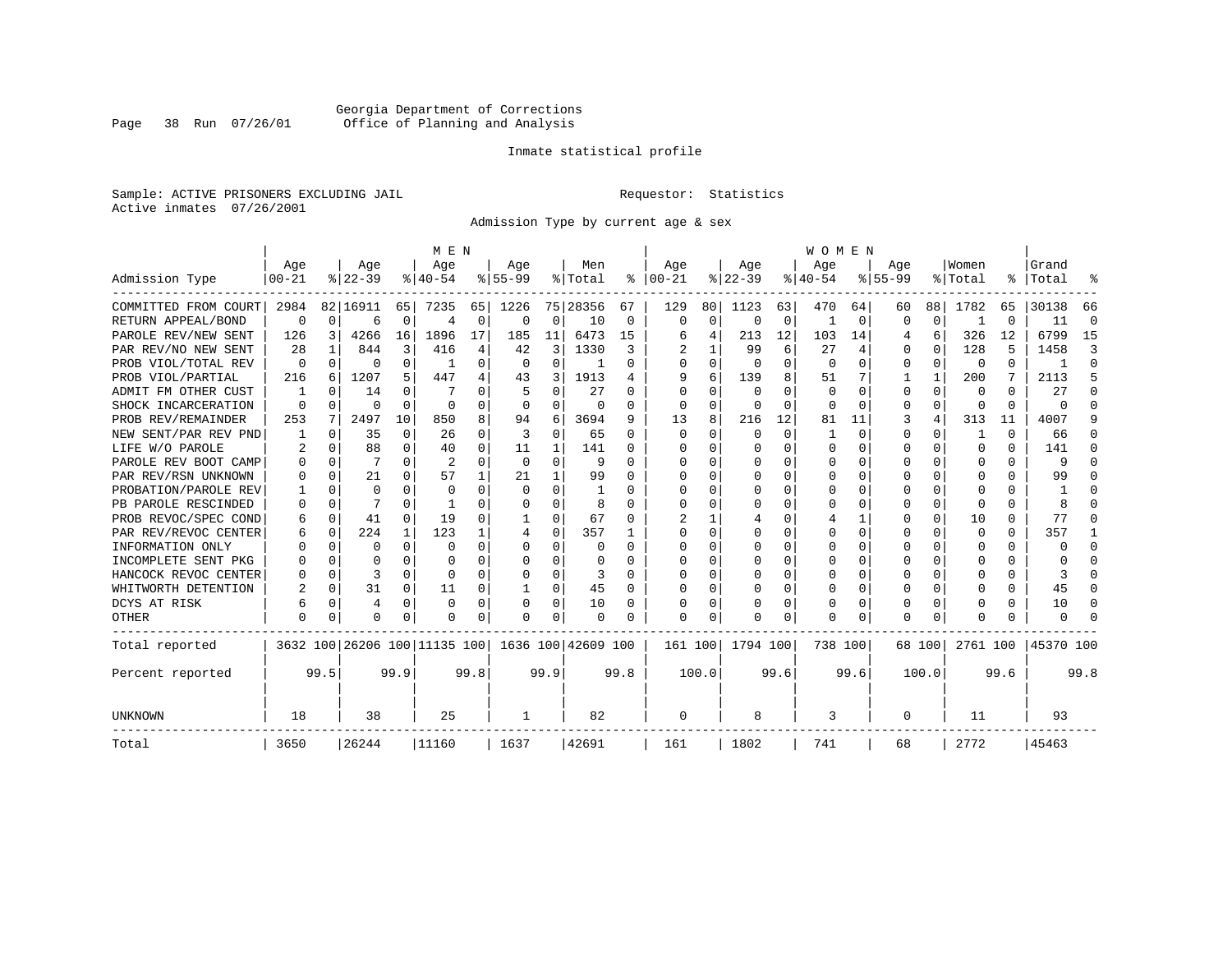#### Georgia Department of Corrections Page 39 Run 07/26/01 Office of Planning and Analysis

# Inmate statistical profile

|                           | Sample: ACTIVE PRISONERS EXCLUDING JAIL | Requestor: Statistics             |  |
|---------------------------|-----------------------------------------|-----------------------------------|--|
| Active inmates 07/26/2001 |                                         |                                   |  |
|                           |                                         | Release Type by current age & sex |  |

| Release Type                         | Age<br>  00-21 | Aqe<br>$8122 - 39$ |                            | M E N<br>Age<br>$8140 - 54$        |                  | Aqe<br>$8155 - 99$ |                                  | Men<br>% Total           | ႜ             | Aqe<br>$00 - 21$             |                                             | Aqe<br>$ 22-39 $              |                | <b>WOMEN</b><br>Age<br>$8 40-54$ |       | Age<br>$8155 - 99$ |                                 | Women<br>% Total |              | Grand<br>%  Total %       |                            |
|--------------------------------------|----------------|--------------------|----------------------------|------------------------------------|------------------|--------------------|----------------------------------|--------------------------|---------------|------------------------------|---------------------------------------------|-------------------------------|----------------|----------------------------------|-------|--------------------|---------------------------------|------------------|--------------|---------------------------|----------------------------|
| PAROLE<br>SENTENCE EXPIRED<br>Active | 18<br>$\Omega$ | 38<br>0            | 0 <sup>1</sup><br>$\Omega$ | 25<br>3650 100 26244 100 11159 100 | $\mathbf 0$<br>0 | $\mathbf{0}$       | 0 <sub>1</sub><br>$\overline{0}$ | 82<br>1637 100 42690 100 | 0<br>$\Omega$ | $\mathbf{0}$<br>$\mathbf{0}$ | $\overline{0}$<br>$\overline{0}$<br>161 100 | 8<br>$\mathbf{0}$<br>1802 100 | 0 <sup>1</sup> | 0<br>741 100                     | - 0 1 | 0                  | 0 I<br>0 <sup>1</sup><br>68 100 | $\mathbf 0$      | $\mathbf{0}$ | 93<br>2772 100  45462 100 | $\overline{0}$<br>$\Omega$ |
| Total                                | 3650           | 26244              |                            | 11160                              |                  | 1637               |                                  | 42691                    |               | 161                          |                                             | 1802                          |                | 741                              |       | 68                 |                                 | 2772             |              | 45463                     |                            |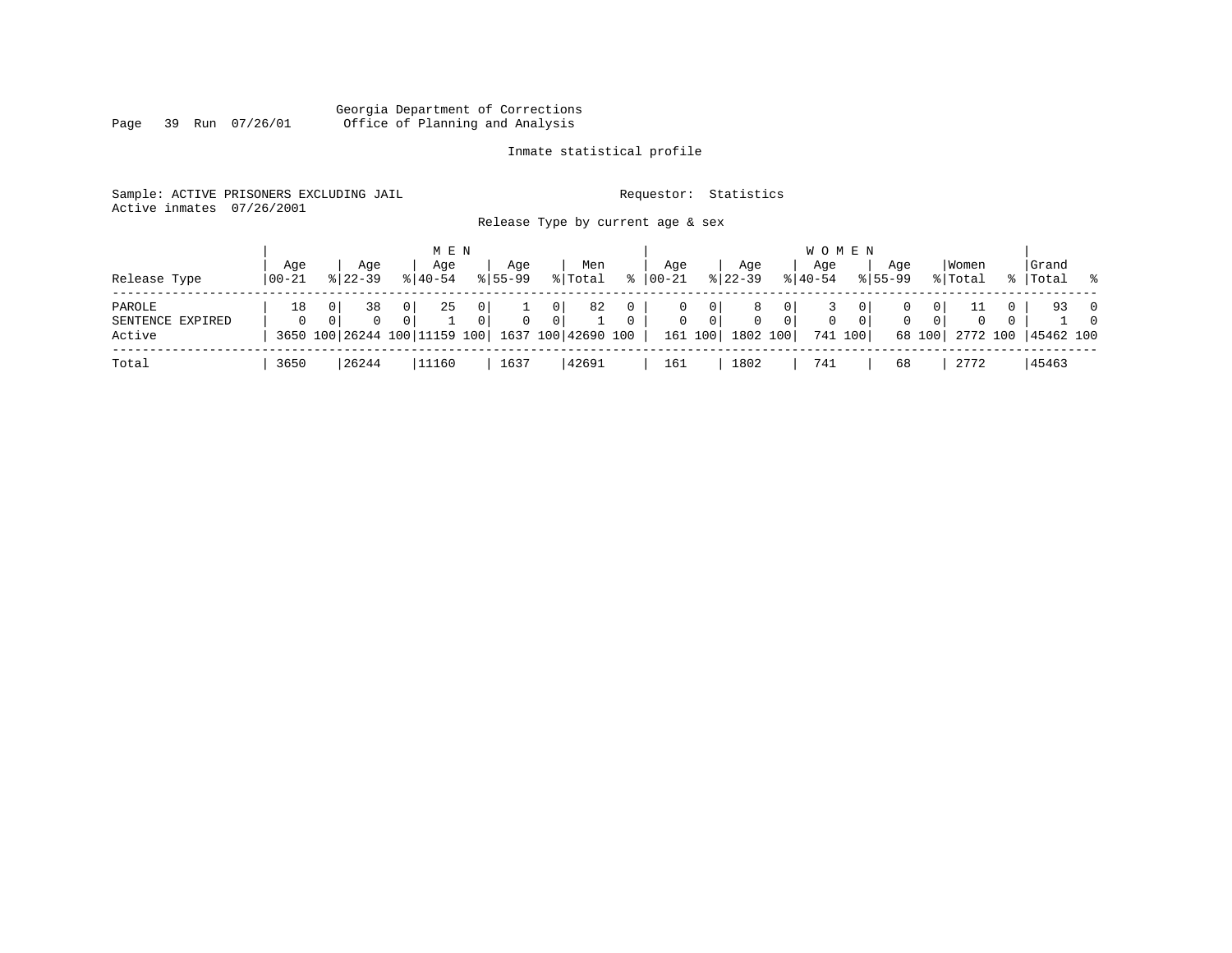# Georgia Department of Corrections Page 40 Run 07/26/01 Office of Planning and Analysis

## Inmate statistical profile

Sample: ACTIVE PRISONERS EXCLUDING JAIL **Requestor:** Statistics Active inmates 07/26/2001

Inst By Group by current age & sex

|                      |          |             |                |          | M E N         |                |          |                |                    |      |             |             |           |          | WOMEN       |          |             |                |          |       |           |      |
|----------------------|----------|-------------|----------------|----------|---------------|----------------|----------|----------------|--------------------|------|-------------|-------------|-----------|----------|-------------|----------|-------------|----------------|----------|-------|-----------|------|
|                      | Age      |             | Age            |          | Age           |                | Age      |                | Men                |      | Age         |             | Age       |          | Age         |          | Age         |                | Women    |       | Grand     |      |
| Inst By Group        | $ 00-21$ |             | $ 22-39 $      |          | $8 40-54$     |                | $ 55-99$ |                | % Total            | ి    | $ 00-21$    |             | $ 22-39 $ |          | $8 40-54$   |          | $8155 - 99$ |                | % Total  |       | %   Total | ွေ   |
| County jails         | 0        | $\Omega$    |                | 0        |               | 0              |          | $\overline{0}$ |                    |      | 0           | 0           |           | $\Omega$ | 0           |          |             | $\overline{0}$ |          |       |           |      |
| Transitional centers | 16       | $\Omega$    | 470            | 2        | 223           | $\overline{a}$ | 16       |                | 725                |      | 7           | 4           | 133       | 7        | 58          | 8        |             |                | 199      |       | 924       |      |
| County camps         | 348      | 10          | 2858           | 11       | 706           | 6              | 21       |                | 3933               |      | $\Omega$    | 0           |           | $\Omega$ | $\Omega$    |          | $\Omega$    |                |          | 0     | 3934      | 9    |
| Inmate boot camps    | 214      |             | 445            |          | $\Omega$      | $\Omega$       | $\Omega$ | $\cap$         | 659                |      | $\Omega$    | 0           |           | $\Omega$ | $\Omega$    |          | $\Omega$    |                |          |       | 660       |      |
| State prisons        | 2608     | 73          | 19198          | 74       | 8900          | 81             | 1457     |                | 90 32163           | 76   | 154         | 96          | 1667      | 93       | 683         | 92       | 67          | 99             | 2571     | 93    | 34734     | 77   |
| Private prisons      | 369      | 10          | 2861           | 11       | 1221          |                | 131      | 8 <sup>1</sup> | 4582               | 11   | $\Omega$    | $\Omega$    | $\Omega$  | $\Omega$ | $\Omega$    |          | 0           |                | $\Omega$ |       | 4582      | - 10 |
| Other                | 4        | $\mathbf 0$ | 15             | $\Omega$ | 2             | 0              |          | 0 <sup>1</sup> | 22                 |      | $\mathbf 0$ | $\mathbf 0$ | $\Omega$  | $\Omega$ | $\mathbf 0$ | $\Omega$ | $\mathbf 0$ | $\overline{0}$ | $\Omega$ | 0     | 22        | - 0  |
| Total reported       |          |             | 3559 100 25847 |          | 100 11052 100 |                |          |                | 1626 100 42084 100 |      | 161         | 100         | 1802 100  |          | 741 100     |          |             | 68 100         | 2772 100 |       | 44856 100 |      |
| Percent reported     |          | 97.5        |                | 98.5     |               | 99.0           |          | 99.3           |                    | 98.6 |             | 100.0       |           | 100.0    |             | 100.0    |             | 100.0          |          | 100.0 |           | 98.7 |
| Not reported         | 91       |             | 397            |          | 108           |                | 11       |                | 607                |      | $\mathbf 0$ |             | $\Omega$  |          | $\Omega$    |          | $\Omega$    |                | $\Omega$ |       | 607       |      |
| Total                | 3650     |             | 26244          |          | 11160         |                | 1637     |                | 42691              |      | 161         |             | 1802      |          | 741         |          | 68          |                | 2772     |       | 45463     |      |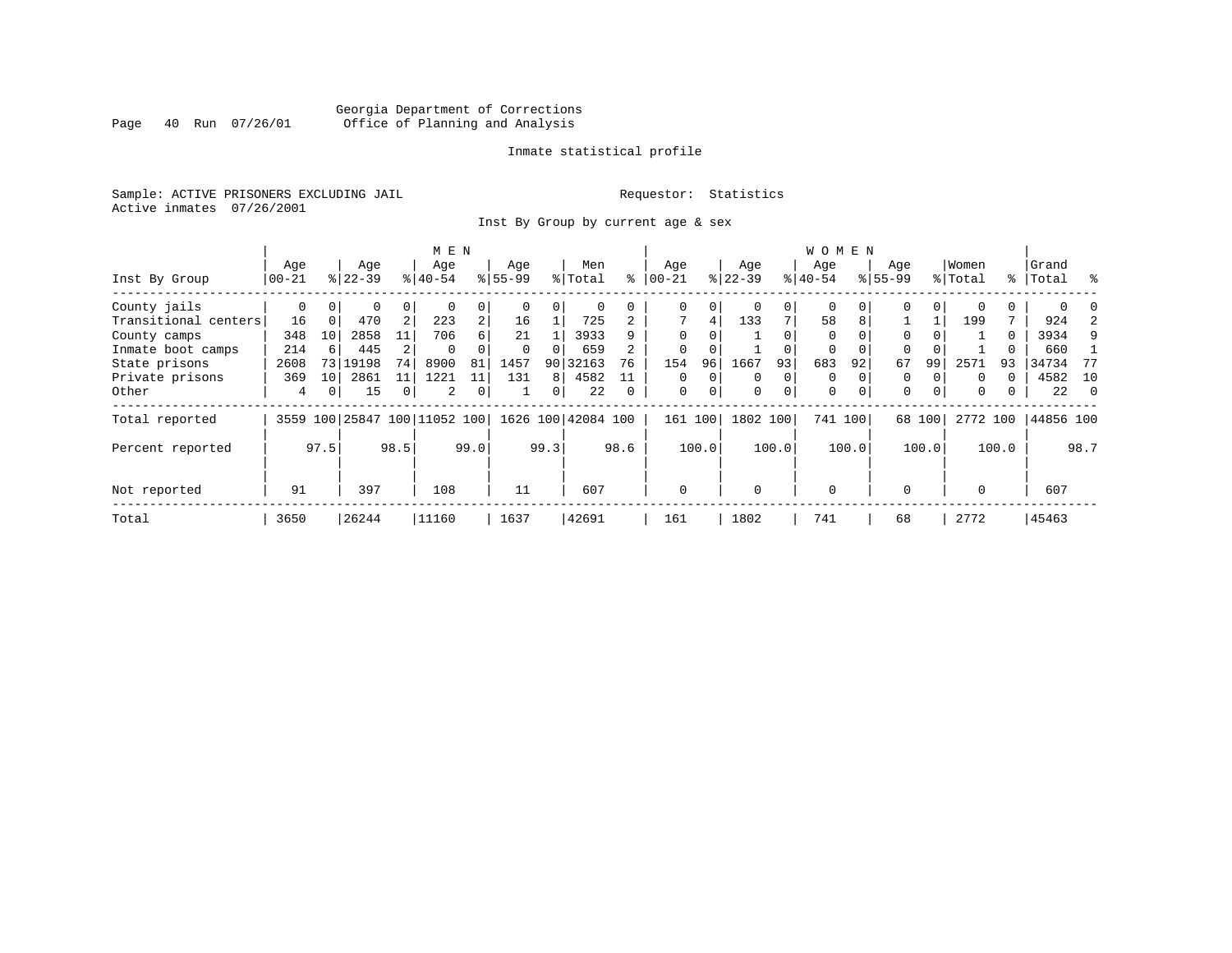# Georgia Department of Corrections Page 41 Run 07/26/01 Office of Planning and Analysis

## Inmate statistical profile

Sample: ACTIVE PRISONERS EXCLUDING JAIL **Requestor:** Statistics Active inmates 07/26/2001

Institution by current age & sex

|                      |                |              |             |                | M E N          |             |                |                |          |              |              |              |              |             | W O M E N    |             |             |              |              |          |              |               |
|----------------------|----------------|--------------|-------------|----------------|----------------|-------------|----------------|----------------|----------|--------------|--------------|--------------|--------------|-------------|--------------|-------------|-------------|--------------|--------------|----------|--------------|---------------|
|                      | Age            |              | Age         |                | Age            |             | Aqe            |                | Men      |              | Age          |              | Aqe          |             | Aqe          |             | Aqe         |              | Women        |          | Grand        |               |
| Institution          | $00 - 21$      |              | $8 22-39$   |                | $8 40-54$      |             | $8155 - 99$    |                | % Total  | နွ           | $ 00-21$     |              | $ 22-39$     |             | $ 40-54$     |             | $8155 - 99$ |              | % Total      |          | %   Total    |               |
| Albany Trans Ctr     | 3              | 0            | 97          | 0              | 47             | 0           | 3              | 0              | 150      | 0            | 0            | $\mathbf{0}$ | 0            | 0           | 0            | 0           | 0           | 0            | 0            | $\Omega$ | 150          | $\Omega$      |
| Atlanta Trans Ctr(M) | 4              | $\mathbf 0$  | 159         | $\mathbf{1}$   | 77             | $\mathbf 1$ | 9              | $1\,$          | 249      | $\mathbf{1}$ | $\Omega$     | $\Omega$     | $\mathbf 0$  | $\mathbf 0$ | $\Omega$     | $\mathbf 0$ | $\Omega$    | $\Omega$     | $\mathbf 0$  | $\Omega$ | 249          | $\mathbf{1}$  |
| Macon Trans Ctr      | 3              | 0            | 82          | 0              | 38             | 0           | 2              | 0              | 125      | 0            | $\Omega$     | $\mathbf{0}$ | 0            | 0           | 0            | 0           | 0           | $\mathbf 0$  | 0            | $\Omega$ | 125          | $\Omega$      |
| Metro Trans Ctr (W)  |                | 0            | $\Omega$    | $\Omega$       | $\Omega$       | $\mathbf 0$ | $\Omega$       | $\mathbf 0$    | $\Omega$ | $\Omega$     | 6            | 4            | 85           | 5           | 32           | 4           | 1           | $\mathbf{1}$ | 124          | 4        | 124          | $\Omega$      |
| New Horizons         | ∩              | $\Omega$     | $\Omega$    | 0              | $\Omega$       | $\Omega$    | $\Omega$       | $\Omega$       | $\Omega$ | $\Omega$     | $\cap$       | $\Omega$     | $\Omega$     | $\Omega$    | $\mathbf{1}$ | $\Omega$    | $\Omega$    | $\Omega$     | $\mathbf{1}$ | $\Omega$ | $\mathbf{1}$ | $\cap$        |
| Savannah Trans Ctr   | 6              | $\Omega$     | 132         | $\mathbf{1}$   | 61             | 1           | $\overline{c}$ | $\Omega$       | 201      | 0            | <sup>0</sup> | $\Omega$     | $\Omega$     | $\Omega$    | $\Omega$     | $\Omega$    | $\Omega$    | $\Omega$     | $\Omega$     | $\Omega$ | 201          | $\Omega$      |
| Savannah Womens TC   | U              | $\mathbf 0$  | $\mathbf 0$ | $\Omega$       | $\Omega$       | $\Omega$    | $\Omega$       | $\mathbf 0$    | $\Omega$ | $\Omega$     |              | $\mathbf{1}$ | 48           | 3           | 25           | 3           | $\Omega$    | $\mathbf 0$  | 74           | 3        | 74           | $\Omega$      |
| Central State Hosp   |                | 0            | 15          | 0              | $\overline{c}$ | 0           | 1              | 0              | 22       | $\Omega$     | $\Omega$     | $\Omega$     | $\Omega$     | $\mathbf 0$ | $\Omega$     | 0           | $\Omega$    | 0            | $\mathbf 0$  | $\Omega$ | 22           | $\cap$        |
| Bulloch County       | 13             | $\mathbf 0$  | 89          | 0              | 29             | 0           | $\mathbf{1}$   | $\mathbf 0$    | 132      | 0            | $\cap$       | $\Omega$     | 0            | 0           | $\Omega$     | 0           | $\Omega$    | $\Omega$     | $\mathbf 0$  | $\Omega$ | 132          | $\Omega$      |
| Carroll County       | 20             | 1            | 150         | $\mathbf{1}$   | 39             | $\Omega$    | $\overline{c}$ | $\Omega$       | 211      | 1            | $\cap$       | $\Omega$     | $\Omega$     | 0           | $\Omega$     | 0           | $\Omega$    | $\Omega$     | $\Omega$     | $\Omega$ | 211          | $\Omega$      |
| Clarke County        | $\overline{c}$ | $\Omega$     | 73          | 0              | 21             | $\Omega$    | 1              | $\Omega$       | 97       | $\Omega$     | $\cap$       | $\Omega$     | $\Omega$     | 0           | $\Omega$     | $\Omega$    | $\Omega$    | $\Omega$     | $\Omega$     | $\Omega$ | 97           | $\Omega$      |
| Colquitt County      | 25             | 1            | 137         | $\mathbf{1}$   | 23             | $\Omega$    | $\Omega$       | $\mathbf 0$    | 185      | $\Omega$     | <sup>0</sup> | $\Omega$     | $\mathbf{1}$ | 0           | $\Omega$     | $\Omega$    | $\Omega$    | $\Omega$     | $\mathbf{1}$ | $\Omega$ | 186          | $\Omega$      |
| Coweta County        | 12             | $\mathbf 0$  | 128         | $\Omega$       | 53             | $\Omega$    | 3              | $\mathbf 0$    | 196      | $\Omega$     | ∩            | $\Omega$     | $\Omega$     | 0           | C            | $\mathbf 0$ | $\Omega$    | $\Omega$     | $\mathbf 0$  | $\Omega$ | 196          | $\Omega$      |
| Decatur County       | 5              | 0            | 68          | $\Omega$       | 24             | $\Omega$    | $\Omega$       | $\Omega$       | 97       | $\Omega$     | $\cap$       | $\Omega$     | 0            | 0           | U            | 0           | $\Omega$    | $\Omega$     | $\Omega$     | $\Omega$ | 97           | $\Omega$      |
| Effingham County     | 4              | 0            | 45          | $\Omega$       | 7              | 0           | $\Omega$       | 0              | 56       | 0            | $\cap$       | $\Omega$     | $\Omega$     | 0           | $\Omega$     | 0           | $\Omega$    | $\Omega$     | $\mathbf 0$  | 0        | 56           | $\Omega$      |
| Floyd County         | 14             | $\mathbf 0$  | 146         | $\mathbf{1}$   | 55             | 0           | 1              | $\mathbf 0$    | 216      | 1            |              | 0            | $\Omega$     | 0           | $\Omega$     | 0           | $\Omega$    | $\Omega$     | $\Omega$     | $\Omega$ | 216          | $\Omega$      |
| Gwinnett County      | 20             | $\mathbf{1}$ | 79          | $\Omega$       | 21             | $\Omega$    | $\Omega$       | $\Omega$       | 120      | $\Omega$     | ∩            | 0            | $\Omega$     | $\Omega$    | $\Omega$     | $\Omega$    | $\Omega$    | $\Omega$     | $\Omega$     | $\Omega$ | 120          | $\Omega$      |
| Hall County          | 17             | $\Omega$     | 187         | $\mathbf{1}$   | 29             | $\mathbf 0$ | 1              | $\mathbf 0$    | 234      | $\mathbf{1}$ |              | $\cap$       | $\Omega$     | $\Omega$    | $\Omega$     | $\Omega$    | $\Omega$    | $\Omega$     | $\Omega$     | $\Omega$ | 234          | -1            |
| Harris County        | 9              | 0            | 33          | $\mathbf 0$    | 6              | $\mathbf 0$ | $\mathbf 1$    | $\mathbf 0$    | 49       | $\Omega$     |              | $\Omega$     | O            | $\mathbf 0$ | C            | $\mathbf 0$ | $\Omega$    | $\Omega$     | $\mathbf 0$  | $\Omega$ | 49           | $\Omega$      |
| Jackson County       | 11             | $\mathbf 0$  | 100         | $\mathbf 0$    | 27             | $\Omega$    | $\mathbf{1}$   | $\mathbf 0$    | 139      | $\Omega$     | ∩            | $\Omega$     | 0            | 0           | U            | 0           | $\Omega$    | $\Omega$     | $\Omega$     | $\Omega$ | 139          | $\Omega$      |
| Jefferson County     | 19             | 1            | 140         | $\mathbf{1}$   | 21             | 0           | $\mathbf{1}$   | 0              | 181      | $\Omega$     | $\cap$       | $\Omega$     | $\Omega$     | 0           | $\Omega$     | 0           | $\Omega$    | $\Omega$     | $\mathbf 0$  | $\Omega$ | 181          | $\Omega$      |
| Mitchell County      | २              | 0            | 47          | $\Omega$       | 18             | $\mathbf 0$ | $\Omega$       | $\mathbf 0$    | 68       | 0            | ∩            | 0            | $\Omega$     | 0           | $\Omega$     | 0           | $\Omega$    | $\Omega$     | $\Omega$     | $\Omega$ | 68           | $\Omega$      |
| Muscogee County      | 44             | 1            | 337         | $\mathbf{1}$   | 76             | 1           | $\overline{2}$ | $\Omega$       | 459      | 1            | ∩            | $\Omega$     | $\Omega$     | 0           | $\Omega$     | $\Omega$    | $\Omega$    | $\Omega$     | $\Omega$     | $\Omega$ | 459          | $\mathbf{1}$  |
| Richmond County      | 7              | 0            | 149         | $\mathbf{1}$   | 38             | 0           | 3              | $\mathbf 0$    | 197      | $\Omega$     | ∩            | 0            | $\Omega$     | $\Omega$    | $\Omega$     | 0           | $\Omega$    | $\Omega$     | $\mathbf 0$  | $\Omega$ | 197          | $\Omega$      |
| Screven County       | 17             | 0            | 115         | $\mathbf 0$    | 16             | $\mathbf 0$ | $\Omega$       | $\mathbf 0$    | 148      | 0            | <sup>0</sup> | $\Omega$     | 0            | $\mathbf 0$ | C            | $\mathbf 0$ | $\Omega$    | $\Omega$     | $\mathbf 0$  | $\Omega$ | 148          | $\Omega$      |
| Spalding County      | 6              | 0            | 111         | 0              | 31             | 0           | 1              | 0              | 149      | $\Omega$     | $\cap$       | $\Omega$     | 0            | 0           | $\Omega$     | 0           | $\Omega$    | $\Omega$     | $\Omega$     | $\Omega$ | 149          | $\Omega$      |
| Stewart County       | 6              | $\mathbf 0$  | 32          | $\Omega$       | 6              | 0           | $\Omega$       | 0              | 44       | $\Omega$     | $\cap$       | $\Omega$     | $\Omega$     | 0           | $\Omega$     | 0           | $\Omega$    | $\Omega$     | $\mathbf 0$  | 0        | 44           | $\Omega$      |
| Sumter County        | 43             | 1            | 248         | $\mathbf{1}$   | 41             | 0           | 1              | $\Omega$       | 333      | 1            |              | 0            | $\Omega$     | 0           | $\Omega$     | 0           | $\Omega$    | $\Omega$     | $\mathbf 0$  | $\Omega$ | 333          | $\mathbf{1}$  |
| Terrell County       |                | $\Omega$     | 95          | $\Omega$       | 34             | $\Omega$    | 1              | $\Omega$       | 137      | $\Omega$     | ∩            | $\cap$       | $\Omega$     | 0           | $\Omega$     | $\Omega$    | $\Omega$    | $\Omega$     | $\Omega$     | $\Omega$ | 137          | $\Omega$      |
| Thomas County        | 8              | 0            | 108         | $\Omega$       | 23             | 0           | $\mathbf{1}$   | 0              | 140      | 0            | ∩            | 0            | $\Omega$     | $\Omega$    | $\Omega$     | 0           | $\Omega$    | $\Omega$     | $\mathbf 0$  | $\Omega$ | 140          | $\Omega$      |
| Troup County         | 13             | 0            | 84          | $\mathbf 0$    | 28             | 0           | 0              | $\mathbf 0$    | 125      | 0            |              | $\Omega$     | $\Omega$     | $\mathbf 0$ | $\Omega$     | $\mathbf 0$ | $\Omega$    | 0            | $\mathbf 0$  | $\Omega$ | 125          | $\Omega$      |
| Clayton County       | 23             | $\mathbf 1$  | 157         | $\mathbf{1}$   | 40             | 0           | $\Omega$       | 0              | 220      | 1            | $\cap$       | 0            | 0            | 0           | $\Omega$     | 0           | $\Omega$    | $\Omega$     | $\mathbf 0$  | $\Omega$ | 220          | $\Omega$      |
| Ware Prison          | 79             | 2            | 778         | 3              | 283            | 3           | 30             | $\overline{a}$ | 1170     | ς            | $\cap$       | $\Omega$     | $\Omega$     | $\Omega$    | $\Omega$     | 0           | $\Omega$    | $\Omega$     | $\Omega$     | $\Omega$ | 1170         | 3             |
| Lowndes Prison       | 31             | 1            | 213         | $\mathbf{1}$   | 61             | $\mathbf 1$ | 6              | $\mathbf 0$    | 311      | 1            | ∩            | 0            | $\Omega$     | 0           | $\Omega$     | $\mathbf 0$ | $\Omega$    | $\Omega$     | $\mathbf 0$  | $\Omega$ | 311          | $\mathbf{1}$  |
| Dodge Prison         | 50             | 1            | 689         | 3              | 373            | 3           | 37             | $\overline{a}$ | 1149     | 3            | <sup>0</sup> | 0            | $\Omega$     | 0           | $\Omega$     | 0           | $\Omega$    | $\Omega$     | $\Omega$     | U        | 1149         | 3             |
| Phillips Prison      | 79             | 2            | 561         | $\overline{a}$ | 295            | 3           | 51             | 3              | 986      | 2            | $\Omega$     | 0            | $\Omega$     | 0           | $\Omega$     | 0           | O           | 0            | $\Omega$     | 0        | 986          | $\mathcal{D}$ |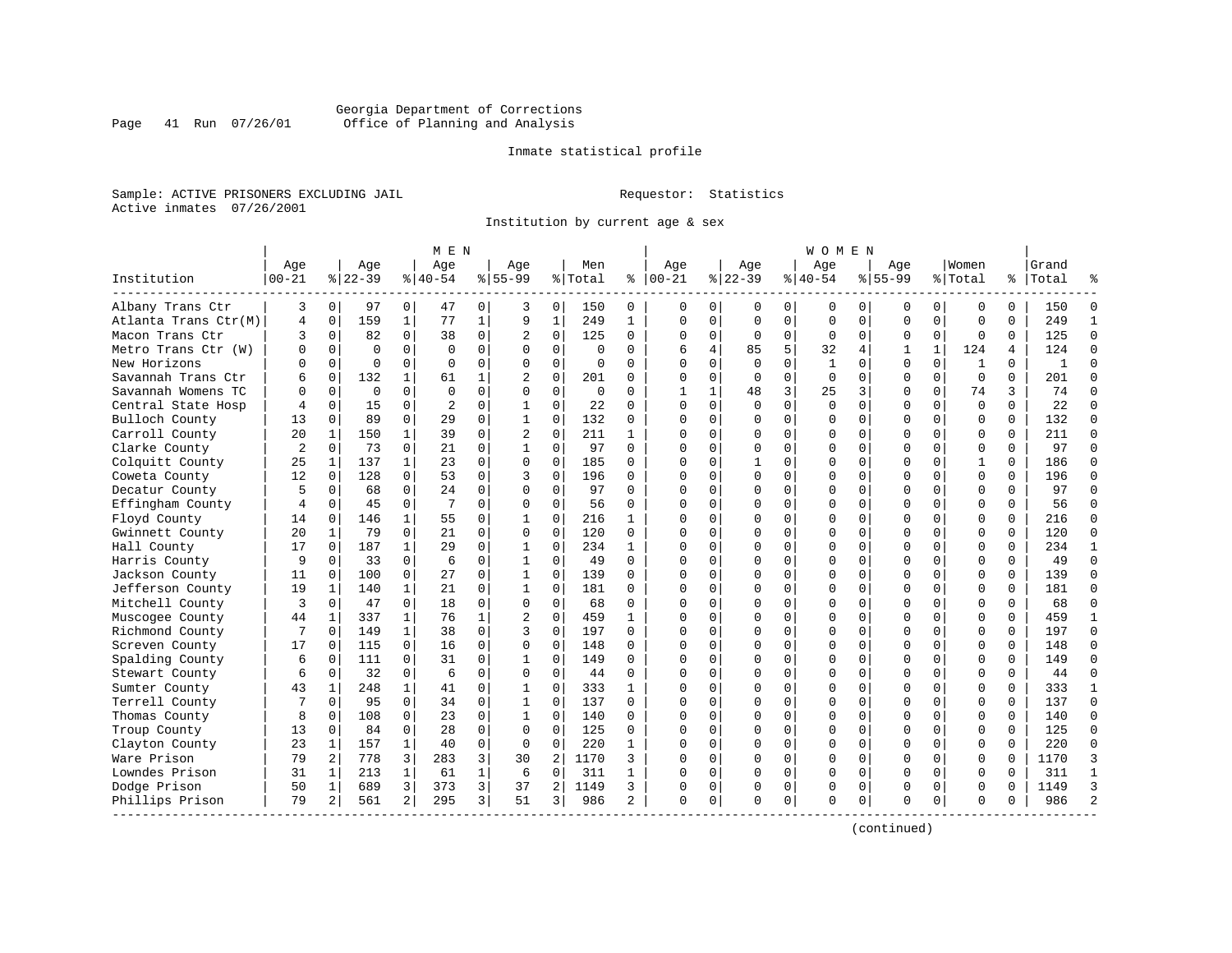#### Georgia Department of Corrections Page 42 Run 07/26/01 Office of Planning and Analysis

# Inmate statistical profile

|  | Sample: ACTIVE PRISONERS EXCLUDING JAII |  |
|--|-----------------------------------------|--|
|  | Active inmates 07/26/2001               |  |

L Bample: Active Prequestor: Statistics

Institution by current age & sex (CONTINUED)

|                      |             |                |          |                | M E N       |                |              |                |              |                |          |             |           |             | W O M E N |             |              |              |          |          |           |            |
|----------------------|-------------|----------------|----------|----------------|-------------|----------------|--------------|----------------|--------------|----------------|----------|-------------|-----------|-------------|-----------|-------------|--------------|--------------|----------|----------|-----------|------------|
|                      | Age         |                | Age      |                | Age         |                | Age          |                | Men          |                | Age      |             | Age       |             | Age       |             | Aqe          |              | Women    |          | Grand     |            |
| Institution          | $00 - 21$   |                | $ 22-39$ |                | $8 40-54$   |                | $8 55-99$    |                | % Total      | ႜ              | $ 00-21$ |             | $8 22-39$ |             | $ 40-54$  |             | $8 55-99$    |              | % Total  |          | %   Total |            |
| Walker Prison        | 72          | 2              | 363      | 1              | 160         |                | 24           |                | 619          | 1              | $\Omega$ | 0           | $\Omega$  | $\Omega$    | 0         | 0           | 0            | $\Omega$     | O        | 0        | 619       |            |
| Wayne Prison         | 4           | $\Omega$       | 106      | 0              | 76          | 1              | 8            | $\Omega$       | 194          | $\Omega$       | $\Omega$ | 0           | $\Omega$  | $\Omega$    | $\Omega$  | $\Omega$    | $\Omega$     | $\Omega$     | $\Omega$ | $\Omega$ | 194       | $\sqrt{ }$ |
| Arrendale Prison     | 500         | 14             | 560      | 2              | 158         | 1              | 9            | $\mathbf{1}$   | 1227         | 3              | $\Omega$ | 0           | $\Omega$  | $\Omega$    | O         | $\Omega$    | <sup>0</sup> | $\Omega$     | $\Omega$ | $\Omega$ | 1227      |            |
| Montgomery Prison    | 28          | 1              | 285      | $\mathbf{1}$   | 72          | $\mathbf{1}$   | 5            | $\Omega$       | 390          | 1              | O        | 0           | $\Omega$  | $\Omega$    | $\Omega$  | $\Omega$    | <sup>0</sup> | $\Omega$     | $\Omega$ | $\Omega$ | 390       |            |
| Lee Prison           | 56          | 2              | 469      | 2              | 186         | $\overline{a}$ | 13           | 1              | 724          | 2              | O        | $\Omega$    | $\Omega$  | $\mathbf 0$ | O         | $\Omega$    |              | $\Omega$     | $\Omega$ | $\Omega$ | 724       |            |
| Putnam Prison        | 14          | $\Omega$       | 94       | $\Omega$       | 31          | 0              | $\mathbf 0$  | $\Omega$       | 139          | $\Omega$       |          | $\Omega$    |           | $\mathbf 0$ | ი         | $\Omega$    |              | $\Omega$     | $\Omega$ | $\Omega$ | 139       |            |
| Georgia State Prison | 29          | 1              | 807      | 3              | 325         | 3              | 32           | 2              | 1193         | 3              | $\cap$   | $\Omega$    | $\Omega$  | $\Omega$    | U         | $\Omega$    | $\cap$       | $\Omega$     | $\Omega$ | $\Omega$ | 1193      |            |
| Mens Prison          | 3           | $\Omega$       | 151      | $\mathbf{1}$   | 246         | $\overline{2}$ | 263          | 16             | 663          | $\mathfrak{D}$ | $\cap$   | 0           | ∩         | $\Omega$    | U         | $\Omega$    | ∩            | 0            | O        | $\Omega$ | 663       |            |
| Jackson Prison-Diag  | 177         | 5              | 932      | 4              | 424         | $\overline{4}$ | 57           | 4              | 1590         | 4              | $\Omega$ | 0           | $\Omega$  | $\Omega$    | 0         | $\Omega$    | <sup>0</sup> | 0            | O        | 0        | 1590      |            |
| Jackson Prison-Perm  | $\mathbf 0$ | 0              | 132      | 1              | 103         | 1              | 12           | 1              | 247          |                | U        | 0           | $\Omega$  | $\Omega$    | 0         | U           |              | 0            | 0        | O        | 247       |            |
| Coastal Prison       | 185         | 5              | 875      | 3              | 381         | 3              | 36           | 2              | 1477         | 4              | n        | U           | $\Omega$  | $\Omega$    | U         | C           | ∩            | <sup>n</sup> | $\Omega$ | $\Omega$ | 1477      |            |
| Scott Prison         | 65          | 2              | 718      | 3              | 329         | 3              | 30           | $\overline{2}$ | 1142         | 3              | n        | 0           | ∩         | $\Omega$    | U         | ∩           | ∩            | 0            | O        | $\Omega$ | 1142      |            |
| Rivers Prison        | 48          | $\mathbf{1}$   | 684      | 3              | 329         | 3              | 37           | $\mathfrak{D}$ | 1098         | 3              | U        | 0           | $\Omega$  | $\Omega$    | 0         | ∩           | <sup>0</sup> | 0            | O        | $\Omega$ | 1098      |            |
| Rutledge Prison      | 24          | 1              | 290      | $\mathbf{1}$   | 220         | $\overline{a}$ | 46           | 3              | 580          | $\mathbf{1}$   | O        | 0           | $\Omega$  | $\Omega$    | 0         | $\Omega$    |              | $\Omega$     | 0        | $\Omega$ | 580       |            |
| Central Prison       | 22          | 1              | 403      | $\overline{a}$ | 315         | 3              | 44           | 3              | 784          | $\overline{a}$ | C        | 0           | $\Omega$  | $\Omega$    | 0         | $\Omega$    | <sup>0</sup> | $\Omega$     | $\Omega$ | $\Omega$ | 784       |            |
| Augusta Med Prison   | 60          | 2              | 570      | 2              | 355         | 3              | 97           | 6              | 1082         | 3              | $\Omega$ | 0           | $\Omega$  | $\Omega$    | U         | $\Omega$    | $\cap$       | $\Omega$     | $\Omega$ | $\Omega$ | 1082      |            |
| Rogers Prison        | 178         | .5             | 831      | 3              | 245         | $\overline{a}$ | 12           | 1              | 1266         | 3              | $\Omega$ | 0           | $\Omega$  | $\Omega$    | O         | $\Omega$    | $\cap$       | $\Omega$     | $\Omega$ | $\Omega$ | 1266      |            |
| Burruss Prison       | 35          | 1              | 187      | $\mathbf{1}$   | 62          | $\mathbf 1$    | 13           | 1              | 297          |                | $\Omega$ | 0           | $\Omega$  | $\Omega$    | 0         | $\Omega$    | $\Omega$     | $\Omega$     | $\Omega$ | $\Omega$ | 297       |            |
| Bostick Prison       | 6           | 0              | 195      | 1              | 260         | 2              | 143          | 9              | 604          | 1              | O        | 0           | $\Omega$  | $\Omega$    | U         | $\Omega$    |              | $\Omega$     | $\Omega$ | O        | 604       |            |
| Valdosta Prison      | 41          | 1              | 551      | 2              | 227         | 2              | 34           | 2              | 853          | 2              | $\Omega$ | 0           | $\Omega$  | $\Omega$    | $\Omega$  | $\Omega$    | $\cap$       | $\Omega$     | $\Omega$ | O        | 853       |            |
| Hays Prison          | 78          | $\overline{a}$ | 524      | $\mathfrak{D}$ | 257         | $\overline{a}$ | 39           | $\mathfrak{D}$ | 898          | 2              | $\cap$   | $\Omega$    | $\Omega$  | $\Omega$    | O         | ∩           | $\cap$       | $\cap$       | $\cap$   | $\Omega$ | 898       |            |
| Hancock Prison       | 67          | $\overline{a}$ | 752      | 3              | 363         | 3              | 44           | 3              | 1226         | 3              | U        | $\Omega$    | ∩         | $\Omega$    | U         | ∩           | ∩            | $\Omega$     | $\Omega$ | $\Omega$ | 1226      |            |
| Telfair Prison       | 67          | 2              | 733      | 3              | 246         | $\overline{2}$ | 22           | $\mathbf{1}$   | 1068         | 3              | O        | 0           | $\Omega$  | $\mathbf 0$ | 0         | $\Omega$    | <sup>0</sup> | $\Omega$     | $\Omega$ | $\Omega$ | 1068      |            |
| Autry Prison         | 69          | 2              | 799      | 3              | 388         | 4              | 65           | $\overline{4}$ | 1321         | 3              | O        | 0           |           | $\mathbf 0$ | ი         | $\Omega$    |              | $\Omega$     | $\Omega$ | $\Omega$ | 1321      |            |
| Washington Mens Pris | 38          | $\mathbf{1}$   | 81       | $\Omega$       | 28          | 0              | $\mathbf{1}$ | $\Omega$       | 148          | $\Omega$       | $\cap$   | 0           | $\Omega$  | $\Omega$    | U         | $\Omega$    | $\cap$       | $\Omega$     | $\Omega$ | $\Omega$ | 148       | $\cap$     |
| Wilcox Prison        | 77          | 2              | 793      | 3              | 415         | 4              | 54           | 3              | 1339         | 3              | $\cap$   | 0           | $\Omega$  | $\Omega$    | 0         | $\Omega$    | ∩            | 0            | 0        | 0        | 1339      |            |
| Calhoun Prison       | 75          | 2              | 786      | 3              | 346         | 3              | 46           | 3              | 1253         | 3              | U        | 0           | $\Omega$  | $\Omega$    | 0         | O           | <sup>0</sup> | 0            | 0        | 0        | 1253      |            |
| Dooly Prison         | 58          | $\mathfrak{D}$ | 664      | 3              | 354         | 3              | 29           | 2              | 1105         | 3              | U        | 0           | $\Omega$  | $\Omega$    | U         | U           |              | 0            | O        | U        | 1105      |            |
| Macon Prison         | 65          | $\overline{2}$ | 894      | 3              | 327         | 3              | 59           | $\overline{4}$ | 1345         | 3              |          | U           | $\Omega$  | $\Omega$    | $\Omega$  | C           |              | $\Omega$     | $\Omega$ | U        | 1345      |            |
| Smith Prison         | 68          | $\mathfrak{D}$ | 774      | 3              | 241         | $\overline{2}$ | 29           | $\mathfrak{D}$ | 1112         | 3              | $\Omega$ | O           | $\Omega$  | $\Omega$    | $\Omega$  | C           | $\cap$       | $\Omega$     | $\Omega$ | U        | 1112      |            |
| Homerville Prison    |             | $\Omega$       | 124      | $\Omega$       | 66          | $\mathbf{1}$   | 3            | $\Omega$       | 198          | $\Omega$       | $\Omega$ | $\Omega$    | $\Omega$  | $\Omega$    | $\Omega$  | $\Omega$    | $\Omega$     | $\Omega$     | $\Omega$ | $\Omega$ | 198       | U          |
| Washingtn Women Pris | 0           | $\mathbf 0$    | $\Omega$ | $\Omega$       | $\Omega$    | $\Omega$       | $\Omega$     | $\Omega$       | $\Omega$     | $\Omega$       | 50       | 31          | 547       | 30          | 229       | 31          | 25           | 37           | 851      | 31       | 851       |            |
| Baldwin Prison       | 79          | 2              | 429      | 2              | 205         | 2              | 20           | 1              | 733          | 2              | 0        | $\mathbf 0$ | 0         | 0           | 0         | $\mathbf 0$ | $\Omega$     | $\Omega$     | $\Omega$ | $\Omega$ | 733       |            |
| Metro Womens Prison  | 0           | 0              | $\Omega$ | $\Omega$       | $\mathbf 0$ | 0              | $\Omega$     | $\mathbf 0$    | $\Omega$     | $\Omega$       | 31       | 19          | 425       | 24          | 197       | 27          | 21           | 31           | 674      | 24       | 674       |            |
| Pulaski Womens Pris  | $\Omega$    | 0              | 1        | 0              | $\cap$      | 0              | ∩            | 0              | $\mathbf{1}$ | 0              | 73       | 45          | 695       | 39          | 257       | 35          | 21           | 31           | 1046     | 38       | 1047      |            |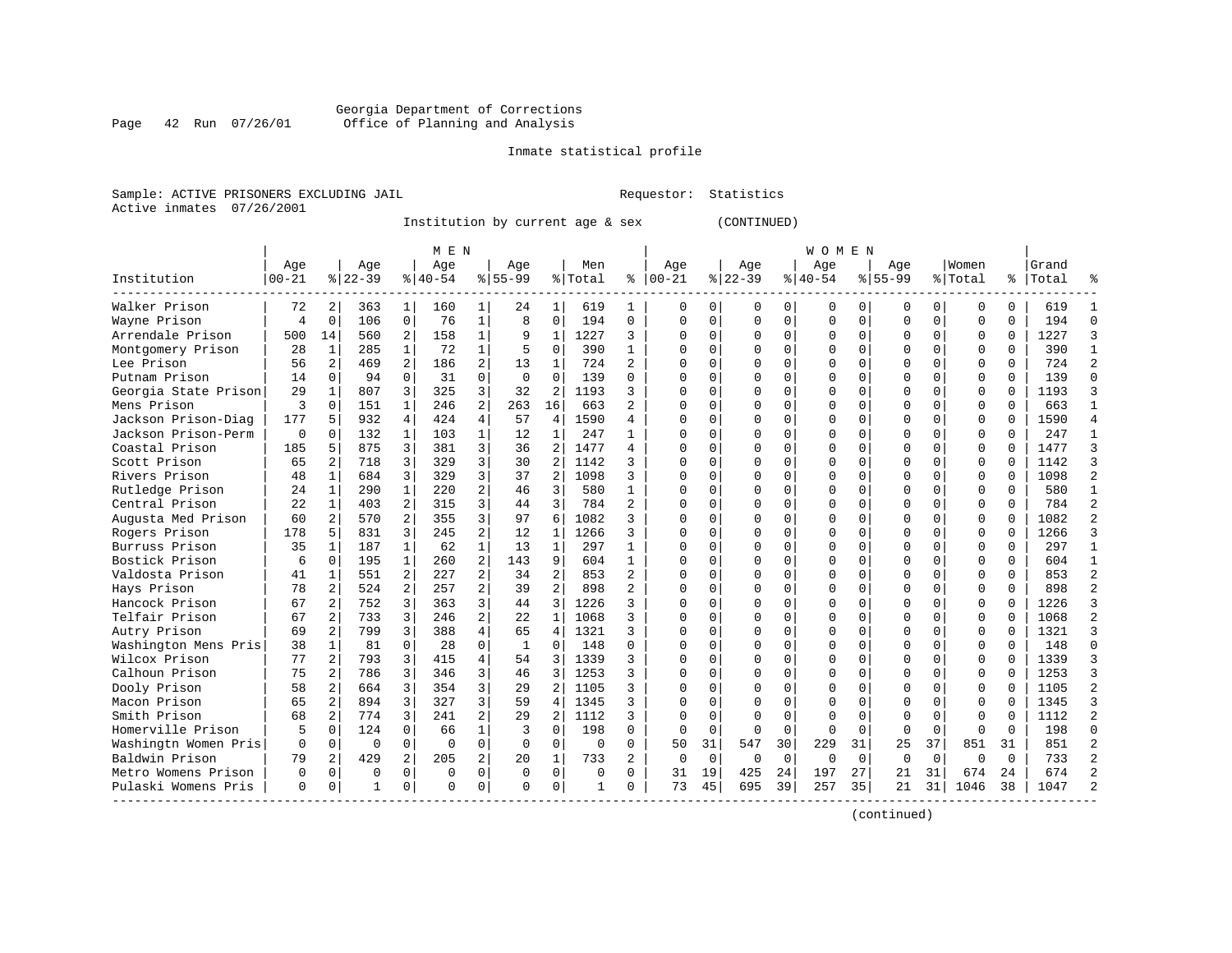# Georgia Department of Corrections Page 43 Run 07/26/01 Office of Planning and Analysis

## Inmate statistical profile

Sample: ACTIVE PRISONERS EXCLUDING JAIL **Requestor:** Statistics Active inmates 07/26/2001

Institution by current age & sex (CONTINUED)

|                      |                   |      |                  |      | M E N                        |      |                 |          |                    |      |                  |          |                  |       | <b>WOMEN</b>     |          |                    |        |                  |       |                    |      |
|----------------------|-------------------|------|------------------|------|------------------------------|------|-----------------|----------|--------------------|------|------------------|----------|------------------|-------|------------------|----------|--------------------|--------|------------------|-------|--------------------|------|
| Institution          | Age<br>$ 00 - 21$ |      | Age<br>$ 22-39 $ |      | Age<br>$8140 - 54$           |      | Age<br>$ 55-99$ |          | Men<br>% Total     | ⊱    | Age<br>$00 - 21$ |          | Age<br>$ 22-39 $ |       | Age<br>$ 40-54 $ |          | Age<br>$8155 - 99$ |        | Women<br>% Total |       | Grand<br>%   Total | ႜ    |
|                      |                   |      |                  |      |                              |      |                 |          |                    |      |                  |          |                  |       |                  |          |                    |        |                  |       |                    |      |
| Pelham PreTrans Unit | 4                 |      | 110              |      | 68                           |      |                 | 0        | 185                |      |                  |          |                  |       | $\Omega$         |          |                    |        |                  |       | 185                |      |
| Milan Prison         | 53                |      | 158              |      | 49                           |      |                 | 0        | 260                |      |                  |          |                  |       | $\Omega$         |          |                    |        |                  | 0     | 260                |      |
| West Central Prison  | 19                |      | 132              |      | 31                           |      |                 |          | 186                |      |                  |          |                  |       |                  |          |                    |        |                  | U     | 186                |      |
| D Ray James Prison   | 116               |      | 1007             |      | 398                          |      | 34              |          | 1555               |      |                  |          |                  |       |                  |          |                    |        |                  | U     | 1555               |      |
| Coffee Corr Facility | 139               |      | 929              |      | 405                          |      | 45              | 3        | 1518               |      |                  |          |                  |       |                  |          |                    |        |                  |       | 1518               |      |
| Wheeler Corr Facilty | 114               |      | 925              |      | 418                          |      | 52              |          | 1509               |      |                  |          |                  |       |                  |          |                    |        |                  |       | 1509               |      |
| Transfer Inst Unkn   | 0                 |      |                  |      |                              |      |                 |          |                    |      |                  |          |                  |       |                  |          |                    |        |                  |       |                    |      |
| Montgomery BC        | 27                |      | 40               |      |                              |      |                 |          | 67                 |      |                  |          |                  |       |                  |          |                    |        |                  |       | 67                 |      |
| Scott BC             | 16                |      | 45               |      |                              |      |                 |          | 61                 |      |                  |          |                  |       |                  |          |                    |        |                  |       | 61                 |      |
| Burruss BC           | 52                |      | 85               |      |                              |      |                 |          | 137                |      |                  |          |                  |       |                  |          |                    |        |                  |       | 137                |      |
| Hays BC              | 59                |      | 115              |      |                              |      |                 | 0        | 174                |      |                  |          |                  |       |                  |          |                    |        |                  |       | 174                |      |
| Baldwin BC           | 60                |      | 160              |      |                              |      | U               | $\Omega$ | 220                |      | O                | $\Omega$ |                  |       | $\Omega$         | $\Omega$ | $\Omega$           |        |                  |       | 221                |      |
| Total reported       |                   |      |                  |      | 3559 100 25847 100 11053 100 |      |                 |          | 1626 100 42085 100 |      | 161 100          |          | 1802 100         |       | 741 100          |          |                    | 68 100 | 2772 100         |       | 44857 100          |      |
| Percent reported     |                   | 97.5 |                  | 98.5 |                              | 99.0 |                 | 99.3     |                    | 98.6 |                  | 100.0    |                  | 100.0 |                  | 100.0    |                    | 100.0  |                  | 100.0 |                    | 98.7 |
| Not Reported         | 91                |      | 397              |      | 107                          |      | 11              |          | 606                |      | $\Omega$         |          | $\Omega$         |       | $\Omega$         |          | $\Omega$           |        |                  |       | 606                |      |
| Total                | 3650              |      | 26244            |      | 11160                        |      | 1637            |          | 42691              |      | 161              |          | 1802             |       | 741              |          | 68                 |        | 2772             |       | 45463              |      |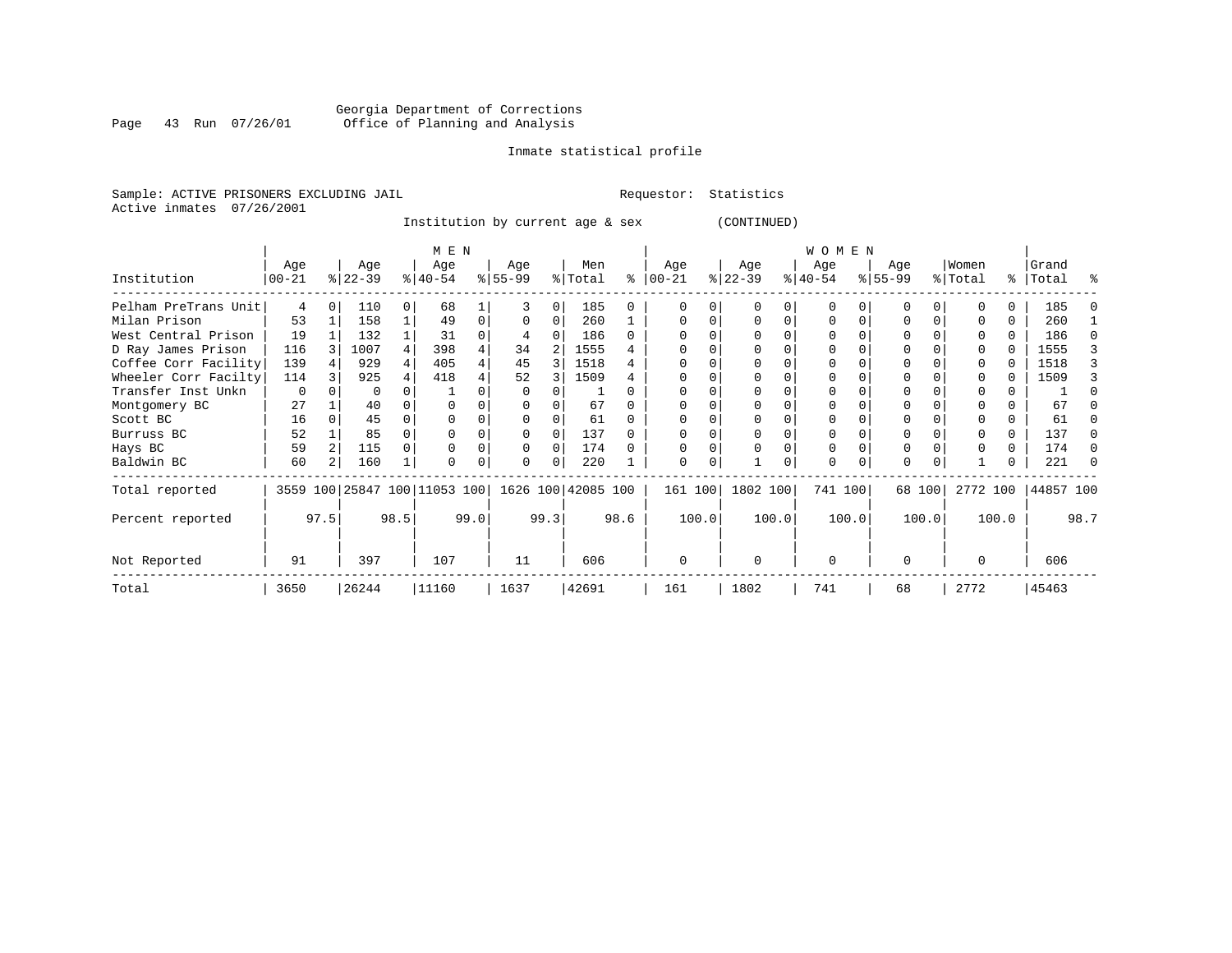# Georgia Department of Corrections Page 44 Run 07/26/01 Office of Planning and Analysis

# Inmate statistical profile

Sample: ACTIVE PRISONERS EXCLUDING JAIL **Requestor:** Statistics Active inmates 07/26/2001

Misdemeanors And Felonies by current age & sex

| Crime Type                   | Age<br>  00-21 |          | Aqe<br>$8122 - 39$                                    |          | M E N<br>Aqe<br>$8140 - 54$ |                | Aqe<br>$8155 - 99$ |                | Men<br>% Total     | ွေ           | Aqe<br>$00 - 21$ |                        | Aqe<br>$ 22-39 $ |                | <b>WOMEN</b><br>Aqe<br>$ 40-54 $ |                         | Age<br>$8155 - 99$ |                    | Women<br>% Total |            | Grand<br>% Total % |                |
|------------------------------|----------------|----------|-------------------------------------------------------|----------|-----------------------------|----------------|--------------------|----------------|--------------------|--------------|------------------|------------------------|------------------|----------------|----------------------------------|-------------------------|--------------------|--------------------|------------------|------------|--------------------|----------------|
| <b>MISDEMEANOR</b><br>FELONY | 8              | $\Omega$ | 45<br>3623 100 26158 100 11112 100 1635 100 42528 100 | $\Omega$ | 21                          | $\overline{0}$ |                    | 0 <sup>1</sup> | 75                 | $\mathbf{0}$ | $\mathbf{0}$     | $\mathbf 0$<br>161 100 | 2<br>1791 100    | 0 <sup>1</sup> | 3                                | $\mathbf{0}$<br>735 100 | $\Omega$           | $\Omega$<br>68 100 | 2755 100         | $5 -$<br>0 | 80<br>45283 100    | $\overline{0}$ |
| Total reported               |                |          | 3631 100 26203 100 11133 100                          |          |                             |                |                    |                | 1636 100 42603 100 |              | 161              | 100                    |                  | 1793 100       |                                  | 738 100                 |                    | 68 100             | 2760 100         |            | 45363 100          |                |
| Percent reported             |                | 99.5     |                                                       | 99.8     |                             | 99.8           |                    | 99.9           |                    | 99.8         |                  | 100.0                  |                  | 99.5           |                                  | 99.6                    |                    | 100.0              |                  | 99.6       |                    | 99.8           |
| NOT REPORTED                 | 19             |          | 41                                                    |          | 27                          |                |                    |                | 88                 |              | $\mathbf 0$      |                        | 9                |                | 3                                |                         | $\Omega$           |                    | 12               |            | 100                |                |
| Total                        | 3650           |          | 26244                                                 |          | 11160                       |                | 1637               |                | 42691              |              | 161              |                        | 1802             |                | 741                              |                         | 68                 |                    | 2772             |            | 45463              |                |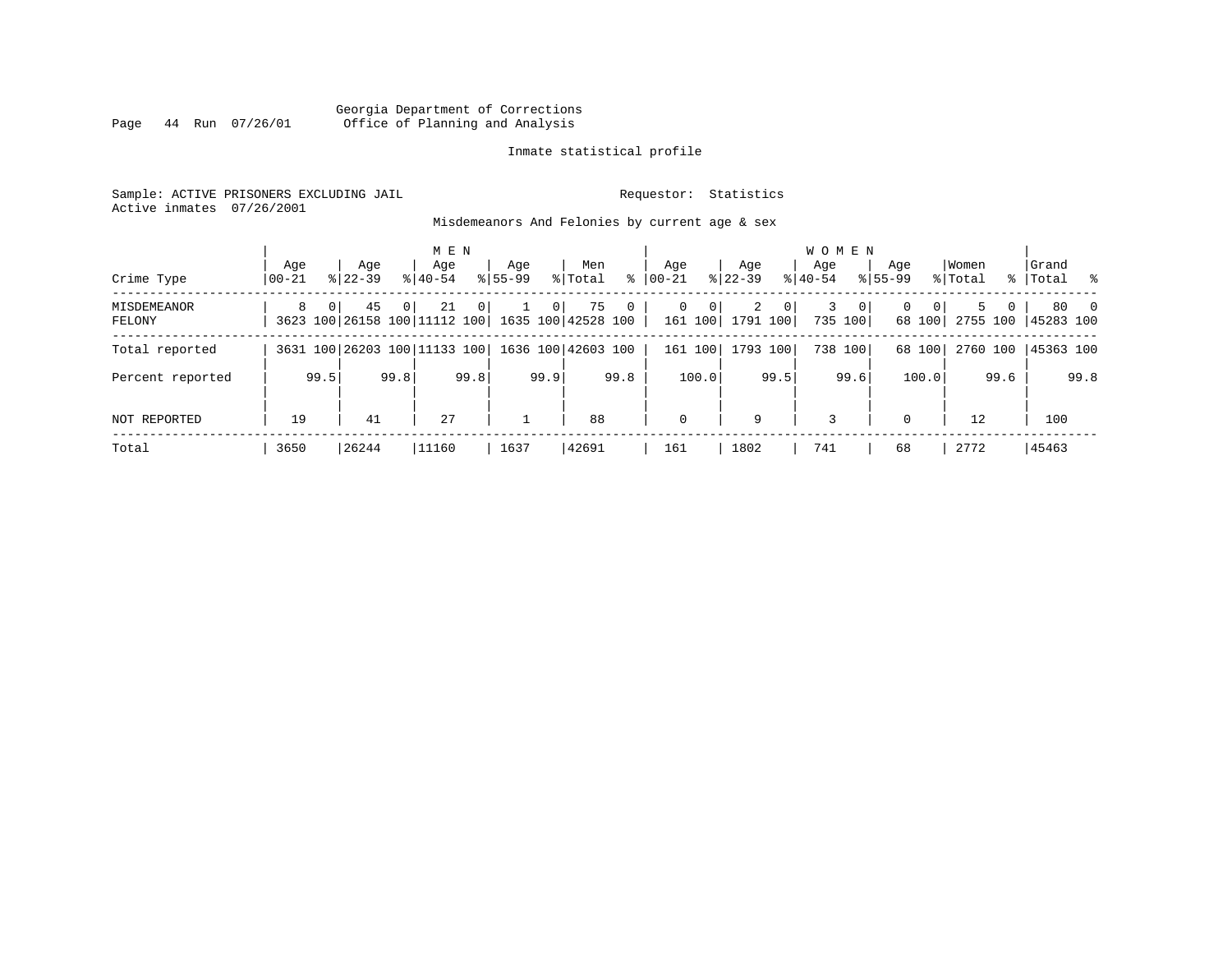# Georgia Department of Corrections<br>Page 45 Run 07/26/01 Office of Planning and Analysis Page 45 Run 07/26/01 Office of Planning and Analysis

## Inmate statistical profile

Sample: ACTIVE PRISONERS EXCLUDING JAIL **Requestor:** Statistics Active inmates 07/26/2001

Crimes By Group by current age & sex

|                      |           |                |           |          | M E N                        |          |                |              |                    |                |              |          |             |          | W O M E N    |             |             |             |                |          |              |                |
|----------------------|-----------|----------------|-----------|----------|------------------------------|----------|----------------|--------------|--------------------|----------------|--------------|----------|-------------|----------|--------------|-------------|-------------|-------------|----------------|----------|--------------|----------------|
|                      | Age       |                | Age       |          | Age                          |          | Aqe            |              | Men                |                | Age          |          | Aqe         |          | Age          |             | Aqe         |             | Women          |          | Grand        |                |
| Crimes By Group      | $00 - 21$ |                | $8 22-39$ |          | $8140 - 54$                  |          | $8155 - 99$    |              | % Total            | ి              | $ 00-21$     |          | $8122 - 39$ |          | $8140 - 54$  |             | $8155 - 99$ |             | % Total        | ి        | Total        |                |
| HOMICIDE             | 220       | 6              | 3017      | 12       | 1723                         | 15       | 460            | 28           | 5420               | 13             | 20           | 12       | 224         | 13       | 134          | 18          | 35          | 51          | 413            | 15       | 5833         | 13             |
| ABORTION             | $\Omega$  | $\mathbf 0$    | 0         | 0        | $\Omega$                     | 0        | 0              | 0            | $\Omega$           | $\Omega$       | $\Omega$     | $\Omega$ | $\mathbf 0$ | 0        | $\Omega$     | $\mathbf 0$ | $\Omega$    | $\mathbf 0$ | $\Omega$       | $\Omega$ | $\Omega$     | $\Omega$       |
| BODILY INJRY&REL OFF | 491       | 14             | 3911      | 15       | 1496                         | 13       | 198            | 12           | 6096               | 14             | 20           | 12       | 176         | 10       | 87           | 12          | 5           | 7           | 288            | 10       | 6384         | 14             |
| ARSON & REL OFF      | 19        | 1              | 185       | 1        | 58                           | 1        | 11             | 1            | 273                | 1              | 2            |          | 8           | 0        | 11           | 1           | 2           | 3           | 23             | 1        | 296          | 1              |
| DAMAGE OF PROPERTY   | 14        | $\Omega$       | 59        | $\Omega$ | 26                           | $\Omega$ | 3              | $\Omega$     | 102                | $\Omega$       | $\Omega$     | $\Omega$ | 4           | $\Omega$ | $\Omega$     | $\Omega$    | O           | $\Omega$    | $\overline{4}$ | $\Omega$ | 106          | $\Omega$       |
| BURGLARY & REL OFF   | 537       | 15             | 3077      | 12       | 1172                         | 11       | 46             | 3            | 4832               | 11             | 12           | 7        | 130         | 7        | 36           | 5           | $\Omega$    | 0           | 178            | 6        | 5010         | 11             |
| FORGERY & REL OFF    | 56        | $\overline{2}$ | 744       | 3        | 348                          | 3        | 16             | $\mathbf{1}$ | 1164               | 3              | 22           | 14       | 299         | 17       | 103          | 14          | 7           | 10          | 431            | 16       | 1595         | 4              |
| THEFT                | 287       | 8              | 1620      | 6        | 718                          | 6        | 55             | 3            | 2680               | 6              | 15           | 9        | 209         | 12       | 100          | 14          | 1           | 1           | 325            | 12       | 3005         | 7              |
| <b>ROBBERY</b>       | 1113      | 31             | 4632      | 18       | 1179                         | 11       | 77             | 5            | 7001               | 16             | 49           | 30       | 165         | 9        | 39           | 5           | 2           | 3           | 255            | 9        | 7256         | 16             |
| SEXUAL OFFENSES      | 260       | 7              | 2816      | 11       | 2031                         | 18       | 538            | 33           | 5645               | 13             | 3            | 2        | 44          | 2        | 25           | 3           | Ω           | 0           | 72             | 3        | 5717         | 13             |
| OBSCENITY CRIMES     | $\Omega$  | $\Omega$       | U         | 0        |                              | O        | 1              | 0            | 3                  | U              | ∩            | ∩        | $\Omega$    | 0        | <sup>0</sup> | $\Omega$    | U           | 0           | $\Omega$       | 0        | 3            | $\Omega$       |
| TREASON & REL OFF    | $\Omega$  | 0              | -1        | 0        | 1                            | $\Omega$ | 0              | 0            | 2                  | O              | O            | $\Omega$ | 1           | 0        | 0            | $\Omega$    | 0           | $\Omega$    | 1              | $\Omega$ | 3            | $\Omega$       |
| CRIMES INVOLVNG GOVT | 72        | 2              | 611       | 2        | 184                          | 2        |                | 0            | 874                | $\overline{c}$ |              |          | 39          | 2        | 21           | 3           | 0           | 0           | 61             | 2        | 935          | $\overline{2}$ |
| FALSIFICATIONS       | 1         | $\Omega$       | 19        | 0        | 6                            | $\Omega$ | $\overline{2}$ | $\Omega$     | 28                 | $\Omega$       | $\mathbf{1}$ |          | 1           | $\Omega$ | $\mathbf{1}$ | $\Omega$    | 0           | 0           | 3              | $\Omega$ | 31           | $\Omega$       |
| OBSTRUCT LAW ENFORCE | 10        | $\Omega$       | 80        | 0        | 33                           | 0        | <sup>0</sup>   | $\Omega$     | 123                | O              | $\Omega$     | $\Omega$ | 5           | O        | 3            | 0           |             | 1           | 9              | O        | 132          | $\Omega$       |
| DISORDERLY CONDUCT   |           | $\Omega$       | 28        | 0        | q                            | O        | O              | 0            | 44                 |                | ∩            |          | 0           | N        |              | O           | Ω           | U           | $\Omega$       |          | 44           | $\Omega$       |
| GAMBLING & REL OFF   | 1         | $\Omega$       | ς         | 0        | -1                           | O        | 1              | $\Omega$     | 6                  | U              | ∩            | ∩        | -1          | O        | <sup>0</sup> | ∩           | U           | 0           | -1             | U        | 7            | $\cap$         |
| CRUELTY TO CHILDREN  | 10        | 0              | 187       | 1        | 52                           | $\Omega$ | 10             | 1            | 259                | -1             | 5            | 3        | 67          | 4        | 11           | 1           | U           | $\Omega$    | 83             | 3        | 342          | 1              |
| CRIMES WITH GUNS     | 10        | 0              | 101       | 0        | 51                           | $\Omega$ | 5              | 0            | 167                | 0              | $\Omega$     | $\Omega$ | 1           | O        | $\mathbf{1}$ | 0           | 0           | 0           | $\overline{c}$ | $\Omega$ | 169          | $\Omega$       |
| INVASION PRIVACY     |           | $\Omega$       | 8         | $\Omega$ | 9                            | $\Omega$ | $\mathbf{1}$   | 0            | 20                 | U              | $\Omega$     | $\Omega$ | $\Omega$    | O        | <sup>0</sup> | $\Omega$    | $\Omega$    | $\Omega$    | $\Omega$       | 0        | 20           | $\Omega$       |
| RACKETEERING         | $\Omega$  | 0              | 10        | 0        | 17                           | O        | $\Omega$       | $\Omega$     | 27                 | $\Omega$       | $\Omega$     | $\Omega$ | 3           | 0        | 2            | $\Omega$    | 0           | $\Omega$    | 5              | O        | 32           | $\Omega$       |
| DRUG ABUSE OFFENSES  | 451       | 12             | 3938      | 15       | 1502                         | 13       | 132            | 8            | 6023               | 14             | 8            | 5        | 324         | 18       | 126          | 17          | 12          | 18          | 470            | 17       | 6493         | 14             |
| DRUG TRAFFICKING     | 32        | 1              | 745       | 3        | 229                          | 2        | 29             | 2            | 1035               |                |              |          | 51          | 3        | 20           | 3           | 3           | 4           | 75             | ζ        | 1110         | $\overline{2}$ |
| AUTO CRIMES          | 4         | 0              | 259       | 1        | 237                          | 2        | 38             | 2            | 538                | 1              | $\Omega$     | $\Omega$ | 16          | 1        | 11           | 1           | 0           | 0           | 27             | 1        | 565          | 1              |
| REVENUE & CONTRABAND |           | 0              | 0         | 0        | $\Omega$                     | $\Omega$ | 0              | 0            | 0                  | $\Omega$       | $\Omega$     | $\Omega$ | $\mathbf 0$ | 0        | 0            | 0           | 0           | 0           | $\Omega$       | $\Omega$ | $\Omega$     | $\Omega$       |
| CRIMES OF OTH STATES | $\Omega$  | 0              | $\Omega$  | 0        | 1                            | 0        | O              | 0            | $\mathbf{1}$       | $\Omega$       | $\Omega$     | $\Omega$ | 0           | $\Omega$ | <sup>0</sup> | 0           | 0           | 0           | $\Omega$       | $\Omega$ | $\mathbf{1}$ | $\Omega$       |
| MISC. FELONIES       | 23        | 1              | 97        | 0        | 24                           | $\Omega$ | 4              | $\Omega$     | 148                | O              |              |          | 22          | 1        | 4            | 1           | 0           | $\Omega$    | 28             |          | 176          | $\Omega$       |
| MISDEMEANORS         | 8         | 0              | 45        | 0        | 21                           | 0        | 1              | 0            | 75                 | 0              | $\Omega$     | 0        | 2           | 0        | 3            | 0           | 0           | 0           | 5              |          | 80           | $\Omega$       |
| Total reported       |           |                |           |          | 3628 100 26193 100 11130 100 |          |                |              | 1635 100 42586 100 |                | 161 100      |          | 1792 100    |          | 738 100      |             |             | 68 100      | 2759 100       |          | 45345 100    |                |
| Percent reported     |           | 99.4           |           | 99.8     |                              | 99.7     |                | 99.9         |                    | 99.8           |              | 100.0    |             | 99.4     |              | 99.6        |             | 100.0       |                | 99.5     |              | 99.7           |
| <b>NOT REPORTED</b>  | 22        |                | 51        |          | 30                           |          | 2              |              | 105                |                | $\Omega$     |          | 10          |          | 3            |             | 0           |             | 13             |          | 118          |                |
| Total                | 3650      |                | 26244     |          | 11160                        |          | 1637           |              | 42691              |                | 161          |          | 1802        |          | 741          |             | 68          |             | 2772           |          | 45463        |                |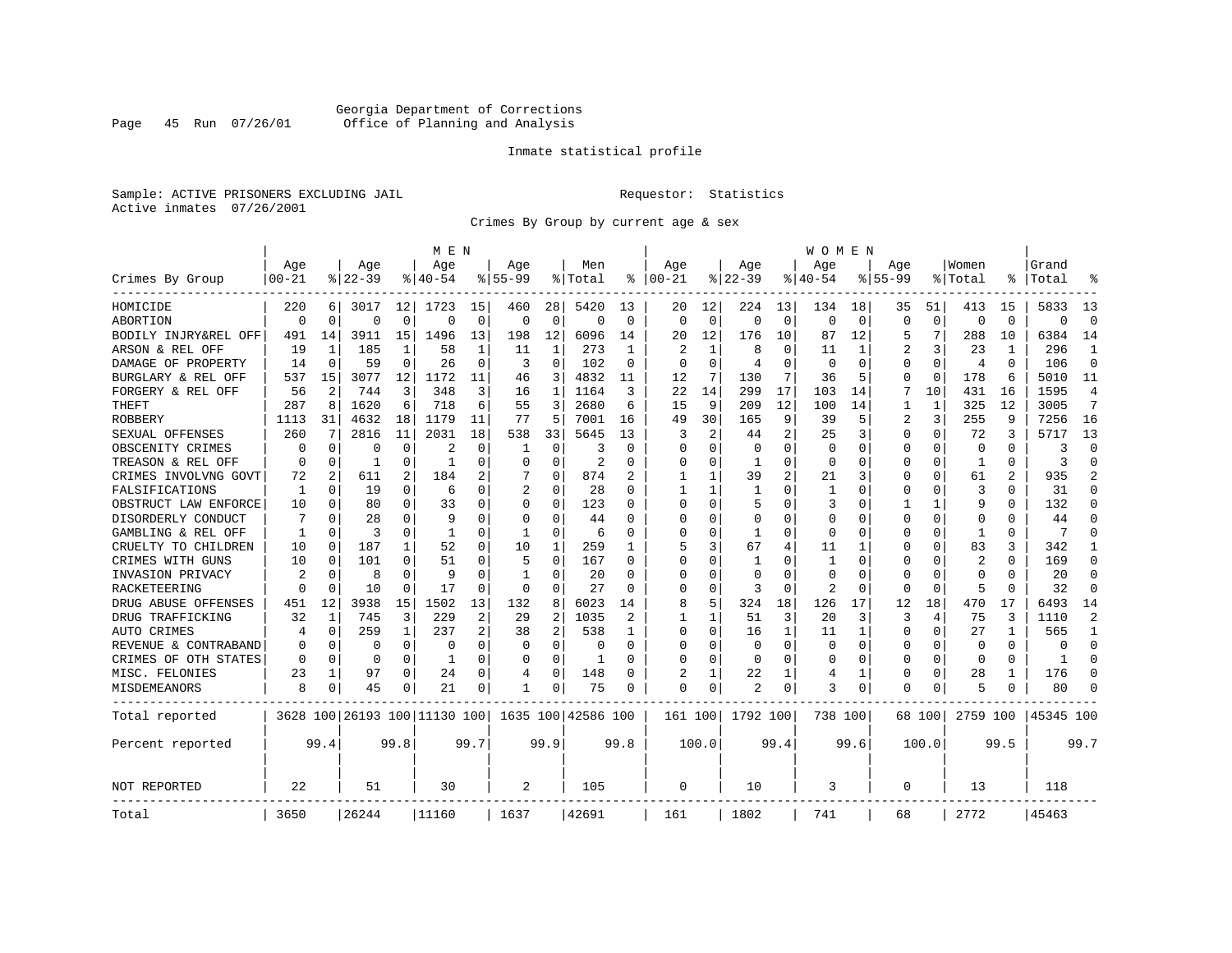# Georgia Department of Corrections Page 46 Run 07/26/01 Office of Planning and Analysis

## Inmate statistical profile

Sample: ACTIVE PRISONERS EXCLUDING JAIL **Requestor:** Statistics Active inmates 07/26/2001

Most Serious Offense by current age & sex

|                            |             |                |                |                | M E N       |                |             |                |                |              |               |             |              |             | <b>WOMEN</b> |             |          |             |          |          |           |          |
|----------------------------|-------------|----------------|----------------|----------------|-------------|----------------|-------------|----------------|----------------|--------------|---------------|-------------|--------------|-------------|--------------|-------------|----------|-------------|----------|----------|-----------|----------|
|                            | Age         |                | Age            |                | Age         |                | Age         |                | Men            |              | Age           |             | Age          |             | Age          |             | Age      |             | Women    |          | Grand     |          |
| Most Serious Offense 00-21 |             |                | $ 22-39 $      |                | $8 40-54$   |                | $8 55-99$   |                | % Total        |              | $8   00 - 21$ |             | $ 22-39 $    |             | $8 40-54$    |             | $ 55-99$ |             | % Total  |          | %   Total |          |
| Misdemeanors               |             |                |                |                |             |                |             |                |                |              |               |             |              |             |              |             |          |             |          |          |           |          |
| abandonment                | $\Omega$    | $\circ$        | 1              | $\overline{0}$ | $\mathbf 0$ | $\circ$        | 0           | 0              | 1              | 0            | 0             | 0           | 0            | 0           | 0            | 0           | 0        | 0           | $\Omega$ | $\Omega$ |           | $\Omega$ |
| stalking                   |             | $\Omega$       | 2              | $\overline{0}$ | $\Omega$    | 0              | $\Omega$    | 0              | $\sqrt{2}$     | $\Omega$     | $\Omega$      | $\Omega$    | 0            | 0           | $\Omega$     | $\mathbf 0$ | $\Omega$ | $\mathbf 0$ | $\Omega$ | $\Omega$ |           | $\Omega$ |
| aggravated assault         | O           | 0 <sup>1</sup> | $\mathbf{1}$   | 0              | $\mathbf 0$ | 0              | $\Omega$    | 0              | 1              | $\Omega$     | $\Omega$      | 0           | 0            | 0           | 0            | $\mathbf 0$ | 0        | $\mathbf 0$ | $\Omega$ | 0        |           | $\Omega$ |
| simple assault             |             | $\Omega$       | 2              | $\Omega$       | $\Omega$    | 0              | $\Omega$    | 0              | $\overline{2}$ | $\Omega$     | $\Omega$      | $\Omega$    | $\Omega$     | 0           | $\Omega$     | $\mathbf 0$ | U        | $\Omega$    | ∩        | $\Omega$ |           | $\cap$   |
| simple battery             |             | $\Omega$       |                | 0              | 5           | $\Omega$       | $\Omega$    | 0              | 6              | $\Omega$     | $\Omega$      | $\Omega$    |              | 0           | $\Omega$     | $\Omega$    | U        | $\Omega$    |          | $\Omega$ |           | $\Omega$ |
| reckless conduct           |             | $\Omega$       | $\overline{2}$ | 0              | $\cap$      | $\Omega$       | $\Omega$    | 0              |                | $\Omega$     | $\Omega$      | $\Omega$    | <sup>0</sup> | 0           | $\Omega$     | $\Omega$    | U        | $\Omega$    | $\Omega$ | $\Omega$ |           | $\Omega$ |
| disorderly conduct         |             | $\Omega$       |                | 0              | $\Omega$    | $\Omega$       | $\Omega$    | 0              |                | <sup>0</sup> | $\Omega$      | $\Omega$    | O            | 0           | O            | $\Omega$    | U        | $\Omega$    | ∩        | $\Omega$ |           | $\Omega$ |
| theft by taking            |             | $\Omega$       | 2              | 0              |             | $\Omega$       | $\Omega$    | 0              |                | <sup>n</sup> | $\Omega$      |             | <sup>0</sup> | 0           | $\Omega$     | $\Omega$    |          | $\Omega$    | ∩        | $\Omega$ |           | $\Omega$ |
| robbery                    |             | <sup>0</sup>   |                | 0              | $\cap$      | 0              | $\Omega$    | 0              |                | <sup>n</sup> |               |             | <sup>0</sup> | 0           |              | 0           |          | $\Omega$    | ∩        | 0        |           | $\Omega$ |
| bad checks                 |             | $\Omega$       | O              | $\Omega$       |             | $\Omega$       | $\Omega$    | 0              |                | U            |               |             |              | U           |              | $\Omega$    |          | $\Omega$    |          | $\Omega$ |           | $\Omega$ |
| poss of narcotics          |             | $\Omega$       | O              | $\Omega$       |             | $\Omega$       | U           | 0              |                | $\cap$       |               |             | ∩            | U           |              | $\Omega$    |          | $\Omega$    | ∩        | $\Omega$ |           | $\cap$   |
| poss of marijuana          |             | $\Omega$       |                | $\Omega$       | $\Omega$    | $\Omega$       | U           | 0              | $\overline{4}$ | $\cap$       | O             |             | $\Omega$     | U           |              | $\Omega$    |          | $\Omega$    | n        | $\Omega$ |           | $\cap$   |
| viol motor yeh law         |             | $\Omega$       | 5              | $\Omega$       | ঽ           | $\Omega$       | $\Omega$    | $\Omega$       | 9              | $\cap$       | ∩             |             | ∩            | U           |              | $\Omega$    |          | $\Omega$    |          | $\Omega$ |           | $\cap$   |
| d.u.i.                     |             | $\cap$         | 5              | $\Omega$       | 4           | $\Omega$       |             | 0              | 10             | $\Omega$     |               |             | ∩            | U           |              | $\Omega$    |          | $\Omega$    |          | $\Omega$ | 10        | $\Omega$ |
| obstr of law enf off       | 2           | $\Omega$       | 9              | 0              |             | 0              | $\Omega$    | 0              | 12             | $\Omega$     |               |             | $\Omega$     | U           |              | $\Omega$    | U        | $\Omega$    | ∩        | $\Omega$ | 12        | $\Omega$ |
| impersonating anothe       | 0           | $\Omega$       |                | <sup>n</sup>   | $\cap$      | 0              | U           | C.             | 1              | $\cap$       |               |             | ∩            | 0           |              | $\Omega$    | ∩        | $\Omega$    | ∩        | $\Omega$ |           | $\cap$   |
| criminal trespassing       | 0           | $\Omega$       | 3              | <sup>n</sup>   |             | 0              |             | 0              | 4              | <sup>n</sup> |               |             | ∩            | U           |              | $\Omega$    |          | $\Omega$    | ∩        | $\Omega$ |           | $\cap$   |
| sexual battery             | 0           | $\Omega$       |                | 0              | $\Omega$    | 0              | U           | 0              |                | $\Omega$     |               | $\Omega$    | <sup>0</sup> | O           |              | $\Omega$    |          | $\Omega$    | $\Omega$ | $\Omega$ |           | $\Omega$ |
| cpwl & concealed wea       |             | $\Omega$       |                | 0              | $\Omega$    | $\Omega$       | U           | 0              | 2              | $\Omega$     | O             |             | n            | O           |              | $\Omega$    | Ω        | $\Omega$    | ∩        | $\Omega$ |           | $\Omega$ |
| shoplifting                | O           | $\Omega$       |                | 0              | U           | 0              | U           | 0              |                | <sup>0</sup> |               | $\Omega$    | $\Omega$     | 0           |              | $\Omega$    | O        | $\Omega$    | ∩        | $\Omega$ |           | U        |
| pointing gun at anot       | 0           | $\overline{0}$ |                | $\Omega$       | $\Omega$    | $\Omega$       | U           | $\Omega$       | 1              | $\Omega$     | $\Omega$      | $\Omega$    | 0            | 0           |              | $\mathbf 0$ | 0        | $\Omega$    | $\Omega$ | $\Omega$ |           | $\cap$   |
| carry dly weapons pu       | 0           | $\overline{0}$ | 0              | $\Omega$       | 1           | $\Omega$       | U           | $\Omega$       | 1              | $\Omega$     | $\Omega$      | $\Omega$    | $\Omega$     | $\Omega$    |              | $\Omega$    | 0        | $\Omega$    | $\Omega$ | $\Omega$ |           | $\cap$   |
| inciting to riot           | O           | $\overline{0}$ | 0              | $\Omega$       | $\Omega$    | $\mathbf 0$    | U           | 0              | $\mathbf 0$    | $\Omega$     | $\Omega$      | $\Omega$    | 0            | $\Omega$    |              | $\mathbf 0$ | U        | $\Omega$    |          | $\Omega$ |           | $\cap$   |
| theft by deception <       | 0           | 0              |                | $\overline{0}$ | $\mathbf 0$ | $\overline{0}$ | 0           | $\overline{0}$ | 1              | $\Omega$     | $\Omega$      | $\Omega$    | $\mathbf 0$  | $\mathbf 0$ | 0            | $\mathbf 0$ | 0        | $\mathbf 0$ | $\Omega$ | $\Omega$ |           | $\cap$   |
| tpos/use drug rel ob       | $\mathbf 0$ | $\overline{0}$ | 0              | $\Omega$       | $\Omega$    | $\overline{0}$ | 0           | 0              |                | $\Omega$     | $\Omega$      | $\Omega$    | $\Omega$     | 0           |              | 0           | 0        | $\Omega$    |          | $\Omega$ |           | $\cap$   |
| misc. sexual offense       | $\Omega$    | 0              | $\mathbf{1}$   | 0              | $\mathbf 0$ | 0              | $\mathbf 0$ | 0              | $\mathbf{1}$   | $\Omega$     | $\mathbf 0$   | $\mathbf 0$ | $\mathbf 0$  | 0           | $\mathbf 0$  | $\mathbf 0$ | $\Omega$ | 0           | $\Omega$ | $\Omega$ |           | $\Omega$ |
| FELONIES                   |             |                |                |                |             |                |             |                |                |              |               |             |              |             |              |             |          |             |          |          |           |          |
|                            |             |                |                |                |             |                |             |                |                |              |               |             |              |             |              |             |          |             |          |          |           |          |
|                            |             |                |                |                |             |                |             |                |                |              |               |             |              |             |              |             |          |             |          |          |           |          |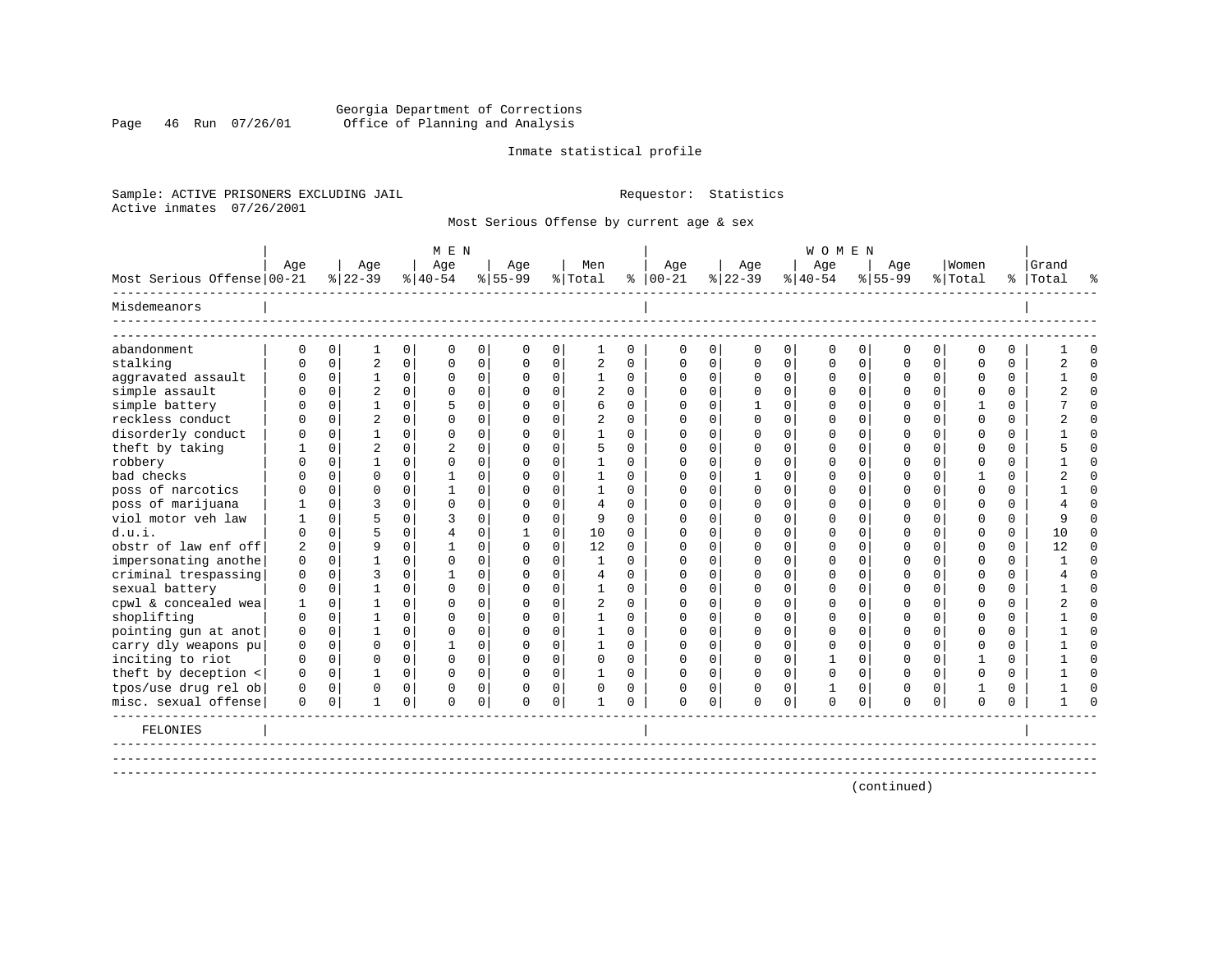Georgia Department of Corrections<br>Page 47 Run 07/26/01 Office of Planning and Analysis Page 47 Run 07/26/01 Office of Planning and Analysis

Sample: ACTIVE PRISONERS EXCLUDING JAIL **Requestor:** Statistics

## Inmate statistical profile

| Active inmates 07/26/2001               |             |              |                  |              |                  |              |                    |              |                                           |             |                      |             |                  |          |                  |          |                |             |                   |              |                    |  |
|-----------------------------------------|-------------|--------------|------------------|--------------|------------------|--------------|--------------------|--------------|-------------------------------------------|-------------|----------------------|-------------|------------------|----------|------------------|----------|----------------|-------------|-------------------|--------------|--------------------|--|
|                                         |             |              |                  |              |                  |              |                    |              | Most Serious Offense by current age & sex |             |                      |             |                  |          | (CONTINUED)      |          |                |             |                   |              |                    |  |
|                                         |             |              |                  |              | M E N            |              |                    |              |                                           |             |                      |             |                  |          | <b>WOMEN</b>     |          |                |             |                   |              |                    |  |
| Most Serious Offense 00-21              | Age         |              | Age<br>$8 22-39$ |              | Age<br>$8 40-54$ |              | Age<br>$8155 - 99$ |              | Men<br>% Total                            |             | Aqe<br>$8   00 - 21$ |             | Age<br>$ 22-39 $ |          | Age<br>$ 40-54 $ |          | Aqe<br>% 55-99 |             | Women <br>% Total |              | Grand<br>%   Total |  |
| FELONIES                                |             |              |                  |              |                  |              |                    |              |                                           |             |                      |             |                  |          |                  |          |                |             |                   |              |                    |  |
|                                         |             |              |                  |              |                  |              |                    |              |                                           |             |                      |             |                  |          |                  |          |                |             |                   |              |                    |  |
| misc misdemeanor                        | 2           | 0            | 0                | 0            | 2                | $\mathbf 0$  | 0                  | 0            | 4                                         | 0           | 0                    | 0           | $\mathbf 0$      | 0        | 1                | 0        | 0              | 0           | 1                 | 0            | 5                  |  |
| MISC. HOMICIDE OFFEN                    | 3           | $\Omega$     | 5                | $\Omega$     | 3                | $\Omega$     | $\Omega$           | $\Omega$     | 11                                        | $\Omega$    | $\Omega$             | $\Omega$    | $\Omega$         | $\Omega$ | $\Omega$         | $\Omega$ | $\Omega$       | $\Omega$    | $\Omega$          | $\Omega$     | 11                 |  |
| <b>MURDER</b>                           | 133         | 4            | 2063             | 8            | 1344             | 12           | 352                | 22           | 3892                                      | 9           | 9                    | 6           | 113              | 6        | 73               | 10       | 25             | 37          | 220               | 8            | 4112               |  |
| VOLUNTARY MANSLAUGHT                    | 52          | $\mathbf{1}$ | 701              | 3            | 285              | 3            | 78                 | 5            | 1116                                      | 3           | 9                    | 6           | 81               | 5        | 49               | 7        | R              | 12          | 147               | 5.           | 1263               |  |
| INVOLUNTARY MANSLAUG                    | 17          | $\Omega$     | 76               | 0            | 19               | $\Omega$     | 9                  | 1            | 121                                       | 0           | 1                    | 1           | 13               | 1        | $\overline{2}$   | 0        | 0              | $\mathbf 0$ | 16                | 1            | 137                |  |
| RECKLESS ABANDONMENT                    | 0           | $\Omega$     | 0                | $\mathbf{0}$ | 0                | $\Omega$     | 0                  | $\Omega$     | $\Omega$                                  | $\Omega$    | $\Omega$             | $\Omega$    | 1                | 0        | 0                | $\Omega$ | O              | $\Omega$    | 1                 | $\Omega$     | 1                  |  |
| FETICIDE                                | $\mathbf 0$ | 0            | 2                | $\mathbf 0$  | 2                | $\Omega$     | $\mathbf 0$        | 0            | 4                                         | $\Omega$    | $\Omega$             | $\Omega$    | $\mathbf 0$      | 0        | 0                | 0        | 0              | 0           | $\mathbf 0$       | $\mathbf{0}$ | 4                  |  |
| VEHICULAR HOMICIDE                      | 17          | $\Omega$     | 163              | 1            | 71               |              | 17                 | 1            | 268                                       | 1           |                      |             | 15               | 1        | 6                | 1        | 2              | 3           | 24                | $\mathbf{1}$ | 292                |  |
| HOMICIDE BY PILOT, DU                   | $\mathbf 0$ | $\Omega$     | 7                | $\Omega$     | 1                | $\Omega$     | 1                  | $\Omega$     | -9                                        | $\Omega$    | $\Omega$             | $\Omega$    | $\Omega$         | $\Omega$ | 3                | $\Omega$ | $\Omega$       | $\Omega$    | 3                 | $\Omega$     | 12                 |  |
| CONCEAL DEATH OF ANO                    | 1           | $\Omega$     | 2                | $\Omega$     | $\Omega$         | $\Omega$     | 1                  | $\Omega$     | 4                                         | $\Omega$    | $\Omega$             | $\Omega$    | $\mathbf 0$      | $\Omega$ | $\Omega$         | $\Omega$ | U              | $\Omega$    | $\Omega$          | $\Omega$     | 4                  |  |
| CRIMINAL ATTEMPT MUR                    | 0           | $\Omega$     | 3                | 0            | 1                | $\Omega$     | $\overline{2}$     | $\Omega$     | 6                                         | $\Omega$    | $\Omega$             | $\Omega$    | 1                | 0        |                  | $\Omega$ | 0              | 0           | $\overline{c}$    | $\Omega$     | 8                  |  |
| MISC. ASSAULT/BATTER                    | 3           | $\Omega$     | 28               | 0            | 12               | $\Omega$     | $\mathbf{1}$       | $\Omega$     | 44                                        | $\Omega$    | $\Omega$             | $\Omega$    | $\mathbf{1}$     | 0        | $\Omega$         | $\Omega$ | 0              | $\Omega$    | $\mathbf{1}$      | $\Omega$     | 45                 |  |
| AGGRAVATED ASSAULT                      | 305         | 8            | 2402             | 9            | 879              | 8            | 130                | 8            | 3716                                      | 9           | 17                   | 11          | 125              | 7        | 58               | 8        | 3              | 4           | 203               | 7            | 3919               |  |
| CRMNL ATTEMPT AGG AS                    | $\mathbf 0$ | $\Omega$     | 1                | $\mathbf 0$  | 1                | $\Omega$     | 0                  | $\Omega$     | 2                                         | $\Omega$    | $\Omega$             | $\Omega$    | 0                | $\Omega$ | $\Omega$         | $\Omega$ | $\Omega$       | $\Omega$    | $\mathbf 0$       | $\Omega$     | 2                  |  |
| AGGRAVATED BATTERY                      | 50          | 1            | 310              | 1            | 125              | $\mathbf{1}$ | 17                 | $\mathbf{1}$ | 502                                       | 1           | 1                    | 1           | 18               | 1        | 13               | 2        | 1              | 1           | 33                | $\mathbf{1}$ | 535                |  |
| TERRORIST THREATS &                     | 24          | $\mathbf{1}$ | 145              | $\mathbf{1}$ | 63               | $\mathbf{1}$ | 6                  | 0            | 238                                       | 1           | $\Omega$             | $\Omega$    | 5                | 0        | 5                | 1        | $\Omega$       | $\Omega$    | 10                | $\Omega$     | 248                |  |
| FALSE IMPRISONMENT                      | 7           | $\Omega$     | 82               | $\mathbf 0$  | 25               | $\Omega$     | 2                  | $\Omega$     | 116                                       | $\Omega$    | $\Omega$             | $\Omega$    | -1               | 0        | 2                | $\Omega$ | O              | 0           | 3                 | $\Omega$     | 119                |  |
| KIDNAPPING                              | 89          | 2            | 660              | 3            | 286              | 3            | 27                 | 2            | 1062                                      |             | $\overline{2}$       |             | 11               | 1        |                  | 1        | 0              | 0           | 21                | 1            | 1083               |  |
| INTERFERENCE WITH CU                    |             | $\Omega$     | 2                | $\Omega$     | $\mathbf{1}$     | $\Omega$     | $\Omega$           | $\Omega$     | 4                                         | $\Omega$    | $\Omega$             | $\Omega$    | $\Omega$         | $\Omega$ | $\Omega$         | $\Omega$ | O              | $\Omega$    | $\Omega$          | $\Omega$     | 4                  |  |
| AGG ASSLT ON POLICE                     | 7           | $\Omega$     | 191              | $\mathbf{1}$ | 57               | $\mathbf{1}$ | 9                  | $\mathbf{1}$ | 264                                       | 1           | $\Omega$             | $\Omega$    | 8                | $\Omega$ |                  | $\Omega$ | U              | $\Omega$    | 9                 | $\Omega$     | 273                |  |
| AGG BATRY PEACE OFFI                    | 0           | 0            | 6                | $\Omega$     | 2                | $\Omega$     | $\Omega$           | $\Omega$     | 8                                         | $\Omega$    | $\Omega$             | $\Omega$    | $\Omega$         | $\Omega$ | $\Omega$         | $\Omega$ | 0              | $\Omega$    | $\mathbf 0$       | $\Omega$     | 8                  |  |
| SIMPLE BATTERY MISD                     | 0           | $\Omega$     | 1                | $\Omega$     | 1                | $\Omega$     | $\Omega$           | 0            | 2                                         | $\Omega$    | $\Omega$             | $\Omega$    | $\Omega$         | 0        | 0                | $\Omega$ | 0              | 0           | $\Omega$          | $\Omega$     | $\mathfrak{D}$     |  |
| RECK COND-HIV INFCTD                    | 0           | $\Omega$     | 6                | 0            |                  | $\Omega$     | $\Omega$           | $\Omega$     |                                           | $\mathbf 0$ | $\Omega$             | $\Omega$    | 5                | 0        |                  | $\Omega$ |                | 1           | 6                 | 0            | 14                 |  |
| STALKING                                | O           | $\Omega$     | $\Omega$         | $\Omega$     | 1                | $\Omega$     | $\Omega$           | 0            | 1                                         | $\Omega$    | $\Omega$             | $\Omega$    | $\Omega$         | $\Omega$ | 0                | $\Omega$ | 0              | 0           | $\Omega$          | $\Omega$     | 1                  |  |
| AGGRAVATED STALKING                     | 4           | $\Omega$     | 70               | $\Omega$     | 39               | $\Omega$     | 6                  | $\Omega$     | 119                                       | $\Omega$    | $\Omega$             | $\Omega$    | 2                | 0        | 0                | $\Omega$ | U              | $\Omega$    | 2                 | 0            | 121                |  |
| CRIMINAL ATTEMPT KID                    |             | $\Omega$     |                  | $\Omega$     |                  | $\Omega$     | $\Omega$           | $\Omega$     | 10                                        | $\Omega$    | $\Omega$             | $\Omega$    | $\Omega$         | $\Omega$ | $\Omega$         | $\Omega$ | O              | $\Omega$    | $\Omega$          | $\Omega$     | 10                 |  |
| MISC. ARSON                             | 0           | $\Omega$     | 0                | 0            | 1                | $\Omega$     | 1                  | 0            | $\overline{2}$                            | 0           | $\Omega$             | 0           | $\mathbf 0$      | 0        | 0                | $\Omega$ | 0              | 0           | $\mathbf 0$       | 0            | 2                  |  |
| FIRST DEGREE ARSON                      | 13          | $\Omega$     | 158              | 1            | 47               | $\Omega$     | 10                 | 1            | 228                                       | 1           |                      |             | 8                | $\Omega$ | 10               | 1        | 1              | $\mathbf 1$ | 21                | 1            | 249                |  |
| SECOND DEGREE ARSON                     | 6           | $\mathbf 0$  | 27               | 0            | 9                | $\Omega$     | $\Omega$           | 0            | 42                                        | 0           | $\Omega$             | $\mathbf 0$ | 0                | 0        | 1                | $\Omega$ | $\mathbf{1}$   | $\mathbf 1$ | $\overline{2}$    | 0            | 44                 |  |
| CRIMINAL POSS EXPLOS                    | O           | $\Omega$     | 0                | 0            |                  | $\Omega$     | $\Omega$           | 0            | 1                                         | $\Omega$    | $\Omega$             | $\Omega$    | $\Omega$         | 0        | $\Omega$         | $\Omega$ | 0              | 0           | $\Omega$          | $\Omega$     | 1                  |  |
| CRIM. DAMAGE 1ST DEG<br>--------------- |             | $\Omega$     | 18               | $\Omega$     | 5                | $\Omega$     | O                  | $\Omega$     | 25                                        | $\Omega$    | $\Omega$             | $\Omega$    | $\mathbf{1}$     | $\Omega$ | <sup>0</sup>     | $\Omega$ | $\Omega$       | $\Omega$    | 1                 | $\Omega$     | 26                 |  |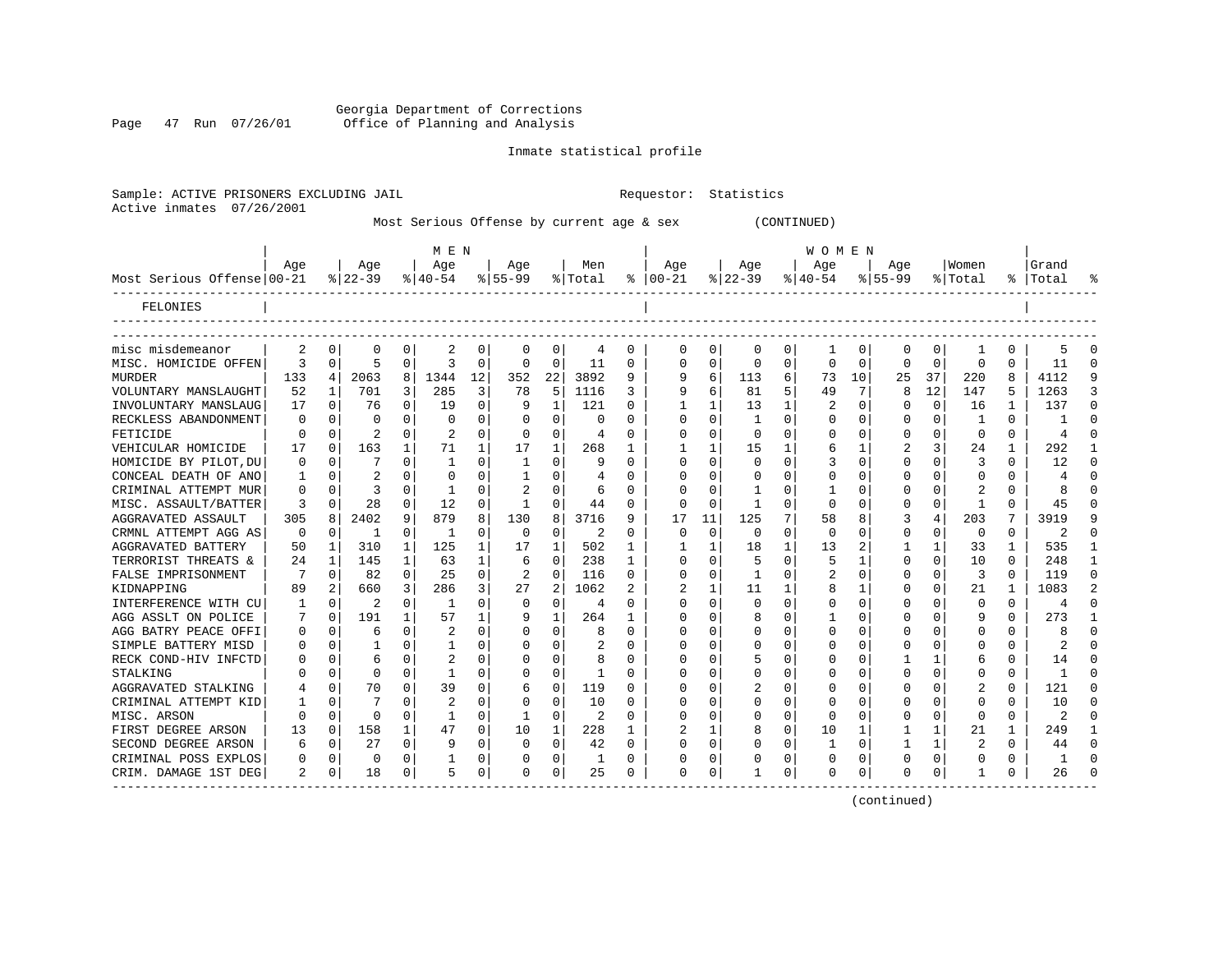# Georgia Department of Corrections Page 48 Run 07/26/01 Office of Planning and Analysis

## Inmate statistical profile

Sample: ACTIVE PRISONERS EXCLUDING JAIL **Requestor:** Statistics Active inmates 07/26/2001

Most Serious Offense by current age & sex (CONTINUED)

|                             |     |             |           |          | M E N    |                |           |             |         |          |              |          |           |          | W O M E N |          |             |          |          |          |           |                |
|-----------------------------|-----|-------------|-----------|----------|----------|----------------|-----------|-------------|---------|----------|--------------|----------|-----------|----------|-----------|----------|-------------|----------|----------|----------|-----------|----------------|
|                             | Age |             | Age       |          | Age      |                | Aqe       |             | Men     |          | Age          |          | Age       |          | Age       |          | Aqe         |          | Women    |          | Grand     |                |
| Most Serious Offense 00-21  |     |             | $8 22-39$ |          | $ 40-54$ |                | $8 55-99$ |             | % Total | ႜ        | $ 00-21$     |          | $ 22-39 $ |          | $ 40-54$  |          | $8155 - 99$ |          | % Total  |          | %   Total |                |
| CRIM. DAMAGE 2ND DEG        | 10  | 0           | 39        | 0        | 18       | 0              | 3         | 0           | 70      | 0        | O            | 0        | 2         | 0        | 0         | 0        | 0           | 0        | 2        | 0        | 72        | O              |
| VANDALISM TO CHURCH         |     | $\Omega$    | U         | 0        | 0        | 0              | 0         | 0           | 1       | 0        | O            | O        | -1        | 0        |           | $\Omega$ | U           | 0        | -1       | 0        | 2         | n              |
| ALTER I.D.                  |     | $\Omega$    | 2         | $\Omega$ | 3        | 0              | O         | 0           | 6       | $\Omega$ | <sup>0</sup> | $\Omega$ | $\Omega$  | $\Omega$ | O         | $\Omega$ | Ω           | $\Omega$ | $\Omega$ | 0        | h         | ∩              |
| BURGLARY                    | 526 | 14          | 3054      | 12       | 1153     | 10             | 46        | 3           | 4779    | 11       | 11           | 7        | 129       | 7        | 36        | 5        |             | $\Omega$ | 176      | 6        | 4955      | 11             |
| POSS BURGLAR TOOLS          | 6   | $\mathbf 0$ | 14        | 0        | 10       | 0              | 0         | $\mathsf 0$ | 30      | 0        |              |          |           | U        |           | $\Omega$ |             | 0        | 2        |          | 32        | $\Omega$       |
| CRMNL ATMPT COMMIT B        |     | $\mathbf 0$ | 9         | O        | 9        | 0              |           | 0           | 23      | $\Omega$ |              | O        |           | U        |           | $\Omega$ |             | U        | $\Omega$ | U        | 23        | $\Omega$       |
| MISC. FORGERY               |     | 0           | 9         | $\Omega$ | 2        | 0              | 0         | 0           | 12      | 0        | O            | 0        | 2         | 0        | ∩         | 0        | Ω           | 0        | 2        | $\Omega$ | 14        | $\Omega$       |
| FORGERY 1ST DEGREE          | 46  | 1           | 661       | 3        | 323      | 3              | 10        | 1           | 1040    | 2        | 20           | 12       | 274       | 15       | 93        | 13       | 6           | 9        | 393      | 14       | 1433      | 3              |
| FORGERY 2ND DEGREE          |     | 0           | 14        | 0        | 6        | 0              | -1        | $\Omega$    | 22      | 0        |              |          |           | 0        | 2         | 0        |             | 0        | 10       | O        | 32        | $\Omega$       |
| <b>BAD CHECKS</b>           |     | 0           | -1        | U        |          | 0              |           | 0           | 4       | $\Omega$ |              |          | C         | U        |           |          |             | U        |          |          | 4         | ∩              |
| THEFT CREDIT CARD           |     | $\Omega$    | 19        | U        |          | 0              | O         | O           | 26      | $\Omega$ |              |          |           | U        |           | -1       |             | U        | 6        | U        | 32        | $\Omega$       |
| FRAUDULENT CREDIT CA        |     | $\Omega$    | 26        | U        |          | 0              |           | U           | 36      | 0        |              |          | 10        |          |           | n        |             | 0        | 13       | 0        | 49        | ∩              |
| TELECOMMUNICATIONS F        |     | 0           | 2         | 0        | 0        | 0              |           | $\Omega$    | 2       | 0        |              | U        | n         | U        |           | n        |             | U        | $\Omega$ |          |           | ∩              |
| CRMNL ATMPT COMMIT F        |     | 0           | 1         | O        |          | 0              |           | 0           |         |          |              |          | O         | O        |           |          |             | 0        |          |          |           | ∩              |
| MISC. FRAUD                 |     | 0           | 11        | 0        | 5        | 0              | 4         | 0           | 21      | $\Omega$ |              | O        |           | U        |           | n        |             | 1        |          | 0        | 28        | ∩              |
| THEFT BY TAKING             | 92  | 3           | 521       | 2        | 203      | $\overline{a}$ | 24        | 1           | 840     | 2        |              | 2        | 59        | 3        | 29        |          | U           | 0        | 91       | 3        | 931       | $\mathfrak{D}$ |
| THEFT BY DECEPTION          |     | $\Omega$    | 20        | U        | 17       | 0              |           | 0           | 40      | $\Omega$ |              |          |           | 0        |           | n        | 0           | 0        | 6        | O        | 46        | $\Omega$       |
| THEFT BY EXTORTION          |     | $\Omega$    | U         | U        | -1       | $\Omega$       | O         | 0           | 1       | O        |              | O        | C         | U        |           | n        |             | U        | O        |          |           | $\Omega$       |
| THEFT OF LOST PROPER        |     | $\mathbf 0$ | 1         | O        |          | 0              |           | 0           | З       |          |              |          | C.        | U        |           |          |             | U        | $\Omega$ |          |           | $\Omega$       |
| THEFT BY REC STOLEN         | 129 | 4           | 590       |          | 175      | 2              |           | $\Omega$    | 901     |          |              |          | 22        |          |           |          |             | U        | 31       | 1        | 932       |                |
| THEFT OF SERVICES           |     | 0           | 2         | U        | 2        | 0              | O         | 0           | 4       | 0        | O            |          | n         | U        |           | n        |             | U        | ∩        | 0        |           | ∩              |
| THEFT BY CONVERSION         |     | $\Omega$    | 20        | 0        | 14       | 0              |           | 0           | 36      | 0        |              |          | 6         | U        |           | n        |             | 0        | 8        | 0        | 44        |                |
| CONVSN PAYMNTS REAL         |     | $\Omega$    | $\Omega$  | 0        | -1       | $\Omega$       | 0         | $\mathbf 0$ | 1       | 0        |              | O        |           | O        |           | O        |             | U        |          | O        |           | ∩              |
| THEFT OF MOTOR VEH,         | 27  | 1           | 122       | 0        | 32       | 0              |           | 0           | 181     | $\Omega$ |              |          |           | 0        |           | 0        |             | 0        |          | 0        | 186       | ∩              |
| THEFT BRING PROP IN         |     | $\Omega$    | 11        | U        | 3        | $\Omega$       |           | $\Omega$    | 17      | $\Omega$ |              | O        |           | U        |           | $\Omega$ |             | U        |          | O        | 18        | ∩              |
| THEFT RECV PROP OUT         |     | $\Omega$    | 2         | U        | 0        | 0              |           | 0           | 3       | $\Omega$ |              | O        | O         | O        |           | n        |             | U        | $\Omega$ | O        |           | $\Omega$       |
| LIVESTOCK THEFT             |     | $\mathbf 0$ | $\Omega$  | $\Omega$ | -1       | 0              | $\Omega$  | 0           | 1       | 0        |              | O        | n         | U        | n         | 0        |             | U        | $\Omega$ | O        |           | $\Omega$       |
| THEFT BY SHOPLIFTING        | 9   | 0           | 243       | 1        | 239      | 2              | 14        | 1           | 505     | 1        |              |          | 111       | 6        | 61        | 8        |             | 1        | 181      |          | 686       |                |
| ENTERING VEHICLE            | 28  | 1           | 88        | 0        | 28       | 0              | 3         | 0           | 147     | $\Omega$ | <sup>0</sup> | $\Omega$ | -1        | U        | 1         |          | 0           | 0        |          | 0        | 149       | $\Omega$       |
| <b>ROBBERY</b>              | 461 | 13          | 1851      | 7        | 461      | 4              | 21        | 1           | 2794    | 7        | 36           | 22       | 109       | 6        | 26        |          | 2           | 3        | 173      | 6        | 2967      | 7              |
| ARMED ROBBERY               | 583 | 16          | 2586      | 10       | 703      | 6              | 56        | 3           | 3928    | 9        | 12           | 7        | 46        | 3        | 11        | 1        | 0           | 0        | 69       | 3        | 3997      | 9              |
| HIJACKING MOTOR VEHI        | 12  | 0           | 31        | $\Omega$ | $\Omega$ | 0              | 0         | $\mathbf 0$ | 43      | $\Omega$ |              |          |           | 0        |           | 0        |             | 0        | 2        | O        | 45        | $\Omega$       |
| CRIMINAL ATTEMPT ROB        | 8   | 0           | 33        | $\Omega$ |          | 0              |           | 0           | 48      | $\Omega$ |              | $\Omega$ | 2         | U        |           | n        |             | 0        | 2        | 0        | 50        | $\Omega$       |
| CRMNL ATMPT ARMED RO        | 49  | 1           | 131       | 0        | 8        | 0              |           | 0           | 188     | $\Omega$ |              | $\Omega$ |           | 0        |           | 0        |             | 0        |          | 0        | 197       | $\Omega$       |
| MISC. SEXUAL<br>----------- | 1   | 0           | 15        | 0        | 9        | 0              | 1         | 0           | 26      | 0        | $\Omega$     | 0        | O         | 0        |           | 0        | O           | 0        |          | 0        | 27        | ∩              |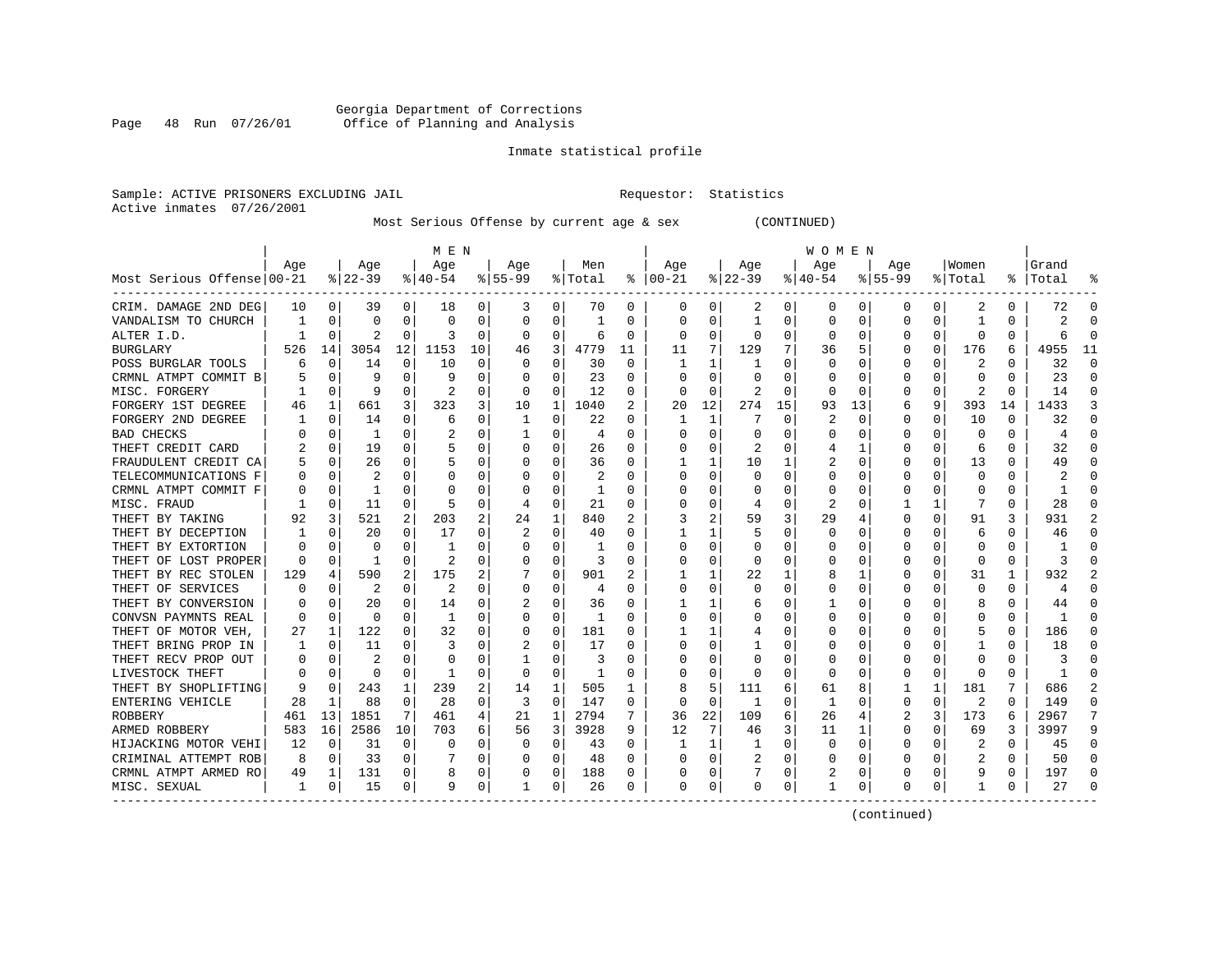#### Georgia Department of Corrections Page 49 Run 07/26/01 Office of Planning and Analysis

# Inmate statistical profile

| Sample: ACTIVE PRISONERS EXCLUDING JAIL | Requestor: Statistics |  |
|-----------------------------------------|-----------------------|--|
| Active inmates 07/26/2001               |                       |  |

# Most Serious Offense by current age & sex (CONTINUED)

|                            |     |             |                |                         | M E N     |          |           |          |                |                |          |          |              |          | W O M E N    |             |             |          |                |          |           |                |
|----------------------------|-----|-------------|----------------|-------------------------|-----------|----------|-----------|----------|----------------|----------------|----------|----------|--------------|----------|--------------|-------------|-------------|----------|----------------|----------|-----------|----------------|
|                            | Age |             | Age            |                         | Age       |          | Age       |          | Men            |                | Age      |          | Age          |          | Aqe          |             | Age         |          | Women          |          | Grand     |                |
| Most Serious Offense 00-21 |     |             | $ 22-39$       |                         | $8 40-54$ |          | $8 55-99$ |          | % Total        | ႜ              | $ 00-21$ |          | $8 22-39$    |          | $8 40-54$    |             | $8155 - 99$ |          | % Total        |          | %   Total | ႜ              |
| RAPE                       | 61  | 2           | 825            | $\overline{\mathbf{3}}$ | 683       | 6        | 84        | 5        | 1653           | 4              | 0        | 0        | 1            | 0        | 3            | 0           | 0           | 0        | 4              | 0        | 1657      | 4              |
| SODOMY                     |     | $\Omega$    | 17             | 0                       | 15        | 0        | 6         | 0        | 40             | $\Omega$       | $\Omega$ | $\Omega$ | $\mathbf 0$  | 0        | <sup>0</sup> | $\Omega$    | O           | 0        | $\Omega$       | $\Omega$ | 40        | $\Omega$       |
| AGGRAVATED SODOMY          |     | $\Omega$    | 104            | 0                       | 92        | 1        | 32        | 2        | 235            | 1              | $\Omega$ | $\Omega$ | -1           | 0        | 3            | $\Omega$    | U           | 0        | 4              | $\Omega$ | 239       | 1              |
| INCEST                     |     | $\Omega$    | 25             | $\Omega$                | 36        | $\Omega$ |           | $\Omega$ | 69             | $\Omega$       |          | $\Omega$ | -1           | 0        |              | $\Omega$    | U           | $\Omega$ | -1             | 0        | 70        | $\Omega$       |
| <b>BIGAMY</b>              |     | $\Omega$    | -1             | 0                       | $\Omega$  | $\Omega$ |           | $\Omega$ | -1             | $\Omega$       |          | $\Omega$ | $\Omega$     | $\Omega$ |              | $\Omega$    | Ω           | 0        | $\Omega$       | $\Omega$ |           | $\Omega$       |
| AGGRAVATED SEXUAL BA       |     | $\Omega$    | 38             | $\Omega$                | 31        | $\Omega$ | 9         | 1        | 80             | $\Omega$       |          | $\Omega$ | $\mathbf{1}$ | $\Omega$ |              | $\Omega$    | U           | $\Omega$ | $\mathbf{1}$   | $\Omega$ | 81        | $\Omega$       |
| STATUATORY RAPE            | 51  | 1           | 343            | $\mathbf{1}$            | 37        | $\Omega$ | 11        | 1        | 442            | 1              | $\Omega$ | $\Omega$ | 6            | $\Omega$ | <sup>0</sup> | $\Omega$    | 0           | $\Omega$ | 6              | $\Omega$ | 448       | $\mathbf{1}$   |
| CHILD MOLESTATION          | 104 | 3           | 917            | 3                       | 723       | 6        | 251       | 15       | 1995           | 5              |          |          | 18           | 1        | 12           | 2           | 0           | $\Omega$ | 32             | 1        | 2027      | 4              |
| ENTICING CHILD-INDEC       | -1  | 0           | 20             | 0                       | 13        | O        | 4         | 0        | 38             | O              |          |          | 1            | $\Omega$ | <sup>0</sup> | $\Omega$    | 0           | O        | 2              | O        | 40        | $\Omega$       |
| AGGRAV. CHILD MOLEST       | 26  | 1           | 466            | 2                       | 380       | 3        | 130       | 8        | 1002           |                | $\Omega$ | $\Omega$ | 15           | 1        |              | 1           | 0           | 0        | 21             |          | 1023      | $\overline{2}$ |
| SEXL/ASSLT/AGN/PERS/       |     | $\Omega$    | 5              | 0                       | $\Omega$  | O        | 0         | U        | 5              | U              | $\Omega$ | $\Omega$ | $\cap$       | O        |              | $\Omega$    | U           | 0        | ∩              | $\Omega$ |           | $\Omega$       |
| CRIMINAL ATTPT RAPE        |     | $\Omega$    | 37             | 0                       | 10        | $\Omega$ | 3         | $\Omega$ | 53             | O              |          | $\Omega$ | C            | 0        |              | $\Omega$    | U           | 0        | $\Omega$       | 0        | 53        | $\Omega$       |
| CRIMINAL ATTPT SODOM       |     | 0           | 1              | 0                       | $\Omega$  | $\Omega$ |           | 0        | -1             | O              |          | $\Omega$ | 0            | $\Omega$ |              | 0           | Ω           | $\Omega$ | $\Omega$       | O        |           | $\Omega$       |
| CRIMINAL ATTPT AGG S       |     | 0           |                | 0                       | 2         | 0        |           | 0        | 4              | $\Omega$       |          | $\Omega$ | O            | 0        |              | 0           | U           | U        | $\Omega$       | $\Omega$ |           | $\Omega$       |
| MISC. OBSCENITY            |     | $\Omega$    | 0              | 0                       | 2         | 0        | -1        | 0        | 3              | $\Omega$       | $\Omega$ | $\Omega$ | 0            | 0        |              | 0           | U           | 0        | ∩              | 0        |           | $\Omega$       |
| MISC. PUBLIC ORDER         |     | 0           |                | U                       | $\Omega$  | O        | U         | 0        |                | O              | O        | 0        | O            | 0        |              | 0           | Ω           | 0        | ∩              | 0        |           | ∩              |
| FALSE SWEARNG WRITTN       |     | 0           | 0              | U                       |           | O        | U         | 0        | 1              | O              | O        | $\Omega$ |              | 0        |              | 0           | Ω           | U        |                | O        |           | $\Omega$       |
| BRIBERY GOVT OFFICER       |     | $\Omega$    | 2              | U                       | -1        | O        | U         | 0        | 5              | O              | ∩        | U        | C            | $\Omega$ |              | $\Omega$    |             | U        | $\Omega$       | $\Omega$ |           | $\Omega$       |
| DEFRAUDING STATE           |     | $\Omega$    | U              | U                       | -1        | O        | U         | O        |                | U              | ∩        | $\Omega$ | $\cap$       | $\Omega$ |              | ∩           | Λ           | $\Omega$ | -1             | $\Omega$ |           | $\Omega$       |
| INFLUENCING WITNESS        |     | $\Omega$    | $\overline{c}$ | $\Omega$                | -1        | $\Omega$ | U         | 0        | 4              | O              | O        | $\Omega$ | $\Omega$     | $\Omega$ | <sup>0</sup> | $\Omega$    | U           | $\Omega$ | $\Omega$       | 0        |           | ∩              |
| OBSTR OF LAW ENF OFF       | 69  | 2           | 607            | 2                       | 181       | 2        |           | 0        | 864            | $\overline{c}$ |          |          | 39           | 2        | 20           | 3           | 0           | $\Omega$ | 60             | 2        | 924       | $\overline{2}$ |
| PERJURY                    |     | $\mathbf 0$ |                | 0                       | $\Omega$  | $\Omega$ | 1         | 0        | 2              | $\Omega$       | $\Omega$ | $\Omega$ | O            | 0        |              | $\mathbf 0$ | 0           | 0        | $\Omega$       | 0        | 2         | $\Omega$       |
| IMPERSONATION              |     | $\Omega$    | 1              | U                       | $\Omega$  | $\Omega$ | U         | $\Omega$ | 1              | $\Omega$       | $\Omega$ | $\Omega$ | O            | O        |              | $\Omega$    | 0           | O        | $\Omega$       | $\Omega$ |           | $\Omega$       |
| IMPERSONATING OFFIC        |     | $\Omega$    | $\mathbf{1}$   | 0                       | $\Omega$  | O        | U         | $\Omega$ | $\overline{2}$ | O              | $\Omega$ | $\Omega$ | C            | O        |              | $\Omega$    | U           | U        | $\Omega$       | $\Omega$ | 2         | $\Omega$       |
| FALSE STATEMENTS GOV       |     | 0           | 15             | 0                       | 6         | O        | -1        | O        | 22             | O              |          |          |              | N        |              | $\Omega$    | Ω           | U        | 3              | O        | 25        | $\Omega$       |
| IMPRSNTNG ANTHR RBAL       |     | $\Omega$    | -1             | 0                       | $\Omega$  | 0        | 0         | 0        | 1              | O              | $\Omega$ | $\Omega$ | O            | 0        |              | $\Omega$    |             | 0        | $\Omega$       | 0        |           | $\Omega$       |
| <b>ESCAPE</b>              |     | $\Omega$    | 69             | 0                       | 30        | O        | 0         | $\Omega$ | 107            | U              | ∩        | $\Omega$ |              | 0        |              | $\Omega$    | Ω           | U        | 3              | $\Omega$ | 110       | $\Omega$       |
| AIDING ESCAPE              |     | $\Omega$    | 1              | 0                       | $\Omega$  | $\Omega$ | U         | $\Omega$ |                | U              | $\Omega$ | $\Omega$ | C            | $\Omega$ |              | $\Omega$    | Ω           | $\Omega$ | $\Omega$       | $\Omega$ |           | $\Omega$       |
| HINDERING APPREH OR        |     | $\Omega$    | 5              | 0                       |           | 0        | U         | $\Omega$ | 8              | O              | $\Omega$ | $\Omega$ |              | 0        |              | $\Omega$    |             | 1        | 3              | $\Omega$ | 11        | $\Omega$       |
| MUTINY IN PENAL INST       |     | $\Omega$    | $\overline{a}$ | 0                       | $\Omega$  | 0        | U         | $\Omega$ | 2              | O              |          | $\Omega$ | $\Omega$     | 0        |              | $\Omega$    | 0           | $\Omega$ | $\mathbf{1}$   | 0        |           | $\Omega$       |
| <b>BAIL JUMPING</b>        |     | 0           | 3              | 0                       |           | 0        |           | 0        | 5              | O              |          | $\Omega$ | 2            | 0        |              | 0           | 0           | 0        | $\overline{2}$ | $\Omega$ |           | $\Omega$       |
| FALSE PUBLIC ALARM         |     | 0           | 1              | 0                       | 1         | 0        |           | 0        | $\overline{2}$ | O              | $\Omega$ | $\Omega$ | C            | 0        |              | 0           | O           | 0        | ∩              | 0        | 2         | $\Omega$       |
| CRIM INTER WITH GOVT       |     | $\Omega$    | 27             | 0                       | 8         | 0        | U         | $\Omega$ | 42             | 0              | $\Omega$ | $\Omega$ | C            | 0        | <sup>0</sup> | $\Omega$    | 0           | 0        | ∩              | $\Omega$ | 42        | $\Omega$       |
| COMMERICAL GAMBLING        |     | 0           |                | 0                       | 0         | 0        |           | 0        | 2              | 0              | 0        | 0        | O            | 0        |              | 0           | 0           | 0        | n              | 0        |           | $\Omega$       |
| SOLICIT/ACCEPTING BR       | 0   | 0           |                | 0                       | $\Omega$  | 0        | 0         | 0        |                | 0              | $\Omega$ | 0        |              | 0        |              | 0           | O           | 0        | -1             | 0        |           | $\Omega$       |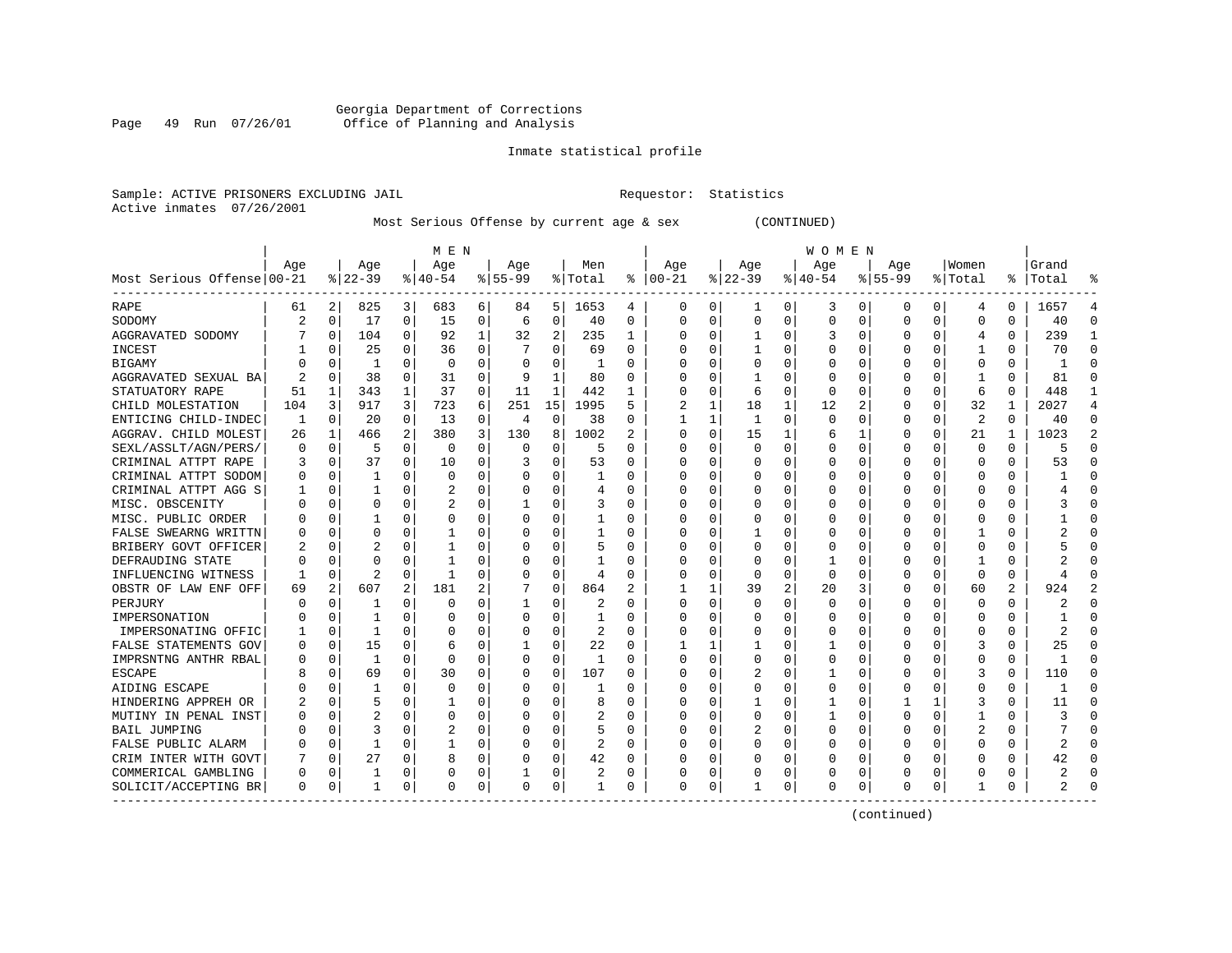# Georgia Department of Corrections<br>Page 50 Run 07/26/01 Office of Planning and Analysis Page 50 Run 07/26/01 Office of Planning and Analysis

## Inmate statistical profile

Sample: ACTIVE PRISONERS EXCLUDING JAIL **Requestor:** Statistics Active inmates 07/26/2001

Most Serious Offense by current age & sex (CONTINUED)

|                            |          |             |                |              | M E N          |          |              |             |          |              |               |                |                |                | <b>WOMEN</b> |             |             |              |                |              |                |          |
|----------------------------|----------|-------------|----------------|--------------|----------------|----------|--------------|-------------|----------|--------------|---------------|----------------|----------------|----------------|--------------|-------------|-------------|--------------|----------------|--------------|----------------|----------|
|                            | Aqe      |             | Age            |              | Aqe            |          | Aqe          |             | Men      |              | Aqe           |                | Aqe            |                | Aqe          |             | Aqe         |              | Women          |              | Grand          |          |
| Most Serious Offense 00-21 |          |             | $8 22-39$      |              | $ 40-54$       |          | $ 55-99$     |             | % Total  |              | $8   00 - 21$ |                | $ 22-39$       |                | $ 40-54$     |             | $8155 - 99$ |              | % Total        |              | %   Total      | ႜ        |
| DOGFIGHTING                |          | 0           | 0              | 0            | 0              | 0        | 0            | 0           | ı        | 0            | 0             | $\mathbf{0}$   | 0              | 0              | 0            | 0           | 0           | 0            | 0              | 0            |                | $\Omega$ |
| BUS HIJACKING              | $\Omega$ | 0           | 1              | 0            | 1              | 0        | $\Omega$     | $\mathbf 0$ | 2        | 0            | $\Omega$      | 0              | $\Omega$       | $\mathbf 0$    | $\mathbf 0$  | 0           | $\Omega$    | $\Omega$     | $\Omega$       | $\Omega$     | 2              | $\Omega$ |
| CRUELTY TO CHILDREN        | 10       | $\Omega$    | 182            | $\mathbf{1}$ | 44             | 0        |              | $\Omega$    | 243      | 1            | 5             | 3              | 65             | $\overline{4}$ | 11           | 1           | $\Omega$    | $\Omega$     | 81             | 3            | 324            | -1       |
| SEX EXPLOITATION CHI       | O        | 0           | 3              | $\Omega$     | 7              | 0        |              | $\Omega$    | 13       | $\Omega$     | $\Omega$      | $\Omega$       | $\Omega$       | $\Omega$       | $\Omega$     | $\Omega$    | $\Omega$    | $\Omega$     | $\Omega$       | $\Omega$     | 13             | $\Omega$ |
| ABANDONMENT OF CHILD       | O        | 0           | $\overline{2}$ | $\Omega$     | $\mathbf{1}$   | $\Omega$ | O            | $\Omega$    | ς        | $\Omega$     | <sup>0</sup>  | $\Omega$       | -1             | 0              | O            | $\mathbf 0$ | $\Omega$    | $\Omega$     | -1             | $\Omega$     |                |          |
| CNTRBTNG DELINOENCY        |          | 0           | $\Omega$       | 0            | $\mathbf 0$    | 0        | O            | $\Omega$    | $\Omega$ | O            |               | 0              | $\mathbf{1}$   | 0              |              | 0           | $\Omega$    | $\Omega$     | $\mathbf{1}$   | $\Omega$     |                |          |
| MISC WEAPON/EXPLOSIV       |          | 0           | 4              | 0            | -1             | $\Omega$ | O            | $\Omega$    | 6        | $\Omega$     | <sup>0</sup>  | 0              | $\Omega$       | 0              | $\Omega$     | 0           | 0           | 0            | 0              | $\Omega$     |                | ∩        |
| CARRY CONCEALED WEAP       | 1        | $\Omega$    | 5              | 0            | $\overline{2}$ | $\Omega$ | O            | $\Omega$    | 8        | $\Omega$     | ∩             | 0              | $\Omega$       | 0              | $\Omega$     | 0           | U           | 0            | <sup>0</sup>   | $\Omega$     |                | $\cap$   |
| ALTER PISTL LICENSE        |          | 0           | 0              | 0            | $\Omega$       | $\Omega$ | O            | $\Omega$    | 1        | $\Omega$     | <sup>0</sup>  | 0              | $\Omega$       | 0              | $\Omega$     | 0           | 0           | 0            | 0              | $\Omega$     |                | ∩        |
| POSS OF FIREARM DUR        |          | $\mathbf 0$ | 8              |              | 4              | 0        | 0            | $\Omega$    | 15       | 0            |               | 0              | 0              | 0              |              | 0           | 0           | O            | O              | N            | 15             |          |
| POSS OF CERTAIN WEAP       |          | $\mathbf 0$ | 16             | U            | 5              | $\Omega$ |              | $\Omega$    | 24       | $\Omega$     | ∩             | $\Omega$       | $\Omega$       | O              | $\Omega$     | 0           | U           | U            | $\Omega$       | 0            | 24             |          |
| POSS FIREARM CONVCT        |          | 0           | 64             | $\Omega$     | 39             | 0        |              | $\mathbf 0$ | 107      | $\Omega$     | <sup>0</sup>  | 0              | $\Omega$       | 0              |              | 0           | O           | 0            | -1             | $\Omega$     | 108            | ∩        |
| CARRYING WEAPON AT S       | 2        | $\Omega$    | 3              | $\Omega$     | $\Omega$       | $\Omega$ | O            | $\Omega$    | 5        | 0            | <sup>0</sup>  | $\Omega$       | -1             | 0              | $\Omega$     | 0           | O           | $\Omega$     | -1             | $\Omega$     | 6              |          |
| DESTROY/INJUR POLICE       |          | 0           | $\mathbf{1}$   | 0            | $\mathbf 0$    | $\Omega$ | 0            | $\mathbf 0$ | 1        | O            |               | $\Omega$       | $\Omega$       | 0              |              | 0           | 0           | $\Omega$     | $\Omega$       | 0            |                |          |
| MISC INVASION OF PRI       | $\Omega$ | 0           | $\Omega$       | 0            | 2              | $\Omega$ | $\Omega$     | $\Omega$    | 2        | $\Omega$     | $\Omega$      | 0              | $\Omega$       | O              | $\Omega$     | 0           | U           | $\Omega$     | $\Omega$       | $\Omega$     |                | $\cap$   |
| PEEPING TOM                |          | 0           | 8              | 0            | 7              | $\Omega$ | 1            | 0           | 18       | $\Omega$     | ∩             | $\Omega$       | $\Omega$       | U              | $\Omega$     | 0           | U           | $\Omega$     | $\Omega$       | 0            | 18             | ∩        |
| RACKETEERING               |          | $\mathbf 0$ | 10             | $\Omega$     | 17             | $\Omega$ | $\Omega$     | $\Omega$    | 27       | $\Omega$     | <sup>0</sup>  | 0              | 3              | O              | 2            | 0           | U           | $\Omega$     | 5              | 0            | 32             | ∩        |
| S/D NARCOTICS, OPIAT       |          | $\mathbf 0$ | 82             | 0            | 49             | $\Omega$ | 6            | 0           | 139      | O            |               | $\Omega$       | 5              | O              | 4            | 1           |             | $\mathbf{1}$ | 10             | O            | 149            |          |
| S/D DEP, STIM, CNTRF D     | 3        | $\Omega$    | 52             | U            | 23             | $\Omega$ |              | $\Omega$    | 80       | $\Omega$     | <sup>0</sup>  | 0              |                | U              |              | $\Omega$    | U           | O            | q              | 0            | 89             |          |
| SALE-DIST OF LSD           | $\Omega$ | $\Omega$    | $\mathfrak{D}$ | U            | $\Omega$       | $\Omega$ | $\Omega$     | $\Omega$    | 2        | $\Omega$     | <sup>0</sup>  | 0              | $\Omega$       | 0              | $\Omega$     | $\Omega$    | 0           | $\Omega$     | $\Omega$       | $\Omega$     | 2              |          |
| SALE/DIST OF MARIJUA       | 27       | 1           | 202            | 1            | 78             | 1        |              | $\mathbf 0$ | 314      | 1            |               | 1              | 11             | 1              | 4            | 1           | 2           | 3            | 18             | 1            | 332            |          |
| POSS NARCOTICS, OPIA       | 10       | 0           | 136            | $\mathbf{1}$ | 83             | 1        | 3            | $\Omega$    | 232      | $\mathbf{1}$ | 0             | $\Omega$       | 24             | 1              |              | 1           | 0           | $\Omega$     | 33             | $\mathbf{1}$ | 265            | -1       |
| POSS DEP, STIM, CNTRF      | 5        | $\mathbf 0$ | 78             | $\Omega$     | 39             | $\Omega$ | 4            | $\mathbf 0$ | 126      | $\Omega$     | $\Omega$      | $\Omega$       | 9              | $\mathbf{1}$   | O            | 0           | 1           | $\mathbf{1}$ | 10             | $\Omega$     | 136            | $\cap$   |
| POSS OF L.S.D.             | ∩        | 0           | 6              | $\Omega$     | $\Omega$       | $\Omega$ | O            | $\mathbf 0$ | 6        | $\Omega$     | $\Omega$      | 0              | -1             | 0              | 1            | 0           | 0           | $\Omega$     | $\overline{2}$ | $\Omega$     | 8              | $\cap$   |
| POSS OF MARIJUANA          | 32       | 1           | 183            | $\mathbf{1}$ | 57             | 1        | 7            | 0           | 279      | 1            |               | 1              | 14             | 1              | 1            | 0           | 1           | $\mathbf{1}$ | 17             | 1            | 296            | -1       |
| ILLEGAL ATTM TO OBT        | 0        | 0           | 5              | 0            | 4              | 0        | 2            | 0           | 11       | O            | <sup>0</sup>  | $\Omega$       |                | O              |              | 0           | U           | $\Omega$     | 8              | 0            | 19             |          |
| VIOLATE GA CNTRL SBS       | 4        | $\mathbf 0$ | 64             | 0            | 18             | $\Omega$ | $\Omega$     | $\Omega$    | 86       | $\Omega$     | $\Omega$      | $\Omega$       |                | O              |              | $\Omega$    | $\Omega$    | O            | 4              | $\Omega$     | 90             | $\cap$   |
| VIOLATE DNGROUS DRGS       |          | $\Omega$    | 2              | U            | $\Omega$       | $\Omega$ | O            | $\Omega$    | 2        | $\Omega$     | ∩             | 0              | 1              | U              | $\Omega$     | $\Omega$    | U           | 0            |                | $\Omega$     | -3             |          |
| UNLWFL MFG/DEL/DIST        | 3        | $\Omega$    | 25             | $\Omega$     | 8              | 0        | O            | $\Omega$    | 36       | $\Omega$     | <sup>0</sup>  | 0              | 2              | 0              | $\Omega$     | $\Omega$    | U           | $\Omega$     | 2              | 0            | 38             |          |
| POSS DRUG RELATED MA       | $\Omega$ | $\Omega$    | 2              | $\Omega$     | $\overline{2}$ | $\Omega$ | O            | $\Omega$    | 4        | $\Omega$     | <sup>0</sup>  | $\Omega$       | $\Omega$       | 0              | $\Omega$     | $\Omega$    | $\Omega$    | $\Omega$     | $\Omega$       | $\Omega$     | $\overline{4}$ |          |
| SALE/DIST CONT SUB P       | 15       | $\mathbf 0$ | 46             | $\Omega$     | 10             | $\Omega$ | 1            | 0           | 72       | 0            | 0             | 0              | 3              | 0              | 1            | 0           | 0           | 0            | 4              | 0            | 76             |          |
| SALE/DIST CONT SUB S       | 7        | $\Omega$    | 21             | $\Omega$     | -6             | $\Omega$ | $\mathbf{1}$ | $\Omega$    | 35       | $\Omega$     | $\Omega$      | $\Omega$       | $\overline{2}$ | $\Omega$       | $\Omega$     | $\Omega$    | O           | $\Omega$     | 2              | $\Omega$     | 37             | ∩        |
| SALE/DISTRIBUTION CO       | 150      | 4           | 1459           | 6            | 542            | 5        | 39           | 2           | 2190     | 5            | 3             | $\overline{a}$ | 105            | 6              | 46           | 6           | 3           | 4            | 157            | 6            | 2347           |          |
| POSSESSION OF COCAIN       | 192      | .5          | 1549           | 6            | 576            | 5        | 57           | 3           | 2374     | 6            | 3             | 2              | 129            | 7              | 54           | 7           | 4           | 6            | 190            | 7            | 2564           | 6        |
| CRMNL ATPT VIOL SUBS       | 1        | 0           | 24             | 0            | -7             | 0        | 3            | 0           | 35       | 0            | $\Omega$      | 0              | 2              | 0              |              | 0           | 0           | 0            | 3              | 0            | 38             |          |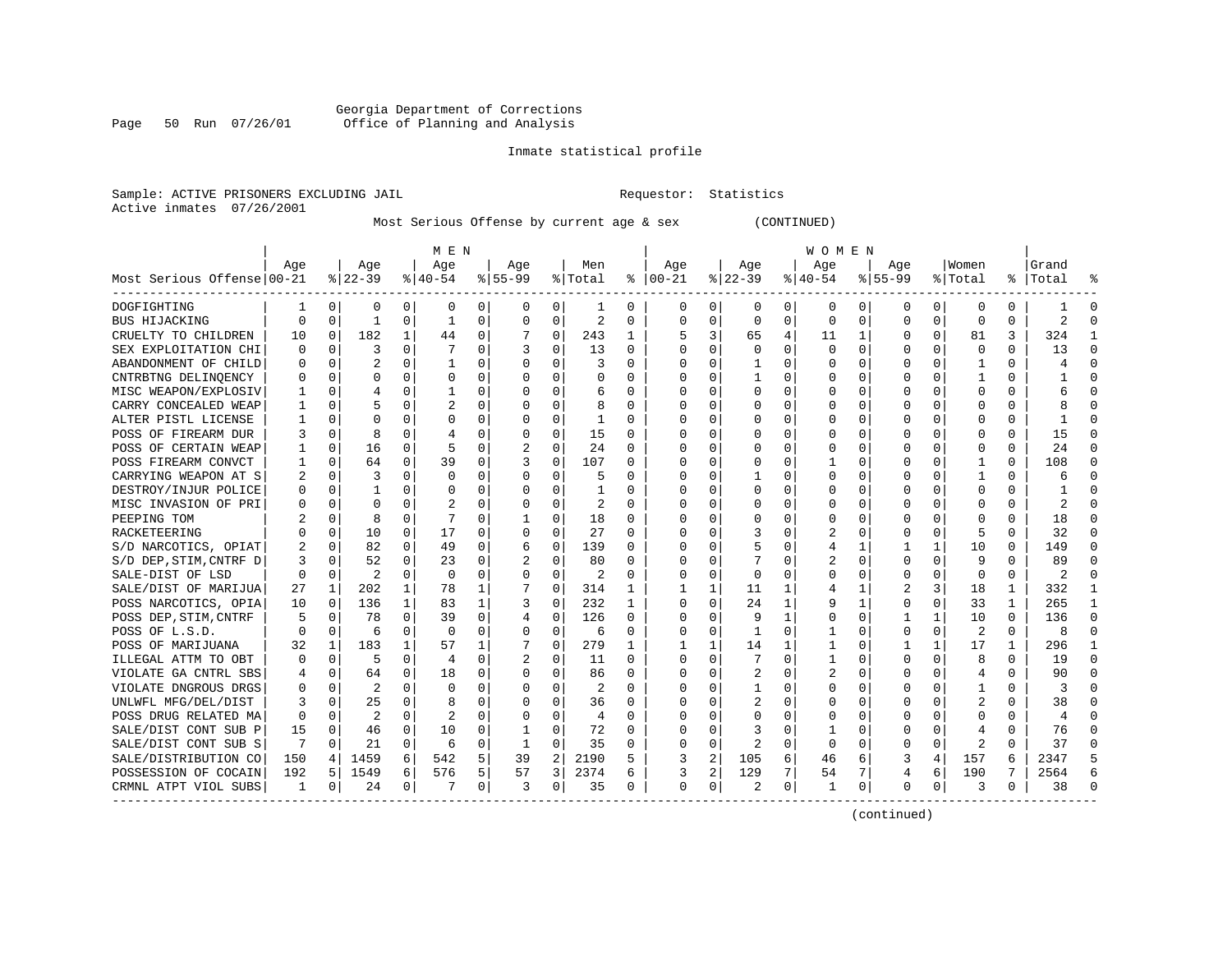# Georgia Department of Corrections Page 51 Run 07/26/01 Office of Planning and Analysis

## Inmate statistical profile

Sample: ACTIVE PRISONERS EXCLUDING JAIL **Requestor:** Statistics Active inmates 07/26/2001

Most Serious Offense by current age & sex (CONTINUED)

|                            |          |                |          |          | M E N     |          |           |          |         |              |               |          |          |   | W O M E N |          |           |          |          |          |           |        |
|----------------------------|----------|----------------|----------|----------|-----------|----------|-----------|----------|---------|--------------|---------------|----------|----------|---|-----------|----------|-----------|----------|----------|----------|-----------|--------|
|                            | Age      |                | Age      |          | Age       |          | Age       |          | Men     |              | Age           |          | Age      |   | Age       |          | Age       |          | Women    |          | l Grand   |        |
| Most Serious Offense 00-21 |          |                | $ 22-39$ |          | $8 40-54$ |          | $8 55-99$ |          | % Total |              | $8   00 - 21$ |          | $ 22-39$ |   | $ 40-54 $ |          | $8 55-99$ |          | % Total  |          | %   Total |        |
| MISC. DRUGS TRAFFICK       | 13       | 0 <sup>1</sup> | 225      | 1        | 57        | 1        |           | 0        | 302     | 1            |               | 0        | 16       | 1 | 8         |          |           | 1        | 25       | 1        | 327       |        |
| COCAINE LESS 200 GRA       | 10       | 0              | 323      | 1        | 105       | 1        | 15        | 1        | 453     | 1            |               | $\Omega$ | 13       | 1 |           | 1        | 0         | 0        | 20       | 1        | 473       |        |
| COCAINE 201-400 GRAM       |          | $\Omega$       | 54       | $\Omega$ | 14        | $\Omega$ |           | $\Omega$ | 71      | $\Omega$     |               | 0        | 6        | O |           | $\Omega$ | U         | $\Omega$ | 9        | $\Omega$ | 80        | ∩      |
| COCAINE 401 OR MORE        |          | 0              | 84       | 0        | 25        | 0        |           | 0        | 114     | $\Omega$     |               |          |          | 0 |           | 0        |           | 3        | 11       | $\Omega$ | 125       |        |
| NARCOTICS LESS 14 GR       |          | 0              |          | 0        | 0         | 0        |           | 0        | 2       | 0            |               |          |          | U |           | 0        |           | 0        | 0        |          |           |        |
| NARCOTICS 15-28 GRAM       |          | $\Omega$       |          | 0        | O         | 0        | O         | $\Omega$ |         | <sup>0</sup> |               | 0        | U        | U |           | 0        | O         | 0        | 0        | 0        |           | n      |
| NARCOTICS 29 MORE GR       | 0        | 0              | 3        | 0        | 2         | 0        |           | 0        | 5       | $\Omega$     |               | 0        |          | 0 |           | 0        |           | 0        | O        | $\Omega$ |           |        |
| MARIJUANA 101-2000 P       |          | 0              | 16       | 0        |           | 0        |           | 0        | 24      | 0            |               |          |          | U |           | $\Omega$ |           |          |          | 0        | 28        |        |
| MARIJUANA 2001-10000       |          | O              | 1        | U        | O         | O        |           | $\Omega$ |         | O            |               | 0        | U        | O |           | O        | O         | U        | O        | 0        |           |        |
| TRFFKNG MTHAOUALONE>       |          | $\Omega$       |          | U        | $\Omega$  | O        | U         | $\Omega$ |         | U            |               | U        | U        | U |           | O        |           |          | n        | 0        |           |        |
| AMPHETAMINE 28-199 G       |          | $\Omega$       |          | U        | 13        | 0        |           | $\Omega$ | 20      | O            |               | U        |          | 0 |           | $\Omega$ |           | O        |          | 0        | 21        |        |
| AMPHETAMINE 200-399        |          | 0              | 2        | U        |           | 0        | O         | $\Omega$ | 3       | 0            | <sup>0</sup>  | 0        |          | U |           | 0        | O         | O        |          | 0        |           |        |
| AMPHETAMINE 400+ GRA       |          | $\Omega$       |          | U        |           | 0        | O         | $\Omega$ | 8       | 0            |               | $\Omega$ |          | O |           | 0        | O         | 0        |          | 0        |           | $\cap$ |
| USE COMM FACLTY VIO        |          | $\Omega$       |          |          |           | 0        |           | $\Omega$ | 3       | O            |               | 0        |          | 0 |           | 0        |           | O        | 0        | 0        |           |        |
| ATT/CONSPRCY COMMT C       | 2        | $\Omega$       | 18       | U        |           |          |           | $\Omega$ | 27      | 0            |               | 0        |          |   |           | $\Omega$ |           |          | 3        | 0        | 30        |        |
| VIOL MOTOR VEHICLE L       |          | $\Omega$       | 61       | $\Omega$ | 37        | O        | 5         | $\Omega$ | 106     | O            |               | $\cap$   |          |   |           |          | U         | U        |          | 0        | 113       |        |
| DRVNG HABTL VIOLATOR       |          | 0              | 193      | 1        | 192       | 2        | 31        | 2        | 417     |              |               | U        | 13       |   |           | 1        | U         | 0        | 20       |          | 437       |        |
| HABIT TRAF VOIL/IMPA       |          | 0              | 3        | U        |           | O        |           | $\Omega$ | 12      | O            |               |          | O        | U |           | 0        | O         | O        | 0        | 0        | 12        | $\cap$ |
| HABIT TRAF VIOL/OTHE       |          | 0              | 2        | $\Omega$ |           | 0        | U         | O        | 3       | 0            |               | 0        | U        | U |           | 0        | O         | $\Omega$ | O        | 0        |           | $\cap$ |
| MISC. MRALS/PBLIC H/       |          | 0              |          | 0        | $\Omega$  | 0        |           | 0        | 2       | 0            |               | 0        |          | 0 |           | 0        |           | O        | O        | 0        |           |        |
| VIOLATN GAME AND FIS       |          | $\Omega$       |          |          |           |          |           | O        |         | O            |               | 0        |          | U |           | O        |           |          | C        |          |           |        |
| MISC CORRECTIONL INS       |          | O              |          |          |           | O        |           | O        | 3       | U            |               | 0        |          | U |           |          | O         |          |          | 0        |           |        |
| VIOLATION OTHR STATE       | $\Omega$ | 0              | $\Omega$ | U        |           | O        |           | O        |         | O            |               | 0        | $\Omega$ | U |           | $\Omega$ | U         | O        | $\Omega$ | $\Omega$ |           |        |
| CONSPIRACY                 |          | 0              | 61       | 0        | 10        | 0        |           | $\Omega$ | 87      | 0            |               | O        | 13       |   | 2         | 0        | O         | $\Omega$ | 15       |          | 102       |        |
| CRIMINAL ATTEMPT           |          | $\Omega$       | 21       | $\Omega$ | 12        | $\Omega$ |           | 0        | 41      | 0            | n             | 0        | 8        | 0 |           | 0        | 0         | $\Omega$ | 10       | 0        | 51        | ∩      |
| AIRCRAFT HIJACKING         |          | $\Omega$       | 1        | $\Omega$ | $\Omega$  | $\Omega$ | 0         | $\Omega$ |         | 0            |               | 0        | $\Omega$ | 0 |           | $\Omega$ | 0         | 0        | $\Omega$ | $\Omega$ |           | ∩      |
| UNAUTH DIST RECRD DE       |          | 0              |          | O        |           |          | O         | 0        |         | O            |               | 0        |          | 0 |           | 0        |           | $\Omega$ |          | O        |           |        |
| CRIMINAL SOLICITATIO       |          | $\Omega$       | 11       | U        |           | 0        | 0         | $\Omega$ | 12      | O            |               | 0        |          | 0 |           | $\Omega$ | 0         | U        | $\left($ | 0        | 12        |        |
| PARTY TO A CRIME           |          | 0              | 2        |          |           | 0        | O         | 0        | 5       | 0            |               |          |          | 0 |           | 0        |           |          |          | 0        |           |        |
| GANG PARTICIPATION         |          | 0              | 0        | 0        | $\Omega$  | 0        | O         | 0        |         | 0            | $\Omega$      | 0        | O        | 0 |           | 0        |           | 0        | O        | 0        |           |        |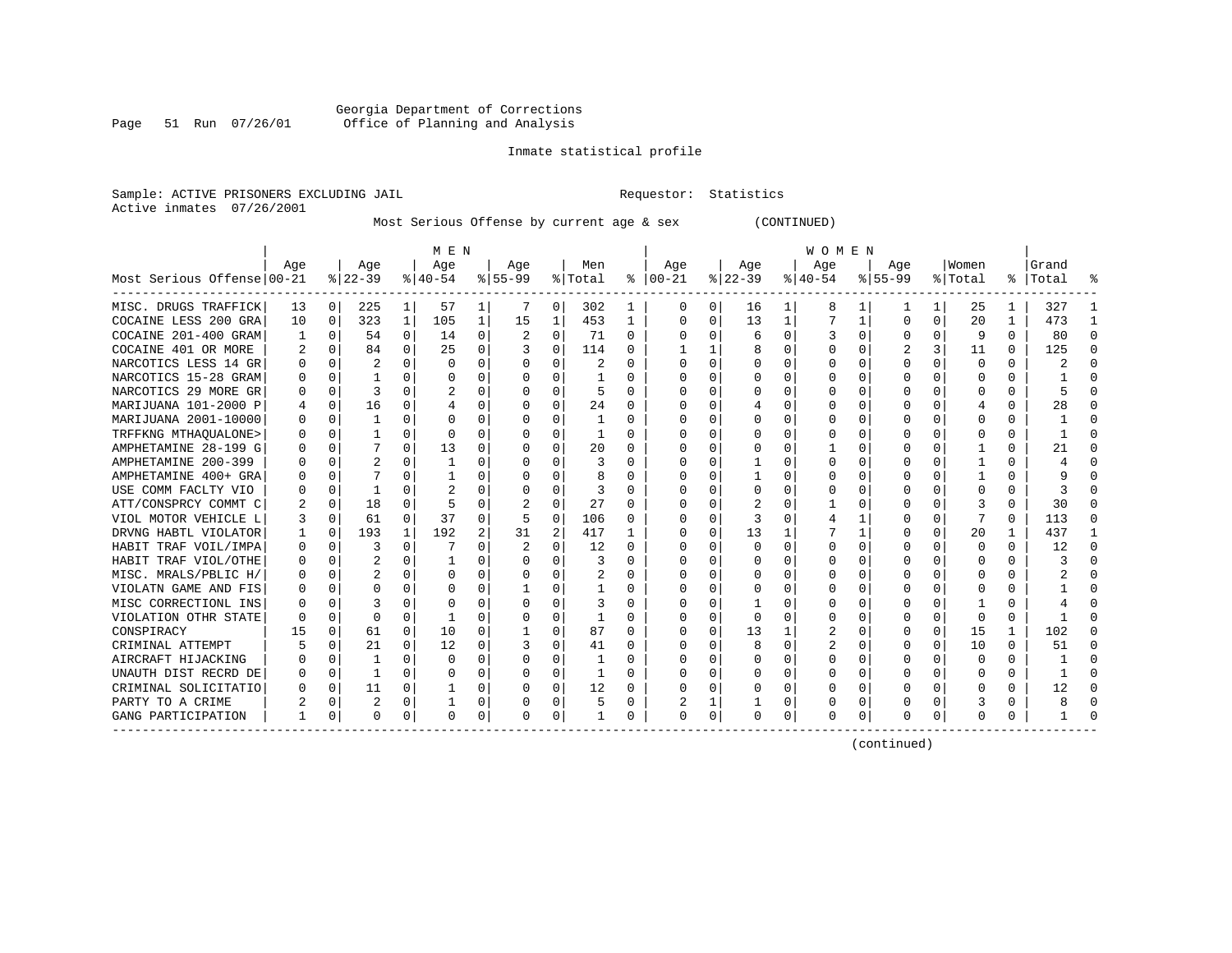|      |  |                 | Georgia Department of Corrections |                                 |  |  |
|------|--|-----------------|-----------------------------------|---------------------------------|--|--|
| Page |  | 52 Run 07/26/01 |                                   | Office of Planning and Analysis |  |  |

| Sample: ACTIVE PRISONERS EXCLUDING JAIL<br>07/26/2001<br>Active inmates |                                                          |           |                              |              |                          | Requestor:  | Statistics |                     |             |          |             |  |  |  |  |
|-------------------------------------------------------------------------|----------------------------------------------------------|-----------|------------------------------|--------------|--------------------------|-------------|------------|---------------------|-------------|----------|-------------|--|--|--|--|
|                                                                         | Most Serious Offense by current age & sex<br>(CONTINUED) |           |                              |              |                          |             |            |                     |             |          |             |  |  |  |  |
|                                                                         | Age                                                      | Age       | M E N<br>Age                 | Age          | Men                      | Age         | Age        | <b>WOMEN</b><br>Age | Age         | Women    | Grand       |  |  |  |  |
| Most Serious Offense 00-21                                              |                                                          | $8 22-39$ | $8140 - 54$                  | $8155 - 99$  | $\frac{8}{6}$<br>% Total | 00-21       | $ 22-39 $  | $8 40-54$           | $8155 - 99$ | % Total  | %   Total % |  |  |  |  |
| Total reported                                                          |                                                          |           | 3631 100 26202 100 11133 100 |              | 1636 100 42602 100       | 161 100     | 1793 100   | 738 100             | 68 100      | 2760 100 | 45362 100   |  |  |  |  |
| Percent reported                                                        | 99.5                                                     | 99.8      | 99.8                         | 99.9         | 99.8                     | 100.0       | 99.5       | 99.6                | 100.0       | 99.6     | 99.8        |  |  |  |  |
| NOT REPORTED                                                            | 19                                                       | 42        | 27                           | $\mathbf{1}$ | 89                       | $\mathbf 0$ | 9          | 3                   | $\Omega$    | 12       | 101         |  |  |  |  |
| Total                                                                   | 3650                                                     | 26244     | 11160                        | 1637         | 42691                    | 161         | 1802       | 741                 | 68          | 2772     | 45463       |  |  |  |  |